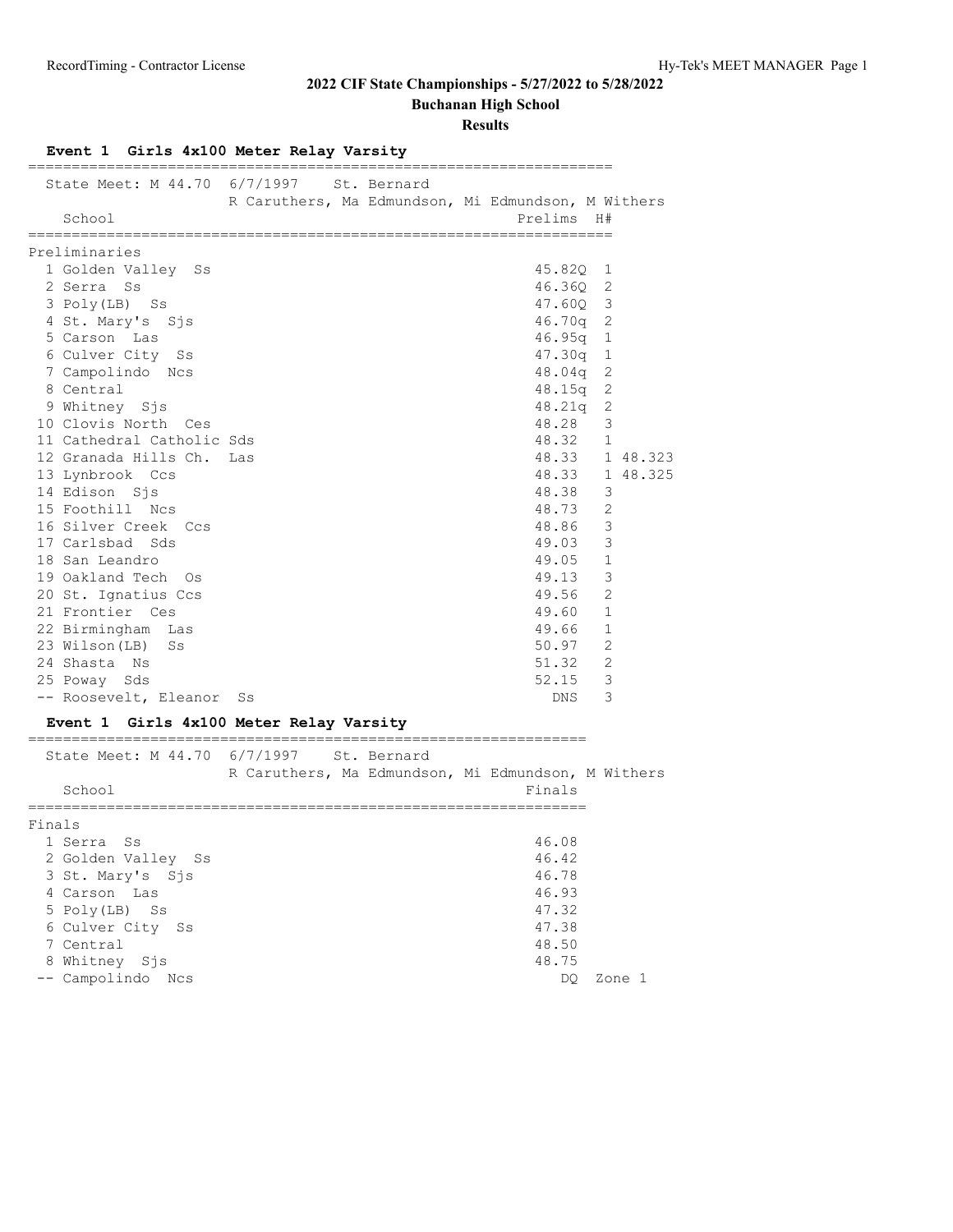**Buchanan High School**

**Results**

| ====================================   | Event 2 Boys 4x100 Meter Relay Varsity<br>================================ |                         |
|----------------------------------------|----------------------------------------------------------------------------|-------------------------|
| State Meet: M 40.24 6/2/1989<br>School | Hawthorne<br>Alexander, Smith, Allen, Curtis Conway                        | Prelims<br>H#           |
|                                        |                                                                            |                         |
| Preliminaries                          |                                                                            |                         |
| 1 Central                              |                                                                            | 40.920 1                |
| 2 Granada Hills Ch.                    | Las                                                                        | 41.46Q 3                |
| 3 McClymonds Os                        |                                                                            | 41.540 2                |
| 4 Los Alamitos Ss                      |                                                                            | $41.33q$ 1              |
| 5 Serra Ss                             |                                                                            | $41.57q$ 2              |
| 6 Buchanan Ces                         |                                                                            | $\mathcal{S}$<br>41.59q |
| 7 Pittsburg Ncs                        |                                                                            | $41.68q$ 2              |
| 8 Clovis North Ces                     |                                                                            | $41.69q$ 1              |
| 9 Mission Hills Sds                    |                                                                            | $41.70q$ 1              |
| 10 Upland Ss                           |                                                                            | 41.74<br>2              |
| 11 Helix Sds                           |                                                                            | 41.75 1                 |
| 12 Jordan Ss                           |                                                                            | $\mathbf{3}$<br>41.88   |
| 13 El Cerrito No                       |                                                                            | 2<br>42.03              |
| 14 Cathedral Ss                        |                                                                            | 3<br>42.05              |
| 15 Los Altos Ccs                       |                                                                            | $\overline{c}$<br>42.34 |
| 16 Lincoln Sds                         |                                                                            | $\mathcal{E}$<br>42.50  |
| 17 Harker Ccs                          |                                                                            | 3<br>42.51              |
| 18 Cosumnes Oaks<br>Sjs                |                                                                            | 42.57<br>$\mathbf{1}$   |
| 19 Yuba City Sjs                       |                                                                            | $42.65$ 1               |
| 20 Downey Sjs                          |                                                                            | 42.97<br>$\mathcal{E}$  |
| 21 Bellarmine Ccs                      |                                                                            | 43.01<br>1              |
| 22 San Pedro Las                       |                                                                            | 3<br>43.09              |
| 23 Dorsey Las                          |                                                                            | $\overline{c}$<br>43.21 |
| 24 Freedom Ncs                         |                                                                            | 43.56 1                 |
| 25 Pleasant Valley Ns                  |                                                                            | 2<br>43.81              |
| 26 Lincoln Sfs                         |                                                                            | $\overline{3}$<br>44.16 |
| -- Cajon Ss                            |                                                                            | 2<br>DNS                |
|                                        | Event 2 Boys 4x100 Meter Relay Varsity                                     |                         |

|        | State Meet: M 40.24 6/2/1989 Hawthorne | Alexander, Smith, Allen, Curtis Conway |  |        |
|--------|----------------------------------------|----------------------------------------|--|--------|
|        | School                                 |                                        |  | Finals |
| Finals |                                        |                                        |  |        |
|        | 1 Central                              |                                        |  | 41.36  |
|        | 2 Serra Ss                             |                                        |  | 41.50  |
|        | 3 McClymonds Os                        |                                        |  | 41.69  |
|        | 4 Los Alamitos Ss                      |                                        |  | 41.73  |
|        | 5 Pittsburg Ncs                        |                                        |  | 41.89  |
|        | 6 Buchanan Ces                         |                                        |  | 42.03  |
|        | 7 Granada Hills Ch. Las                |                                        |  | 42.04  |
|        | 8 Mission Hills Sds                    |                                        |  | 42.15  |
|        | 9 Clovis North<br>Ces                  |                                        |  | 44.11  |
|        |                                        |                                        |  |        |

# **Event 2 Boys 4x100 Meter Relay Varsity**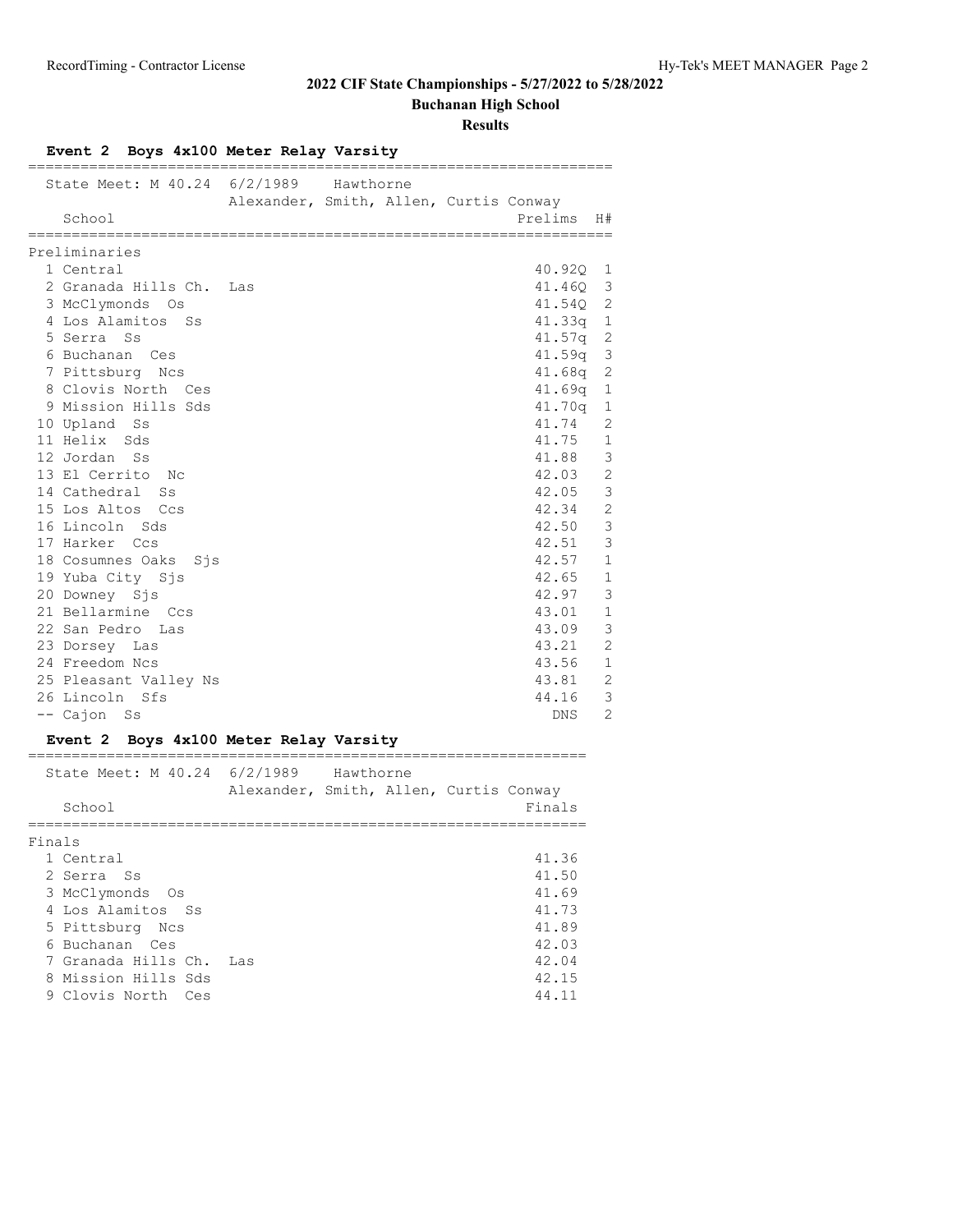**Buchanan High School**

**Results**

## **Event 3 Girls 1600 Meter Run Varsity**

|                | Name<br>================== | State Meet: M 4:33.82 5/31/2008 Christine Babcock (Woodbridge)<br>Prelims H#<br>Year School<br>--------------------------- |  |
|----------------|----------------------------|----------------------------------------------------------------------------------------------------------------------------|--|
|                | Preliminaries              |                                                                                                                            |  |
| 1              |                            | Dalia Frias 12 Mira Costa Ss 4:49.83Q 2                                                                                    |  |
|                |                            | $1:12.277$ $(1:12.277)$ $2:27.551$ $(1:15.274)$ $3:41.312$ $(1:13.761)$                                                    |  |
| $\overline{2}$ |                            | Sadie Engelhardt 9 Ventura Ss<br>$4:51.18Q$ 1                                                                              |  |
|                |                            | $1:16.871$ $(1:16.871)$ $2:32.045$ $(1:15.175)$ $3:44.520$ $(1:12.475)$                                                    |  |
| 3              | Mia Chavez 12 Chino Ss     | $4:50.58Q$ 2                                                                                                               |  |
|                |                            | $1:12.594$ (1:12.594) 2:27.813 (1:15.220) 3:41.607 (1:13.795)                                                              |  |
|                | 4 # 509 Sam McDonnell      | 12 Newbury Park Ss 4:51.58Q 1 4:51.576                                                                                     |  |
|                | 1:16.990(1:16.990)         | 2:32.266 (1:15.276) 3:44.606 (1:12.341)                                                                                    |  |
|                | 5 # 513 Mia Torrecillas    | 10 Highland Ces<br>$4:50.96Q$ 2                                                                                            |  |
|                |                            | $1:12.807$ $(1:12.807)$ $2:28.039$ $(1:15.233)$<br>3:41.911 (1:13.872)                                                     |  |
| 6              | Brianna McInnis            | 12 Tamalpais Ncs<br>$4:52.35Q$ 1                                                                                           |  |
|                | $1:17.467$ $(1:17.467)$    | $2:32.688$ $(1:15.222)$ $3:45.314$ $(1:12.626)$                                                                            |  |
|                | 7 # 511 Grace Hutchison    | 11 Buchanan Ces<br>$4:51.21Q$ 2                                                                                            |  |
|                | $1:13.226$ $(1:13.226)$    | $2:27.714$ $(1:14.489)$ $3:41.504$ $(1:13.790)$                                                                            |  |
|                |                            |                                                                                                                            |  |
| 8              | Sierra Cornett             | 9 Buchanan Ces<br>$4:52.49Q$ 1                                                                                             |  |
|                |                            | $1:17.221$ $(1:17.221)$ $2:32.523$ $(1:15.303)$ $3:44.790$ $(1:12.268)$                                                    |  |
| 9              | Hannah Riggins             | 11 Del Norte Sds 4:51.58q 2 4:51.578                                                                                       |  |
|                |                            | $1:13.053$ $(1:13.053)$ $2:27.904$ $(1:14.851)$ $3:41.587$ $(1:13.683)$                                                    |  |
| 10             | Emma Hadley                | 12 Canyon (Anah) Ss 4:52.36q 2                                                                                             |  |
|                |                            | $1:13.024$ $(1:13.024)$ $2:28.144$ $(1:15.120)$ $3:42.012$ $(1:13.869)$                                                    |  |
| 11             | Allura Markow              | 11 Dana Hills Ss<br>$4:52.97q$ 2                                                                                           |  |
|                |                            | 1:12.795 (1:12.795) 2:28.268 (1:15.473) 3:42.217 (1:13.949)                                                                |  |
| 12             |                            | Ashlyn Boothby 10 Scotts Valley Ccs 4:56.00q 1                                                                             |  |
|                |                            | $1:17.320$ $(1:17.320)$ $2:31.588$ $(1:14.269)$ $3:44.759$ $(1:13.171)$                                                    |  |
| 13             | Isabella Smith             | 12 Vista Murrieta Ss<br>$4:58.41$ 2                                                                                        |  |
|                |                            | $1:13.133$ $(1:13.133)$ $2:28.468$ $(1:15.335)$ $3:44.117$ $(1:15.650)$                                                    |  |
| 14             | Tatiana Cornejo            | 12 St. Francis Sjs 4:58.55 1                                                                                               |  |
|                |                            | $1:18.021$ $(1:18.021)$ $2:32.905$ $(1:14.884)$ $3:45.050$ $(1:12.145)$                                                    |  |
| 15             | Emma Dunmire               | 12 Tamalpais Ncs 4:59.00 1                                                                                                 |  |
|                |                            | $1:17.147$ $(1:17.147)$ $2:32.370$ $(1:15.223)$ $3:46.210$ $(1:13.840)$                                                    |  |
| 16             |                            | Jacqueline Holman 11 Lowell Sfs<br>4:59.30 1                                                                               |  |
|                |                            | $1:17.711$ $(1:17.711)$ $2:32.864$ $(1:15.154)$ $3:45.501$ $(1:12.637)$                                                    |  |
| 17             | Samira Kennedy             | 4:59.92<br>11 Castilleja Ccs<br>$\overline{1}$                                                                             |  |
|                |                            | $1:17.574$ $(1:17.574)$ $2:32.685$ $(1:15.111)$ $3:45.263$ $(1:12.578)$                                                    |  |
| 18             |                            | Julia Soderbery 11 Sac. Hrt Prep-cc 5:02.04 1                                                                              |  |
|                | $1:17.733$ $(1:17.733)$    | 2:33.145 (1:15.412) 3:47.399 (1:14.255)                                                                                    |  |
| 19             | Athena Ryan                | 10 Sonoma Academy Ncs<br>5:03.74<br>1                                                                                      |  |
|                | $1:17.558$ $(1:17.558)$    | $2:33.448$ $(1:15.890)$ $3:48.911$ $(1:15.463)$                                                                            |  |
| 20             | McCall Dame                | 11 El Camino Sds<br>5:03.90<br>$\overline{2}$                                                                              |  |
|                | $1:12.787$ $(1:12.787)$    | 2:28.216 (1:15.430) 3:43.036 (1:14.820)                                                                                    |  |
| 21             | Sofia Abrego               | 12 Granada Hls-la<br>5:05.69<br>-2                                                                                         |  |
|                | $1:13.444$ $(1:13.444)$    | 2:29.768 (1:16.325) 3:48.594 (1:18.827)                                                                                    |  |
| 22             | Breea Selbrede             | 11 Mt. Carmel Sds<br>$5:06.09$ 2                                                                                           |  |
|                | $1:13.830$ $(1:13.830)$    | 2:30.266 (1:16.436) 3:50.586 (1:20.320)                                                                                    |  |
| 23             | Leila Swenson              | 5:07.10<br>$\overline{\phantom{0}}^2$                                                                                      |  |
|                | $1:13.949$ $(1:13.949)$    | 12 Bella Vista Sjs<br>$2:29.209$ $(1:15.261)$ $3:49.539$ $(1:20.330)$                                                      |  |
|                |                            | 11 Granite Bay Sjs                                                                                                         |  |
| 24             | Carly Foster               | 5:10.12 1                                                                                                                  |  |
|                | $1:17.961$ $(1:17.961)$    | 2:33.558 (1:15.597) 3:51.391 (1:17.833)                                                                                    |  |
| 25             | Dulce Gonzalez             | 12 Canoga Park Las<br>5:18.51<br>$\overline{\phantom{0}}^2$                                                                |  |
|                | $1:13.397$ $(1:13.397)$    | 2:29.494 (1:16.098) 3:51.801 (1:22.308)                                                                                    |  |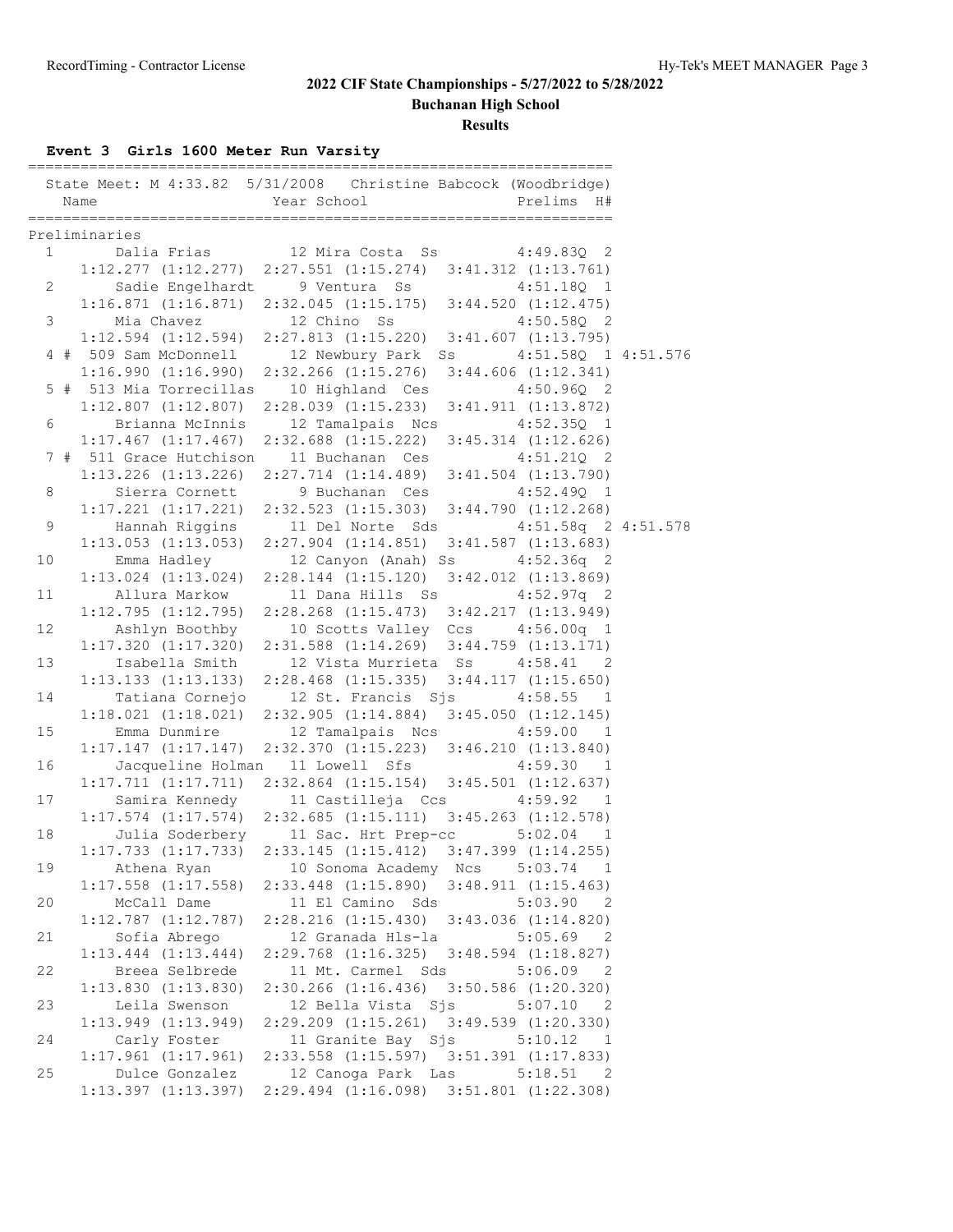**Buchanan High School**

|                |               | Event 3 Girls 1600 Meter Run Varsity |             |                         |                         |     |                                                                   |              |
|----------------|---------------|--------------------------------------|-------------|-------------------------|-------------------------|-----|-------------------------------------------------------------------|--------------|
| 26             |               | Elizabeth Merill 9 Shasta            |             |                         | Ns                      |     | $5:23.54$ 1                                                       |              |
|                |               |                                      |             |                         |                         |     | $1:18.805$ (1:18.805) 2:38.316 (1:19.511) 4:03.117 (1:24.802)     |              |
| 27             |               | Gabriela Nasciment 10 New West Cha   |             |                         |                         |     | 5:31.42 2                                                         |              |
|                |               |                                      |             |                         |                         |     | $1:13.614$ (1:13.614) $2:34.977$ (1:21.363) $4:04.925$ (1:29.949) |              |
|                |               |                                      |             |                         |                         |     |                                                                   |              |
|                |               | Event 3 Girls 1600 Meter Run Varsity |             |                         |                         |     |                                                                   |              |
|                |               | ====================                 |             |                         |                         |     |                                                                   |              |
|                |               |                                      |             |                         |                         |     | State Meet: M 4:33.82 5/31/2008 Christine Babcock (Woodbrid       |              |
|                | Name          |                                      | Year School |                         |                         |     | Finals                                                            |              |
|                |               |                                      |             |                         |                         |     |                                                                   |              |
| Finals         |               |                                      |             |                         |                         |     |                                                                   |              |
| 1              |               | Sadie Engelhardt 9 Ventura Ss        |             |                         |                         |     | 4:36.67                                                           |              |
|                |               | $1:08.786$ $(1:08.786)$              |             |                         |                         |     | $2:20.045$ $(1:11.259)$ $3:31.605$ $(1:11.560)$                   |              |
| $\overline{2}$ |               | Dalia Frias                          |             |                         | 12 Mira Costa Ss        |     | 4:37.09                                                           |              |
|                |               | 1:09.017(1:09.017)                   |             |                         | 2:19.878(1:10.861)      |     | $3:31.496$ $(1:11.618)$                                           |              |
|                |               | 3 # 509 Sam McDonnell                |             |                         | 12 Newbury Park Ss      |     | 4:37.37                                                           |              |
|                |               | 1:08.935(1:08.935)                   |             |                         | 2:20.083(1:11.148)      |     | $3:31.753$ $(1:11.670)$                                           |              |
| 4              |               | Mia Chavez                           |             | 12 Chino Ss             |                         |     | 4:41.71                                                           |              |
|                |               | $1:09.252$ $(1:09.252)$              |             |                         | 2:20.399(1:11.148)      |     | $3:32.067$ $(1:11.669)$                                           |              |
| 5              |               | Hannah Riggins                       |             |                         | 11 Del Norte Sds        |     | 4:46.97                                                           |              |
|                |               | $1:10.578$ $(1:10.578)$              |             | $2:23.881$ $(1:13.303)$ |                         |     | $3:37.464$ $(1:13.583)$                                           |              |
|                |               | 6 # 511 Grace Hutchison              |             |                         | 11 Buchanan Ces         |     | 4:47.04                                                           |              |
|                |               | $1:10.350$ $(1:10.350)$              |             |                         | $2:23.703$ $(1:13.353)$ |     | $3:36.613$ $(1:12.910)$                                           |              |
| 7              |               | Sierra Cornett                       |             |                         | 9 Buchanan Ces          |     | 4:48.80                                                           |              |
|                |               | 1:10.780(1:10.780)                   |             |                         | 2:24.419(1:13.639)      |     | $3:37.440$ $(1:13.022)$                                           |              |
| 8              |               | Brianna McInnis                      |             |                         | 12 Tamalpais Ncs        |     | 4:49.89                                                           |              |
|                |               | $1:11.322$ $(1:11.322)$              |             | $2:24.738$ $(1:13.417)$ |                         |     | $3:39.871$ $(1:15.133)$                                           |              |
| 9              |               | Emma Hadley                          |             |                         | 12 Canyon (Anah) Ss     |     | 4:50.78                                                           |              |
|                |               | 1:10.605(1:10.605)                   |             | $2:23.929$ $(1:13.325)$ |                         |     | $3:38.092$ $(1:14.164)$                                           |              |
| 10             |               | Allura Markow                        |             |                         | 11 Dana Hills Ss        |     | 4:50.89                                                           |              |
|                |               | 1:10.860(1:10.860)                   |             |                         |                         |     | $2:24.123$ $(1:13.263)$ $3:37.687$ $(1:13.565)$                   |              |
| 11             |               | Ashlyn Boothby                       |             |                         |                         |     | 10 Scotts Valley Ccs 4:51.90                                      |              |
|                |               | 1:11.035(1:11.035)                   |             |                         |                         |     | 2:24.225 (1:13.190) 3:38.495 (1:14.270)                           |              |
|                |               | 12 # 513 Mia Torrecillas             |             |                         |                         |     | 10 Highland Ces 5:00.00                                           |              |
|                |               | 1:09.555(1:09.555)                   |             |                         |                         |     | $2:21.920$ $(1:12.365)$ $3:36.541$ $(1:14.622)$                   |              |
|                |               | Event 4 Boys 1600 Meter Run Varsity  |             |                         |                         |     |                                                                   |              |
|                |               |                                      |             |                         |                         |     |                                                                   |              |
|                |               |                                      |             |                         |                         |     | State Meet: M 4:00.29 5/31/2008 German Fernandez (Riverbank)      |              |
|                | Name          |                                      | Year School |                         |                         |     | Prelims H#                                                        |              |
|                |               |                                      |             |                         |                         |     |                                                                   |              |
|                | Preliminaries |                                      |             |                         |                         |     |                                                                   |              |
| $\mathbf{1}$   |               | Alex Lamoureux                       |             | 11 Collega Park         |                         |     | Ncs 4:11.62Q 2                                                    |              |
|                |               | $1:03.101$ $(1:03.101)$              |             | $2:07.336$ $(1:04.236)$ |                         |     | $3:11.563$ $(1:04.227)$                                           |              |
| 2              |               | Ethan Godsey                         |             | 12 Agoura Ss            |                         |     | 4:14.270                                                          | $\mathbf{1}$ |
|                |               | 1:04.916(1:04.916)                   |             | $2:10.580$ $(1:05.664)$ |                         |     | $3:15.514$ $(1:04.935)$                                           |              |
| 3              |               | Jeremy Kain                          |             | 12 Scotts Valley        |                         | Ccs | $4:11.65Q$ 2                                                      |              |
|                |               | $1:03.341$ $(1:03.341)$              |             | $2:08.454$ $(1:05.113)$ |                         |     | $3:12.018$ $(1:03.564)$                                           |              |
| 4              |               | Jonah Bazerkanian                    |             | 11 Royal Ss             |                         |     | $4:14.46Q$ 1                                                      |              |
|                |               | 1:05.170(1:05.170)                   |             | 2:11.326 (1:06.157)     |                         |     | $3:16.414$ $(1:05.088)$                                           |              |
| 5              |               | Tyler Kaan                           |             |                         | 12 Santiago (Cor)       | Ss  | $4:11.93Q$ 2                                                      |              |
|                |               | $1:03.569$ $(1:03.569)$              |             | $2:09.104$ $(1:05.535)$ |                         |     | $3:11.831$ $(1:02.728)$                                           |              |
| 6              |               | Brandon Moreno                       |             | 11 Jesuit Sjs           |                         |     | $4:14.52Q$ 1                                                      |              |
|                |               | $1:04.700$ $(1:04.700)$              |             | 2:10.592 (1:05.892)     |                         |     | $3:16.241$ $(1:05.650)$                                           |              |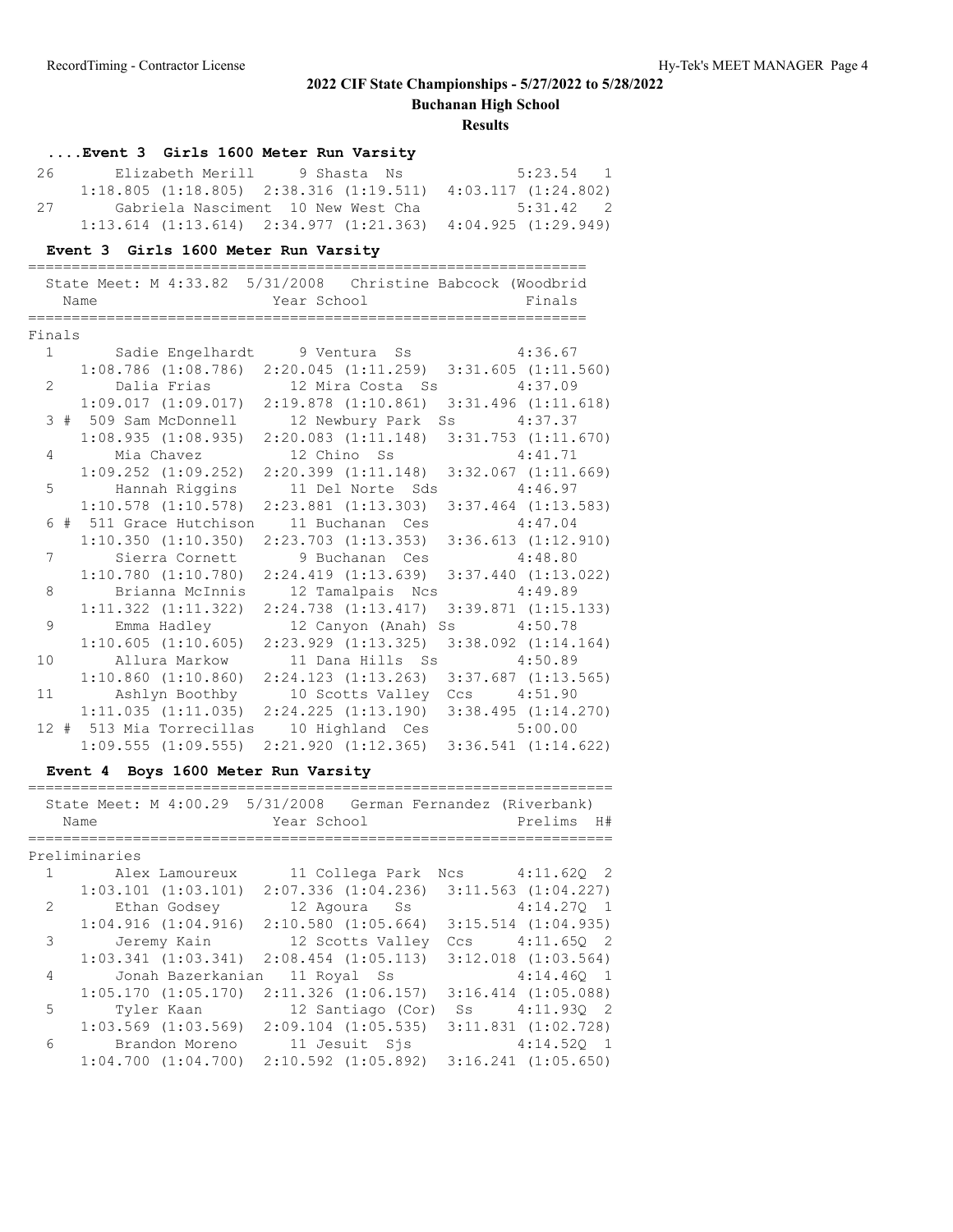**Buchanan High School**

**Results**

|    | Event 4 Boys 1600 Meter Run Varsity                             |                                                                                                       |                            |
|----|-----------------------------------------------------------------|-------------------------------------------------------------------------------------------------------|----------------------------|
|    | 7                                                               | Harrison Dance 12 Saratoga Ccs 4:12.090 2                                                             |                            |
|    | $1:03.363$ $(1:03.363)$                                         | $2:08.761$ $(1:05.398)$                                                                               | $3:12.094$ $(1:03.334)$    |
|    | 8 # 540 Christopher Caudi 11 Clovis Ces                         |                                                                                                       | 4:14.72Q<br>$\mathbf{1}$   |
|    |                                                                 | $1:04.770$ $(1:04.770)$ $2:10.378$ $(1:05.609)$                                                       | $3:15.350$ $(1:04.973)$    |
| 9  |                                                                 | Levi Taylor 12 San Marcos Sds 4:12.66q 2                                                              |                            |
|    |                                                                 | $1:03.167$ (1:03.167) 2:08.094 (1:04.928) 3:12.351 (1:04.258)                                         |                            |
| 10 | Richard Moreno 12 Loyola Ss                                     |                                                                                                       | $4:12.82q$ 2               |
|    | $1:03.261$ $(1:03.261)$                                         | $2:08.560$ $(1:05.299)$                                                                               | $3:12.855$ $(1:04.295)$    |
| 11 |                                                                 | Rowan FitzGerald 12 Cres. Val. -ss 4:12.91q 2                                                         |                            |
|    | $1:03.639$ $(1:03.639)$                                         | 2:08.630(1:04.991)                                                                                    | $3:13.331$ $(1:04.701)$    |
|    | 12 # 551 Oliver Witt                                            | 12 Lowell Sfs                                                                                         | $4:13.16q$ 2               |
|    | 1:02.713(1:02.713)                                              | $2:07.788$ $(1:05.075)$                                                                               | $3:12.081$ $(1:04.293)$    |
| 13 | Noah Ray                                                        | 11 Buchanan Ces                                                                                       | $4:13.20$ 2                |
|    | $1:03.733$ $(1:03.733)$                                         | $2:08.299$ $(1:04.566)$                                                                               | $3:11.979$ $(1:03.681)$    |
| 14 | Carson Hedlund                                                  | 9 Pioneer Ccs                                                                                         | $4:13.34$ 2                |
|    | $1:03.820$ $(1:03.820)$                                         | $2:08.711$ $(1:04.892)$ $3:12.661$ $(1:03.950)$                                                       |                            |
| 15 | Ryan Mitchell 11 Davis Sjs                                      |                                                                                                       | $4:14.76$ 1                |
|    | 1:04.903(1:04.903)                                              | $2:10.804$ $(1:05.902)$ $3:15.731$ $(1:04.928)$                                                       |                            |
| 16 | Manuel Correia                                                  | 11 Point Loma Sds 4:17.34 1                                                                           |                            |
|    | 1:04.110(1:04.110)                                              | $2:10.169$ $(1:06.059)$                                                                               | $3:16.023$ $(1:05.854)$    |
| 17 |                                                                 | Dheeraj Gurusamy 11 Granada Ncs 4:18.09                                                               | $\overline{1}$             |
|    | $1:05.698$ $(1:05.698)$                                         | 2:11.578 (1:05.880) 3:17.798 (1:06.220)                                                               |                            |
| 18 | Micah Sanchez                                                   | 11 Liberty Ch.-sd 4:20.75 1                                                                           |                            |
|    | 1:04.417(1:04.417)                                              | $2:10.412$ $(1:05.995)$ $3:16.551$ $(1:06.140)$                                                       |                            |
| 19 |                                                                 | Renton McGregor 12 Pleasant Valley Ns 4:20.82 2                                                       |                            |
|    | $1:03.989$ $(1:03.989)$                                         | 2:09.080 (1:05.091) 3:14.841 (1:05.762)                                                               |                            |
| 20 |                                                                 | James Jimenez 12 Venice Las                                                                           | $4:21.54$ 2                |
|    | $1:03.945$ $(1:03.945)$                                         | $2:08.664$ $(1:04.719)$                                                                               | $3:14.867$ $(1:06.204)$    |
| 21 | Daniel Ruiz                                                     | 11 San Pedro Las                                                                                      | 4:21.78<br>$\overline{1}$  |
|    | $1:05.959$ $(1:05.959)$                                         | $2:11.778$ $(1:05.819)$                                                                               | $3:17.398$ $(1:05.621)$    |
| 22 | Adrian Sverlow-Men                                              | 11 San Pedro Las 4:22.48                                                                              | $\overline{1}$             |
|    | $1:06.146$ $(1:06.146)$                                         | $2:12.019$ $(1:05.873)$                                                                               | $3:16.826$ $(1:04.808)$    |
| 23 | Nathaniel Avila                                                 | 12 Clovis Ces                                                                                         | $4:22.70$ 1                |
|    | $1:05.128$ $(1:05.128)$                                         | 2:11.068 (1:05.940) 3:16.563 (1:05.496)                                                               |                            |
| 24 | Jack Stein                                                      | 12 Piedmont Ncs                                                                                       | $4:23.75$ 1                |
|    |                                                                 | $1:05.363$ $(1:05.363)$ $2:11.238$ $(1:05.875)$ $3:17.123$ $(1:05.885)$<br>Jared Steins 12 Servite Ss |                            |
| 25 |                                                                 |                                                                                                       | 4:25.86 2                  |
|    |                                                                 | $1:03.511$ $(1:03.511)$ $2:08.935$ $(1:05.425)$ $3:14.678$ $(1:05.743)$                               |                            |
| 26 | Miles Jones                                                     | 10 Oakland Tech Os 4:26.22                                                                            | $\overline{\phantom{0}}^2$ |
|    | $1:03.086$ (1:03.086) $2:09.207$ (1:06.122) 3:17.233 (1:08.026) |                                                                                                       |                            |
|    | -- # 546 Daniel Winter 12 St. Mary's Sjs                        |                                                                                                       | DNS<br>$\overline{1}$      |

## **Event 4 Boys 1600 Meter Run Varsity**

|          | Name | State Meet: M 4:00.29 5/31/2008 German Fernandez (Riverbank             | Year School | Finals                  |
|----------|------|-------------------------------------------------------------------------|-------------|-------------------------|
| Finals   |      |                                                                         |             |                         |
|          |      | 1 # 540 Christopher Caudi 11 Clovis Ces                                 |             | 4:10.72                 |
|          |      | $1:04.606$ $(1:04.606)$ $2:08.697$ $(1:04.092)$ $3:12.566$ $(1:03.869)$ |             |                         |
|          |      | 2 Jeremy Kain 12 Scotts Valley                                          |             | $CCs$ 4:11.40           |
|          |      | $1:04.842$ $(1:04.842)$ $2:08.951$ $(1:04.110)$                         |             | $3:12.824$ $(1:03.873)$ |
| $3 \sim$ |      | Jonah Bazerkanian 11 Royal Ss                                           |             | 4:11.89                 |
|          |      | $1:05.827$ $(1:05.827)$ $2:10.174$ $(1:04.348)$ $3:13.412$ $(1:03.238)$ |             |                         |
|          |      |                                                                         |             |                         |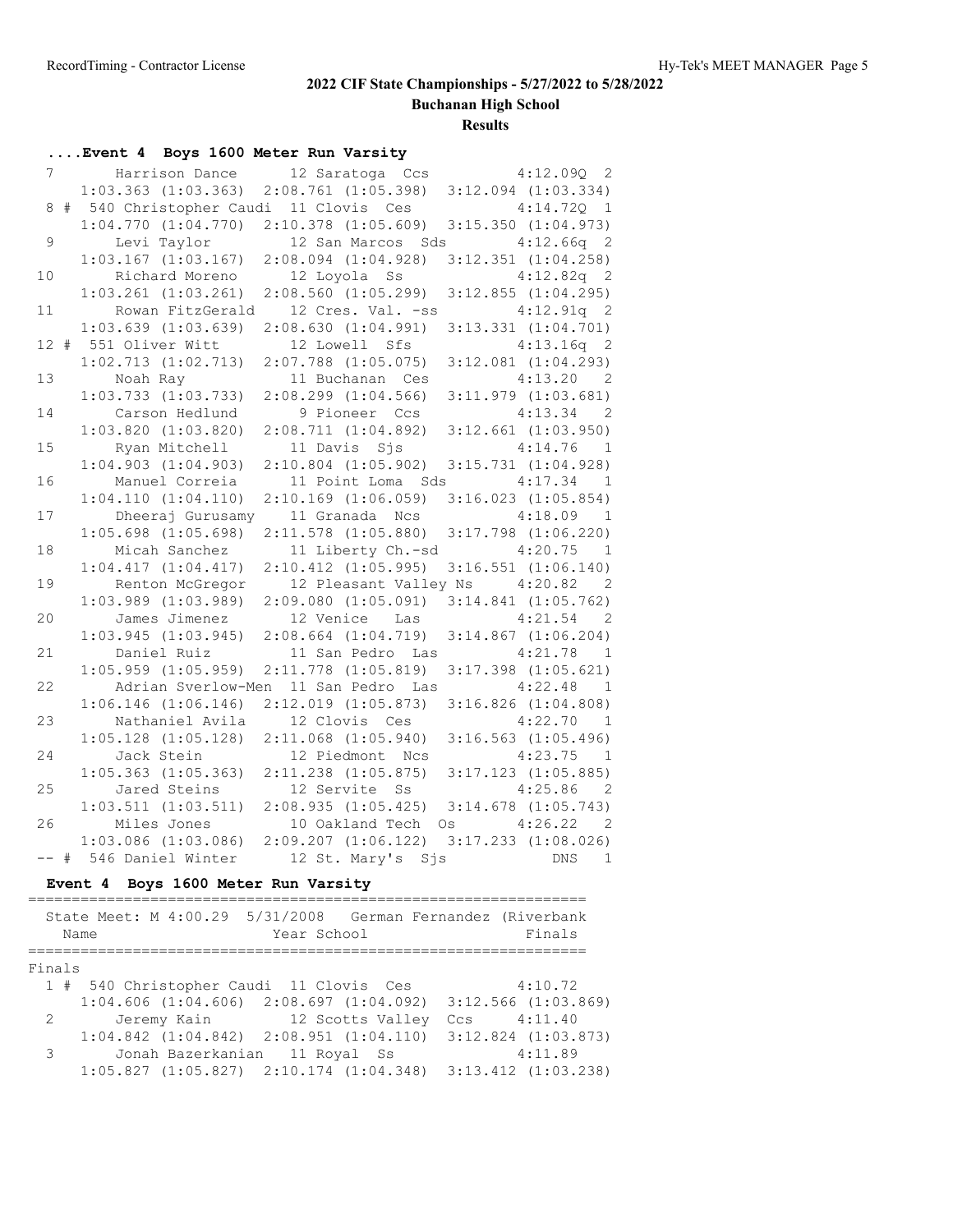**Buchanan High School**

**Results**

|                 | Event 4 Boys 1600 Meter Run Varsity |                                                 |                         |
|-----------------|-------------------------------------|-------------------------------------------------|-------------------------|
|                 |                                     | 4 Levi Taylor 12 San Marcos Sds 4:12.32         |                         |
|                 | $1:04.272$ $(1:04.272)$             | $2:08.224$ $(1:03.952)$                         | $3:12.576$ $(1:04.353)$ |
|                 | 5 Ethan Godsey                      | 12 Agoura Ss                                    | 4:12.39                 |
|                 | $1:05.591$ $(1:05.591)$             | 2:09.793(1:04.203)                              | $3:13.067$ $(1:03.275)$ |
| 6               | Brandon Moreno                      | 11 Jesuit Sjs                                   | 4:12.58                 |
|                 | $1:05.647$ $(1:05.647)$             | 2:09.737(1:04.090)                              | $3:13.283$ $(1:03.546)$ |
| 7               | Harrison Dance                      | 12 Saratoga Ccs                                 | 4:12.76                 |
|                 | $1:05.364$ $(1:05.364)$             | $2:09.666$ $(1:04.302)$                         | $3:12.877$ $(1:03.212)$ |
| 8               | Tyler Kaan                          | 12 Santiago (Cor) Ss 4:13.47                    |                         |
|                 | $1:05.442$ $(1:05.442)$             | 2:09.395(1:03.953)                              | $3:12.290$ $(1:02.895)$ |
|                 | 9 # 551 Oliver Witt                 | 12 Lowell Sfs                                   | 4:15.69                 |
|                 | $1:05.047$ $(1:05.047)$             | 2:09.171(1:04.124)                              | $3:13.034$ $(1:03.864)$ |
| 10 <sup>1</sup> | Rowan FitzGerald                    | 12 Cres. Val. -ss                               | 4:16.70                 |
|                 | $1:05.271$ $(1:05.271)$             | $2:09.536$ $(1:04.265)$                         | $3:14.655$ $(1:05.119)$ |
| 11              | Richard Moreno                      | 12 Loyola Ss 4:18.34                            |                         |
|                 | $1:05.883$ $(1:05.883)$             | $2:10.505$ $(1:04.623)$ $3:14.565$ $(1:04.060)$ |                         |
| 12 <sup>7</sup> | Alex Lamoureux                      | 11 Collega Park                                 | Ncs 4:19.31             |
|                 | $1:05.119$ $(1:05.119)$             | $2:09.439$ $(1:04.320)$                         | 3:14.055(1:04.616)      |

### **Event 5 Girls 100 Meter Hurdles Varsity**

| Name           |                            | State Meet: M 13.03 6/2/2007 Vashti Thomas (Mt. Pleasant)<br>Year School | Prelims Wind H#        |               |                |                     |
|----------------|----------------------------|--------------------------------------------------------------------------|------------------------|---------------|----------------|---------------------|
| Preliminaries  |                            |                                                                          |                        |               |                |                     |
| $\mathbf{1}$   | Charlize James             | 12 San Diego Sds                                                         | 13.670 1.7 3           |               |                |                     |
| 2              |                            | Yvette Harris 11 Lincoln (St) Sjs                                        |                        |               |                | 14.000 1.2 1 14.000 |
| 3              |                            | Kapiolani Coleman 11 Cath. Cath-sd                                       | 14.230 0.4 2           |               |                |                     |
| $\overline{4}$ | London Davis               | 10 Upland Ss                                                             | 14.00q  1.7  3  14.000 |               |                |                     |
| 5              | Giselle Kirchner           | 10 Rocklin Sjs                                                           | $14.10q$ 1.7 3         |               |                |                     |
| $\sqrt{6}$     | Kailah McKenzie            | 11 Orange Vista                                                          | 14.30q 0.4 2           |               |                |                     |
| 7              | Chika Nwachukwu            | 12 Silver Creek Ccs                                                      | $14.32q$ 0.4 2         |               |                |                     |
| $\,8\,$        | Mari Testa                 | 11 Campolindo Ncs                                                        | 14.50q 1.7 3           |               |                |                     |
| 9              | Kori Fields III            | 11 St. Mary's Sjs 14.52                                                  |                        | $1.2 \quad 1$ |                |                     |
| 10             | Lauren Thai                | 12 Thousand Oaks Ss 14.61                                                |                        | $1.7-3$       |                |                     |
| 11             | Madeleine Conte            | 12 Monrovia Ss                                                           | $14.67$ 0.4 2          |               |                |                     |
| 12             | Riley Costales 11 Central  |                                                                          | $14.69$ 0.4 2          |               |                |                     |
| 13             | Sarah Ajayi                | 11 King, ML Ss                                                           | 14.89 1.7 3            |               |                |                     |
| 14             | Niya Clayton               | 10 Oaks Christian Ss                                                     | 14.93                  | $1.2 \quad 1$ |                |                     |
| 15             | Eliza Ayres                | 9 Oakland Tech Os                                                        | 15.05 1.7 3            |               |                |                     |
| 16             |                            | Daniela Ruelas 12 Arroyo Grande Ces 15.08 1.2 1 q 14.51 Run Off          |                        |               |                |                     |
| 17             | Saqqara Ruffin             | 12 El Cerrito Nc                                                         | 15.28                  | 0.4           | $\overline{2}$ |                     |
| 18             |                            | Trisha Sharma 12 Fremont Ccs                                             | 15.36                  | 1.2           | $\overline{1}$ |                     |
| 19             | Taleeah Hoggatt 11 Central |                                                                          | 15.43                  | $1.2 \quad 1$ |                |                     |
| 20             |                            | Alessandra Ionescu 11 Berkeley Ncs 15.45                                 |                        | $1.7 \quad 3$ |                |                     |
| 21             |                            | Elizabeth Churchil 12 Aptos Ccs                                          | 15.52                  | $0.4 \quad 2$ |                |                     |
| 22             | Sandra Melendez            | 11 Chatsworth                                                            | 16.65                  | $1.2 \quad 1$ |                |                     |
| 23             |                            | Giselle Rodriquez- 11 Fall River Ns 16.76                                |                        | $0.4 \quad 2$ |                |                     |
| 24             |                            | Naomi-Alyssa Pippi 11 Palisades Las 16.84                                |                        | 1.2           | $\overline{1}$ |                     |
| 25             | Mia Jamerson               | 11 Carson Las                                                            | 17.62                  | $0.4 \quad 2$ |                |                     |
| $- -$          |                            | Aaliyah McCormick 12 Scripps Ranch Sds                                   | DO                     | 1.2           |                | 1 Impeeding         |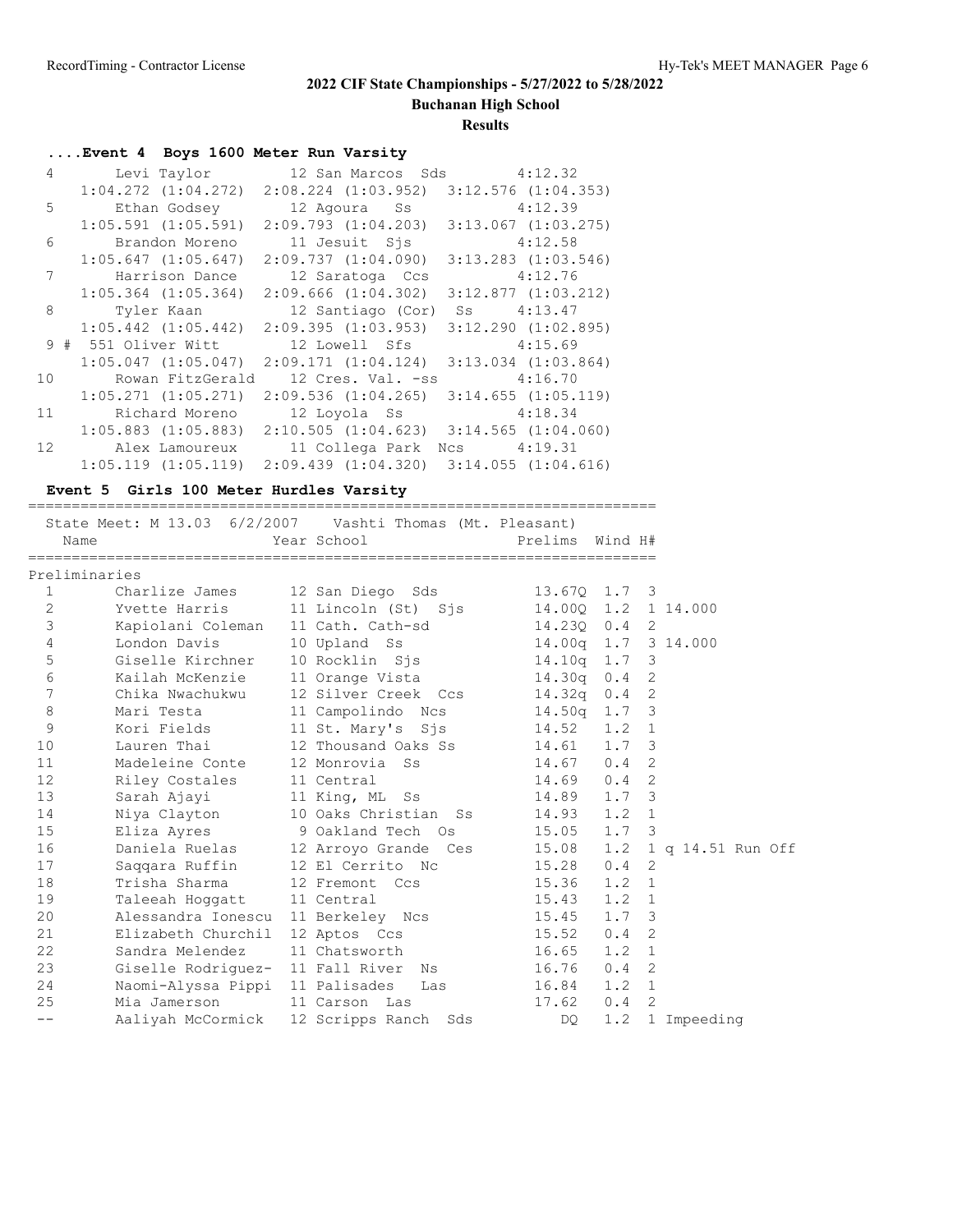## **2022 CIF State Championships - 5/27/2022 to 5/28/2022 Buchanan High School**

**Results**

**Event 5 Girls 100 Meter Hurdles Varsity**

| Name           |                   |    | State Meet: M 13.03 6/2/2007 Vashti Thomas (Mt. Pleasant)<br>Year School | Finals | Wind |
|----------------|-------------------|----|--------------------------------------------------------------------------|--------|------|
| Finals         |                   |    |                                                                          |        |      |
|                | Charlize James    |    | 12 San Diego Sds                                                         | 13.95  | 0.7  |
| $\mathcal{L}$  | Yvette Harris     |    | 11 Lincoln (St) Sis                                                      | 14.12  | 0.7  |
| 3              | Kapiolani Coleman |    | 11 Cath. Cath-sd                                                         | 14.14  | 0.7  |
| $\overline{4}$ | Giselle Kirchner  |    | 10 Rocklin Sis                                                           | 14.15  | 0.7  |
| 5              | Daniela Ruelas    |    | 12 Arroyo Grande Ces                                                     | 14.33  | 0.7  |
| 6              | Kailah McKenzie   |    | 11 Orange Vista                                                          | 14.54  | 0.7  |
| 7              | Chika Nwachukwu   |    | 12 Silver Creek Ccs                                                      | 14.68  | 0.7  |
| 8              | Mari Testa        |    | 11 Campolindo Ncs                                                        | 14.82  | 0.7  |
| 9              | London Davis      | 10 | Upland Ss                                                                | 14.99  | 0.7  |

**Event 6 Boys 110 Meter Hurdles Varsity**

|                | ===================================                     |                          | ============================ |         |                |
|----------------|---------------------------------------------------------|--------------------------|------------------------------|---------|----------------|
| Name           | State Meet: M 13.33 6/3/2017   Joseph Anderson (Upland) | Year School              | Prelims                      | Wind H# |                |
| Preliminaries  |                                                         |                          |                              |         |                |
| 1              | Kai Graves-Blanks                                       | 11 Upland<br>Ss          | 13.690 1.4 1                 |         |                |
| $\overline{2}$ | DeQuan January                                          | 12 Upland<br>Ss          | 14.010 1.6                   |         | 3              |
| 3              | Ben Kin Ho Tsang                                        | 11 Independence<br>Ccs   | 14.36Q 1.1                   |         | 2              |
| 4              | Davis Davis-Lyric 11 Upland Ss                          |                          | $14.05q$ 1.6                 |         | $\mathfrak{Z}$ |
| 5              | Miles Roberts                                           | 11 Leland Ccs            | $14.23q$ 1.4                 |         | 1              |
| 6              | Anthony Trucks                                          | 12 De La Salle<br>Ncs    | $14.38q$ 1.4                 |         | 1              |
| 7              | Logan Lyght                                             | 11 Mater Dei Ss          | 14.47q                       | 1.1     | 2              |
| 8              | Adam Wright                                             | 12 Monte Vista<br>Ncs    | 14.48 <sub>q</sub>           | 1.4     | $\mathbf{1}$   |
| 9              | Anish Kasam                                             | 12 Dublin Ncs            | 14.50q                       | 1.6     | 3              |
| 10             | Kathir Balakrishna 11 Fremont Ccs                       |                          | 14.64                        | 1.1     | 2              |
| 11             | Isaac Thomas                                            | 12 Mission Hills Sds     | 14.83                        | 1.4     | $\mathbf{1}$   |
| 12             | Cameron Williams                                        | 10 Merrill West Sjs      | 14.85                        | 1.1     | $\overline{c}$ |
| 13             | Nathanael DeMatto                                       | 10 Sierra Pacific<br>Ces | 14.97                        | 1.1     | $\overline{2}$ |
| 14             | Shon Martin                                             | 10 East Lake<br>Sds      | 15.00                        | 1.6     | $\mathcal{E}$  |
| 15             | Rickey Green 111                                        | 10 Inderkum<br>Sis       | 15.02                        | 1.6     | 3              |
| 16             | Hudson Hergenrader 9 Buchanan                           | Ces                      | 15.13                        | 1.4     | $\mathbf{1}$   |
| 17             | Kyle Hughes                                             | 11 Bullard Ces           | 15.32                        | 1.6     | 3              |
| 18             | Burrell Adams                                           | 12 San Pedro<br>Las      | 15.36                        | 1.1     | $\overline{2}$ |
| 19             | Jamurian Broussad                                       | 11 Carson Las            | 15.69                        | 1.4     | $\mathbf{1}$   |
| 20             | Isaiah Earls                                            | 12 Woodcreek<br>Sis      | 15.76                        | 1.1     | 2              |
| 21             | Elton Hurd                                              | 11 El Camino<br>Sds      | 16.12                        | 1.6     | $\mathfrak{Z}$ |
| 22             | Xander Contreras                                        | 12 Lincoln Sfs           | 16.20                        | 1.4     | $\mathbf{1}$   |
| 23             | Caden Rowe                                              | 11 Foothill<br>Νs        | 16.60                        | 1.1     | $\overline{2}$ |
| 24             | Jaylen Durham                                           | 12 Hamilton Las          | 17.18                        | 1.1     | $\overline{2}$ |
|                | Dario Rock                                              | 12 St. Francis<br>Ss     | DNS                          | 1.4     | $\mathbf{1}$   |
| --             | Seth Johnson                                            | 12 Cajon<br>Ss           | DNS                          | 1.6     | 3              |

## **Event 6 Boys 110 Meter Hurdles Varsity**

|        | State Meet: M 13.33 6/3/2017 Joseph Anderson (Upland) |  |              |             |     |
|--------|-------------------------------------------------------|--|--------------|-------------|-----|
| Name   |                                                       |  | Year School  | Finals Wind |     |
|        |                                                       |  |              |             |     |
| Finals |                                                       |  |              |             |     |
|        | Kai Graves-Blanks 11 Upland Ss                        |  |              | 13.75       | 4.5 |
|        | Davis Davis-Lyric                                     |  | 11 Upland Ss | 14.13       | 4 5 |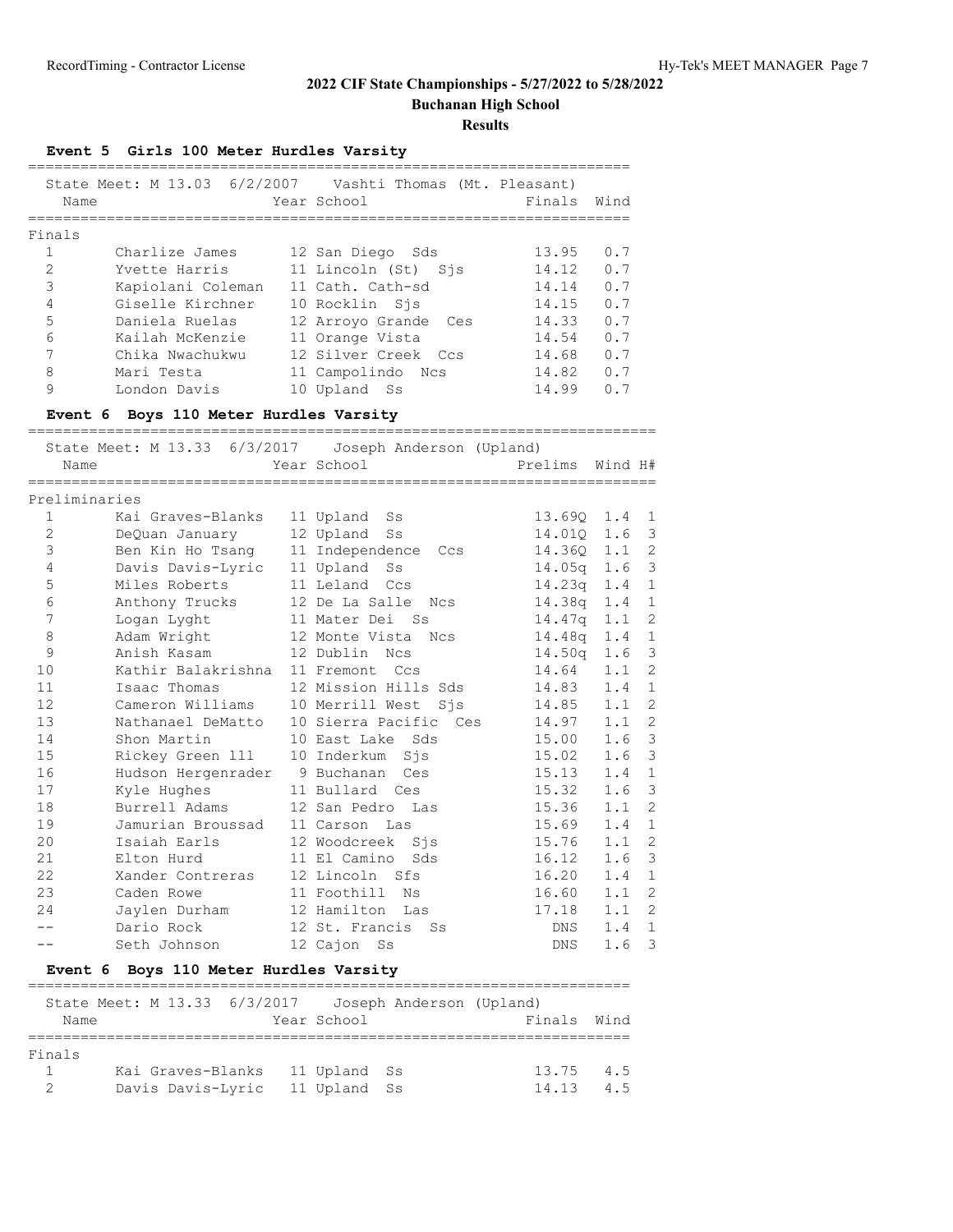**Buchanan High School**

#### **Results**

### **....Event 6 Boys 110 Meter Hurdles Varsity** 3 Adam Wright 12 Monte Vista Ncs 14.17 4.5 4 Miles Roberts 11 Leland Ccs 14.18 4.5 5 Logan Lyght 11 Mater Dei Ss 14.22 4.5 6 Ben Kin Ho Tsang 11 Independence Ccs 14.24 4.5 7 Anthony Trucks 12 De La Salle Ncs 14.25 4.5 8 Anish Kasam 12 Dublin Ncs 14.31 4.5 -- DeQuan January 12 Upland Ss Marting DQ 4.5 Pushed hurdle

#### **Event 7 Girls 400 Meter Dash Varsity**

#### ===================================================================

|              | State Meet: M 50.74 6/3/2000 Monique Henderson (Morse)<br>Name | Year School                                 | Prelims         | H#             |  |
|--------------|----------------------------------------------------------------|---------------------------------------------|-----------------|----------------|--|
|              | Preliminaries                                                  |                                             |                 |                |  |
| 1            | Takiya Cenci                                                   | 12 Clovis North Ces                         | 53.720 1        |                |  |
| $\mathbf{2}$ | Aujane Luckey                                                  | 11 Wilson(LB) Ss                            | 55.090 2        |                |  |
| $\mathsf 3$  | Alyssa Bean                                                    | 12 Poway Sds                                | 55.480 3 55.474 |                |  |
| 4            | Maya Shinnick                                                  | 12 Glendora Ss                              | $55.33q$ 1      |                |  |
| $\mathsf S$  | Caroline Hawkes                                                | 12 San Clemente Ss                          | 55.48q 1 55.474 |                |  |
| $\epsilon$   | Morgan Maddox                                                  | 10 Culver City Ss                           | $55.56q$ 2      |                |  |
| 7            | Samarra Monrroy                                                | 12 Wilson(LB) Ss                            | $55.95q$ 2      |                |  |
| 8            |                                                                | Joelle Trepagnier 9 Culver City Ss          | 56.11g 3        |                |  |
| 9            | Anjali Yella                                                   | 10 Harker Ccs                               | $56.31q$ 2      |                |  |
| 10           | Makenna Herbst                                                 | 9 Carlsbad Sds                              | 56.39           | $\mathbf{1}$   |  |
| 11           | Mikelia Strong                                                 | 12 Fairfield Sis                            | 56.50           | $\mathbf{1}$   |  |
| 12           |                                                                | Hannah Rutherford 9 Mountain Vies Ccs 56.69 |                 | 3              |  |
| 13           |                                                                | Taylor Snaer 11 East Union Sjs              | 56.90           | $\mathbf{1}$   |  |
| 14           | Payton Smith                                                   | 10 La Jolla Sds                             | 57.61           | $\overline{2}$ |  |
| 15           | Sara Tabibian                                                  | 12 Campolindo Ncs 57.75                     |                 | $\mathbf{1}$   |  |
| 16           | Layla Clay                                                     | 12 Buchanan Ces                             | 57.81           | $\overline{2}$ |  |
| 17           | Avery Adelman                                                  | 10 Gunn Ccs                                 | 58.05           | $\overline{2}$ |  |
| 18           | Isabella Flores                                                | 12 El Diamante Ces                          | 58.27           | 3              |  |
| 19           | Isabella Vally                                                 | 11 Granada Hls-la 58.44                     |                 | $\mathbf{1}$   |  |
| 20           | Elianah DeMange                                                | 11 Maria Carrillo Ncs                       | 58.57           | $\mathbf{1}$   |  |
| 21           | Zoe Lahanas                                                    | 10 Clayton Valley                           | Ncs 59.27       | $\mathcal{S}$  |  |
| 22           | Brooklyn Harris                                                | 9 Hamilton - Las                            | 59.62           | 3              |  |
| 23           | Simone Bart-Plange                                             |                                             |                 | $\overline{2}$ |  |
| 24           | Keilee Hall I                                                  | 11 Christian Brth. Sjs 1:01.86              |                 | $\mathbf{3}$   |  |
| 25           | Talyn Hanly 9 Shasta Ns                                        |                                             | 1:02.81         | $\overline{2}$ |  |
| $=$ $-$      | Naomi Johnson                                                  | 12 Roosevelt E-Ss                           | <b>DNS</b>      | 3              |  |

#### **Event 7 Girls 400 Meter Dash Varsity**

| State Meet: M 50.74 6/3/2000<br>Monique Henderson (Morse)<br>Year School<br>Name<br>Finals<br>Takiya Cenci<br>12 Clovis North Ces<br>$\mathcal{L}$<br>Aujane Luckey<br>11 Wilson(LB) Ss<br>3<br>Maya Shinnick<br>12 Glendora Ss<br>4<br>Caroline Hawkes<br>12 San Clemente Ss<br>5<br>Alyssa Bean<br>12 Poway Sds<br>6<br>10 Culver City<br>Morgan Maddox<br>Ss<br>9 Culver City |                   |    |        |
|----------------------------------------------------------------------------------------------------------------------------------------------------------------------------------------------------------------------------------------------------------------------------------------------------------------------------------------------------------------------------------|-------------------|----|--------|
|                                                                                                                                                                                                                                                                                                                                                                                  |                   |    | Finals |
|                                                                                                                                                                                                                                                                                                                                                                                  |                   |    |        |
|                                                                                                                                                                                                                                                                                                                                                                                  |                   |    | 54.01  |
|                                                                                                                                                                                                                                                                                                                                                                                  |                   |    | 54.90  |
|                                                                                                                                                                                                                                                                                                                                                                                  |                   |    | 55.00  |
|                                                                                                                                                                                                                                                                                                                                                                                  |                   |    | 55.47  |
|                                                                                                                                                                                                                                                                                                                                                                                  |                   |    | 55.64  |
|                                                                                                                                                                                                                                                                                                                                                                                  |                   |    | 55.85  |
|                                                                                                                                                                                                                                                                                                                                                                                  | Joelle Trepagnier | Ss | 56.03  |
| 8<br>12 Wilson (LB)<br>Samarra Monrroy<br>Ss                                                                                                                                                                                                                                                                                                                                     |                   |    | 56.60  |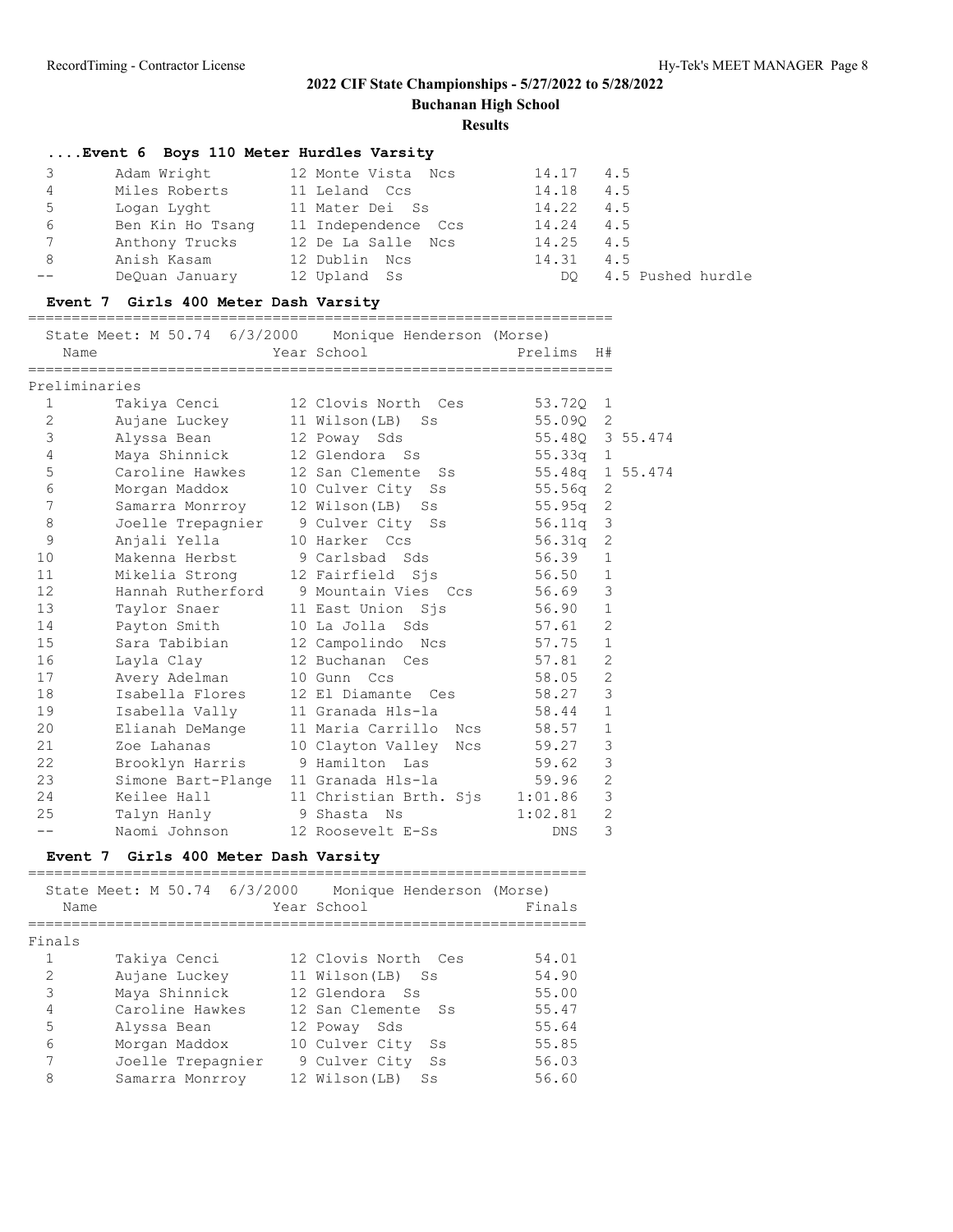**Buchanan High School**

|                   | Event 7 Girls 400 Meter Dash Varsity |                                                            |            |                |
|-------------------|--------------------------------------|------------------------------------------------------------|------------|----------------|
| 9                 | Anjali Yella                         | 10 Harker Ccs                                              | 56.94      |                |
|                   | Event 8 Boys 400 Meter Dash Varsity  | ===============================                            |            |                |
|                   |                                      | Michael Norman (Vista Murrieta)                            |            |                |
| Name              |                                      | Year School                                                | Prelims H# |                |
| Preliminaries     |                                      |                                                            |            |                |
| $\mathbf{1}$      | Jeremiah Walker                      | 12 Central                                                 | 46.81Q     | 3              |
| $\overline{2}$    | Dijon Stanley                        | 11 Granada Hls-la                                          | 47.34Q     | 2              |
| 3                 | Christopher Goode                    | 12 West Ranch Ss                                           | 47.58Q     | $\mathbf{1}$   |
| 4                 | Adren Parker                         | 11 Helix Sds                                               | 46.82q     | 3              |
| 5                 | Christopher Coats 12 Upland Ss       |                                                            | 47.36q     | $\mathbf{2}$   |
| 6                 | Logan Davis                          | 12 Marsh Fund-ss                                           | 47.56q     | $\mathbf{2}$   |
| 7                 | Haydn Brotschi                       | 12 Otay Ranch                                              | 48.12q     | 3              |
| 8                 | Bryce Thomas                         | 11 Moreau Cath. Ncs                                        | 48.23q     | $\mathbf{1}$   |
| 9                 | Liam Gair                            | 12 Villanova Prep Ss                                       | 48.46q     | 3              |
| 10                | Jaden Smith                          | 12 St John Bosco Ss                                        | 48.84      | $\mathbf{1}$   |
| 11                | Jaden Rattay                         | 11 Lincoln (Abr                                            | 48.88      | $\overline{2}$ |
| $12 \overline{ }$ | Mason Fara                           | 12 Campolindo Ncs                                          | 48.91      | $\overline{2}$ |
| 13                | Leroy Crook                          | 12 Wilson (LB)<br>Ss                                       | 48.96      | $\mathbf{1}$   |
| 14                | Kian Maher                           | 12 San Marcos<br>Sds                                       | 49.25      | 3              |
| 15                | Luke Stewart                         | 12 Oak Ridge Sjs                                           | 49.36      | $\overline{c}$ |
| 16                | Jeremiah Earby                       | 12 Menlo Atherton Ccs                                      | 49.40      | 1              |
| 17                | Payton Mathias                       | 12 Clovis North Ces                                        | 49.81      | $\mathsf 3$    |
| 18                | Caleb Womack                         | 12 Santa Cruz Ccs                                          | 49.88      | 3              |
| 19                | Jayden Smith                         | 11 Granada Hls-la                                          | 49.98      | $\mathbf{1}$   |
| 20                | Wil Brennan                          | 11 Los Gatos Ccs                                           | 50.17      | 2              |
| 21                | Alexander Franco                     | 11 Dublin Ncs                                              | 50.20      | $\mathbf{1}$   |
| 22                | Quincy Patton                        | 12 Buchanan Ces                                            | 50.48      | 1              |
| 23                | Jahari Johnson                       | 12 Enterprise Ns                                           | 50.74      | $\overline{2}$ |
| 24                | John Dailey                          | 11 Whitney Sjs                                             | 51.07      | 3              |
| 25                | William Mullins                      | 12 Cathedral Ss                                            | 51.23      | $\mathbf{1}$   |
| 26                | Brayden Chavez                       | 10 Vanden Sjs                                              | 52.12      | $\overline{2}$ |
| 27                | Marc Webb                            | 12 Mission Sfs                                             | 53.59      | 3              |
|                   | Event 8 Boys 400 Meter Dash Varsity  |                                                            |            |                |
|                   |                                      | State Meet: M 45.19 6/6/2015 Michael Norman (Vista Murriet |            |                |
| Name              |                                      | Year School                                                | Finals     |                |
| Finals            | .==================                  |                                                            |            |                |
| 1                 | Jeremiah Walker                      | 12 Central                                                 | 47.49      |                |
| $\overline{c}$    | Christopher Goode                    | 12 West Ranch<br>Ss                                        | 47.51      | 47.501         |
| 3                 | Dijon Stanley                        | 11 Granada Hls-la                                          | 47.51      | 47.510         |
| 4                 | Adren Parker                         | 11 Helix<br>Sds                                            | 47.68      |                |
| 5                 | Logan Davis                          | 12 Marsh Fund-ss                                           | 48.09      |                |
| $\epsilon$        | Christopher Coats                    | 12 Upland<br>Ss                                            | 48.10      |                |
| 7                 | Haydn Brotschi                       | 12 Otay Ranch                                              | 48.57      |                |
| 8                 | Liam Gair                            | 12 Villanova Prep Ss                                       | 49.02      |                |
| 9                 | Bryce Thomas                         | 11 Moreau Cath. Ncs                                        | 50.07      |                |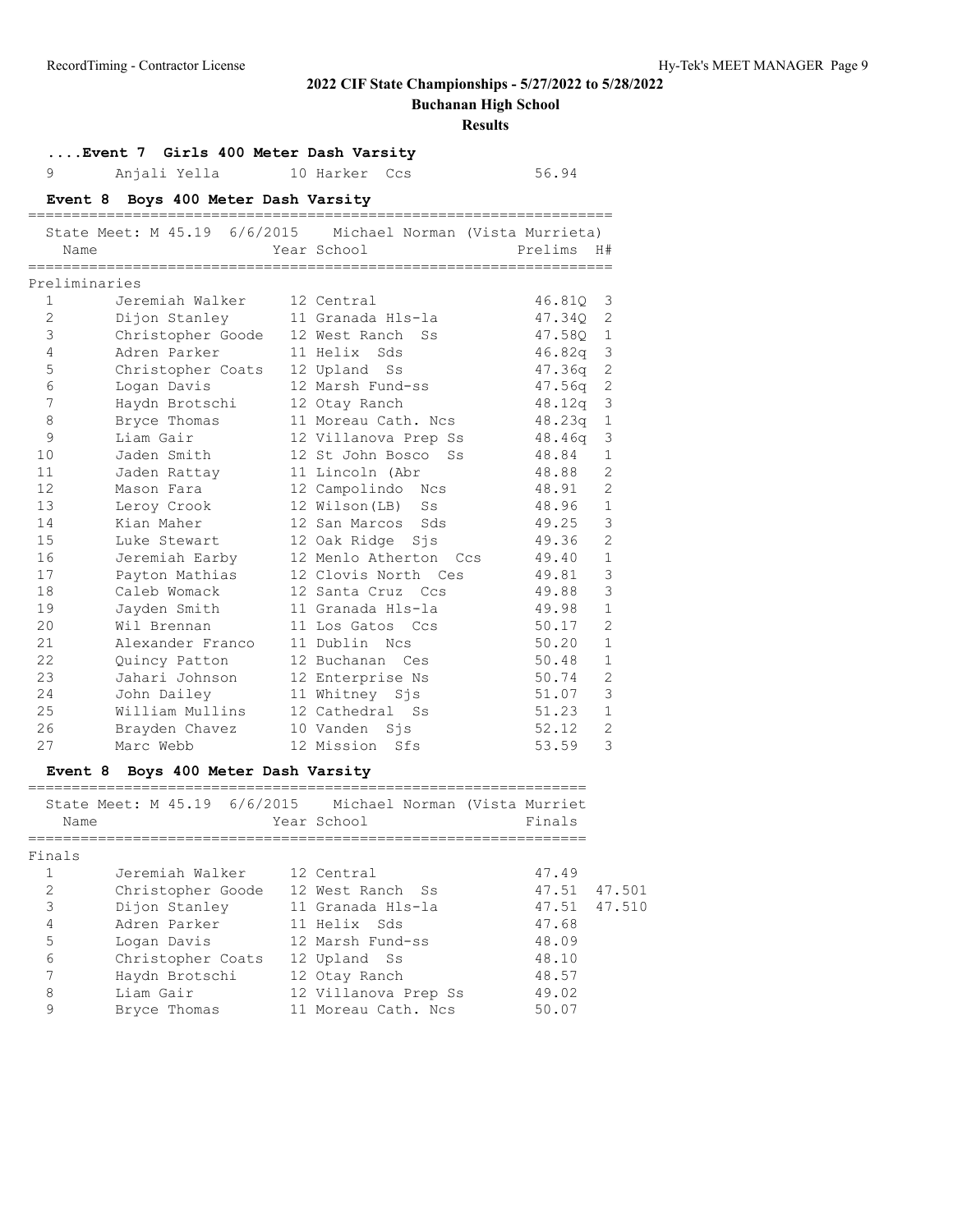**Buchanan High School**

**Results**

### **Event 9 Girls 100 Meter Dash Varsity**

|               | State Meet: M 11.14 6/6/1992         | Marion Jones (Thousand Oaks)                              |                  |     |                |
|---------------|--------------------------------------|-----------------------------------------------------------|------------------|-----|----------------|
| Name          |                                      | Year School                                               | Prelims Wind H#  |     |                |
|               | ===============                      |                                                           |                  |     |                |
| Preliminaries |                                      |                                                           |                  |     |                |
| $\mathbf{1}$  | Reign Redmond                        | 11 Carson Las                                             | $11.45Q$ 1.7     |     | 1              |
| 2             | Ta'ahja Fann                         | 11 Golden Valley<br>Ss                                    | $11.67Q$ 3.8     |     | $\overline{2}$ |
| 3             |                                      | Aaliyah McCormick 12 Scripps Ranch Sds                    | $11.77Q$ 1.7     |     | 3              |
| 4             | Brazil Neal                          | 11 Serra Ss                                               | $11.69q$ $3.8$   |     | 2              |
| 5             | Jordan Washington                    | 11 Serra<br>Ss                                            | $11.75q$ 1.7     |     | 1              |
| 6             | Alyssa Thompson                      | 11 Harvard Westland Ss                                    | 11.76q 3.8       |     | $\overline{2}$ |
| 7             | Cameron Fields                       | 12 St. Mary's Sjs                                         | $11.80q$ 1.7     |     | 3              |
| 8             | Juliette Kosmont                     | 11 Santa Catalina Ccs                                     | 11.92q 1.7       |     | 1              |
| 9             | Eve Divinity                         | 12 Redondo<br>Ss                                          | $11.95q$ 1.7     |     | 3              |
| 10            | Sharli'e Mcculler                    | 12 Edison<br>$S_1$ s                                      | 12.02            | 1.7 | 3 12.015       |
| 11            | Marlee Cavitt                        | 11 Kennedy Sjs                                            | 12.02            | 3.8 | 2 12.017       |
| 12            | Leila Champion                       | 11 Dublin Ncs                                             | 12.04            | 1.7 | 1              |
| 13            | Samira Stevenson                     | 11 Carson Las                                             | 12.07            | 1.7 | $\mathsf 3$    |
| 14            | Aniyah Wyche                         | 12 Poly(LB) Ss                                            | 12.08            | 1.7 | 1              |
| 15            | Riley Allen                          | 10 Righetti Ces                                           | 12.09            | 3.8 | $\overline{2}$ |
| 16            | Avianna Carrillo                     | 11 Frontier Ces                                           | 12.10            | 1.7 | 1              |
|               |                                      |                                                           |                  | 3.8 | $\overline{2}$ |
| 17            | Elizabeth Hatton                     | 12 Sage Creek Sds                                         | 12.15            |     | $\overline{2}$ |
| 18            | Vanessa Su                           | 12 Lynbrook Ccs                                           | 12.16            | 3.8 |                |
| 19            | Haley Duvall                         | 9 Clovis East Ces                                         | 12.20            | 1.7 | 3 12.197       |
| 20            | Shanye Harris                        | 10 Dough Val-nc                                           | 12.20            | 1.7 | 1 12.198       |
| 21            | Mari Testa                           | 11 Campolindo Ncs                                         | 12.21            | 1.7 | 3              |
| 22            | Sahara Wray                          | 11 Carson Las                                             | 12.42            | 1.7 | 3              |
| 23            | Maliah Sampson                       | 9 O'Connell Sfs                                           | 12.49 1.7        |     | 1              |
| 24            | Daryana Hall                         | 12 Val. Chr-cc                                            | 12.54            | 1.7 | 1              |
| 25            | Jala Williams                        | 11 Oakland Tech Os                                        | 12.62            | 3.8 | $\overline{2}$ |
| 26            | Kylie Atteberry                      | 10 Las Plumas Ns                                          | 12.73            | 3.8 | $\overline{2}$ |
|               | Event 9 Girls 100 Meter Dash Varsity |                                                           |                  |     |                |
|               |                                      | State Meet: M 11.14 6/6/1992 Marion Jones (Thousand Oaks) |                  |     |                |
| Name          |                                      | Year School                                               | Finals Wind      |     |                |
| ============= |                                      |                                                           |                  |     |                |
| Finals        |                                      |                                                           |                  |     |                |
| $\mathbf{1}$  | Reign Redmond                        | 11 Carson<br>Las                                          | 11.56            | 3.3 |                |
| 2             | Brazil Neal                          | 11 Serra<br>Ss                                            | 11.57 3.3        |     |                |
| 3             | Jordan Washington                    | 11 Serra<br>Ss                                            | 11.62 3.3        |     |                |
| 4             | Eve Divinity                         | 12 Redondo Ss                                             | 11.74            | 3.3 |                |
| 5             |                                      | Aaliyah McCormick 12 Scripps Ranch Sds                    | 11.80 3.3 11.796 |     |                |
| 6             | Cameron Fields                       | 12 St. Mary's Sjs                                         | 11.80 3.3 11.799 |     |                |
| 7             |                                      | Alyssa Thompson 11 Harvard Westland Ss                    | 11.83 3.3        |     |                |
| 8             | Juliette Kosmont                     | 11 Santa Catalina Ccs                                     | $11.95$ 3.3      |     |                |
|               | Ta'ahja Fann                         | 11 Golden Valley Ss                                       | DNS              | 3.3 |                |
|               | Event 10 Boys 100 Meter Dash Varsity |                                                           |                  |     |                |
|               |                                      |                                                           |                  |     |                |
|               | 5/25/2019<br>State Meet: M 10.30     | Riley Washington/Kenyon Christon                          |                  |     |                |
| Name          |                                      | Year School                                               | Prelims Wind H#  |     |                |
|               |                                      |                                                           |                  |     |                |
| Preliminaries |                                      |                                                           |                  |     |                |
| 1             | Jordan Washington 10 Jordan          | Ss                                                        | 10.31Q 3.2       |     | 2              |
| 2             | Rodrick Pleasant                     | 11 Serra<br>Ss                                            | 10.380 2.1       |     | 1              |

========================================================================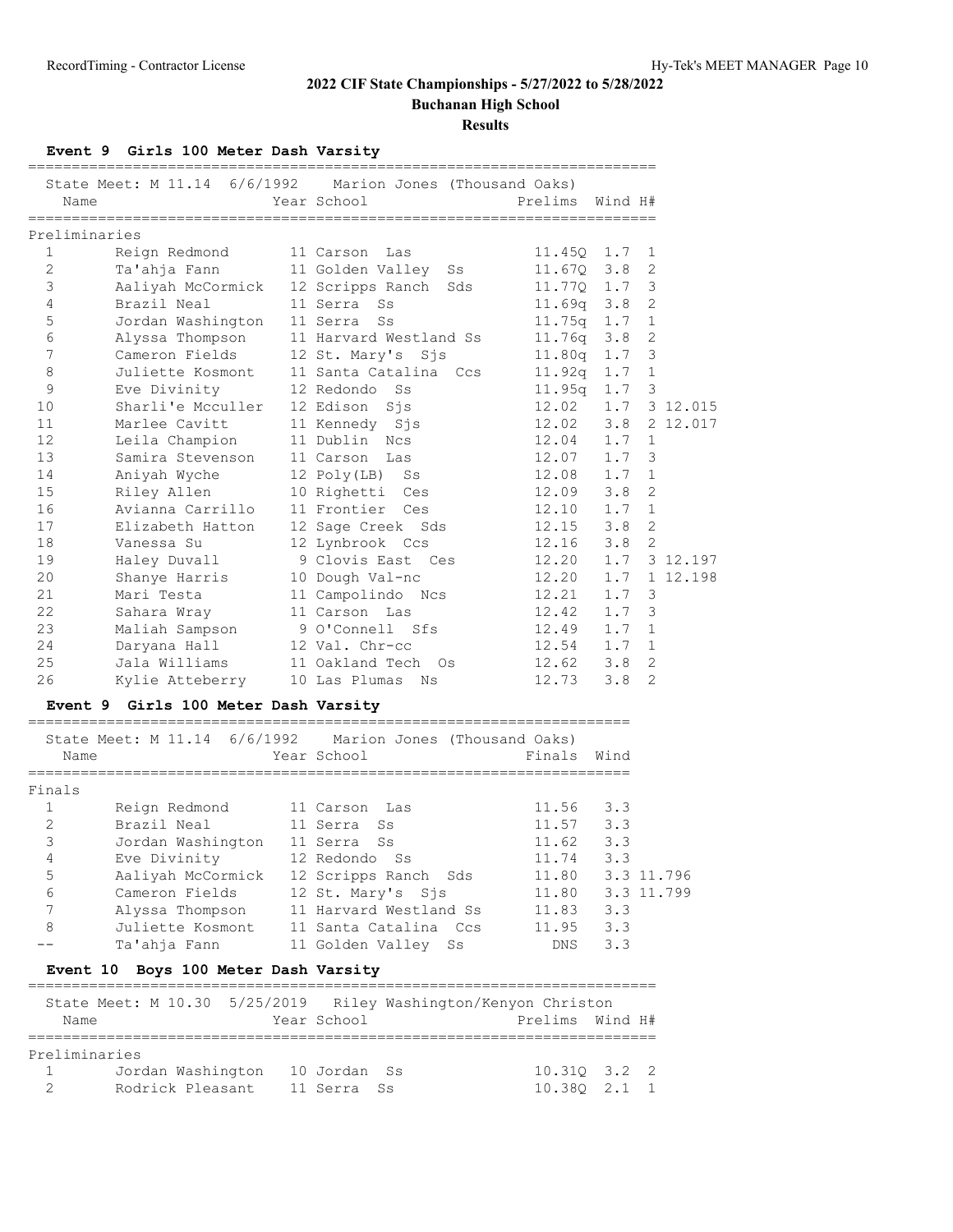**Buchanan High School**

|                       | Event 10 Boys 100 Meter Dash Varsity                           |                          |                       |                |
|-----------------------|----------------------------------------------------------------|--------------------------|-----------------------|----------------|
| 3                     | Nathan Johnson                                                 | 12 Clovis Ces            | 10.430 2.4 3 10.428   |                |
| 4                     | Cameron Tarver                                                 | 12 Central               | $10.560$ $0.9$        | $\overline{4}$ |
| 5                     | Max Thomas                                                     | 12 Servite Ss            | 10.43q 3.2 2 10.428   |                |
| 6                     | Zach Card                                                      | 11 Pittsburg Ncs         | $10.47q$ 2.4          | 3              |
| 7                     | Jaelen Knox                                                    | 12 Poly(LB) Ss           | $10.53q$ 3.2          | $\overline{c}$ |
| 8                     | Evan Johnson                                                   | 12 Stevenson Ccs         | $10.54q$ $2.1$        | $\mathbf 1$    |
| 9                     | Cornell Davis                                                  | 12 Pinole Valley Ncs     | $10.59q$ $0.9$        | 4              |
| 10                    | Devin Bragg                                                    | 9 Los Alamitos Ss        | $10.61$ $0.9$         | 4 10.608       |
| 11                    | Mykale Mundy                                                   | 12 Dorsey Las            | 10.61 3.2 2 10.609    |                |
| 12                    | Matthew Priest                                                 | 10 Maranatha Chr.<br>Sds | 10.64  0.9  4  10.637 |                |
| 13                    | Devon Sundgren                                                 | 12 Shafter Ces           | 10.64 2.4 3 10.639    |                |
| 14                    | Paul Kuhner                                                    | 10 Acalanes Ncs          | 10.65 2.4 3 10.648    |                |
| 15                    | Nickolas Miller                                                | 11 Clovis North Ces      | $10.65$ $3.2$         | 2 10.649       |
| 16                    | Dominic Gates                                                  | 12 Tesoro Ss             | $10.68$ 2.1           | 1 10.671       |
| 17                    | Andrew Fu                                                      | 11 Harker Ccs            | $10.68$ $3.2$         | 2 10.678       |
| 18                    | Nyziah Hunter                                                  | 11 Salinas Ccs           | $10.71$ $2.4$         | 3              |
| 19                    | Lamar Smith                                                    | 12 Mission Hills Sds     | $10.72$ $2.1$         | $\mathbf{1}$   |
| 20                    | Elijah Lindsey                                                 | 12 Central               | $10.76$ 0.9           | $\overline{4}$ |
| 21                    | Jason Wells                                                    | 11 La Costa Cyn-sd       | $10.84$ $2.1$         | 1 10.833       |
| 22                    | Zion Allen                                                     | 12 Manteca<br>Sjs        | 10.84 2.4             | 3 10.834       |
| 23                    | James Thurmand                                                 | 12 Chatsworth            | $10.88$ 0.9           | 4              |
| 24                    | Michael Rojo                                                   | 12 Yuba City Sis         | 10.95 2.1             | 1 10.941       |
| 25                    | Ah'Marion Ashley 11 Edison Sjs                                 |                          | 10.95  0.9  4  10.945 |                |
| 26                    | Anthony McFall                                                 | 12 Yreka Ns              | $10.97$ $2.4$ 3       |                |
| 27                    | Jordan Coleman                                                 | 10 Granada Hls-la        | 10.99 2.4             | 3              |
| 28                    | Jake Parnagian                                                 | 12 Clovis North Ces      | $11.04$ $2.1$         | $\mathbf{1}$   |
| 29                    | Zayar Myint                                                    | 12 Lincoln Sfs           | 11.11<br>0.9          | 4              |
|                       | Event 10 Boys 100 Meter Dash Varsity                           |                          |                       |                |
|                       |                                                                |                          |                       |                |
|                       | State Meet: M 10.30 5/25/2019 Riley Washington/Kenyon Christon |                          |                       |                |
| Name                  |                                                                | Year School              | Finals Wind           |                |
| Finals                | ================                                               | =================        | =================     |                |
| $\mathbf{1}$          | Rodrick Pleasant                                               | 11 Serra<br>Ss           | $10.30$ 2.5           |                |
| $\mathbf{2}^{\prime}$ | Jordan Washington 10 Jordan Ss                                 |                          | 10.44 2.5 10.437      |                |
| 3                     | Max Thomas                                                     | 12 Servite Ss            | 10.44 2.5 10.440      |                |
| 4                     | Evan Johnson                                                   | 12 Stevenson Ccs         | 10.48 2.5             |                |
| 5                     | Cameron Tarver                                                 | 12 Central               | 2.5<br>10.55          |                |
| 6                     | Zach Card                                                      | 11 Pittsburg Ncs         | 10.60                 | 2.5 10.591     |
| $\boldsymbol{7}$      | Nathan Johnson                                                 | 12 Clovis Ces            | 10.60 2.5 10.597      |                |
| 8                     | Jaelen Knox                                                    | 12 Poly(LB) Ss           | 10.66<br>2.5          |                |
| 9                     | Cornell Davis                                                  | 12 Pinole Valley Ncs     | 2.5<br>13.65          |                |
|                       | Event 11 Girls 800 Meter Run Varsity                           |                          |                       |                |
|                       |                                                                |                          |                       |                |
|                       | State Meet: M 2:02.04 6/4/2011 Amy Weissenbach (Harvard Westl  |                          |                       |                |
| Name                  |                                                                | Year School              | Prelims H#            |                |
|                       | Preliminaries                                                  |                          |                       |                |
| 1                     | Sadie Engelhardt                                               | 9 Ventura Ss             | $2:10.13Q$ 3          |                |
|                       | $1:03.292$ $(1:03.292)$                                        |                          |                       |                |
| 2                     | Mackenzie Browne                                               | 11 North, JS Ss          | $2:11.89Q$ 2          |                |
|                       | $1:06.468$ $(1:06.468)$                                        |                          |                       |                |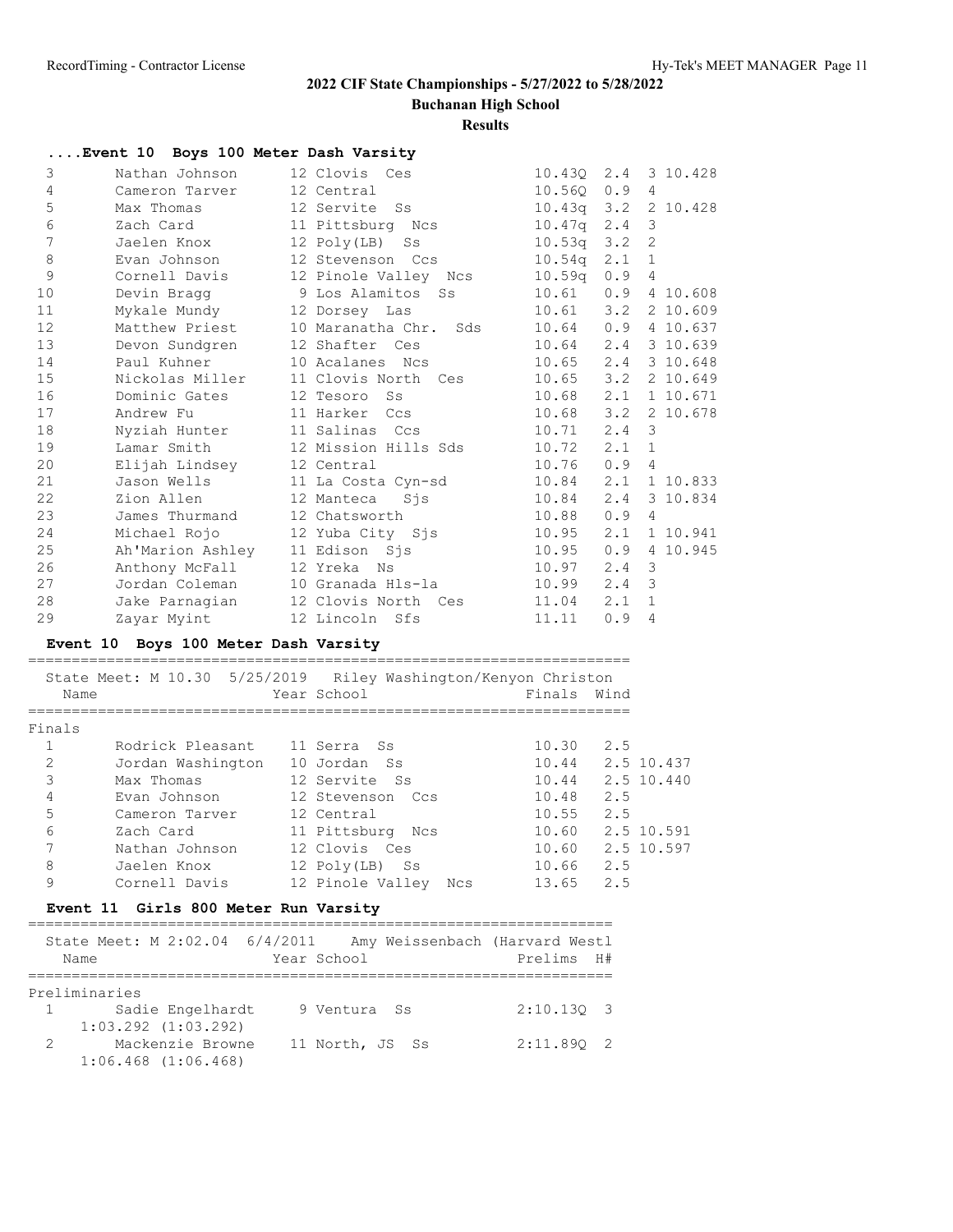**Buchanan High School**

|                 | Event 11 Girls 800 Meter Run Varsity        |                                  |              |              |             |
|-----------------|---------------------------------------------|----------------------------------|--------------|--------------|-------------|
| $\mathcal{S}$   |                                             | Ashlynn Viramontes 12 Katella Ss | $2:12.08Q$ 1 |              |             |
|                 | $1:04.219$ $(1:04.219)$                     |                                  |              |              |             |
| 4               | Tatum Zinkin                                | 12 Clovis North Ces              | $2:11.38Q$ 3 |              |             |
|                 | $1:03.479$ $(1:03.479)$                     |                                  |              |              |             |
| 5               | Tatum Olesen                                | 10 Menlo Atherton Ccs            | $2:12.05Q$ 2 |              |             |
|                 | $1:06.928$ $(1:06.928)$                     |                                  |              |              |             |
| 6               | Tessa Buswell                               | 10 Poway Sds                     | $2:12.59Q$ 1 |              |             |
|                 | $1:04.809$ $(1:04.809)$                     |                                  |              |              |             |
| $7\phantom{.0}$ | Arielle Mckenzie<br>$1:03.402$ $(1:03.402)$ | 10 La Canada Ss                  | $2:11.69Q$ 3 |              |             |
| 8               | Ashlee Gallegos                             | 12 J. Serra Ss                   | $2:12.14Q$ 2 |              |             |
|                 | $1:06.677$ $(1:06.677)$                     |                                  |              |              |             |
| $\mathsf 9$     | Trinity Dixon                               | 12 San Marcos Sds 2:13.00Q 1     |              |              |             |
|                 | 1:05.017(1:05.017)                          |                                  |              |              |             |
| 10              | Kaitlyn Arciaga                             | 9 Westview Sds                   | $2:13.42q$ 2 |              |             |
|                 | $1:06.589$ $(1:06.589)$                     |                                  |              |              |             |
| 11              | Carolina Dawson                             | 12 West County Nc                | $2:13.89q$ 2 |              |             |
|                 | $1:06.873$ $(1:06.873)$                     |                                  |              |              |             |
| 12              | Mia Chavez                                  | 12 Chino Ss                      | $2:14.08q$ 1 |              |             |
|                 | 1:04.597(1:04.597)                          |                                  |              |              |             |
| 13              | Elle Lomeli                                 | 9 Buchanan Ces                   | $2:14.14$ 3  |              |             |
|                 | $1:04.489$ $(1:04.489)$                     |                                  |              |              |             |
| 14              | Kaho Cichon                                 | 12 Fountain Valley Ss 2:14.20    |              | 3            |             |
|                 | $1:03.546$ $(1:03.546)$                     |                                  |              |              |             |
| 15              | Adeline Johnson                             | 11 Branson Ncs                   | 2:14.95      | $\mathbf{1}$ |             |
|                 | $1:05.426$ $(1:05.426)$                     |                                  |              |              |             |
| 16              | Aliyah Williams<br>$1:03.884$ $(1:03.884)$  | 12 Edison Sjs                    | 2:15.22      | 3            |             |
| 17              | Emma Gardner                                | 9 Tamalpais Ncs 2:16.34          |              | 3            |             |
|                 | $1:05.261$ $(1:05.261)$                     |                                  |              |              |             |
| 18              | Nia Lamas                                   | 12 Sanger Ces 2:16.99            |              | 2            |             |
|                 | 1:06.671(1:06.671)                          |                                  |              |              |             |
| 19              | Sofia Abrego                                | 12 Granada Hls-la 2:17.92        |              | 2            |             |
|                 | $1:07.470$ $(1:07.470)$                     |                                  |              |              |             |
| 20              | Summer Doyle                                | 10 Rio Americano Sjs 2:19.00     |              | $\mathbf{1}$ |             |
|                 | 1:06.719(1:06.719)                          |                                  |              |              |             |
| 21              | Dulce Gonzalez                              | 12 Canoga Park Las 2:21.15       |              | $\mathbf{1}$ |             |
|                 | $1:06.481$ $(1:06.481)$                     |                                  |              |              |             |
| 22              | Quinn Walker                                | 11 Oak Ridge Sjs 2:22.20 3       |              |              |             |
|                 | $1:07.528$ $(1:07.528)$                     |                                  |              |              |             |
| 23              | Katja Jackson                               | 12 Lowell Sfs                    | 2:22.98      | 3            |             |
|                 | $1:07.548$ $(1:07.548)$                     |                                  |              |              |             |
| $24 +$          | 525 Ava Baak<br>$1:07.496$ $(1:07.496)$     | 11 Palisades<br>Las              | 2:24.10      | 1            |             |
| 25              | Makenze Knowles                             | 12 Foothill Ns                   | 2:25.15      | 2            |             |
|                 | $1:07.836$ $(1:07.836)$                     |                                  |              |              |             |
|                 | Lillian Kaelber                             | 10 St. Francis Ccs               | DQ.          |              | 2 Impeeding |
|                 | 1:06.197(1:06.197)                          |                                  |              |              |             |
| $- -$           | Hillary Studdert                            | 11 Palo Alto Ccs                 | DNS          | 1            |             |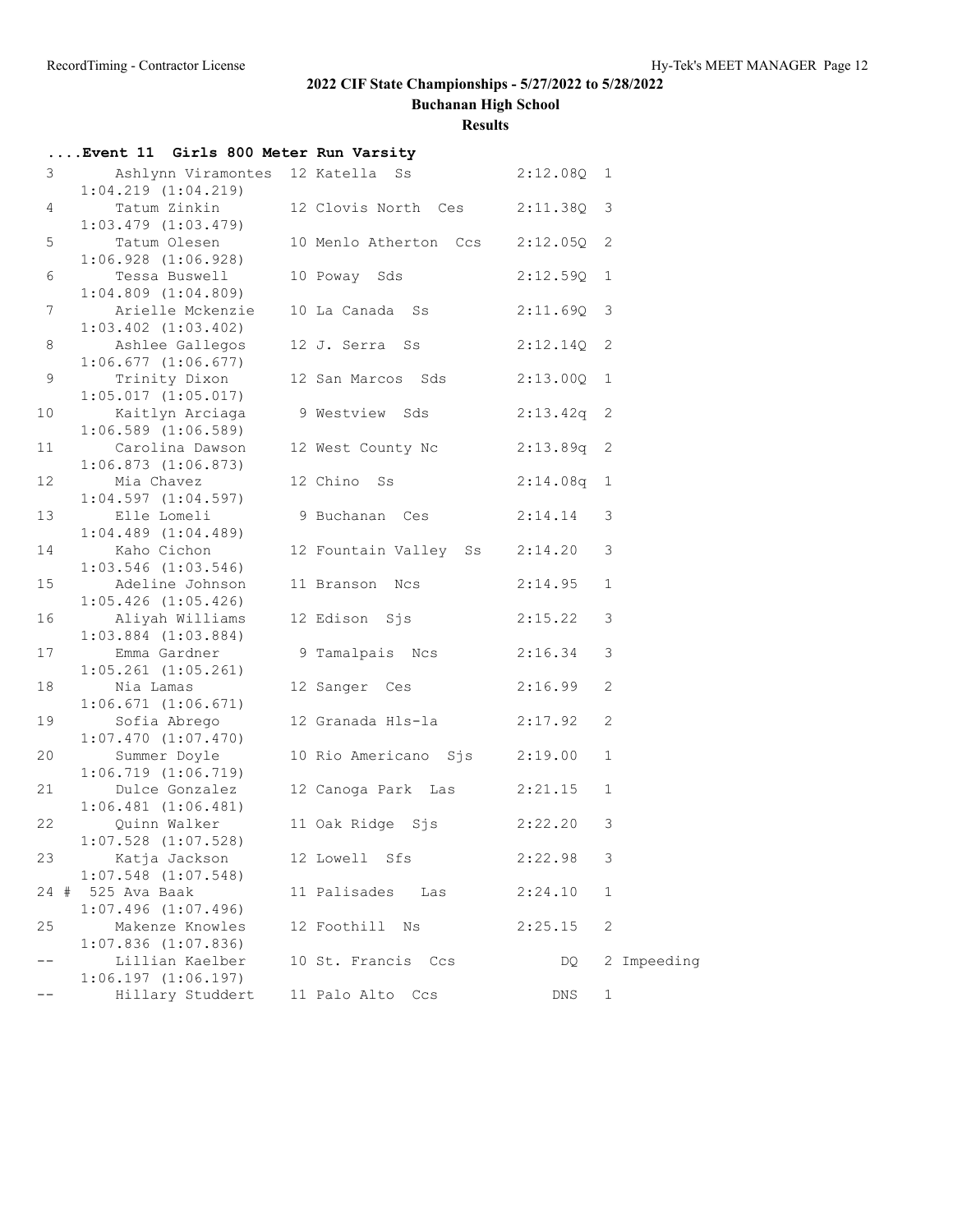**Buchanan High School**

**Results**

## **Event 11 Girls 800 Meter Run Varsity**

|                | State Meet: M 2:02.04 6/4/2011 Amy Weissenbach (Harvard We<br>Name<br>=================== | Year School           | Finals  |
|----------------|-------------------------------------------------------------------------------------------|-----------------------|---------|
| Finals         |                                                                                           |                       |         |
|                | 1 Mackenzie Browne<br>$1:02.651$ $(1:02.651)$                                             | 11 North, JS Ss       | 2:08.66 |
| $\overline{2}$ | Sadie Engelhardt<br>$1:02.435$ $(1:02.435)$                                               | 9 Ventura Ss          | 2:09.64 |
| 3              | Mia Chavez<br>$1:02.823$ $(1:02.823)$                                                     | 12 Chino Ss           | 2:11.04 |
| 4              | Ashlynn Viramontes 12 Katella Ss<br>$1:03.571$ $(1:03.571)$                               |                       | 2:12.58 |
| 5              | Tatum Zinkin<br>$1:02.869$ $(1:02.869)$                                                   | 12 Clovis North Ces   | 2:13.19 |
| 6              | Tessa Buswell<br>$1:03.256$ $(1:03.256)$                                                  | 10 Poway Sds          | 2:13.75 |
| 7              | Tatum Olesen<br>$1:03.956$ $(1:03.956)$                                                   | 10 Menlo Atherton Ccs | 2:15.23 |
| 8              | Kaitlyn Arciaga<br>$1:03.764$ $(1:03.764)$                                                | 9 Westview Sds        | 2:15.56 |
| 9              | Arielle Mckenzie<br>$1:02.416$ $(1:02.416)$                                               | 10 La Canada Ss       | 2:15.66 |
| 10             | Carolina Dawson<br>$1:04.072$ $(1:04.072)$                                                | 12 West County Nc     | 2:16.20 |
| 11             | Ashlee Gallegos<br>$1:03.046$ $(1:03.046)$                                                | 12 J. Serra Ss        | 2:16.22 |
| 12             | Trinity Dixon<br>$1:03.425$ $(1:03.425)$                                                  | 12 San Marcos Sds     | 2:17.61 |

## **Event 12 Boys 800 Meter Run Varsity**

|                |                                           | State Meet: M 1:46.45 5/31/1996 Michael Granville (Bell Garden |                        |                |
|----------------|-------------------------------------------|----------------------------------------------------------------|------------------------|----------------|
|                | Name                                      | Year School                                                    | Prelims                | H#             |
|                | ------------<br>========================= |                                                                | ====================== |                |
|                | Preliminaries                             |                                                                |                        |                |
| $\mathbf{1}$   | Aaron Sahlman                             | 11 Newbury Park Ss                                             | $1:51.600$ 3           |                |
|                | 54.750 (54.750)                           |                                                                |                        |                |
| $\mathfrak{D}$ | Jai Dawson                                | 12 Dana Hills Ss                                               | 1:51.95Q               | - 2            |
|                | 55.896 (55.896)                           |                                                                |                        |                |
| 3              | Jacob Robison                             | 12 Foothall Ss                                                 | 1:53.47Q               | $\overline{1}$ |
|                | 55.690 (55.690)                           |                                                                |                        |                |
| 4              | Ouinn Harder                              | 12 San Marcos Sds                                              | $1:52.270$ 3           |                |
|                | 55.416 (55.416)                           |                                                                |                        |                |
| 5              | Ryan Thomas                               | 11 Torrey Pines Sds                                            | 1:52.34Q               | -2             |
|                | 57.123 (57.123)                           |                                                                |                        |                |
| 6              | Ellis Delvecchio                          | 12 Thacher<br><b>Ss</b>                                        | 1:53.51Q               | $\mathbf{1}$   |
|                | 55.419 (55.419)                           |                                                                |                        |                |
| 7              | Joseph Lighthall                          | 11 Hughson Sjs                                                 | 1:52.47Q               | -2             |
|                | 56.193 (56.193)                           |                                                                |                        |                |
| 8              | Jacob Snodgress                           | 12 San Marcos Ss                                               | 1:52.57Q               | 3              |
|                | 55.730 (55.730)                           |                                                                |                        |                |
| 9              | Furious Clay                              | 11 Crystal Sprgs-cc                                            | 1:54.04Q               | 1              |
|                | 55.910 (55.910)                           |                                                                |                        |                |
| 10             | Ben Pinkel                                | 12 Bellarmine<br>Ccs                                           | 1:52.62q               | - 2            |
|                | 56.456 (56.456)                           |                                                                |                        |                |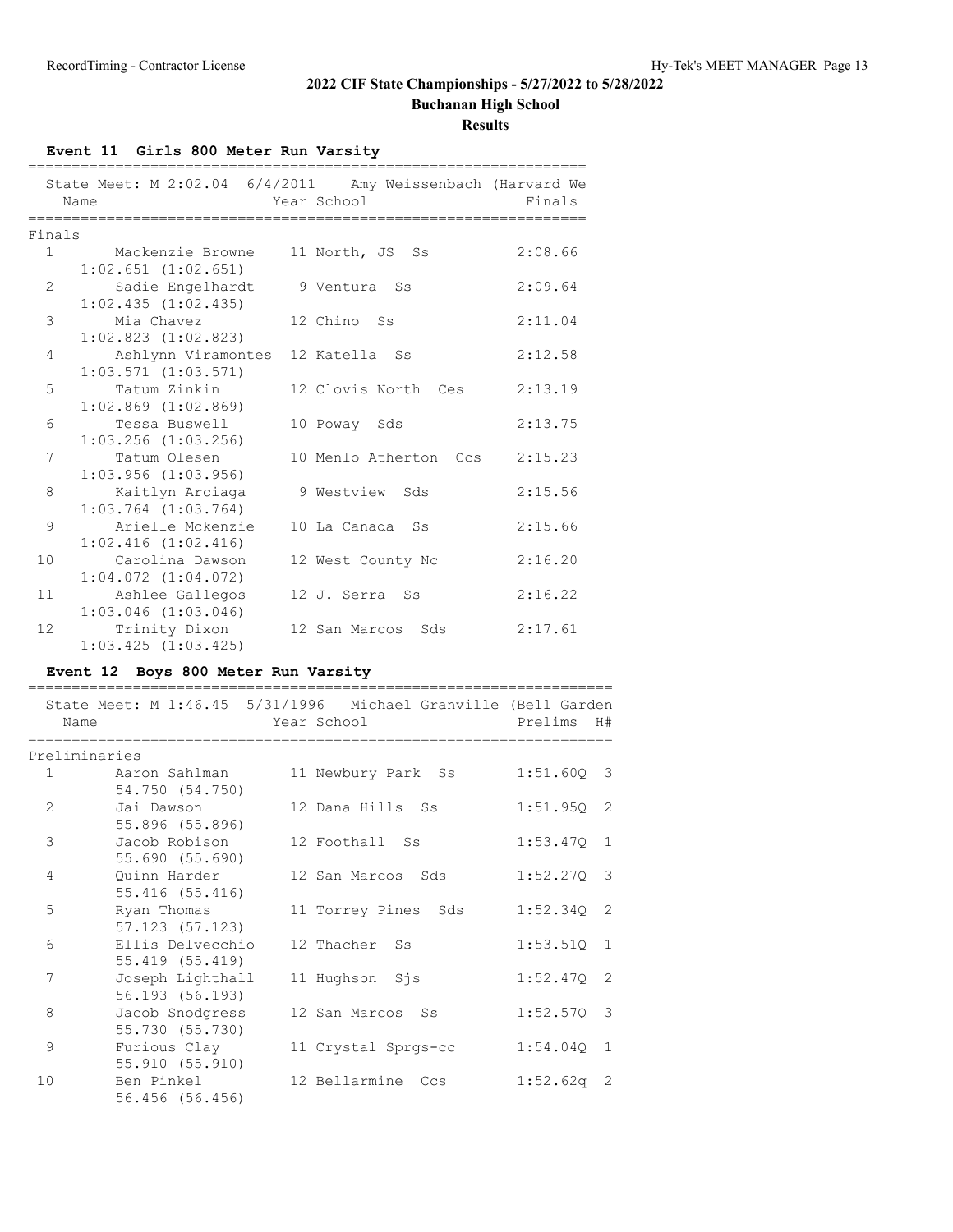**Buchanan High School**

|                       | Event 12 Boys 800 Meter Run Varsity   |                                                                            |              |                |
|-----------------------|---------------------------------------|----------------------------------------------------------------------------|--------------|----------------|
| 11                    | Timothy Keller<br>56.913 (56.913)     | 12 Berkeley Ncs                                                            | $1:53.11q$ 2 |                |
| 12 <sup>°</sup>       | Marcell Francis-Mi<br>55.155(55.155)  | 11 Wilson (LB) Ss                                                          | 1:53.32q     | 3              |
| 13                    | Cooper Downing<br>55.985 (55.985)     | 12 Piedmont Ncs                                                            | 1:53.40      | 3              |
| 14                    | Zach Weaver<br>56.912 (56.912)        | 11 Buchanan Ces                                                            | 1:54.52      | 1              |
| 15                    | Shane Badcock<br>57.365 (57.365)      | 11 Dough Val-nc                                                            | 1:54.91      | $\mathbf{2}$   |
| 16                    | Yutaka Roberts<br>55.980 (55.980)     | 12 El Camino Ccs                                                           | 1:55.10      | $\mathbf{1}$   |
| 17                    | Noah Pagaran<br>56.282 (56.282)       | 12 Lincoln (St) Sjs                                                        | 1:55.63      | 1              |
| 18                    | Vaughn Lacour<br>$57.244$ $(57.244)$  | 12 R. Bernardo-sd                                                          | 1:55.67      | 3              |
| 19                    | Damian Garcia<br>56.788 (56.788)      | 12 Pitman Sjs                                                              | 1:55.70      | 3              |
| 20                    | Isaac Torres<br>57.197 (57.197)       | 11 El Camino Real - Las                                                    | 1:55.83      | 1              |
| 21                    | Ben Borchers<br>57.688 (57.688)       | 12 Edison Ces                                                              | 1:56.14      | $\overline{c}$ |
| 22                    | Benjamin Lester<br>57.893 (57.893)    | 12 Lowell Sfs                                                              | 1:57.30      | $\overline{c}$ |
| 23                    | Avery Munson Clark<br>56.330 (56.330) | 12 Chico Ns                                                                | 1:57.61      | 3              |
| 24                    | Francisco Rodrigue<br>56.860 (56.860) | 11 Franklin Las                                                            | 1:58.88      | $\mathbf{1}$   |
| 25                    | Aman Bereket<br>58.280 (58.280)       | 11 Skyline Os                                                              | 2:03.87      | 1              |
| 26                    | Finlay Robertson<br>57.037 (57.037)   | 12 Marshall Las                                                            | 2:04.53      | 3              |
| $- -$                 | Emanuel Salas                         | 12 Sanger Ces                                                              | DNS          | $\overline{c}$ |
|                       | Event 12 Boys 800 Meter Run Varsity   |                                                                            |              |                |
| Name                  |                                       | State Meet: M 1:46.45 5/31/1996 Michael Granville (Bell Gar<br>Year School | Finals       |                |
|                       | =====================                 |                                                                            |              |                |
| Finals<br>$\mathbf 1$ | Ellis Delvecchio<br>52.870 (52.870)   | 12 Thacher<br>Ss                                                           | 1:50.82      |                |
| 2                     | Jai Dawson<br>53.735 (53.735)         | 12 Dana Hills<br>Ss                                                        | 1:51.28      |                |
| 3                     | Jacob Snodgress<br>54.021 (54.021)    | 12 San Marcos<br>$S_{S}$                                                   | 1:51.32      |                |
| 4                     | Aaron Sahlman<br>53.937 (53.937)      | 11 Newbury Park<br>Ss                                                      | 1:51.42      |                |
| 5                     | Jacob Robison<br>54.239 (54.239)      | 12 Foothall<br>Ss                                                          | 1:51.77      |                |
| 6                     | Marcell Francis-Mi<br>54.517 (54.517) | 11 Wilson (LB)<br>Ss                                                       | 1:53.69      |                |
| 7                     | Joseph Lighthall<br>55.534 (55.534)   | 11 Hughson<br>Sjs                                                          | 1:55.28      |                |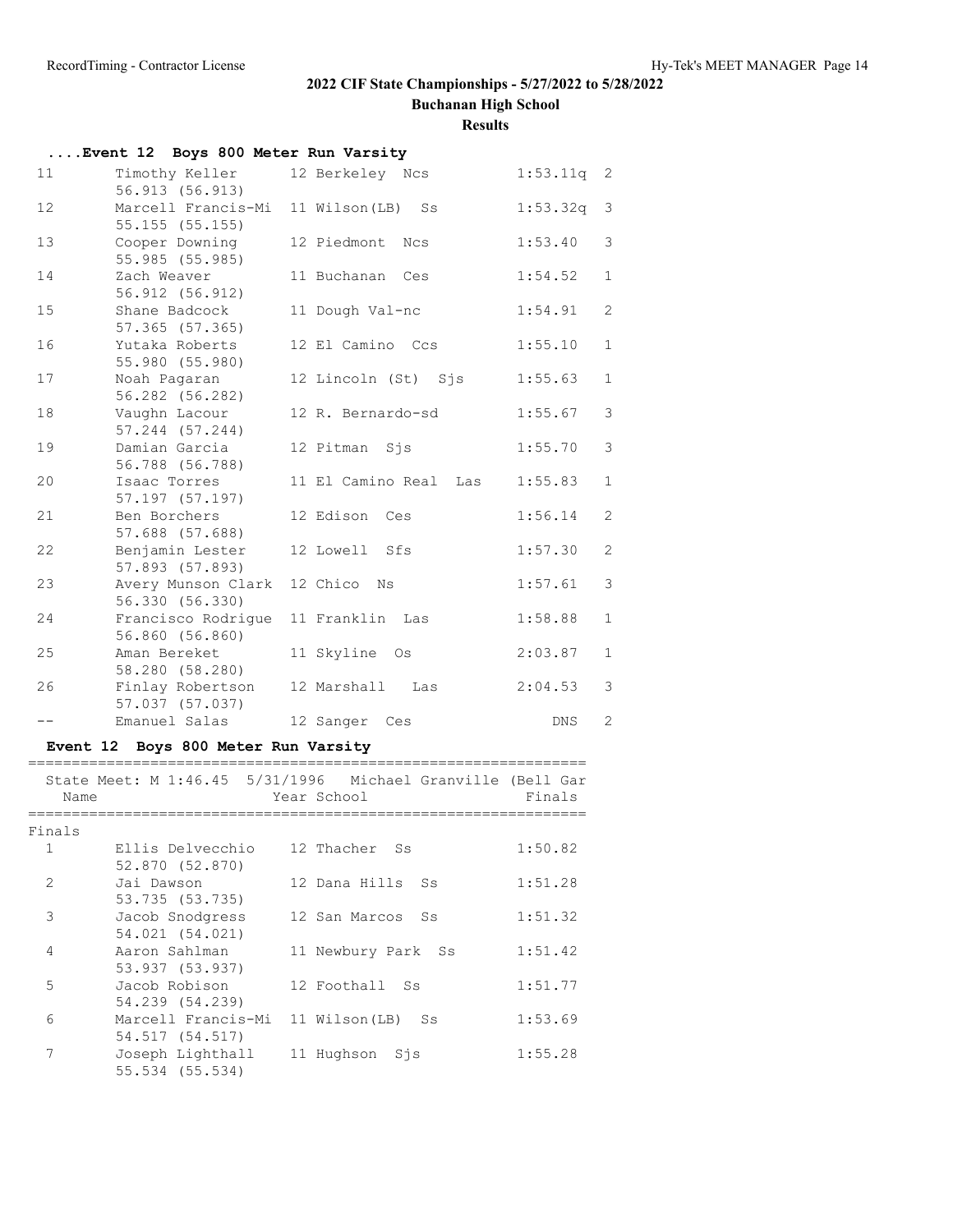**Buchanan High School**

#### **Results**

|    | Event 12 Boys 800 Meter Run Varsity |                     |                |  |
|----|-------------------------------------|---------------------|----------------|--|
| 8  | Ben Pinkel                          | 12 Bellarmine Ccs   | 1:55.67        |  |
|    | 55.520 (55.520)                     |                     |                |  |
| 9  | Timothy Keller                      | 12 Berkeley Ncs     | 1:56.46        |  |
|    | 55.989 (55.989)                     |                     |                |  |
| 10 | Ouinn Harder                        | 12 San Marcos Sds   | 1:57.18        |  |
|    | 55.262 (55.262)                     |                     |                |  |
| 11 | Furious Clay                        | 11 Crystal Sprgs-cc | 2:06.96        |  |
|    | 55.647 (55.647)                     |                     |                |  |
|    | Ryan Thomas                         | 11 Torrey Pines Sds | Impeeded<br>DO |  |
|    | 55.808 (55.808)                     |                     |                |  |

### **Event 13 Girls 300 Meter Hurdles Varsity**

| Name          |                                  | State Meet: M 40.10 6/4/2005 Ebony Collins (Wilson, Long Beac<br>Year School | ===================<br>Prelims | H#             |
|---------------|----------------------------------|------------------------------------------------------------------------------|--------------------------------|----------------|
| Preliminaries |                                  |                                                                              |                                |                |
| 1             | Karina Janik                     | 11 Torrey Pines<br>Sds                                                       | 42.770                         | 1              |
| $\mathbf{2}$  | Kapiolani Coleman                | 11 Cath. Cath-sd                                                             | 42.930                         | 2              |
| 3             | Charlize James                   | 12 San Diego Sds                                                             | 43.350                         | $\mathcal{S}$  |
| 4             | Yvette Harris                    | 11 Lincoln (St) Sjs                                                          | 43.29q                         | 2              |
| 5             | Keilee Hall                      | 11 Christian Brth. Sjs                                                       | 43.55q                         | 3              |
| 6             | Kaylin Edwards                   | 9 Wilson(LB)<br>Ss                                                           | 43.62q                         | $\overline{c}$ |
| 7             | Daniela Ruelas                   | 12 Arroyo Grande Ces                                                         | 43.65q                         | $\mathbf{1}$   |
| 8             | Dominika Janik                   | 11 Torrey Pines<br>Sds                                                       | 43.85q                         | $\mathbf{2}$   |
| 9             | Riley Costales                   | 11 Central                                                                   | 44.12q                         | 3              |
| 10            | Isabel Perez-Zoghb 12 Merced Sis |                                                                              | 44.21                          | 3              |
| 11            | Madeleine Conte                  | 12 Monrovia<br>SS                                                            | 44.34                          | $\mathbf{1}$   |
| 12            | Alison Tjoe                      | 12 Lynbrook Ccs                                                              | 44.73                          | $\overline{2}$ |
| 13            | Sara Tabibian                    | 12 Campolindo Ncs                                                            | 44.76                          | $\overline{c}$ |
| 14            | Breija Stredic                   | 11 North, JS<br>S S                                                          | 44.82                          | $\overline{2}$ |
| 15            | Shriya Velichala                 | 12 Arcadia Ss                                                                | 44.83                          | 3              |
| 16            | Milani Ward                      | 10 Clovis East<br>Ces                                                        | 45.07                          | $\mathbf{1}$   |
| 17            | Genesis Washington               | 12 Wilson(LB)<br>Ss                                                          | 45.45                          | $\mathbf{1}$   |
| 18            | Melia Middleton                  | 11 Christopher Ccs                                                           | 45.60                          | $\mathbf{1}$   |
| 19            | Lauren Thai                      | 12 Thousand Oaks Ss                                                          | 45.80                          | $\mathbf{1}$   |
| 20            | Sharona Schwab                   | 12 Gunn Ccs                                                                  | 46.04                          | 3              |
| 21            | Mia Jamerson                     | 11 Carson Las                                                                | 46.29                          | $\mathbf{1}$   |
| 22            | Anise Becker                     | 10 Carson Las                                                                | 46.52                          | 3              |
| 23            | Jaya Westby                      | 10 Carson<br>Las                                                             | 46.54                          | $\mathbf{1}$   |
| 24            | Mari Testa                       | 11 Campolindo<br>Ncs                                                         | 47.03                          | $\overline{2}$ |
| 25            | Giselle Rodriguez- 11 Fall River | Νs                                                                           | 49.07                          | $\mathbf{2}$   |
| 26            | Sydney Thweatt                   | 12 Justin-Siena<br>Ncs                                                       | 49.21                          | 3              |
| 27            | Audrey Lin                       | 12 Lincoln Sfs                                                               | 49.91                          | 3              |

## **Event 13 Girls 300 Meter Hurdles Varsity**

| Name   | State Meet: M 40.10 6/4/2005 | Ebony Collins (Wilson, Long B<br>Year School | Finals |
|--------|------------------------------|----------------------------------------------|--------|
|        |                              |                                              |        |
| Finals |                              |                                              |        |
|        | Kapiolani Coleman            | 11 Cath. Cath-sd                             | 42.23  |
| 2      | Daniela Ruelas               | 12 Arroyo Grande Ces                         | 42.37  |
| 3      | Karina Janik                 | 11 Torrey Pines Sds                          | 42.67  |
|        | Kaylin Edwards               | 9 Wilson (LB) Ss                             | 43.16  |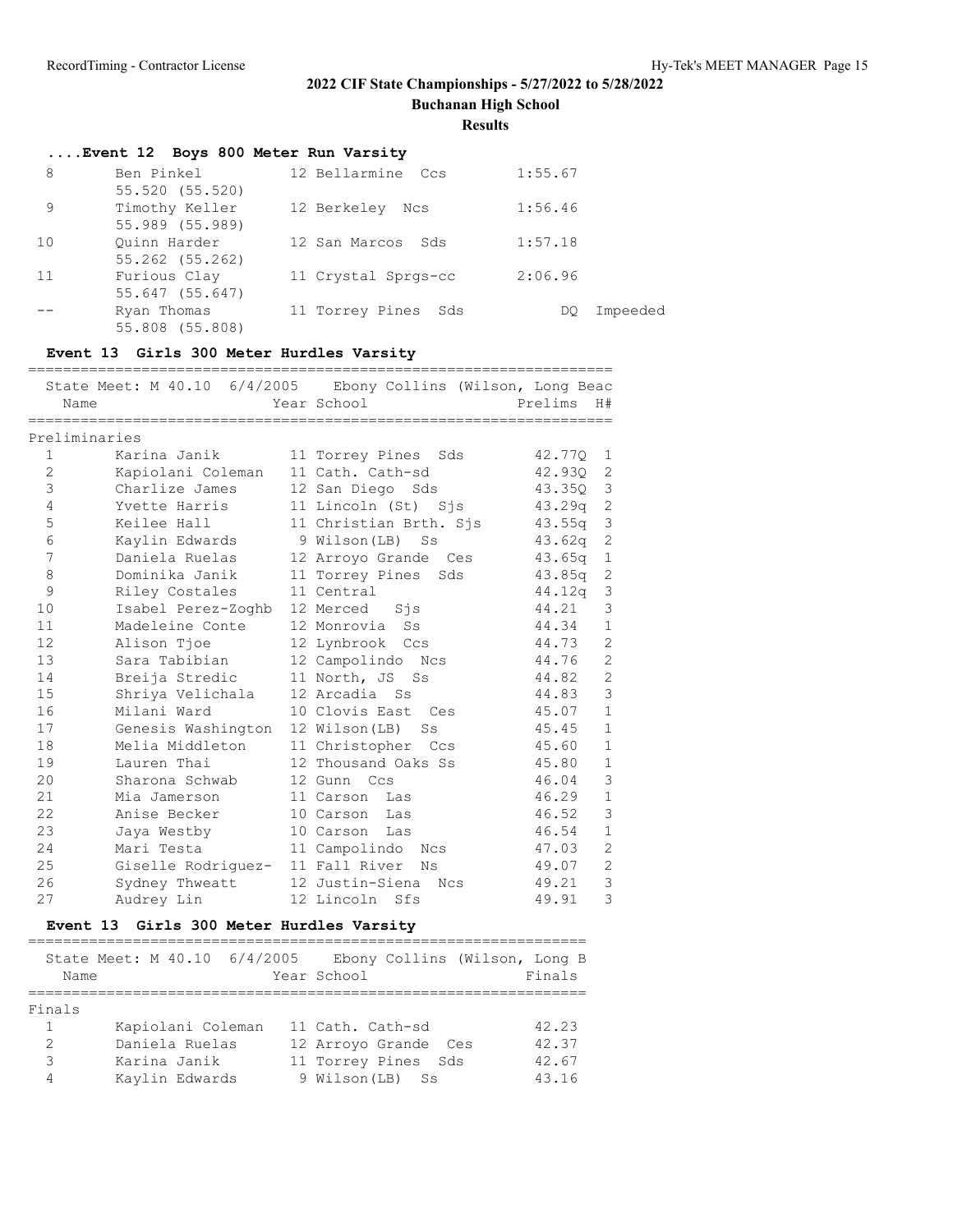**Buchanan High School**

#### **Results**

|                 | Event 13 Girls 300 Meter Hurdles Varsity |                        |            |
|-----------------|------------------------------------------|------------------------|------------|
| 5.              | Yvette Harris                            | 11 Lincoln (St) Sjs    | 43.19      |
| 6               | Keilee Hall                              | 11 Christian Brth. Sis | 43.57      |
| $7\overline{ }$ | Dominika Janik                           | 11 Torrey Pines Sds    | 43.70      |
| 8               | Riley Costales                           | 11 Central             | 44.08      |
| --              | Charlize James                           | 12 San Diego Sds       | <b>DNS</b> |

### **Event 14 Boys 300 Meter Hurdles Varsity**

#### ===================================================================

|                  |                    | State Meet: M 35.02 6/5/2009 Reggie Wyatt (La Sierra) |            |                |                      |
|------------------|--------------------|-------------------------------------------------------|------------|----------------|----------------------|
| Name             |                    | Year School                                           | Prelims    | H#             |                      |
| Preliminaries    |                    |                                                       |            |                |                      |
| $\mathbf{1}$     | Isaac Lewis        | 11 Wilson(LB) Ss                                      | $37.57Q$ 2 |                |                      |
| 2                | Kai Graves-Blanks  | 11 Upland Ss                                          | 37.650 3   |                |                      |
| 3                | Delaney Crawford   | 12 Upland Ss                                          | 38.130 1   |                |                      |
| 4                | Shawn Toney        | 12 Los Altos Ccs                                      | 37.68a 3   |                |                      |
| $\mathsf S$      | Ben Kin Ho Tsang   | 11 Independence Ccs                                   | $38.23q$ 2 |                |                      |
| 6                | Anthony Sausedo    | 12 Ripon Sjs                                          | $38.72q$ 1 |                |                      |
| $\boldsymbol{7}$ | Daryll Stevens     | 11 Jordan Ss                                          | $38.84q$ 1 |                |                      |
| 8                | Julius Cheek       | 12 Roosevelt E-Ss                                     | $39.06q$ 1 |                |                      |
| 9                | Davis Davis-Lyric  | 11 Upland Ss                                          | 39.11q     | 2              |                      |
| 10               | Jonathan Nelson    | 12 Patrick Henry Sds                                  | 39.17      | 3              |                      |
| 11               | Aiden Guibert      | 12 Scrd Hrt-nc                                        | 39.19      | $\mathbf{1}$   |                      |
| 12               | William Rainey     | 12 Bellarmine Ccs                                     | 39.56      | 2              |                      |
| 13               | Stephen Dahdouh    | 11 Pleasant Grove Sjs                                 | 39.77      | $\mathbf{1}$   |                      |
| 14               | Nathan Gardner     | 11 Nipomo Ces                                         | 39.80      | 3              |                      |
| 15               | Jamie Nel          | 12 Tamalpais Ncs                                      | 39.95      | $\mathbf 1$    |                      |
| 16               | Danny Tragarz      | 11 Del Norte Sds                                      | 40.00      | 3              |                      |
| 17               | Augustus Remlinger | 11 Buchanan Ces                                       | 40.01      | $\overline{2}$ |                      |
| 18               | Noel Felix         | 10 Central                                            | 40.65      | 3              |                      |
| 19               | Vincent Atilano    | 10 Cath. Cath-sd                                      | 40.65      | 3              |                      |
| 20               | Joshua Patapoff    | 12 San Pedro Las                                      | 41.82      | 2              |                      |
| 21               | Jamurian Broussad  | 11 Carson Las                                         | 41.96      | $\mathbf{1}$   |                      |
| 22               | Moses Bigelow      | 12 West Valley Ns                                     | 42.11      | 1              |                      |
|                  | Isaiah Earls       | 12 Woodcreek Sjs                                      | DQ.        |                | 2 Hurdle violation   |
|                  | Sean Huckleberry   | 12 University-SF Ncs                                  | DQ —       |                | 3 Pushed over hurdle |
| --               | Jaylen Durham      | 12 Hamilton Las                                       | <b>DNS</b> | 2              |                      |

## **Event 14 Boys 300 Meter Hurdles Varsity**

| Name   | State Meet: M 35.02 6/5/2009 | Reggie Wyatt (La Sierra)<br>Year School | Finals |
|--------|------------------------------|-----------------------------------------|--------|
| Finals |                              |                                         |        |
|        | Delaney Crawford             | 12 Upland Ss                            | 37.11  |
| 2      | Kai Graves-Blanks            | 11 Upland Ss                            | 37.33  |
| 3      | Shawn Toney                  | 12 Los Altos Ccs                        | 37.42  |
| 4      | Isaac Lewis                  | 11 Wilson(LB) Ss                        | 37.44  |
| 5      | Ben Kin Ho Tsang             | 11 Independence<br>Ccs                  | 38.07  |
| 6      | Daryll Stevens               | 11 Jordan Ss                            | 38.10  |
| 7      | Anthony Sausedo              | 12 Ripon Sis                            | 38.67  |
| 8      | Davis Davis-Lyric            | 11 Upland Ss                            | 39.19  |
| 9      | Julius Cheek                 | 12 Roosevelt E-Ss                       | 39.32  |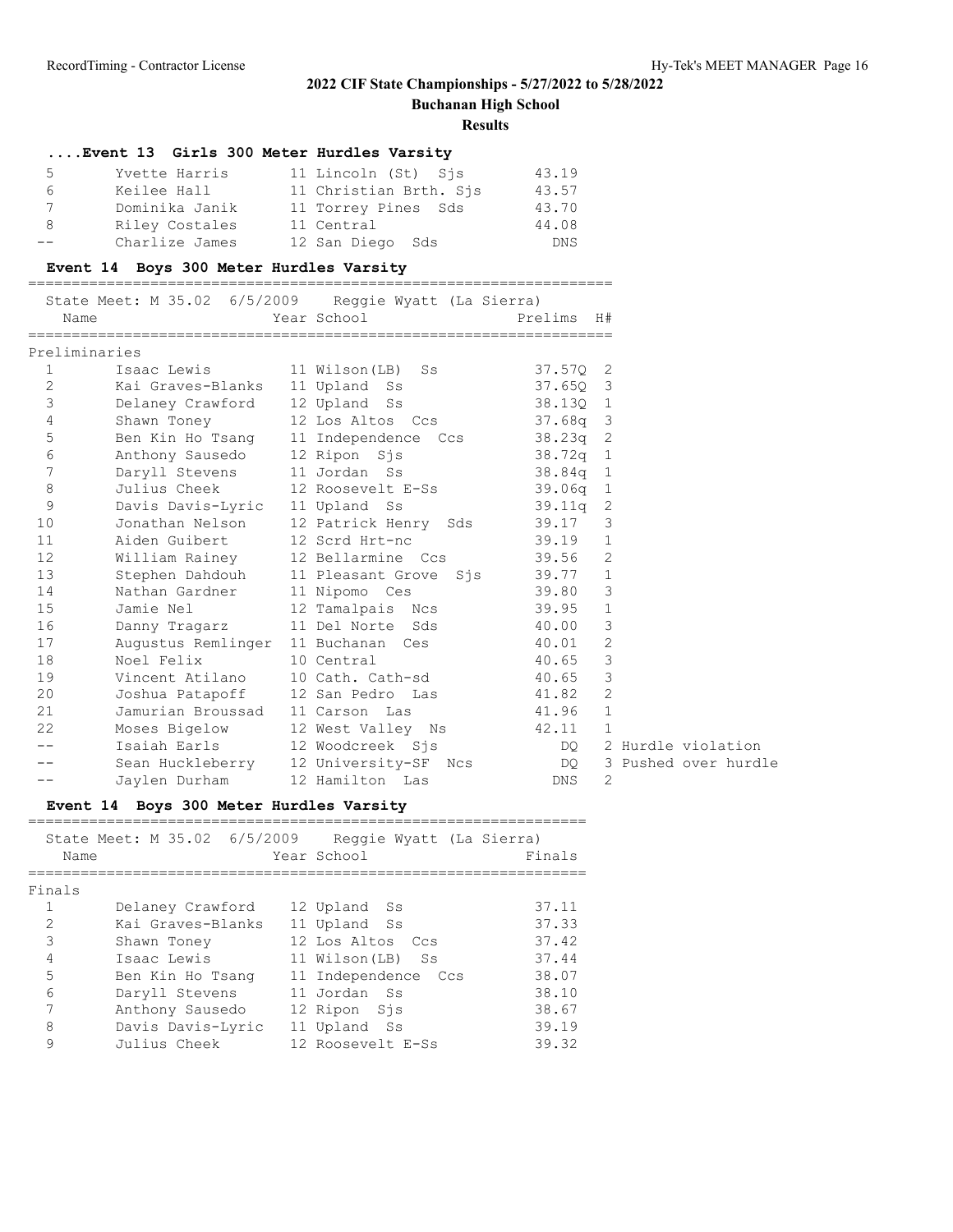**Buchanan High School**

**Results**

## **Event 15 Girls 200 Meter Dash Varsity**

|    | Name            |                                      | State Meet: M 22.52 6/7/2003 Allyson Felix (LA Baptist)<br>Year School | Prelims             | Wind H# |                |          |
|----|-----------------|--------------------------------------|------------------------------------------------------------------------|---------------------|---------|----------------|----------|
|    | Preliminaries   |                                      |                                                                        |                     |         |                |          |
|    | 1               | Reign Redmond 11 Carson Las          |                                                                        | 23.860 2.0 3 23.851 |         |                |          |
|    | 2               | Jordan Washington 11 Serra Ss        |                                                                        | 23.940 2.7          |         | 2              |          |
|    | 3               |                                      | Adonijah Currie 11 Golden Valley Ss                                    | 24.020 3.2 1        |         |                |          |
|    | 4               | Brazil Neal                          | 11 Serra Ss                                                            | 23.86q 2.0 3 23.853 |         |                |          |
|    | $\mathsf S$     |                                      | Takiya Cenci 12 Clovis North Ces                                       | $24.01q$ 2.7 2      |         |                |          |
|    | 6               | Alyssa Bean                          | 12 Poway Sds                                                           | 24.36q 3.2 1 24.355 |         |                |          |
|    | 7               | Eve Divinity                         | 12 Redondo Ss                                                          | 24.36q 2.7          |         |                | 2 24.357 |
|    | 8               | Aujane Luckey                        | 11 Wilson(LB) Ss                                                       | $24.66q$ 2.0        |         | 3              |          |
|    | $\mathsf 9$     | Mikelia Strong 12 Fairfield Sjs      |                                                                        | $24.67q$ 2.7        |         | 2              |          |
| 10 |                 | Payton Smith                         | 10 La Jolla Sds                                                        | 24.70 3.2           |         |                | 1 24.695 |
|    | 11              | Sharli'e Mcculler 12 Edison Sjs      |                                                                        | 24.70 2.0 3 24.700  |         |                |          |
|    | 12              | Juliette Kosmont                     | 11 Santa Catalina Ccs                                                  | 24.76 2.7           |         | 2              |          |
| 13 |                 | Kori Fields                          | 11 St. Mary's Sjs                                                      | 24.80 2.0           |         | $\mathcal{E}$  |          |
| 14 |                 | Avianna Carrillo                     | 11 Frontier Ces                                                        | 24.94 2.7           |         | $\overline{2}$ |          |
| 15 |                 | Leila Champion 11 Dublin Ncs         |                                                                        | $24.97$ $3.2$       |         | $\mathbf{1}$   |          |
|    | 16              | Samira Stevenson 11 Carson           | Las                                                                    | $25.19$ $2.0$       |         | 3              |          |
| 17 |                 | Isabella Flores                      | 12 El Diamante Ces                                                     | $25.23$ $3.2$       |         | $\mathbf{1}$   |          |
| 18 |                 | Vanessa Su                           | 12 Lynbrook Ccs                                                        | 25.26               | 3.2     | $\mathbf{1}$   |          |
| 19 |                 | Victoria Chatter                     | 9 Miramonte Ncs                                                        | 25.31               | 2.0     | 3              |          |
|    | 20              | Simone Bart-Plange 11 Granada Hls-la |                                                                        | $25.33$ $2.7$       |         | $\overline{2}$ |          |
| 21 |                 |                                      | Hannah Rutherford 9 Mountain Vies Ccs                                  | $25.35$ $3.2$       |         | $\mathbf{1}$   |          |
|    | 22              | Kelsey Swyney                        | 11 Carlsbad Sds                                                        | $25.40\ 2.0$        |         | 3              |          |
| 23 |                 | Nairobi Smith                        | 10 International Ncs                                                   | $25.64$ 2.7         |         | $\overline{2}$ |          |
|    | 24              | Maliah Sampson                       | 9 O'Connell Sfs                                                        | $26.43$ 3.2         |         | $\mathbf{1}$   |          |
|    | $- -$           | Naomi Johnson                        | 12 Roosevelt E-Ss                                                      |                     | DNS 3.2 | $\mathbf{1}$   |          |
|    | --              | Kylie Atteberry 10 Las Plumas        | Ns                                                                     | DNS                 | 2.7     | 2              |          |
|    | <b>Event 15</b> | Girls 200 Meter Dash Varsity         |                                                                        |                     |         |                |          |

| Name   |                   | Year School         | Finals     | Wind |
|--------|-------------------|---------------------|------------|------|
| Finals |                   |                     |            |      |
|        | Brazil Neal       | 11 Serra Ss         | 23.68      | 4.6  |
| 2      | Takiya Cenci      | 12 Clovis North Ces | 23.78      | 4.6  |
| 3      | Aujane Luckey     | 11 Wilson(LB) Ss    | 23.97      | 4.6  |
| 4      | Eve Divinity      | 12 Redondo Ss       | 24.03      | 4.6  |
| 5      | Adonijah Currie   | 11 Golden Valley Ss | 24.05      | 4.6  |
| 6      | Jordan Washington | 11 Serra<br>Ss.     | 24.12      | 4.6  |
| 7      | Alyssa Bean       | 12 Poway<br>Sds     | 24.35      | 4.6  |
| 8      | Mikelia Strong    | 12 Fairfield Sjs    | 24.84      | 4.6  |
|        | Reign Redmond     | 11 Carson Las       | <b>DNS</b> | 4.6  |

### **Event 16 Boys 200 Meter Dash Varsity**

|               | State Meet: M 20.30 6/6/2015 |              | Michael Norman (Vista Murrieta) |                 |  |
|---------------|------------------------------|--------------|---------------------------------|-----------------|--|
| Name          |                              | Year School  |                                 | Prelims Wind H# |  |
|               |                              |              |                                 |                 |  |
| Preliminaries |                              |              |                                 |                 |  |
| $\sim$ 1      | Rodrick Pleasant             | 11 Serra Ss  |                                 | 20.830 1.5 1    |  |
| $\mathcal{D}$ | Jordan Washington            | 10 Jordan Ss |                                 | 21.140 2.9 4    |  |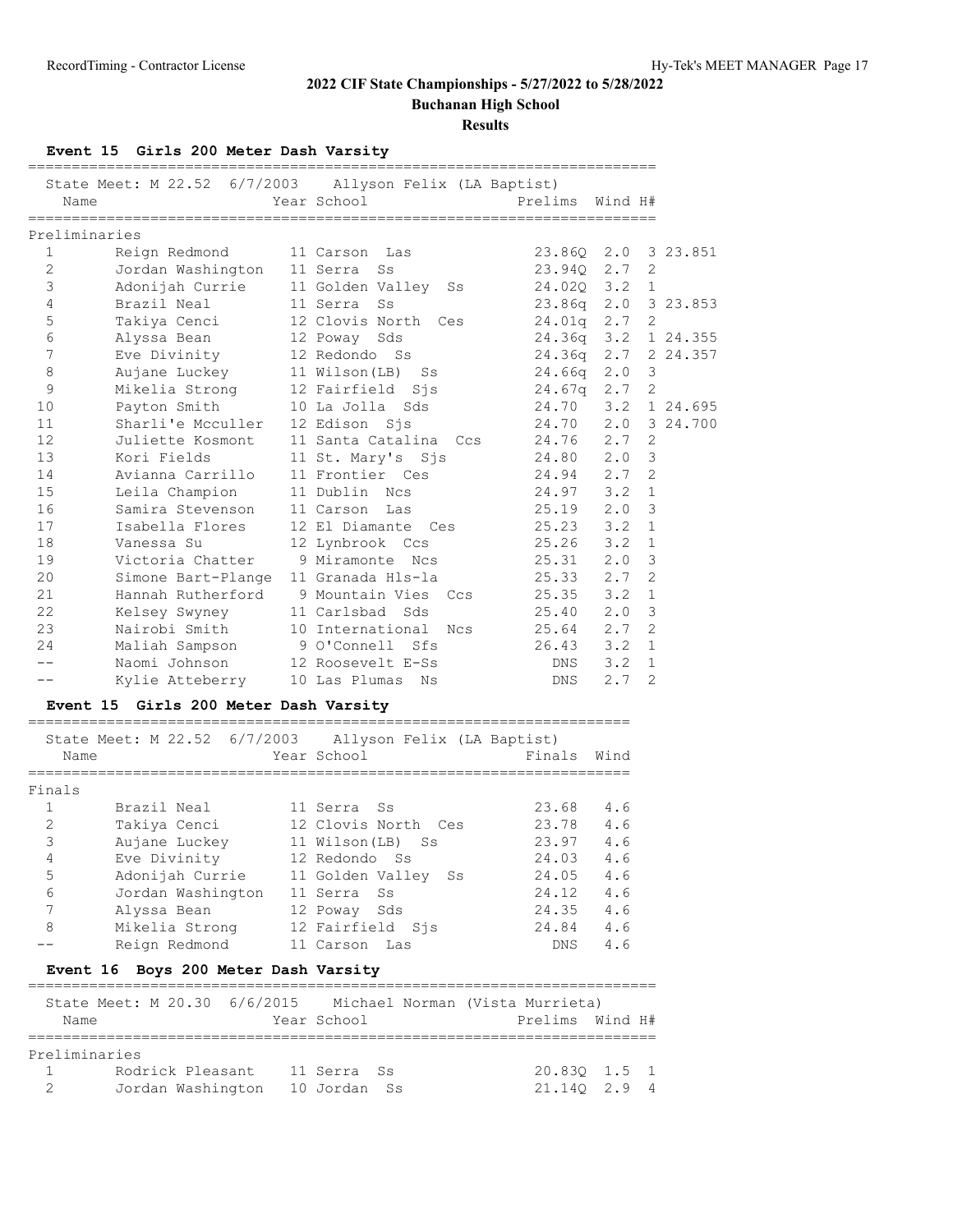**Buchanan High School**

**Results**

|    | Event 16 Boys 200 Meter Dash Varsity |                       |                    |                  |                            |
|----|--------------------------------------|-----------------------|--------------------|------------------|----------------------------|
| 3  | Jeremiah Walker                      | 12 Central            | 21.210 1.6 2       |                  |                            |
| 4  | Jaelen Knox                          | 12 Poly(LB) Ss        | 21.450             |                  | $1.0 \quad 3 \quad 21.450$ |
| 5  | Mykale Mundy                         | 12 Dorsey Las         | $21.17q$ $2.9$     |                  | 4                          |
| 6  | Cameron Tarver                       | 12 Central            | $21.33q$ $1.5$ 1   |                  |                            |
| 7  | Dijon Stanley                        | 11 Granada Hls-la     | 21.35q             | 1.6              | 2                          |
| 8  | Logan Davis                          | 12 Marsh Fund-ss      | 21.45 <sub>q</sub> |                  | 1.6 2 21.444               |
| 9  | Nickolas Miller                      | 11 Clovis North Ces   | 21.45a             | 2.9              | 4 21.449                   |
| 10 | Evan Johnson                         | 12 Stevenson Ccs      | 21.53              | 1.5              | $\mathbf{1}$               |
| 11 | Imari Conley                         | 11 Central            | 21.54              | 1.6 <sub>2</sub> |                            |
| 12 | Jaden Smith                          | 12 St John Bosco Ss   | 21.57              | 1.0              | 3                          |
| 13 | Bryce Thomas                         | 11 Moreau Cath, Ncs   | 21.60              | 2.9              | $\overline{4}$             |
| 14 | Christopher Coats                    | 12 Upland Ss          | 21.67              |                  | $1.0 \quad 3 \quad 21.662$ |
| 15 | Robert Stitts                        | 11 El Cerrito No      | 21.67              | 1.5              | 1 21.665                   |
| 16 | Zion Allen                           | 12 Manteca<br>Sis     | 21.78              | 1.5              | 1                          |
| 17 | Lamar Smith                          | 12 Mission Hills Sds  | 21.98              | $1.0 \quad 3$    |                            |
| 18 | Elijah Lindsey                       | 12 Central            | 21.99              | 2.9              | $\overline{4}$             |
| 19 | Kanye Clark                          | 11 Capital Chr. -sis  | 22.02              | 1.6              | $\mathcal{P}$              |
| 20 | Matthew Priest                       | 10 Maranatha Chr. Sds | 22.13              | 2.9              | $\overline{4}$             |
| 21 | Sione Laulea                         | 12 Junipero Serra Ccs | 22.16              | $1.0 \quad 3$    |                            |
| 22 | Cash Jones                           | 12 Ramona Sds         | 22.26              | 1.6              | $\overline{2}$             |
| 23 | Dearen Idahosa                       | 12 Pittsburg Ncs      | 22.35              | 1.6              | 2                          |
| 24 | Ryan Teeple                          | 11 Leland Ccs         | 22.50              |                  | $1.5$ 1 22.492             |
| 25 | Jahari Johnson                       | 12 Enterprise Ns      | 22.50              | 2.9              | 4 22.500                   |
| 26 | Kejuan Bullard                       | 12 San Pedro Las      | 22.71              | 1.0              | 3                          |
| 27 | Zayar Myint                          | 12 Lincoln Sfs        | 23.00              | 2.9              | $\overline{4}$             |
| 28 | MacGregor TeSelle                    | 12 Rocklin<br>Sis     | 24.59              | 1.5              | $\mathbf{1}$               |
|    | Jake Parnagian                       | 12 Clovis North Ces   | DNS                | 1.0              | 3                          |

### **Event 16 Boys 200 Meter Dash Varsity**

|        | State Meet: M 20.30 6/6/2015 | Michael Norman (Vista Murrieta) |        |      |
|--------|------------------------------|---------------------------------|--------|------|
| Name   |                              | Year School                     | Finals | Wind |
|        |                              |                                 |        |      |
| Finals |                              |                                 |        |      |
|        | Rodrick Pleasant             | 11 Serra Ss                     | 20.56  | 2.4  |
| 2      | Nickolas Miller              | 11 Clovis North<br>Ces          | 21.18  | 2.4  |
| 3      | Cameron Tarver               | 12 Central                      | 21.28  | 2.4  |
| 4      | Jordan Washington            | 10 Jordan Ss                    | 21.38  | 2.4  |
| 5      | Jaelen Knox                  | 12 Poly(LB)<br>Ss               | 21.40  | 2.4  |
| 6      | Jeremiah Walker              | 12 Central                      | 21.42  | 2.4  |
|        | Mykale Mundy                 | 12 Dorsey<br>Las                | 21.54  | 2.4  |
| 8      | Dijon Stanley                | 11 Granada Hls-la               | 21.56  | 2.4  |
| 9      | Logan Davis                  | 12 Marsh Fund-ss                | 21.59  | 2.4  |

### **Event 17 Girls 3200 Meter Run Varsity**

| Name  | State Meet: M 9:52.13 5/31/2008 | Jordan Hassay (Mission Coll<br>Year School | Finals   |
|-------|---------------------------------|--------------------------------------------|----------|
|       |                                 |                                            |          |
| 1#    | 504 Hanne Thomsen               | 9 Montgomery Ncs                           | 10:06.89 |
| $2 +$ | 508 Sophia Nordenholz           | 12 Albany Ncs                              | 10:10.49 |
| 3#    | 509 Sam McDonnell               | 12 Newbury Park Ss                         | 10:12.76 |
| 4#    | 501 Lauren Soobrian             | 11 Los Altos Ccs                           | 10:24.25 |
| $5$ # | 510 Payton Godsey               | 10 Oaks Christian Ss                       | 10:25.31 |
|       | 6 # 505 Gioana Lopizzo          | 10 La Costa Cyn-sd                         | 10:30.93 |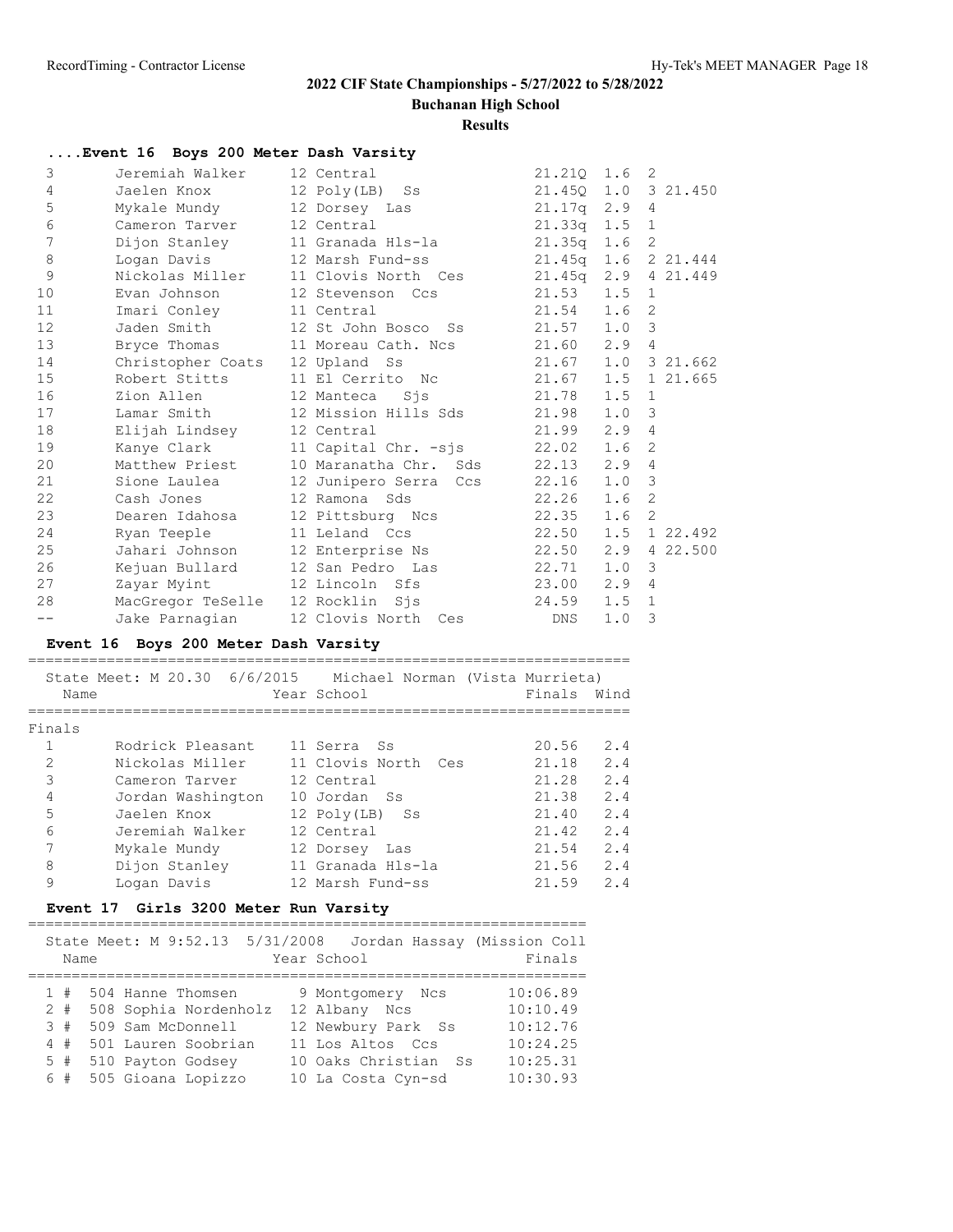**Buchanan High School**

#### **Results**

## **....Event 17 Girls 3200 Meter Run Varsity**

|                 | 7#     | 502 Riley Chamberlain    | 12 Del Oro Sjs      | 10:36.30   |
|-----------------|--------|--------------------------|---------------------|------------|
| 8               | #      | 516 Anna Chittenden      | 11 Mira Costa Ss    | 10:38.02   |
| 9               | #      | 503 Kaiya Brooks         | 11 Crystal Sprgs-cc | 10:38.11   |
| 10#             |        | 514 Sydney Sundgren      | 11 Buchanan Ces     | 10:39.15   |
| 11              | #      | 515 Alexis Fernandez     | 12 West Ranch Ss    | 10:39.54   |
| 12 <sup>7</sup> | #      | 518 Isabella Duarte      | 12 Saugus Ss        | 10:39.93   |
| 13#             |        | 512 Katie Kopec          | 11 Whitney Sjs      | 10:43.13   |
|                 | 14#    | 507 Cate Joaquin         | 12 St. Francis Sjs  | 10:49.23   |
|                 | 15#    | 521 Ellie Black          | 12 Piedmont Ncs     | 10:49.25   |
|                 |        | 16 # 513 Mia Torrecillas | 10 Highland Ces     | 10:51.83   |
|                 | 17#    | 511 Grace Hutchison      | 11 Buchanan Ces     | 10:55.70   |
| 18#             |        | 517 Ella Fadil           | 11 Los Altos Ccs    | 10:59.11   |
| 19#             |        | 519 Ailish Hawkins       | 11 Newbury Park Ss  | 11:00.02   |
| 20#             |        | 522 Iresh Molina         | 12 Chico Ns         | 11:07.44   |
| 21#             |        | 520 Annika Salz          | 12 Torrey Pines Sds | 11:11.32   |
|                 | $22 +$ | 523 Jenna Satovsky       | 12 Lowell Sfs       | 11:16.02   |
|                 | 23#    | 524 Keely Miyamoto       | 12 Eagle Rock Las   | 11:49.10   |
| -- #            |        | 525 Ava Baak             | 11 Palisades<br>Las | <b>DNS</b> |
|                 | -- #   | 506 Mackenzie Rogers     | 12 Poway Sds        | <b>DNS</b> |
| -- #            |        | 526 Jocelyn Pacheco      | 11 Granada Hls-la   | DNS        |
|                 |        |                          |                     |            |

### **Event 18 Boys 3200 Meter Run Varsity**

|                 | Name |                                         | State Meet: M 8:34.23 5/31/2008 German Fernandez (Riverbank<br>Year School | Finals     |
|-----------------|------|-----------------------------------------|----------------------------------------------------------------------------|------------|
|                 |      |                                         |                                                                            |            |
|                 | 1#   | 537 Zachary Ayers                       | 12 Davis Sjs                                                               | 8:56.93    |
| 2               | $\#$ | 527 Daniel Appleford 12 Newbury Park Ss |                                                                            | 8:58.42    |
| 3               | #    | 540 Christopher Caudi 11 Clovis         | Ces                                                                        | 9:00.11    |
| 4               | #    | 535 Will Sheehy                         | 12 Harvard Westland Ss                                                     | 9:00.50    |
| 5               | $\#$ | 536 Kenan Pala                          | 12 Parker<br>Sds                                                           | 9:01.57    |
| 6               | #    | 528 Jason Parra                         | 10 Milllikan Ss                                                            | 9:01.66    |
| $7\phantom{.0}$ | #    | 532 Max Sannes                          | 12 Big Bear<br>Ss                                                          | 9:01.97    |
| 8               | $\#$ | 533 Michael Julian                      | 12 York Ccs                                                                | 9:03.22    |
| 9               | $\#$ | 529 Mario Giannini                      | 12 Chico<br>Νs                                                             | 9:04.42    |
| 10              | #    | 543 Carter Spradling 10 Clovis East Ces |                                                                            | 9:05.10    |
| 11              | #    | 538 Preston Bowlds                      | 12 Patrick Henry<br>Sds                                                    | 9:05.50    |
| 12              | #    | 531 Billie Issa                         | 11 West Ranch Ss                                                           | 9:05.58    |
| 13              | #    | 544 Sean Morello                        | 11 Albany Ncs                                                              | 9:07.38    |
| 14              | #    | 548 Nathan Short                        | 11 Folsom Sjs                                                              | 9:10.43    |
| 15              | #    | 534 Jaden Wiley                         | 12 Hart Ss                                                                 | 9:10.56    |
| 16              | #    | 547 Grant Morgenfeld 10 Palo Alto Ccs   |                                                                            | 9:10.64    |
| 17#             |      | 549 Daniel Trampe                       | 12 Dublin<br>Ncs                                                           | 9:10.91    |
| 18              | #    | 539 John Sesteaga                       | 12 Glendora<br>Ss                                                          | 9:14.40    |
| 19              | #    | 530 Matthew Donis                       | 11 Highland<br>SS                                                          | 9:14.74    |
| 20              | #    | 550 Andrew Richards                     | 11 Dough Val-nc                                                            | 9:19.40    |
| 21              | #    | 541 Milo Skapinsky                      | 11 Sluisobis-Ce                                                            | 9:22.51    |
| $22 +$          |      | 552 Max Fields                          | 10 Palisades Las                                                           | 9:23.56    |
| 23              | #    | 542 Bryce Gilmore                       | 12 Sage Creek<br>Sds                                                       | 9:28.06    |
| 24              | #    | 553 Luis Sandoval                       | 12 San Pedro<br>Las                                                        | 9:41.42    |
| 25              | #    | 554 Jose Sevilla                        | 12 Palisades<br>Las                                                        | 9:56.53    |
| 26#             |      | 555 Andy Ixtabalan Ar 11 Skyline Os     |                                                                            | 9:58.11    |
| $- -$           | #    | 545 Landon Pretre                       | 9 Menlo Ccs                                                                | <b>DNF</b> |
| $- -$           | #    | 546 Daniel Winter 12 St. Mary's         | Sjs                                                                        | <b>DNS</b> |
| $- -$           | #    | 551 Oliver Witt                         | 12 Lowell<br>Sfs                                                           | <b>DNS</b> |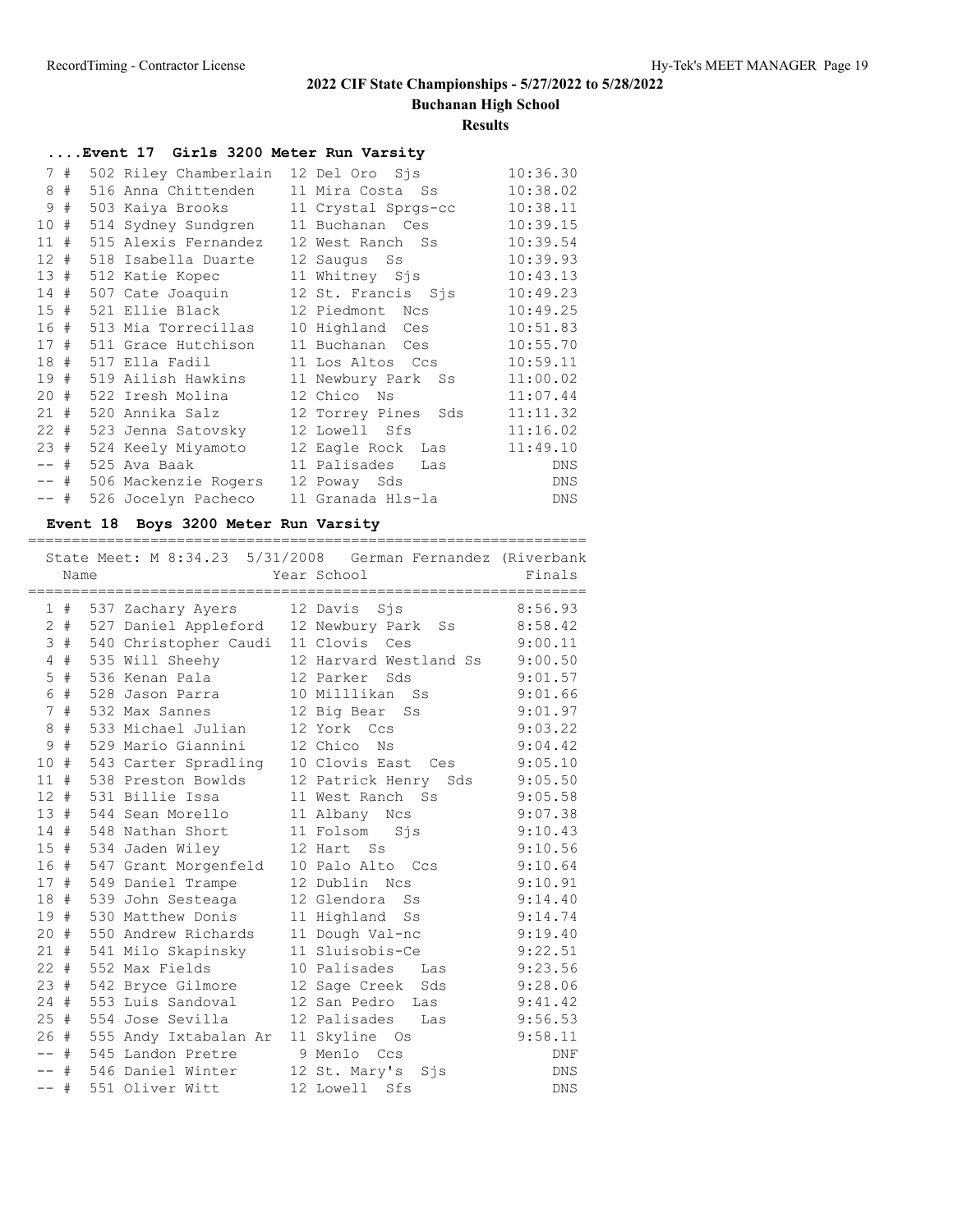**Buchanan High School**

| Event 19 Girls 4x400 Meter Relay Varsity      |                                     |                                                                     |
|-----------------------------------------------|-------------------------------------|---------------------------------------------------------------------|
| State Meet: M 3:35.49 6/5/2004                | Poly, Long Beach                    |                                                                     |
|                                               | S Woods, D Harris, J Lee, S Solomon |                                                                     |
| School<br>==================                  |                                     | Prelims H#                                                          |
| Preliminaries                                 |                                     |                                                                     |
| 1 Calabasas Ss                                |                                     | $3:46.730$ 2                                                        |
|                                               |                                     | 54.787 (54.787) 1:53.460 (58.673) 2:51.244 (57.785)                 |
| 2 Clovis North Ces                            |                                     | $3:49.63Q$ 1                                                        |
|                                               | 56.157 (56.157) 1:55.398 (59.241)   | $2:52.355$ (56.957)                                                 |
| 3 Culver City Ss                              |                                     | 3:50.920 3                                                          |
|                                               | 56.145 (56.145) 1:55.015 (58.871)   | 2:55.272 (1:00.258)                                                 |
| 4 Wilson (LB) Ss                              |                                     | $3:47.05q$ 2                                                        |
|                                               | 54.865 (54.865) 1:52.619 (57.755)   | 2:49.659 (57.040)                                                   |
| 5 Poly(LB) Ss                                 |                                     | $3:51.33q$ 1                                                        |
|                                               | 55.574 (55.574) 1:55.889 (1:00.315) | $2:53.564$ (57.675)                                                 |
| 6 Poway Sds                                   |                                     | $3:52.21q$ 3                                                        |
|                                               | 57.382 (57.382) 1:59.967 (1:02.586) | $2:57.623$ (57.656)                                                 |
| 7 Del Norte Sds                               |                                     | $3:54.67q$ 1                                                        |
|                                               | 57.811 (57.811) 1:58.043 (1:00.233) | 2:56.326 (58.283)                                                   |
| 8 Chino Hills Ss                              |                                     | $3:54.84q$ 3                                                        |
| 9 Carlsbad Sds                                | 54.832 (54.832) 1:56.737 (1:01.906) | 2:55.350(58.613)<br>$3:56.19q$ 2                                    |
|                                               | 56.979 (56.979) 2:00.512 (1:03.533) | 2:59.743 (59.232)                                                   |
| 10 Carson Las                                 |                                     | $3:57.26$ 3                                                         |
|                                               |                                     | 59.441 (59.441) 1:58.424 (58.983) 2:58.177 (59.753)                 |
| 11 Turlock Sjs                                |                                     | 3:57.91 1                                                           |
| $1:00.732$ $(1:00.732)$ $2:00.715$ $(59.983)$ |                                     | $2:59.062$ (58.348)                                                 |
| 12 Bella Vista Sjs                            |                                     | 3:59.80 2                                                           |
|                                               | 57.361 (57.361) 1:59.515 (1:02.155) | $3:02.352$ $(1:02.838)$                                             |
| 13 St. Francis Ccs                            |                                     | 3:59.86 2                                                           |
|                                               | 56.550 (56.550) 2:03.237 (1:06.687) | $3:02.694$ (59.458)                                                 |
| 14 Clovis East Ces                            |                                     | $4:00.11$ 3                                                         |
|                                               | 54.392 (54.392) 1:59.944 (1:05.552) | 2:59.460(59.516)                                                    |
| 15 Frontier Ces                               |                                     | $4:01.18$ 1                                                         |
|                                               | 56.132 (56.132) 1:59.280 (1:03.149) | 3:00.150(1:00.870)                                                  |
| 16 Los Altos Ccs                              |                                     | 4:01.95 1                                                           |
|                                               |                                     | $1:01.533$ $(1:01.533)$ $2:02.700$ $(1:01.167)$ $3:02.458$ (59.759) |
| 17 Ventura Ss                                 |                                     | 4:03.20 3                                                           |
|                                               |                                     | 58.942 (58.942) 2:02.099 (1:03.157) 3:03.760 (1:01.661)             |
| 18 Archbishop Mitty Ccs                       |                                     | 4:04.02<br>- 3                                                      |
| 58.580 (58.580)                               | 2:01.517(1:02.938)                  | $3:02.647$ $(1:01.131)$                                             |
| 19 St. Mary's Ncs                             |                                     | 4:04.41<br>$\overline{\phantom{a}}$                                 |
| 55.422 (55.422)                               | $2:01.030$ $(1:05.608)$             | $3:02.664$ $(1:01.635)$                                             |
| 20 Clayton Valley Ncs<br>58.935 (58.935)      |                                     | 4:04.76<br>$\overline{1}$                                           |
|                                               | $2:05.097$ $(1:06.163)$             | $3:06.760$ $(1:01.663)$<br>4:04.85 2                                |
| 21 Foothill Ncs<br>$1:02.877$ $(1:02.877)$    | $2:05.098$ $(1:02.222)$             | $3:05.137$ $(1:00.040)$                                             |
| 22 Granada Hills Ch. Las                      |                                     | 4:07.33 2                                                           |
| 55.943 (55.943)                               | $2:05.147$ $(1:09.205)$             | $3:04.837$ (59.690)                                                 |
| 23 Garfield Las                               |                                     | $4:09.99$ 1                                                         |
| 58.626 (58.626)                               | 2:05.710(1:07.084)                  | $3:07.685$ $(1:01.976)$                                             |
| 24 Chico Ns                                   |                                     | $4:13.29$ 2                                                         |
| $1:03.767$ $(1:03.767)$                       | $2:08.542$ $(1:04.775)$             | $3:10.033$ $(1:01.491)$                                             |
| -- Lowell Sfs                                 |                                     | 1 Impeeding<br>DQ.                                                  |
| $1:03.619$ $(1:03.619)$                       | $2:05.989$ $(1:02.370)$             | $3:06.277$ $(1:00.288)$                                             |
|                                               |                                     |                                                                     |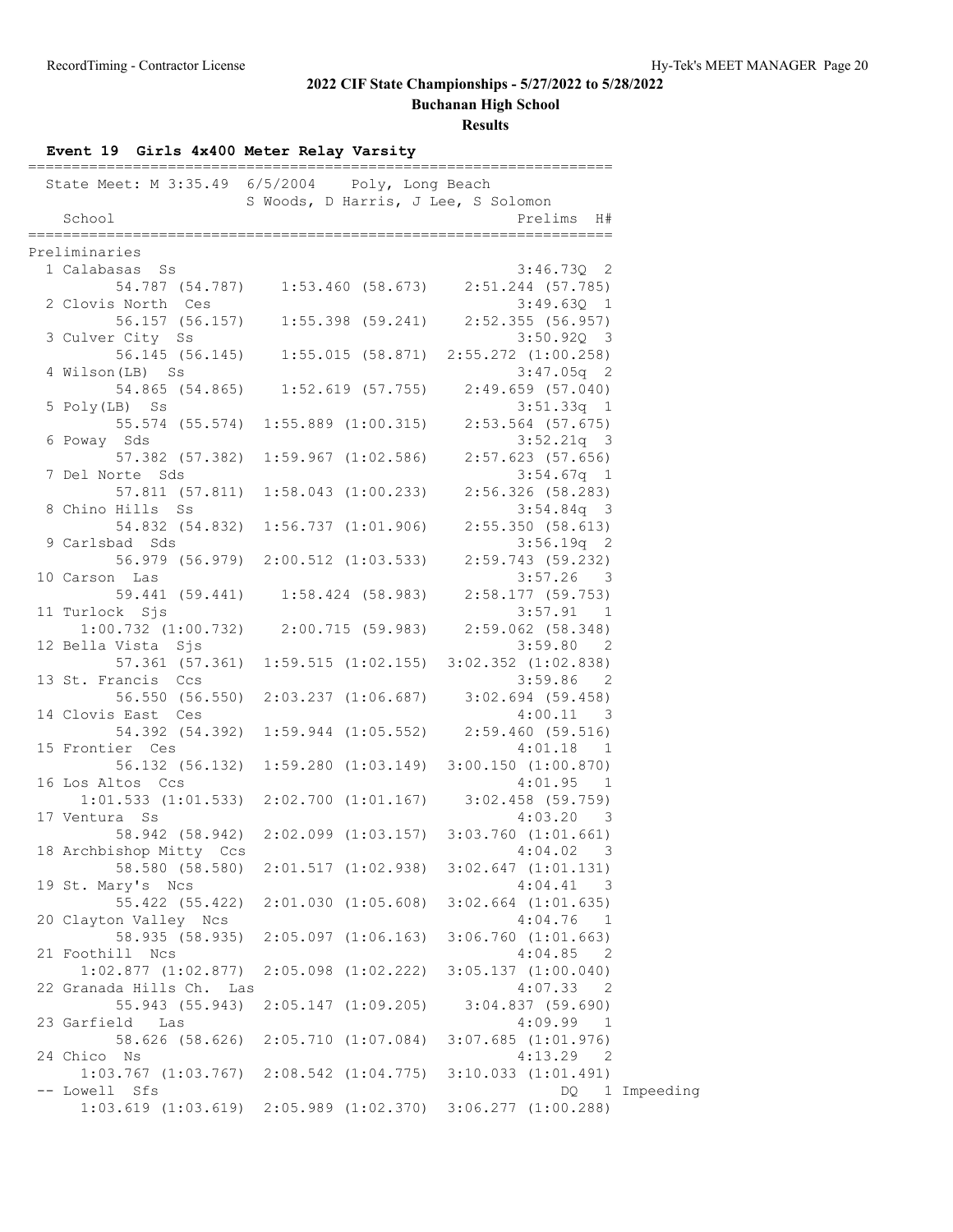**Buchanan High School**

| -- Edison Sjs                            | Event 19 Girls 4x400 Meter Relay Varsity                | DNS<br>$\overline{2}$            |
|------------------------------------------|---------------------------------------------------------|----------------------------------|
| Event 19 Girls 4x400 Meter Relay Varsity |                                                         |                                  |
| State Meet: M 3:35.49                    | 6/5/2004<br>Poly, Long Beach                            |                                  |
|                                          | S Woods, D Harris, J Lee, S Solomon                     |                                  |
| School                                   |                                                         | Finals                           |
|                                          |                                                         |                                  |
| Finals                                   |                                                         |                                  |
| 1 Clovis North Ces                       |                                                         | 3:45.38                          |
| 56.808 (56.808)                          | $1:55.522$ (58.715)                                     | $2:52.101$ (56.579)              |
| 2 Wilson(LB) Ss                          |                                                         | 3:47.92                          |
| 53.027 (53.027)                          | $1:51.541$ (58.515)                                     | 2:48.334 (56.793)                |
| 3 Culver City Ss                         |                                                         | 3:48.68                          |
| 55.631 (55.631)                          | 1:54.717(59.086)                                        | $2:54.204$ (59.487)              |
| 4 Calabasas Ss                           |                                                         | 3:49.85                          |
| 55.429 (55.429)                          | $1:54.203$ (58.774)                                     | $2:52.314$ (58.112)              |
| 5 Poly(LB) Ss                            |                                                         | 3:53.51                          |
| 56.799 (56.799)                          | $1:56.634$ (59.835)                                     | 2:55.331 (58.698)                |
| 6 Poway Sds                              |                                                         | 3:55.37                          |
| 55.788 (55.788)                          | $1:59.894$ $(1:04.106)$                                 | 2:59.170(59.277)                 |
| 7 Chino Hills Ss                         |                                                         | 3:55.98                          |
|                                          | 54.013 (54.013) 1:56.778 (1:02.765) 2:57.129 (1:00.352) |                                  |
| 8 Del Norte Sds                          |                                                         | 3:56.40                          |
|                                          | 59.241 (59.241) 1:59.019 (59.778)                       | 2:57.845 (58.827)                |
| 9 Carlsbad Sds                           |                                                         | 3:56.97                          |
|                                          | 58.339 (58.339) 2:00.309 (1:01.970)                     | $2:59.581$ (59.273)              |
| Event 20 Boys 4x400 Meter Relay Varsity  |                                                         |                                  |
|                                          |                                                         |                                  |
| State Meet: M 3:08.42 6/4/2010           | Serra, Gardena                                          |                                  |
|                                          | Olloqui, Lauderdale, Spann, Woods                       |                                  |
| School                                   |                                                         | Prelims<br>H#                    |
| Preliminaries                            |                                                         |                                  |
| 1 Wilson (LB) Ss                         |                                                         | $3:16.210$ 2                     |
|                                          | 46.735 (46.735) 1:37.568 (50.834)                       | $2:27.031$ (49.463)              |
| 2 Helix Sds                              |                                                         | 3:17.470 1                       |
| 47.637 (47.637)                          | 1:39.736(52.099)                                        | 2:30.755(51.020)                 |
| 3 Rocklin Sjs                            |                                                         | 3:17.490 3                       |
| 47.261 (47.261)                          | $1:39.724$ (52.463)                                     | 2:30.649 (50.925)                |
| 4 Cathedral Ss                           |                                                         | $3:19.25q$ 1                     |
| 47.842 (47.842)                          | 1:38.565 (50.723)                                       | $2:28.469$ (49.904)              |
| 5 Monrovia Ss                            |                                                         | $3:19.84q$ 2                     |
| 48.598 (48.598)                          | 1:39.121(50.523)                                        | $2:29.408$ (50.288)              |
| 6 Central                                |                                                         |                                  |
|                                          |                                                         |                                  |
|                                          |                                                         | $3:20.97q$ 2                     |
| 48.473 (48.473)                          | 1:40.111(51.638)                                        | 2:30.918 (50.807)                |
| 7 San Marcos Sds                         |                                                         | $3:21.07q$ 3                     |
| 48.054 (48.054)                          | 1:40.479(52.425)                                        | 2:31.941(51.462)                 |
| 8 Edison Sjs                             |                                                         | $3:21.13q$ 3                     |
| 48.684 (48.684)                          | $1:41.569$ (52.885)                                     | 2:31.088 (49.520)                |
| 9 Dublin Ncs                             |                                                         | $3:21.66q$ 1                     |
| 47.786 (47.786)                          | $1:42.389$ $(54.603)$                                   | 2:32.682 (50.294)                |
| 10 Del Campo Sjs<br>47.874 (47.874)      | 1:40.988(53.114)                                        | 3:21.73 3<br>$2:32.551$ (51.563) |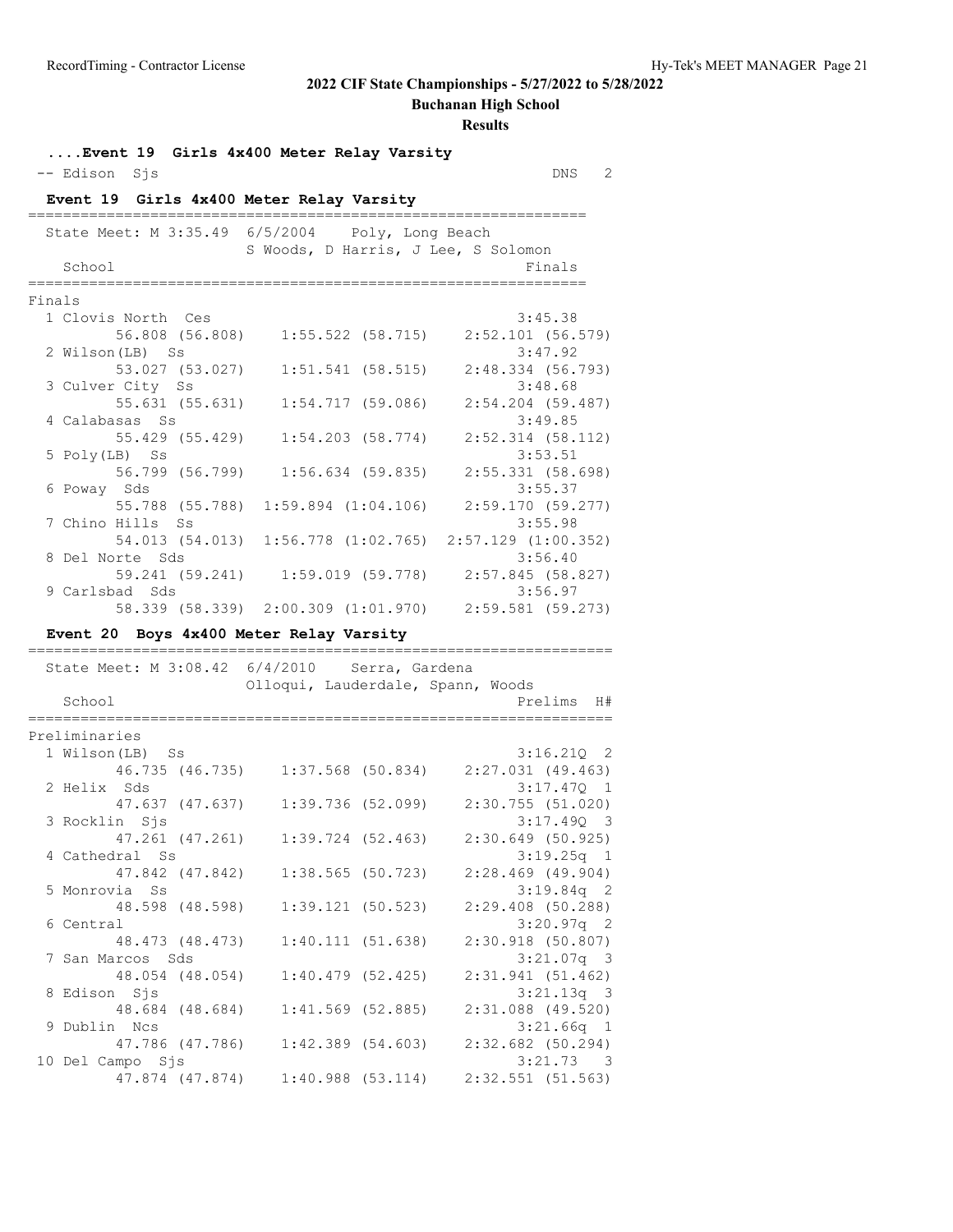**Buchanan High School**

#### **Results**

## **....Event 20 Boys 4x400 Meter Relay Varsity**

| 11 Westlake Ss                    |                  |                       | $3:22.15$ 3           |
|-----------------------------------|------------------|-----------------------|-----------------------|
| 49.187 (49.187) 1:42.087 (52.900) |                  |                       | $2:33.394$ (51.308)   |
| 12 Poly(LB) Ss                    |                  |                       | $3:22.28$ 1           |
| 50.845 (50.845)                   |                  | 1:42.215(51.370)      | $2:29.595$ $(47.380)$ |
| 13 Clovis North Ces               |                  |                       | 3:22.81 3             |
| 51.104 (51.104)                   | 1:42.449(51.345) |                       | $2:32.479$ (50.031)   |
| 14 Buchanan Ces                   |                  |                       | $3:23.20$ 3           |
| 48.287 (48.287)                   |                  | $1:42.218$ (53.932)   | $2:32.598$ (50.380)   |
| 15 Heritage Ncs                   |                  |                       | 3:23.52 2             |
| 48.516 (48.516)                   |                  | $1:42.172$ (53.657)   | 2:34.529(52.358)      |
| 16 Archbishop Mitty Ccs           |                  |                       | $3:23.66$ 1           |
| 51.610(51.610)                    |                  | 1:41.660(50.050)      | 2:33.641(51.982)      |
| 17 Los Altos Ccs                  |                  |                       | 3:24.02 1             |
| 49.792 (49.792)                   |                  | 1:42.657(52.865)      | 2:34.611(51.954)      |
| 18 Los Gatos Ccs                  |                  |                       | $3:24.47$ 2           |
| 50.037 (50.037)                   |                  | 1:44.038(54.002)      | $2:35.308$ $(51.270)$ |
| 19 Steele Canyon Sds              |                  |                       | $3:24.97$ 2           |
| $51.965$ $(51.965)$               |                  | $1:42.588$ (50.624)   | $2:34.099$ $(51.511)$ |
| 20 Piedmont Ncs                   |                  |                       | $3:26.79$ 1           |
| 48.257 (48.257)                   |                  | 1:42.490(54.233)      | 2:34.403(51.914)      |
| 21 El Camino Real Las             |                  |                       | $3:29.77$ 2           |
| 49.958 (49.958)                   |                  | $1:44.804$ $(54.847)$ | $2:38.508$ (53.705)   |
| 22 Pleasant Valley Ns             |                  |                       | 3:31.82 1             |
| 49.770 (49.770)                   |                  | $1:45.394$ (55.625)   | $2:37.565$ (52.172)   |
| 23 Lowell Sfs                     |                  |                       | $3:33.57$ 2           |
| 54.033 (54.033)                   |                  | 1:47.976(53.943)      | 2:40.834(52.858)      |
| 24 Granada Hills Ch. Las          |                  |                       | $3:38.44$ 3           |
| 51.454 (51.454)                   |                  | 1:47.623(56.169)      | $2:42.254$ (54.632)   |
| -- Dorsey Las                     |                  |                       | DNF 1                 |
| 59.027 (59.027) 1:52.856 (53.829) |                  |                       | 2:47.627(54.771)      |
| -- Cajon Ss                       |                  |                       | DNS <sub>2</sub>      |

#### **Event 20 Boys 4x400 Meter Relay Varsity**

|        | State Meet: M 3:08.42 6/4/2010 Serra, Gardena |                                   |                   | Olloqui, Lauderdale, Spann, Woods |                       |
|--------|-----------------------------------------------|-----------------------------------|-------------------|-----------------------------------|-----------------------|
|        | School                                        |                                   |                   |                                   | Finals                |
|        |                                               |                                   |                   |                                   |                       |
| Finals |                                               |                                   |                   |                                   |                       |
|        | 1 Cathedral Ss                                |                                   |                   |                                   | 3:13.87               |
|        |                                               | 46.991 (46.991) 1:37.668 (50.677) |                   |                                   | $2:25.902$ (48.235)   |
|        | 2 Central                                     |                                   |                   |                                   | 3:14.78               |
|        |                                               | 46.272 (46.272) 1:37.902 (51.630) |                   |                                   | 2:28.775(50.873)      |
|        | 3 Wilson (LB) Ss                              |                                   |                   |                                   | 3:15.16               |
|        |                                               | 46.909 (46.909) 1:36.587 (49.678) |                   |                                   | $2:25.308$ $(48.721)$ |
|        | 4 Rocklin Sjs                                 |                                   |                   |                                   | 3:15.72               |
|        | 49.500 (49.500)                               |                                   | 1:39.335 (49.835) |                                   | 2:30.391(51.057)      |
|        | 5 Helix Sds                                   |                                   |                   |                                   | 3:15.79               |
|        |                                               |                                   |                   |                                   | $2:30.018$ (50.129)   |
|        | 6 Dublin Ncs                                  |                                   |                   |                                   | 3:19.63               |
|        |                                               | 50.525 (50.525) 1:41.508 (50.984) |                   |                                   | 2:30.913(49.405)      |
|        | 7 Monrovia Ss                                 |                                   |                   |                                   | 3:19.70               |
|        |                                               | 48.761 (48.761) 1:39.320 (50.560) |                   |                                   | 2:29.056 (49.736)     |
|        | 8 San Marcos Sds                              |                                   |                   |                                   | 3:19.97               |
|        |                                               | 49.141 (49.141) 1:39.920 (50.780) |                   |                                   | $2:31.652$ (51.732)   |

================================================================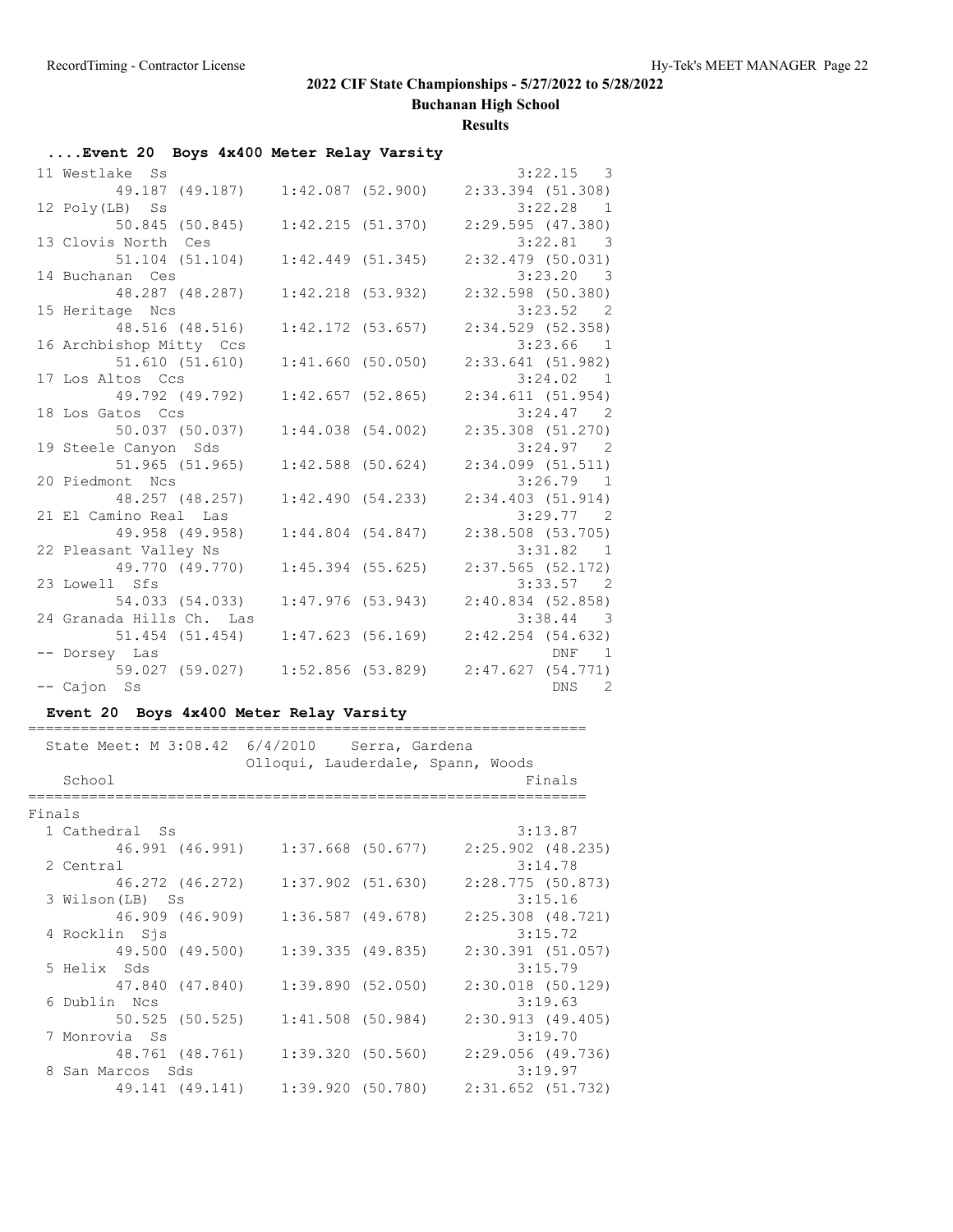**Buchanan High School**

|                |                | 9 Edison Sjs                                          | Event 20 Boys 4x400 Meter Relay Varsity              |  |                | 3:21.41<br>47.393 (47.393) 1:41.135 (53.743) 2:32.173 (51.038) |  |
|----------------|----------------|-------------------------------------------------------|------------------------------------------------------|--|----------------|----------------------------------------------------------------|--|
|                |                |                                                       | Event 21 Girls High Jump Varsity                     |  |                |                                                                |  |
|                | Name           |                                                       | State Meet: M 6-02 6/1/1985 Latrese Johnson (Clovis) |  | Year School    | Prelims                                                        |  |
|                | Preliminaries  |                                                       |                                                      |  |                |                                                                |  |
|                |                | $5 - 03$ $5 - 05$ $5 - 06$<br>O XO O                  |                                                      |  |                | 1 Elizabeth Churchil 12 Aptos Ccs 5-06.00q                     |  |
| $\overline{2}$ |                | $5 - 03$ $5 - 05$ $5 - 06$<br>$O$ $O$ $XO$            |                                                      |  |                | Hannah Slover 11 Los Gatos Ccs 55-06.00q                       |  |
|                |                | $5 - 03$ $5 - 05$ $5 - 06$<br>XO XO XO                |                                                      |  |                | 3 Amia Witt 10 Calabasas Ss 55-06.00q                          |  |
| 3 <sup>7</sup> |                | $5 - 03$ $5 - 05$ $5 - 06$<br>O XXO XO                |                                                      |  |                | Meagan Humphries 10 Golden Valley Ss 55-06.00q                 |  |
|                |                | $5 - 03$ $5 - 05$ $5 - 06$<br>O O XXX                 |                                                      |  |                | 5 Kendra Daniels 10 Righetti Ces 5-05.00q                      |  |
| 5              |                | $5 - 03$ $5 - 05$ $5 - 06$<br>O O XXX                 |                                                      |  |                | Jazmine Severo 12 Golden Valley Sjs 5-05.00q                   |  |
|                |                | $5 - 03$ $5 - 05$ $5 - 06$<br>XO O XXX                |                                                      |  |                | 7 Lizzie Tarczy 11 Scripps Ranch Sds 55-05.00q                 |  |
| 7              |                | $5 - 03$ $5 - 05$ $5 - 06$<br>XO O XXX                |                                                      |  |                |                                                                |  |
|                | $9 \quad \Box$ | $5 - 03$ $5 - 05$ $5 - 06$<br>O XO XXX                |                                                      |  |                | Macaria Moore-Bast 12 East Lake Sds 55-05.00q                  |  |
| 10             |                | $5 - 03$ $5 - 05$ $5 - 06$<br>XXO XO XXX              |                                                      |  |                | Kendra Duffey 12 Aliso Niguel Ss 55-05.00q                     |  |
|                |                | 11 Zharia Taylor<br>$5-03$ $5-05$ $5-06$<br>O XXO XXX |                                                      |  | 12 Poly(LB) Ss | J5-05.00q q 1st JO                                             |  |
| 12             |                | $5 - 03$ $5 - 05$ $5 - 06$<br>O XXO XXX               |                                                      |  |                | Melanie Castelli 11 Notre Dame (B) Ccs 55-05.00q q 2nd JO      |  |
|                |                | $5 - 03$ $5 - 05$ $5 - 06$<br>O XXO XXX               | 13 Ashanti Elie                                      |  |                | 11 Whitney Sjs 55-05.00                                        |  |
| 14             |                | $5 - 03$ $5 - 05$ $5 - 06$<br>XO XXO XXX              |                                                      |  |                | Katherine Porter 12 Los Altos Ss 55-05.00                      |  |
|                |                | $5 - 03$ $5 - 05$<br>O XXX                            | 15 Kailah McKenzie 11 Orange Vista                   |  |                | $5 - 03.00$                                                    |  |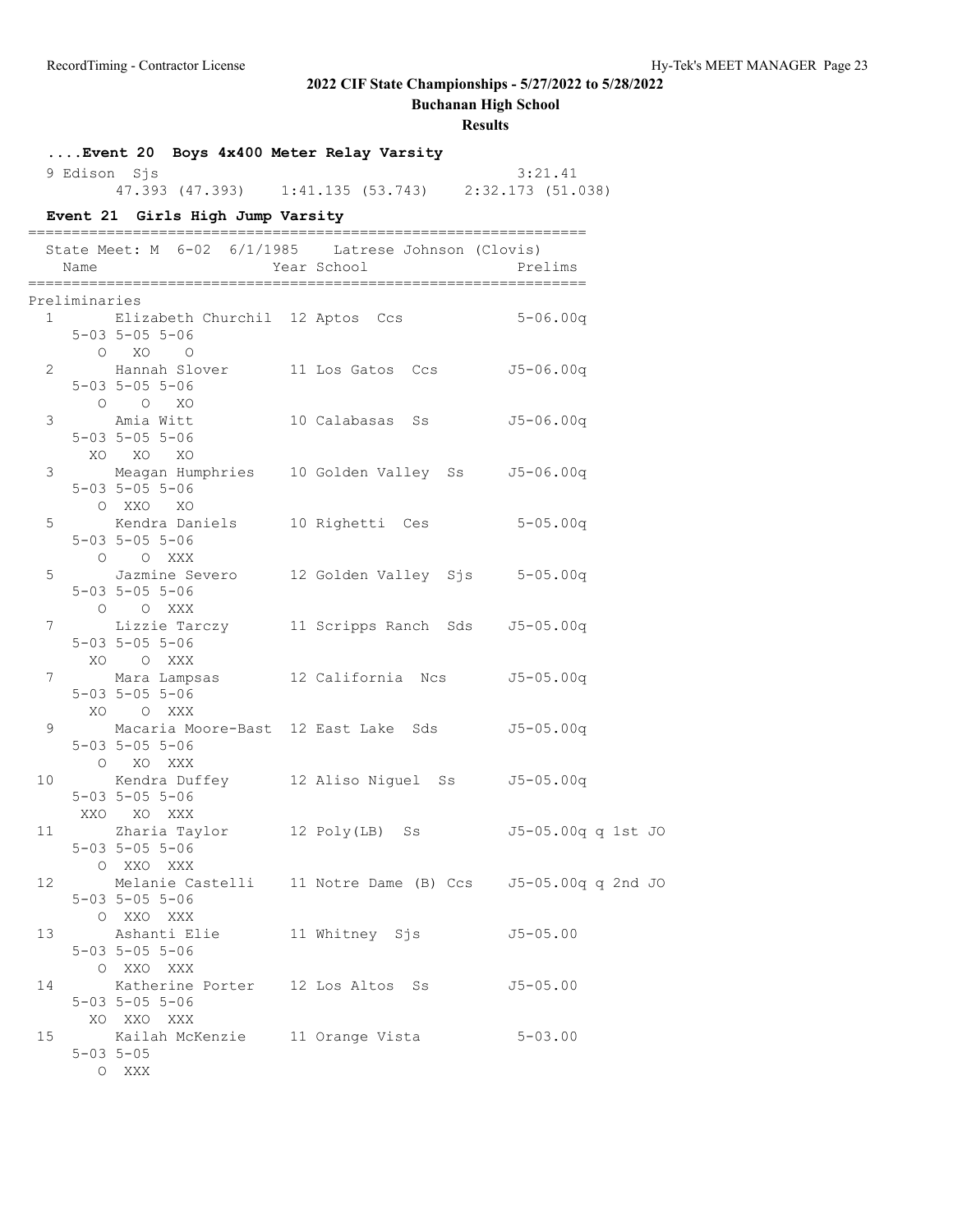**Buchanan High School**

|    |                   | Event 21 Girls High Jump Varsity                                  |                                                          |              |
|----|-------------------|-------------------------------------------------------------------|----------------------------------------------------------|--------------|
|    |                   | $5 - 03$ $5 - 05$                                                 | 15 15-03.00 Isabella Chilcutt 12 Bella Vista Sjs 5-03.00 |              |
|    |                   | O XXX                                                             | 17 Manara Thomas 10 Valley View Ss 5-03.00               |              |
| 17 |                   | $5 - 03$ $5 - 05$<br>XO XXX<br>Carissa Martinez 12 Mater Dei Ss   |                                                          | $J5 - 03.00$ |
|    |                   | $5 - 03$ $5 - 05$<br>XO XXX                                       |                                                          |              |
|    | $5 - 03$ $5 - 05$ | 17 Jillene Wetteland 9 Poly(LB) Ss                                |                                                          | $J5 - 03.00$ |
| 20 |                   | XO XXX<br>Carly Young Harrim 11 Acalanes Ncs<br>$5 - 03$ $5 - 05$ |                                                          | $J5 - 03.00$ |
|    | XXO XXX           | Cheyenne Roberts 12 Westview Sds                                  |                                                          | NH           |
|    | $5 - 03$<br>XXX   |                                                                   |                                                          |              |
|    | $5 - 03$<br>XXX   |                                                                   | Kelly De Jong 10 Maranatha Chr. Sds                      | NH           |
|    | $5 - 03$          | Oleana Taalman-Koc 9 Marshall Las                                 |                                                          | NH           |
|    | XXX               | Kylee Davis 12 Golden Valley Ss                                   |                                                          | NH           |
|    | $5 - 03$<br>XXX   | Clara Fan 19 Monta Vista Ccs                                      |                                                          | NH           |
|    | $5 - 03$<br>XXX   |                                                                   |                                                          |              |
|    | $5 - 03$          | Karina Rodriguez 10 Clovis Ces                                    |                                                          | NH           |
|    | XXX<br>$5 - 03$   | Claire Predmore 12 Bullard Ces                                    |                                                          | NH           |
|    | XXX               | Haley Chelemedos 9 Acalanes Ncs                                   |                                                          | NH           |
|    | $5 - 03$<br>XXX   | Haley Willison       12 Yreka   Ns                                |                                                          | ΝH           |
|    | $5 - 03$<br>XXX   |                                                                   |                                                          |              |
|    | $5 - 03$          | Milana Herrera 12 Palos Verdes Ss                                 |                                                          | NH           |
|    | XXX<br>$5 - 03$   | Esther Ikediuba 12 King Drew Me                                   |                                                          | DNS          |
|    | DNS               | Sarai Elder                                                       | 12 Carson Las                                            | DNS.         |
|    | $5 - 03$<br>DNS   |                                                                   |                                                          |              |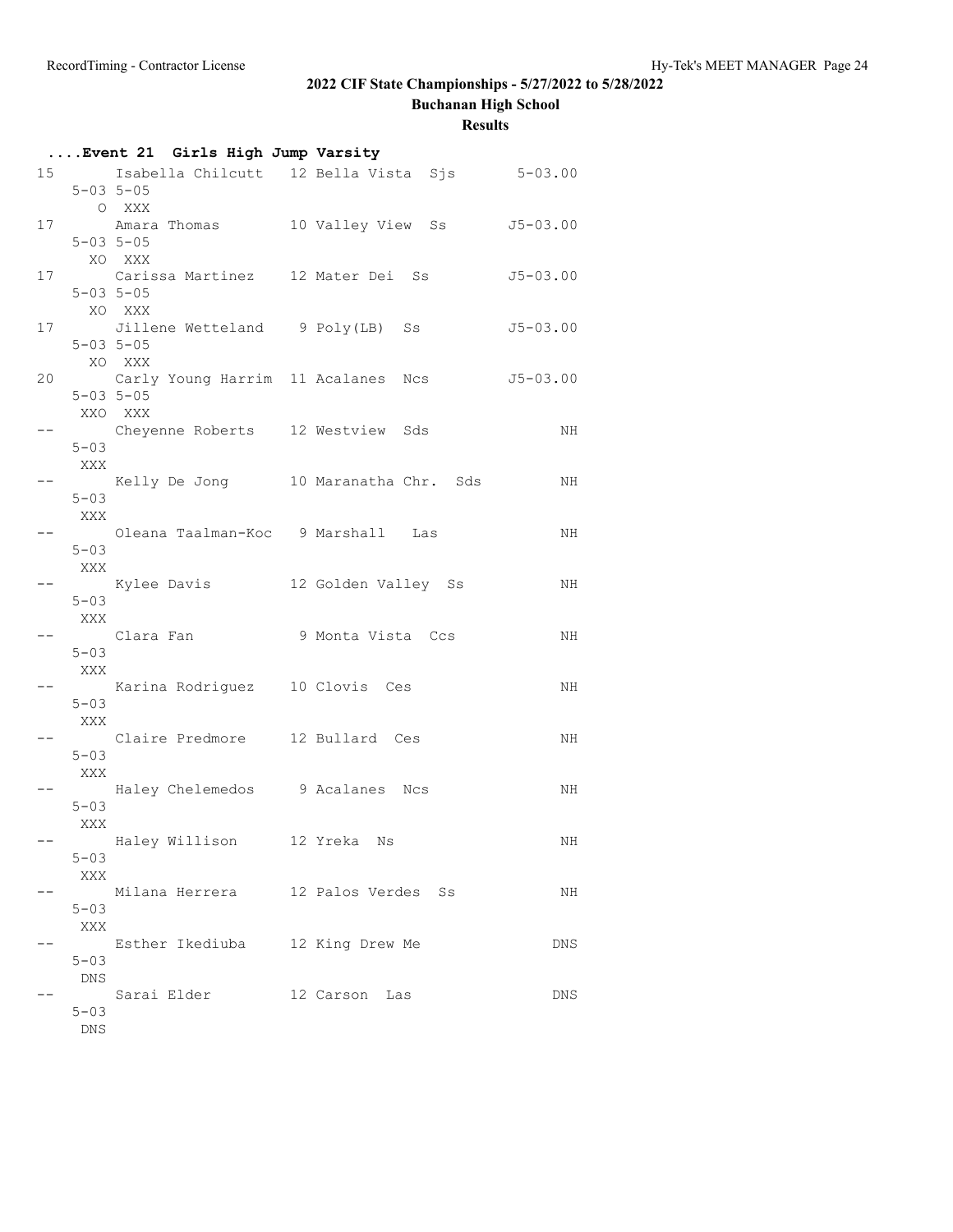**Buchanan High School**

**Results**

**Event 21 Girls High Jump Varsity**

|                | Name     | ---------------<br>State Meet: M 6-02 6/1/1985 Latrese Johnson (Clovis) | Year School | ===========<br>Finals |
|----------------|----------|-------------------------------------------------------------------------|-------------|-----------------------|
| Finals         |          |                                                                         |             |                       |
| $\mathbf{1}$   |          | Hannah Slover 11 Los Gatos Ccs 5-06.00                                  |             |                       |
|                |          | $5 - 04$ $5 - 06$ $5 - 07$                                              |             |                       |
|                |          | O O XXX                                                                 |             |                       |
| $\overline{2}$ |          | Meagan Humphries 10 Golden Valley Ss J5-06.00                           |             |                       |
|                |          | $5 - 04$ $5 - 06$ $5 - 07$                                              |             |                       |
|                |          | XO XXO XXX                                                              |             |                       |
| $\overline{c}$ |          | Mara Lampsas 12 California Ncs 55-06.00                                 |             |                       |
|                |          | $5 - 04$ $5 - 06$ $5 - 07$                                              |             |                       |
|                |          | XO XXO XXX                                                              |             |                       |
| 4              |          | Melanie Castelli 11 Notre Dame (B) Ccs 5-04.00                          |             |                       |
|                |          | $5 - 04$ $5 - 06$                                                       |             |                       |
|                |          | O XXX                                                                   |             |                       |
| 4              |          | Elizabeth Churchil 12 Aptos Ccs                                         |             | $5 - 04.00$           |
|                |          | $5 - 04$ $5 - 06$                                                       |             |                       |
|                |          | O XXX                                                                   |             |                       |
| 4              |          | Lizzie Tarczy 11 Scripps Ranch Sds 5-04.00                              |             |                       |
|                |          | $5 - 04$ $5 - 06$                                                       |             |                       |
|                |          | O XXX                                                                   |             |                       |
| 4              |          | Amia Witt 10 Calabasas Ss                                               |             | $5 - 04.00$           |
|                |          | $5 - 04$ $5 - 06$                                                       |             |                       |
|                |          | O XXX                                                                   |             |                       |
| 8              |          | Macaria Moore-Bast 12 East Lake Sds 55-04.00                            |             |                       |
|                |          | $5 - 04$ $5 - 06$                                                       |             |                       |
|                |          | XO XXX                                                                  |             |                       |
| 8              |          | Jazmine Severo 12 Golden Valley Sjs 55-04.00                            |             |                       |
|                |          | $5 - 04$ $5 - 06$                                                       |             |                       |
|                |          | XO XXX                                                                  |             |                       |
| 8              |          | Zharia Taylor 12 Poly(LB) Ss                                            |             | $J5 - 04.00$          |
|                |          | $5 - 04$ $5 - 06$                                                       |             |                       |
|                |          | XO XXX                                                                  |             |                       |
|                |          | Kendra Duffey        12 Aliso Niguel  Ss                                |             | NH                    |
|                | $5 - 04$ |                                                                         |             |                       |
|                | XXX      |                                                                         |             |                       |
|                |          | Kendra Daniels 10 Righetti Ces                                          |             | NH                    |
|                | $5 - 04$ |                                                                         |             |                       |
|                | XXX      |                                                                         |             |                       |
|                |          | Event 22 Girls Pole Vault Varsity                                       |             |                       |

| State Meet: M 14-02 6/4/2016 Rachel Baxter (Canyon, Anahei<br>Name | Year School                      | Prelims       |
|--------------------------------------------------------------------|----------------------------------|---------------|
| Preliminaries                                                      |                                  |               |
| 1 Rose Wagner                                                      | 12 Fallbrook Sds                 | $12 - 07.00q$ |
| $11 - 09$ $12 - 03$ $12 - 07$                                      |                                  |               |
| $\circ$                                                            |                                  |               |
| $2^{\circ}$<br>Madisyn Negro                                       | 11 Murrieta Valley Ss J12-07.00g |               |
| $11 - 09$ $12 - 03$ $12 - 07$                                      |                                  |               |
| XO                                                                 |                                  |               |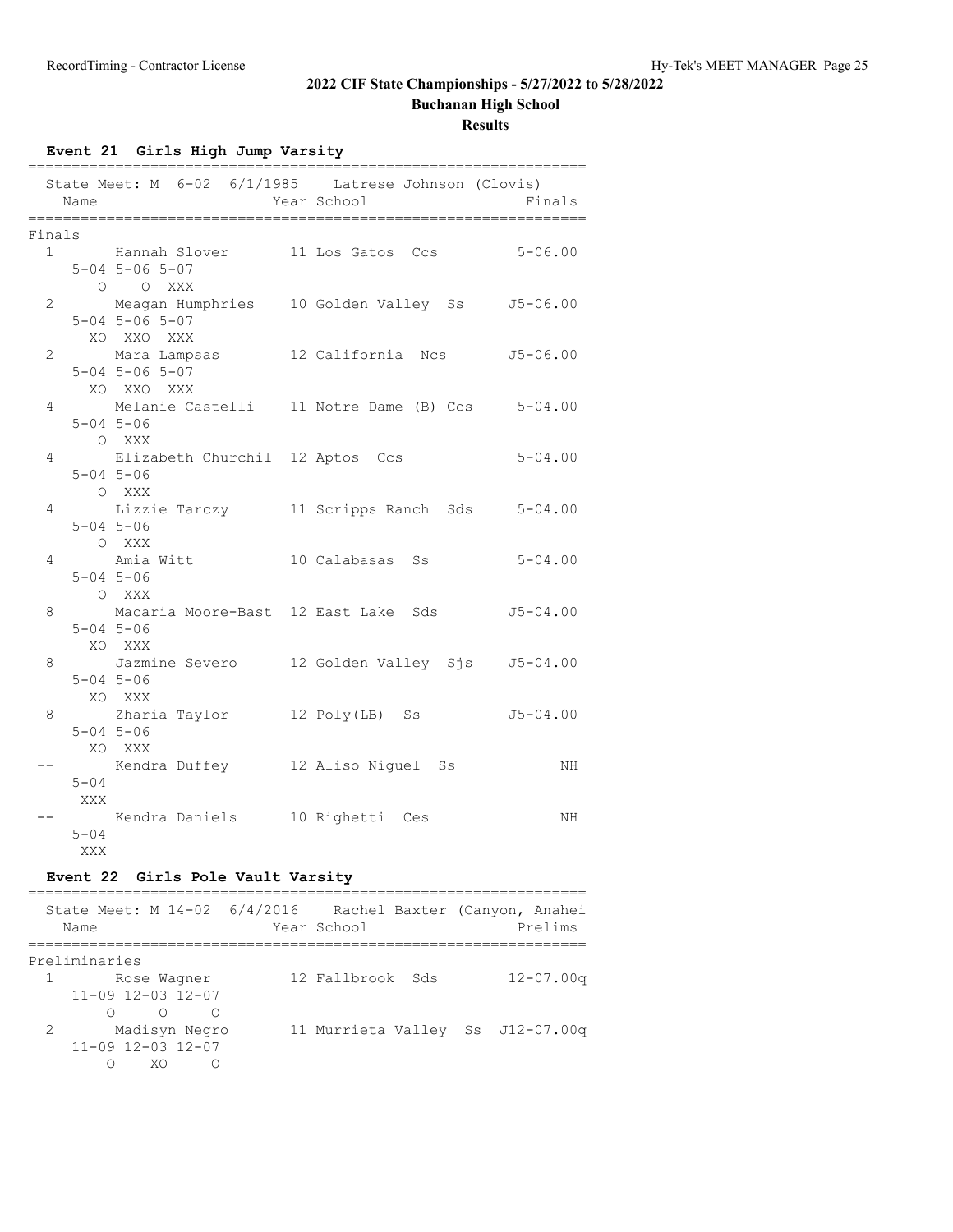**Buchanan High School**

|    | Event 22 Girls Pole Vault Varsity                                                      |                                 |             |
|----|----------------------------------------------------------------------------------------|---------------------------------|-------------|
|    | 2 Jordan Leveque 11 Buchanan Ces J12-07.00q<br>11-09 12-03 12-07<br>XO O O             |                                 |             |
|    | 2 Alison Sahaida 12 Oak Ridge Sjs 512-07.00q<br>11-09 12-03 12-07<br>$---$ XO O        |                                 |             |
|    | 5 Allison Leigh<br>11-09 12-03 12-07<br>$---$ XXO O                                    | 12 Del Norte Sds J12-07.00q     |             |
|    | 6 Iliana Downing 10 La Costa Cyn-sd J12-07.00q<br>11-09 12-03 12-07<br>$O$ $O$ $XO$    |                                 |             |
| 6  | Lexi Evans<br>11-09 12-03 12-07                                                        | 12 Scripps Ranch Sds J12-07.00q |             |
|    | $--- 0  X0$<br>6 Quincy Hansen<br>11-09 12-03 12-07<br>$O$ $O$ $XO$                    | 12 S Dieguito-sd J12-07.00q     |             |
|    | 9 Aspen Fears<br>11-09 12-03 12-07                                                     | 10 Vista Murrieta Ss 12-03.00q  |             |
|    | O O XXX<br>10 Jathiyah Muhammad 10 Dublin Ncs J12-03.00q<br>11-09 12-03 12-07          |                                 |             |
|    | $---$ XO XXX<br>10 Kayla Tassara 12 South Torrance Ss J12-03.00q<br>11-09 12-03 12-07  |                                 |             |
|    | O XO XXX<br>10 Evangeline Thomson 11 Poway Sds 512-03.00q<br>11-09 12-03 12-07         |                                 |             |
|    | O XO XXX<br>13 Charlotte O'Connor 12 R. Bernardo-sd J12-03.00<br>11-09 12-03 12-07     |                                 |             |
|    | O XXO XXX<br>13 Jessica Thompson 11 Harvard Westland Ss J12-03.00<br>11-09 12-03 12-07 |                                 |             |
|    | O XXO XXX<br>15 Lily Mulligan 11 Maria Carrillo Ncs 11-09.00<br>$11 - 09$ $12 - 03$    |                                 |             |
|    | O XXX<br>15 Peyton Bedrosian 10 Paso Robles Ces 11-09.00<br>$11 - 09$ $12 - 03$        |                                 |             |
|    | O XXX<br>17 Celeste Taylor 12 St Margaret's Ss J11-09.00<br>$11 - 09$ $12 - 03$        |                                 |             |
|    | XO XXX<br>18 Marktinger 12 Del Oro Sjs J11-09.00<br>$11 - 09$ $12 - 03$                |                                 |             |
| 18 | XXO XXX<br>Elise Doyle 10 S. Ramon V-Nc J11-09.00<br>$11 - 09$ $12 - 03$               |                                 |             |
| 18 | XXO XXX<br>Jonelle Scott 10 Soquel Ccs<br>$11 - 09$ $12 - 03$<br>XXO XXX               |                                 | $J11-09.00$ |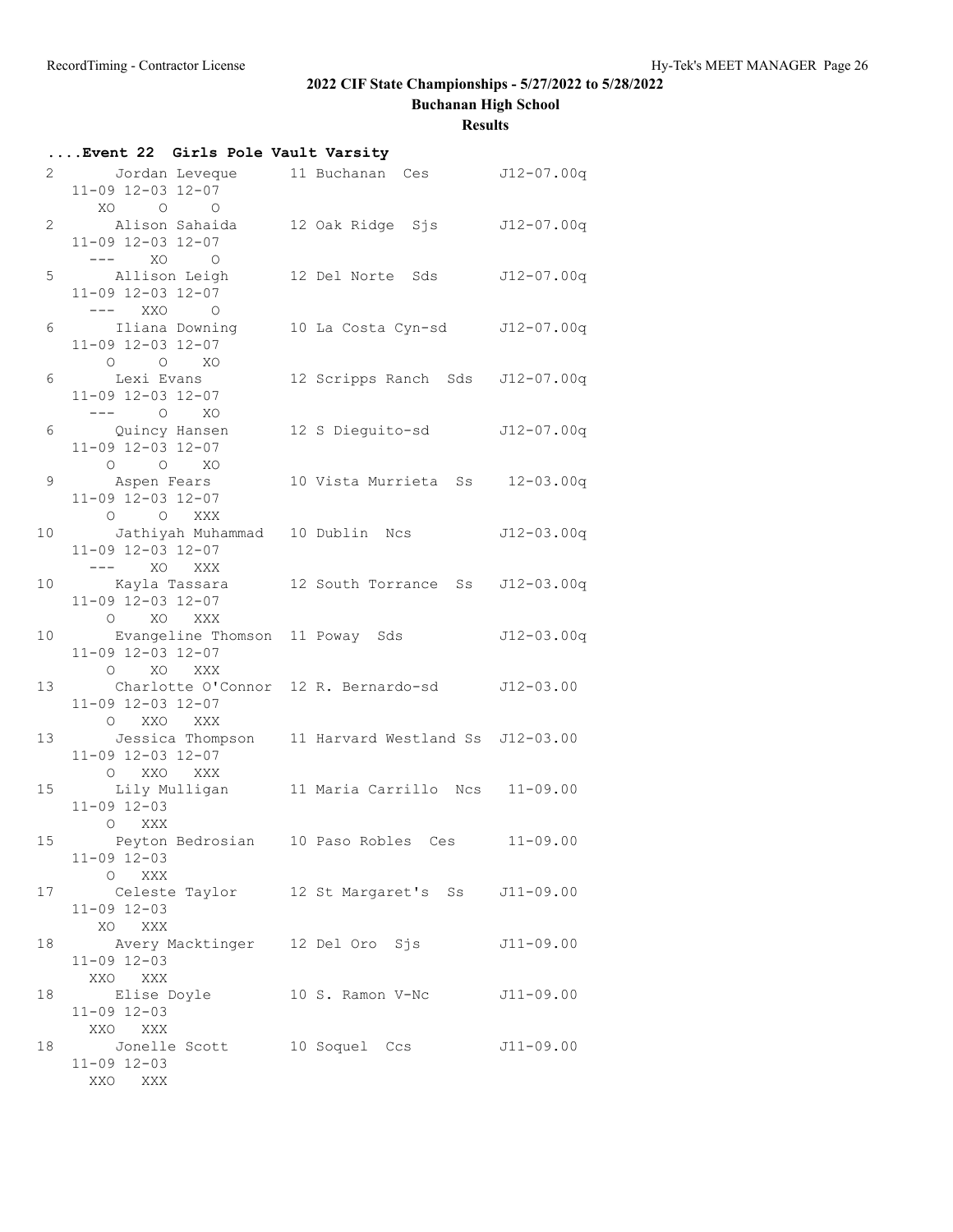**Buchanan High School**

**Results**

| Event 22 Girls Pole Vault Varsity |                                    |    |
|-----------------------------------|------------------------------------|----|
| Abigail Goetz 10 Sequoia Ccs      |                                    | NH |
| $11 - 09$                         |                                    |    |
| XXX                               |                                    |    |
| Emily Zamora                      | 11 Willow Glen Ccs                 | NH |
| $11 - 09$                         |                                    |    |
| XXX                               |                                    |    |
| Ava Burton                        | 12 Morro Bay Ces                   | NH |
| $11 - 09$                         |                                    |    |
| XXX                               |                                    |    |
| Natalia Wilson                    | 12 Trabuco Hills Ss                | NH |
| $11 - 09$                         |                                    |    |
| XXX                               |                                    |    |
|                                   | Madison Pelfrey 11 St. Francis Sjs | NH |
| $11 - 09$                         |                                    |    |
| XXX                               |                                    |    |
| SeaAnna Ross                      | 12 Orland Ns                       | NΗ |
| $11 - 09$                         |                                    |    |
| XXX                               |                                    |    |

### **Event 22 Girls Pole Vault Varsity**

|        | Name<br>_____________________                       | State Meet: M 14-02 6/4/2016 Rachel Baxter (Canyon, Anahei<br>Year School<br>.__________________________ | Finals       |
|--------|-----------------------------------------------------|----------------------------------------------------------------------------------------------------------|--------------|
| Finals |                                                     |                                                                                                          |              |
|        |                                                     | 1 Jathiyah Muhammad 10 Dublin Ncs                                                                        | $13 - 09.00$ |
|        | 11-11 12-05 12-09 13-01 13-05 13-09 14-01           |                                                                                                          |              |
|        | --- 0 0 0 0 0 XXX                                   |                                                                                                          |              |
|        |                                                     | 2 Lexi Evans 12 Scripps Ranch Sds J13-09.00                                                              |              |
|        | 11-11 12-05 12-09 13-01 13-05 13-09 14-01           |                                                                                                          |              |
|        | --- XO O O XO XO XXX                                |                                                                                                          |              |
|        |                                                     | 3 Alison Sahaida 12 Oak Ridge Sjs 13-05.00                                                               |              |
|        | 11-11 12-05 12-09 13-01 13-05 13-09 14-01           |                                                                                                          |              |
|        | --- 0 0 XO 0 XX- X                                  |                                                                                                          |              |
| 4      |                                                     | Allison Leigh 12 Del Norte Sds J13-05.00                                                                 |              |
|        | 11-11 12-05 12-09 13-01 13-05 13-09                 |                                                                                                          |              |
|        | --- XXO O XO XXO XXX                                |                                                                                                          |              |
|        |                                                     | 5 Evangeline Thomson 11 Poway Sds 12-09.00                                                               |              |
|        | 11-11 12-05 12-09 13-01                             |                                                                                                          |              |
|        | O XO O XXX                                          |                                                                                                          |              |
| 6      | Jordan Leveque 11 Buchanan Ces<br>11-11 12-05 12-09 |                                                                                                          | $12 - 05.00$ |
|        | O O XXX                                             |                                                                                                          |              |
|        |                                                     | 6 Madisyn Negro 11 Murrieta Valley Ss 12-05.00                                                           |              |
|        | $11 - 11$ $12 - 05$ $12 - 09$                       |                                                                                                          |              |
|        | O O XXX                                             |                                                                                                          |              |
| 8      |                                                     | Iliana Downing 10 La Costa Cyn-sd J12-05.00                                                              |              |
|        | 11-11 12-05 12-09                                   |                                                                                                          |              |
|        | O XO XXX                                            |                                                                                                          |              |
| 9      | Aspen Fears                                         | 10 Vista Murrieta Ss J12-05.00                                                                           |              |
|        | 11-11 12-05 12-09                                   |                                                                                                          |              |
|        | XO XO XXX                                           |                                                                                                          |              |
|        |                                                     | 10 Quincy Hansen 12 S Dieguito-sd 11-11.00                                                               |              |
|        | $11 - 11$ $12 - 05$                                 |                                                                                                          |              |
|        | O XXX                                               |                                                                                                          |              |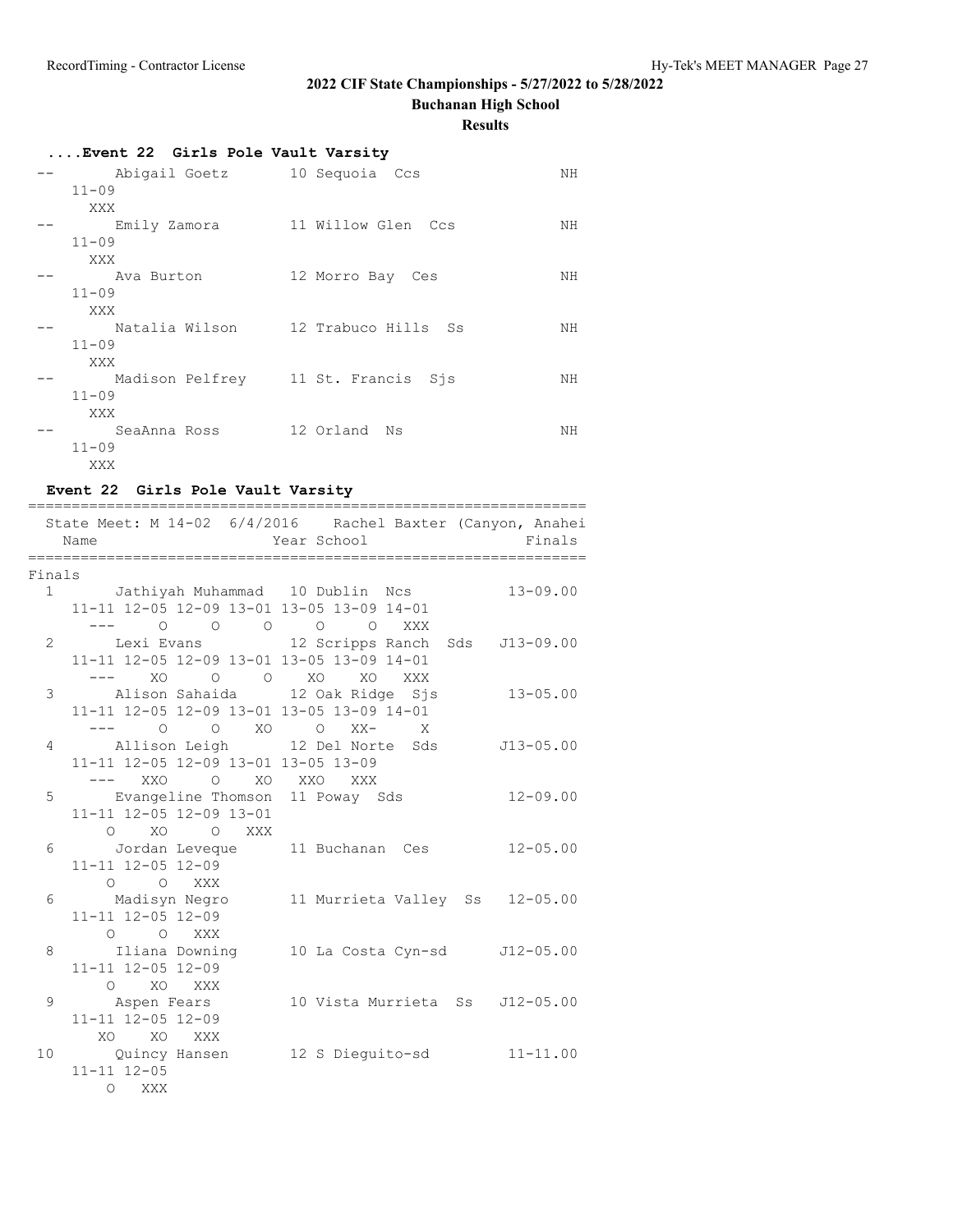**Buchanan High School**

#### **Results**

## **....Event 22 Girls Pole Vault Varsity**

| 10 | Kayla Tassara             | 12 South Torrance Ss | $11 - 11.00$  |
|----|---------------------------|----------------------|---------------|
|    | $11 - 11$ $12 - 05$       |                      |               |
|    | XXX X<br>$\left( \right)$ |                      |               |
| 12 | Rose Waqner               | 12 Fallbrook Sds     | $J11 - 11.00$ |
|    | $11 - 11$ $12 - 05$       |                      |               |
|    | XO.<br>XXX                |                      |               |

### **Event 23 Girls Long Jump Varsity**

|                | State Meet: M 22-01 6/3/2017 Tara Davis (Agoura)<br>Year School<br>Name<br>======================<br>_____________________ | Prelims Wind<br>================ |         |
|----------------|----------------------------------------------------------------------------------------------------------------------------|----------------------------------|---------|
|                | Preliminaries                                                                                                              |                                  |         |
|                | Alyssa Hope 11 King, ML Ss<br>$1 \qquad \qquad$                                                                            | $20 - 03.75q$                    | 2.3     |
| $\overline{2}$ | FOUL $(0.6)$ 20-03.75 $(2.3)$ PASS<br>Kylee Davis 12 Golden Valley Ss                                                      | 19-11.75q                        | 2.3     |
| 3              | $18-09.50(1.3)$ $19-07(1.0)$ $19-11.75(2.3)$<br>Sydnie Vanek<br>11 Clovis Ces                                              | J19-11.75q                       | 1.3     |
|                | $19-02(2.3)$ $19-00.25(2.1)$ $19-11.75(1.3)$                                                                               |                                  |         |
| 4              | Caelyn Harris 12 Upland Ss<br>19-09.75(2.2) PASS PASS                                                                      | 19-09.75q                        | 2, 2    |
| 5              | Eve Divinity<br>12 Redondo Ss                                                                                              | $19 - 03.00q$                    | 1.4     |
| 6              | $19-03(1.4)$ $19-03(4.5)$ PASS<br>Elizabeth Hatton 12 Sage Creek Sds                                                       | $19 - 01.25q$                    | 2.3     |
| 7              | FOUL $(1.7)$ 18-01.25 $(0.4)$ 19-01.25 $(2.3)$<br>Lauren Reed 12 Poly(LB) Ss                                               | $18 - 10.00q$                    | 1.7     |
|                | 18-10(1.7) FOUL(2.3) 18-06.75(0.9)                                                                                         |                                  |         |
| 8              | Emily Psarras 11 Mission Viejo Ss<br>$16-03(0.6)$ $18-08.75(2.2)$ FOUL(3.5)                                                | $18 - 08.75q$                    | 2.2     |
| 9              | Alyssa Alumbres 10 Vista Murrieta Ss<br>18-06.50(0.8) 18-08.50(2.0) FOUL(0.8)                                              | $18 - 08.50q$                    | 2.0     |
| 10             | Meagan Humphries 10 Golden Valley Ss                                                                                       | $18 - 06.00q + 0.0$              |         |
| 11             | $17-09.50(0.2)$ $18-06(+0.0)$ $17-11(0.8)$<br>Kailah McKenzie 11 Orange Vista                                              | $18 - 04.75q$                    | 2.2     |
|                | $18-04.75(2.2)$ $18-02(1.4)$ $18-00.50(0.8)$                                                                               |                                  |         |
| 12             | Simone Terry 12 Carson<br>Las<br>FOUL $(1.3)$ FOUL $(0.8)$ 18-03.75 $(1.2)$                                                | $18 - 03.75q$                    | 1.2     |
| 13             | Pia Cho<br>10 Aragon Ccs<br>$17-03.50(1.5)$ $17-07(1.7)$ $18-03.25(1.1)$                                                   | $18 - 03.25$                     | 1.1     |
| 14             | Torre Anderson 12 Foothill Ncs                                                                                             | $17 - 11.25$                     | 3.2     |
| 15             | $17-11.25(3.2)$ $17-10.50(2.0)$ $16-08.50(1.0)$<br>Riley Costales<br>11 Central                                            | $J17 - 11.25$                    | 1.6     |
| 16             | $17-09.50(1.1)$ FOUL $(2.7)$ $17-11.25(1.6)$<br>Jessi Barry 12 Val. Chr-cc                                                 | $17 - 11.00$                     | 0.9     |
| 17             | $17-10.50(2.2)$ $17-11(0.9)$ $16-06.50(3.0)$<br>Kenna DeLemos 12 St. Francis                                               | $Sj s$ $17-07.50$                | 1.3     |
|                | $17-07(1.9)$ $17-07.50(1.3)$ $16-04.50(1.3)$                                                                               |                                  |         |
| 18             | Riley Lankford<br>11 R. Bernardo-sd J17-07.50<br>FOUL $(0.9)$ 17-05.50 $(1.5)$ 17-07.50 $(1.8)$                            |                                  | $1\,.8$ |
| 19             | Madeleine Passmore 12 Buchanan Ces                                                                                         | $17 - 05.00$                     | 1.6     |
| 20             | FOUL $(1.1)$ 16-01.25 $(0.9)$ 17-05 $(1.6)$<br>Cameron Fields 12 St. Mary's Sjs 17-04.75                                   |                                  | 2.8     |
| 21             | FOUL $(1.3)$ 17-04.75 $(2.8)$ FOUL $(1.5)$<br>12 St. Ignatius Ccs<br>Kate Walsh                                            | $17 - 03.00$                     | 1.0     |
|                | $17-03(1.0)$ FOUL $(1.8)$ $16-06.50(2.0)$                                                                                  |                                  |         |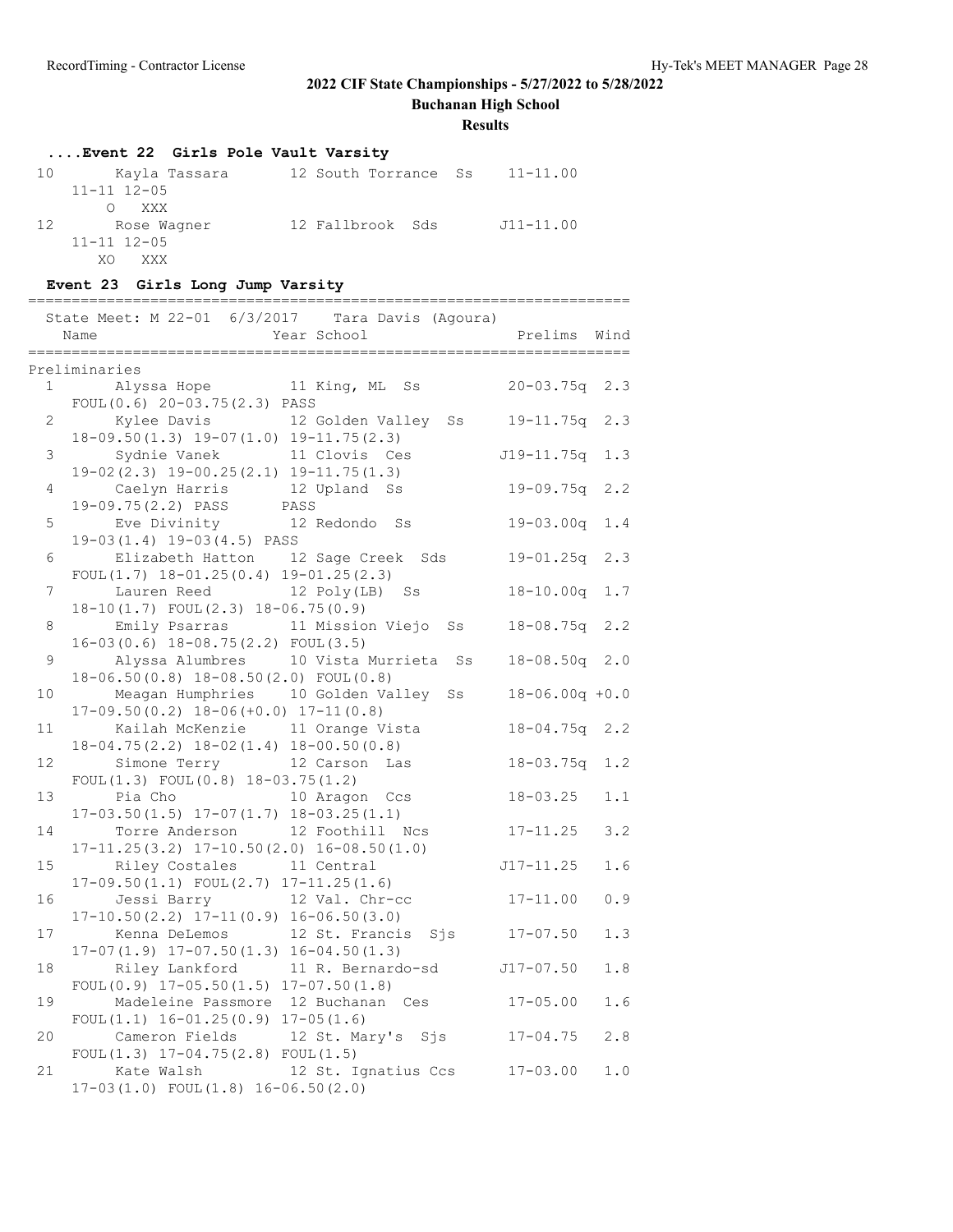**Buchanan High School**

|                | Event 23 Girls Long Jump Varsity                     |                                                                                                                            |               |                                                                                                 |
|----------------|------------------------------------------------------|----------------------------------------------------------------------------------------------------------------------------|---------------|-------------------------------------------------------------------------------------------------|
| 22             | $16-01.75(0.3)$ $15-11(2.7)$ $17-02.75(1.2)$         | Eliza Ayres 9 Oakland Tech Os 17-02.75                                                                                     |               | 1.2                                                                                             |
| 23             |                                                      | Kylah Hyatt 11 Carson Las 17-02.25                                                                                         |               | 1.0                                                                                             |
| 24             | $15-09.25(0.6)$ $17-02.25(1.0)$ $16-07.50(1.8)$      | Lynee Sims 11 Castro Valley Ncs J17-02.25                                                                                  |               | 0.9                                                                                             |
| 25             | $17-02.25(0.9)$ FOUL $(2.4)$ FOUL $(2.1)$            | Desie Armstrong 12 Alhambra Ncs 17-02.00                                                                                   |               | 0.2                                                                                             |
| 26             | $17-02(0.2)$ $16-10.75(0.2)$ FOUL $(0.9)$            | Adrienne Usher 12 Harvard Westland Ss 17-00.25                                                                             |               | 0.4                                                                                             |
|                | FOUL $(2.0)$ 16-00.50 $(3.0)$ 17-00.25 $(0.4)$       |                                                                                                                            |               |                                                                                                 |
| 27             | FOUL $(2.6)$ FOUL $(1.5)$ 15-10.50 $(2.1)$           | Kylie Atteberry 10 Las Plumas Ns 15-10.50                                                                                  |               | 2.1                                                                                             |
| $- -$          |                                                      | Hannah Crone 12 El Dorado Sjs                                                                                              | FOUL          | NWI                                                                                             |
|                | FOUL(0.8) FOUL(1.6) FOUL(1.1)                        |                                                                                                                            |               |                                                                                                 |
|                |                                                      | Tabitha Sulaiman 12 Fairfax Las                                                                                            |               | NWI                                                                                             |
|                |                                                      | Jenna Fields 11 Santana Sds                                                                                                | DNS<br>DNS    | NWI                                                                                             |
|                |                                                      | Norah Laurance 10 Lincoln Sfs                                                                                              | DNS           | NWI                                                                                             |
|                | Event 23 Girls Long Jump Varsity                     |                                                                                                                            |               |                                                                                                 |
|                |                                                      |                                                                                                                            |               |                                                                                                 |
|                | State Meet: M 22-01 6/3/2017 Tara Davis (Agoura)     |                                                                                                                            |               |                                                                                                 |
|                | Name                                                 | Year School <a> Finals Wind</a> Wind Finals Wind                                                                           |               |                                                                                                 |
|                |                                                      |                                                                                                                            |               |                                                                                                 |
|                |                                                      |                                                                                                                            |               |                                                                                                 |
| Finals         |                                                      |                                                                                                                            |               |                                                                                                 |
|                | 1 Sydnie Vanek 11 Clovis Ces 20-08.50 3.1            |                                                                                                                            |               |                                                                                                 |
|                |                                                      | $19-00.25(3.0)$ FOUL(3.8) $19-04.25(1.5)$ $19-05.75(1.7)$ $20-05(1.2)$ $20-08.50(3.1)$                                     |               |                                                                                                 |
|                | 2 Alyssa Hope 11 King, ML Ss 20-04.00 3.0            |                                                                                                                            |               |                                                                                                 |
|                |                                                      | 19-01.25(2.0) FOUL(1.9) 19-09(5.6) 18-01(1.1) 20-04(3.0) 18-06.50(3.5)                                                     |               |                                                                                                 |
| 3 <sup>7</sup> |                                                      | Caelyn Harris 12 Upland Ss 19-09.50 1.8                                                                                    |               |                                                                                                 |
|                | $4\degree$                                           | $19-05.75(1.6)$ $19-09.50(1.8)$ $FOUT(1.7)$ $FOUT(1.1)$ $FOUT(3.0)$ $19-03.50(2.7)$                                        |               | 2.0                                                                                             |
|                |                                                      | Kylee Davis 12 Golden Valley Ss 19-08.25<br>$14-04(1.0)$ $19-02(1.2)$ $19-04(0.3)$ $FOUL(0.6)$ $FOUL(4.6)$ $19-08.25(2.0)$ |               |                                                                                                 |
| 5              |                                                      | Alyssa Alumbres 10 Vista Murrieta Ss 19-05.50 2.4                                                                          |               |                                                                                                 |
|                |                                                      | 18-04.50(1.4) 18-11.50(1.6) FOUL(3.2) 17-10.25(2.9) 18-00.50(3.2) 19-05.50(2.4)                                            |               |                                                                                                 |
| 6              |                                                      | Eve Divinity 12 Redondo Ss 19-03.00 1.3                                                                                    |               |                                                                                                 |
|                |                                                      | 18-11.50(0.7) 18-10(3.5) 18-06.75(2.6) FOUL(1.3) 19-03(1.3) FOUL(3.5)                                                      |               |                                                                                                 |
|                | 7                                                    | Emily Psarras 11 Mission Viejo Ss 18-10.75                                                                                 |               | 3.3                                                                                             |
|                |                                                      | $16-04(0.7)$ $17-10.25(2.3)$ $18-10.75(3.3)$ $17-03.75(1.7)$ $18-04.50(2.1)$ $18-09.50(1.8)$                               |               |                                                                                                 |
| 8              | Kailah McKenzie 11 Orange Vista 18-09.50 1.5         |                                                                                                                            |               |                                                                                                 |
|                |                                                      | 17-09.50(2.6) 18-09.50(1.5) 18-08(1.9) 18-04.50(3.5) 18-02(2.2) PASS                                                       |               |                                                                                                 |
| 9              | Meagan Humphries                                     | 10 Golden Valley Ss                                                                                                        | $18 - 06.75$  | 3.0                                                                                             |
|                |                                                      |                                                                                                                            |               | $18-05.75(1.4)$ $18-01.25(1.0)$ $18-06.75(3.0)$ $18-06.75(2.1)$ $18-00.50(0.2)$ $17-02.75(1.2)$ |
| 10             | Elizabeth Hatton                                     | 12 Sage Creek Sds                                                                                                          | $18 - 05.25$  | 2.3                                                                                             |
| 11             | 18-04.50(1.5) 18-05.25(2.3) FOUL(2.0)                |                                                                                                                            |               |                                                                                                 |
|                | Simone Terry                                         | 12 Carson Las                                                                                                              | $J18 - 05.25$ | 0.1                                                                                             |
| 12             | 18-00.50(1.1) FOUL(2.0) 18-05.25(0.1)<br>Lauren Reed | 12 Poly(LB)<br>Ss                                                                                                          | $16 - 10.75$  | 0.5                                                                                             |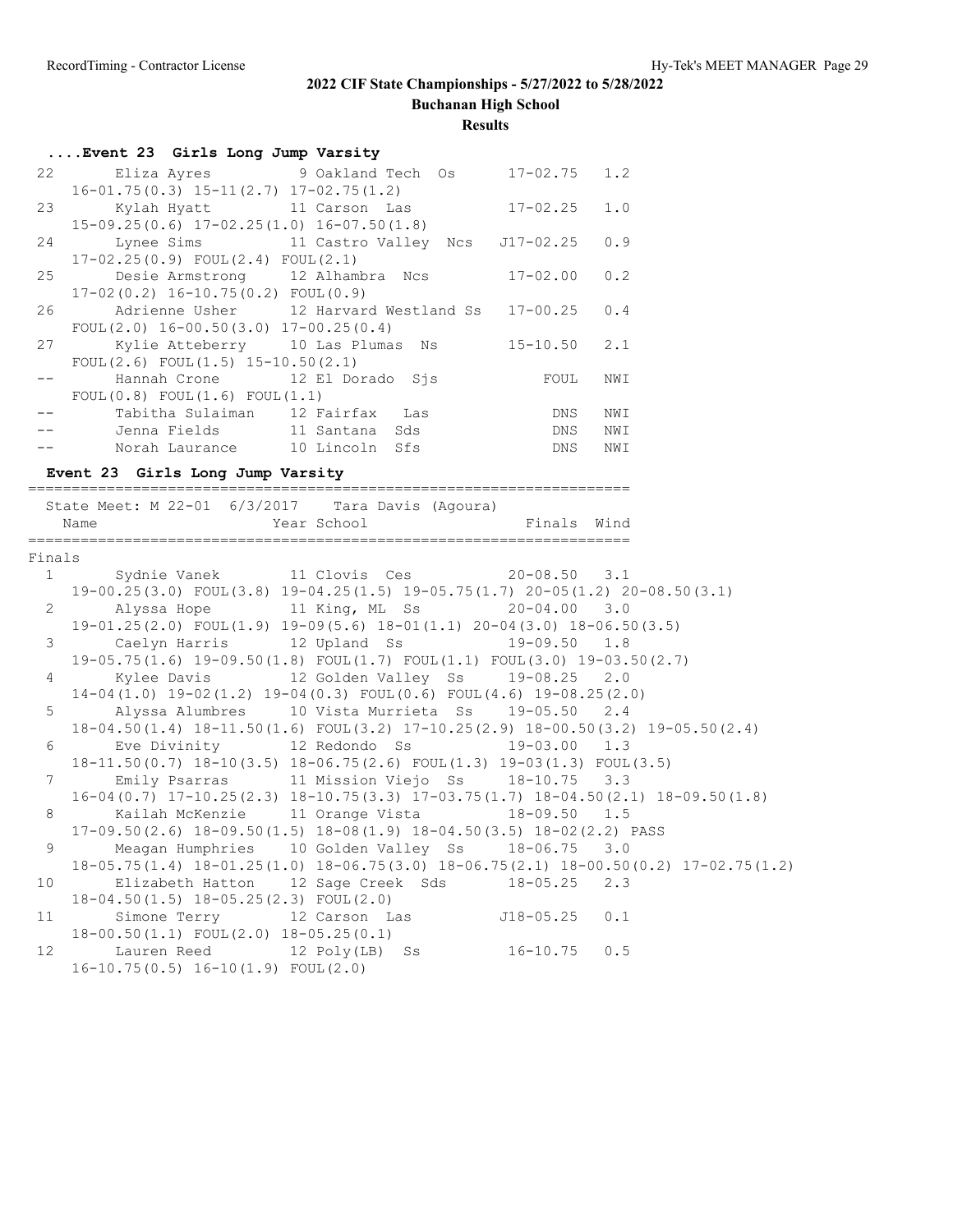**Buchanan High School**

**Results**

**Event 24 Girls Triple Jump Varsity**

|                | State Meet: M 44-00.50 5/31/1991 Juliana Yendork (Walnut)<br>Year School Net all Prelims Wind<br>Name          |                   |       |
|----------------|----------------------------------------------------------------------------------------------------------------|-------------------|-------|
|                |                                                                                                                |                   |       |
|                | Preliminaries<br>1 Jada Gatlin 11 Mission Viejo Ss 40-09.00q                                                   |                   | 1.7   |
| $2^{\circ}$    | $38-03.50(0.5)$ $37-09.50(4.1)$ $40-09(1.7)$<br>Alyssa Hope 11 King, ML Ss<br>39-09.50(0.9) 40-02.25(1.8) PASS | $40 - 02.25q$ 1.8 |       |
| 3 <sup>7</sup> | Alaya Robinson 10 Etiwanda<br>Ss<br>$38-03.50(1.5)$ $39-05.50(1.5)$ $39-00(2.1)$                               | $39 - 05.50q$ 1.5 |       |
| 4              | Lauren Reed 12 Poly(LB) Ss<br>$36 - 01.75(1.2)$ $38 - 02.25(1.1)$ $39 - 02(1.8)$                               | $39 - 02.00q$     | 1.8   |
| 5              | Cameron Fields 12 St. Mary's Sjs<br>$FOUL(1.0) 39-00(2.4) PASS$                                                | $39 - 00.00q$     | 2.4   |
| 6              | Alyssa Alumbres 10 Vista Murrieta Ss 38-06.50q<br>$38-05(0.6)$ $38-06.50(0.8)$ $37-08.25(1.0)$                 |                   | 0.8   |
| 7              | Mikaela Miles 12 Point Loma Sds<br>38-01.75(2.3) 38-01.50(0.8) FOUL(2.5)                                       | $38 - 01.75q$     | 2.3   |
| 8              | Mackenzie Kirk 12 Los Alamitos Ss<br>38-01 (0.8) 38-01.75 (1.8) PASS                                           | J38-01.75q        | 1.8   |
| 9              | Juliana Roberson 10 Whitney Sjs<br>$37-02(1.0)$ $37-01(0.8)$ $37-00(1.5)$                                      | $37 - 02.00q$     | 1.0   |
| 10             | Jenniece Pingley 12 El Camino Sds 37-01.00q<br>$37-01(1.7)$ $36-09(1.0)$ $36-10.50(1.7)$                       |                   | 1.7   |
| 11             | Madeline Scovil 12 Arroyo Grande Ces 36-11.25q<br>FOUL $(0.9)$ 36-11.25 $(0.3)$ FOUL $(0.8)$                   |                   | 0.3   |
| 12             | Madeleine Passmore 12 Buchanan Ces<br>$36-05.50(0.9)$ $35-00.50(0.6)$ $36-09.75(1.2)$                          | $36 - 09.75q$     | 1.2   |
| 13             | Aiza Sarwar               12 Dublin   Ncs<br>$34-09.75(0.3)$ $36-05(1.0)$ $36-09.75(1.5)$                      | J36-09.75         | 1.5   |
| 14             | Simone Terry 12 Carson Las<br>$35-11.50(0.7)$ $36-08.25(1.2)$ $36-09(1.1)$                                     | $36 - 09.00$      | 1.1   |
| 15             | Janessa Morse 12 Granada Hls-la<br>$35-02.50(1.8)$ $35-06.75(1.4)$ $36-06.25(1.1)$                             | $36 - 06.25$      | 1.1   |
| 16             | Nina Navarette 11 Buchanan Ces<br>$35-02.50(2.0)$ $35-10.25(0.9)$ $36-05(1.7)$                                 | $36 - 05.00$      | $1.7$ |
| 17             | Megan MacKenzie 11 Los Altos Ccs<br>FOUL $(0.7)$ 35-00.75 $(1.8)$ 36-00.25 $(0.4)$                             | $36 - 00.25$      | 0.4   |
| 18             | Anela Thomas 12 St. Mary's Ncs                                                                                 | $35 - 04.00$      | 0.8   |
| 19             | 33-04(1.0) 35-04(0.8) FOUL(2.2)<br>Azaria Purdy 12 Inderkum Sjs<br>FOUL $(1.9)$ 35-00.75 $(2.0)$ FOUL $(0.8)$  | $35 - 00.75$      | 2.0   |
| 20             | Alexa Lowe 12 Harker Ccs<br>$34-07.25(1.0)$ $34-05.75(0.3)$ $34-11.75(1.3)$                                    | $34 - 11.75$      | 1.3   |
| 21             | Michelle Chen<br>12 Dublin Ncs<br>$33-08.75(2.2)$ $32-10.50(1.0)$ $34-09.75(2.7)$                              | $34 - 09.75$      | 2.7   |
| 22             | Hannah Vincent<br>9 San Benito Hol Ccs<br>FOUL $(0.8)$ 31-08.25 $(1.6)$ 34-07.75 $(1.0)$                       | $34 - 07.75$      | $1.0$ |
| 23             | Monique Ricks 12 Skyline Os<br>$31-05.50(0.8)$ $32-02.75(1.2)$ $33-01.75(1.9)$                                 | $33 - 01.75$      | 1.9   |
| 24             | Sophia Loren Lampa 9 Marshall Las<br>FOUL $(0.3)$ 31-08.25 $(2.0)$ 31-10 $(1.7)$                               | $31 - 10.00$      | 1.7   |
| 25             | Emma Schulte 11 Live Oak Ns<br>$29-05.50(1.9)$ $31-01.75(1.8)$ $29-11.50(2.0)$                                 | $31 - 01.75$      | 1.8   |
|                | 11 Santana Sds<br>Jenna Fields                                                                                 | DNS               | NWI   |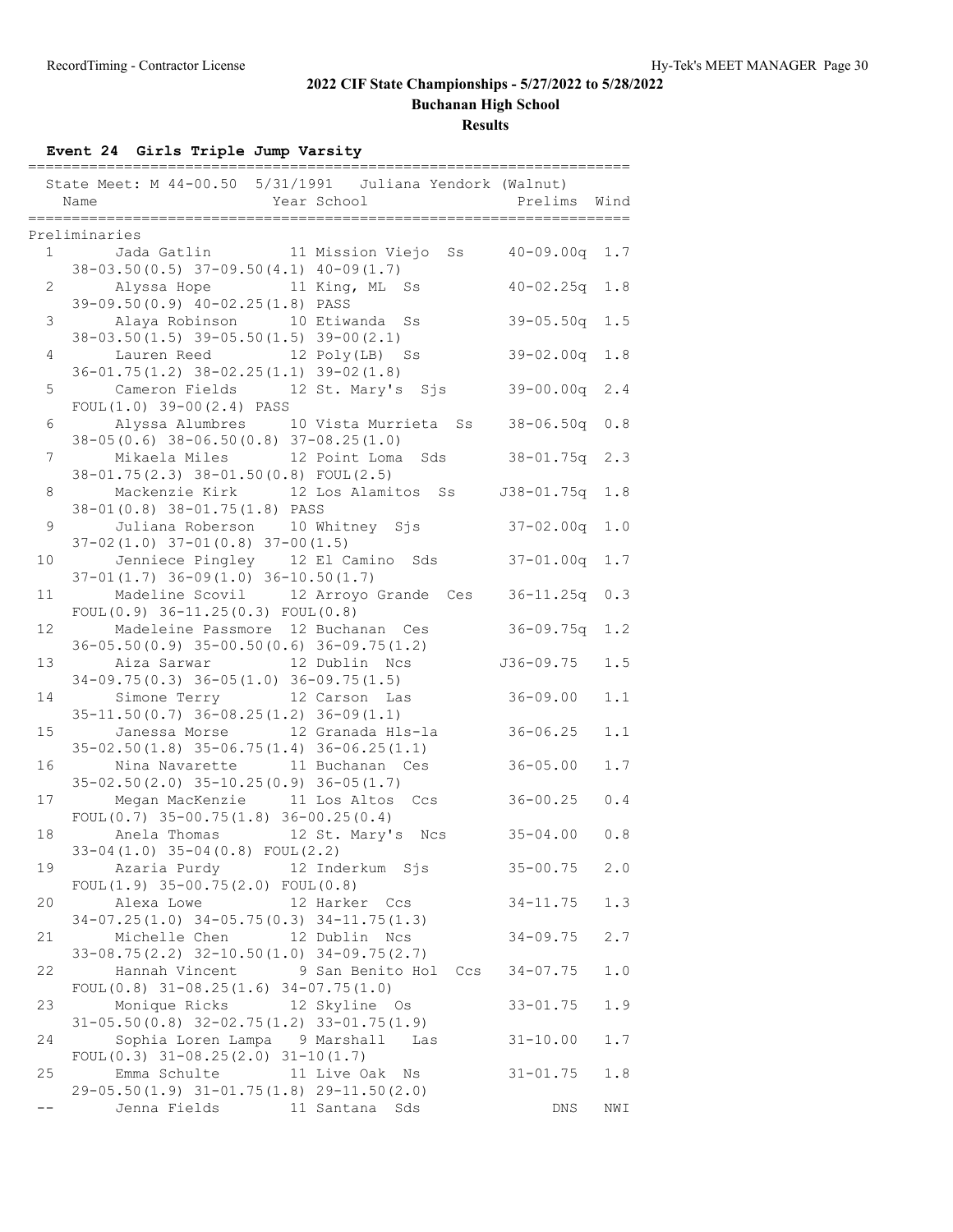**Buchanan High School**

**Results**

**Event 24 Girls Triple Jump Varsity**

|                                                                                                                                                                                                                                                                                                                                                                                                                                                                     | State Meet: M 44-00.50 5/31/1991 Juliana Yendork (Walnut)<br>Year School <a> Finals Wind</a> Finals Wind<br>Name |               |
|---------------------------------------------------------------------------------------------------------------------------------------------------------------------------------------------------------------------------------------------------------------------------------------------------------------------------------------------------------------------------------------------------------------------------------------------------------------------|------------------------------------------------------------------------------------------------------------------|---------------|
|                                                                                                                                                                                                                                                                                                                                                                                                                                                                     |                                                                                                                  |               |
| Finals                                                                                                                                                                                                                                                                                                                                                                                                                                                              |                                                                                                                  |               |
|                                                                                                                                                                                                                                                                                                                                                                                                                                                                     | 1 Alyssa Hope 11 King, ML Ss 40-02.75 2.8                                                                        |               |
|                                                                                                                                                                                                                                                                                                                                                                                                                                                                     | $40-01(6.2)$ 39-10(3.4) 39-06.50(4.3) FOUL(6.4) $40-02.75(2.8)$ $40-02.25(3.2)$                                  |               |
| $\overline{2}$                                                                                                                                                                                                                                                                                                                                                                                                                                                      | Cameron Fields 12 St. Mary's Sjs 38-09.75 5.3                                                                    |               |
|                                                                                                                                                                                                                                                                                                                                                                                                                                                                     | 38-02.25(4.4) 38-09.75(5.3) 35-00.50(2.4) 35-09.25(2.9) 37-02(2.0) 38-06.50(4.5)                                 |               |
| 3                                                                                                                                                                                                                                                                                                                                                                                                                                                                   | Madeleine Passmore 12 Buchanan Ces J38-09.75 3.4                                                                 |               |
|                                                                                                                                                                                                                                                                                                                                                                                                                                                                     | $37-08.25(3.6)$ $36-01.75(2.2)$ $38-09.75(3.4)$ $37-07.50(2.7)$ $37-08.25(2.9)$ $38-01(2.5)$                     |               |
| 4                                                                                                                                                                                                                                                                                                                                                                                                                                                                   | Alaya Robinson 10 Etiwanda Ss 538-09.75 3.1                                                                      |               |
|                                                                                                                                                                                                                                                                                                                                                                                                                                                                     | FOUL(2.1) FOUL(3.0) 38-09.75(3.1) 37-10(2.0) 37-05.50(0.4) 37-06.50(2.3)                                         |               |
| 5                                                                                                                                                                                                                                                                                                                                                                                                                                                                   | Mackenzie Kirk 12 Los Alamitos Ss 38-08.50 2.6                                                                   |               |
|                                                                                                                                                                                                                                                                                                                                                                                                                                                                     | 37-04.75(3.0) 38-08.50(2.6) FOUL(2.5) 38-06.50(3.0) FOUL(1.5) FOUL(3.3)                                          |               |
| 6                                                                                                                                                                                                                                                                                                                                                                                                                                                                   | Alyssa Alumbres 10 Vista Murrieta Ss 38-02.25 0.8                                                                |               |
|                                                                                                                                                                                                                                                                                                                                                                                                                                                                     | 38-02.25 (0.8) 35-11.50 (3.7) 36-06.25 (1.8) 37-07.25 (3.4) 36-04.50 (2.2) 36-05 (1.8)                           |               |
| $7^{\circ}$                                                                                                                                                                                                                                                                                                                                                                                                                                                         | Lauren Reed 12 Poly(LB) Ss 37-10.25 3.6                                                                          |               |
|                                                                                                                                                                                                                                                                                                                                                                                                                                                                     | FOUL(3.3) FOUL(3.5) $37-02(1.5)$ $37-10.25(3.6)$ $37-09.25(2.1)$ $37-01.25(3.3)$                                 |               |
| 8                                                                                                                                                                                                                                                                                                                                                                                                                                                                   | Juliana Roberson 10 Whitney Sjs 37-10.00 2.7                                                                     |               |
|                                                                                                                                                                                                                                                                                                                                                                                                                                                                     | 36-04.50(1.8) 37-10(2.7) 36-05.50(2.4) 36-09.75(2.1) 35-08.75(1.8) 36-09(3.0)                                    |               |
| 9                                                                                                                                                                                                                                                                                                                                                                                                                                                                   | Mikaela Miles 12 Point Loma Sds 37-03.25 3.9                                                                     |               |
|                                                                                                                                                                                                                                                                                                                                                                                                                                                                     | 36-00 (1.9) 37-01.75 (3.5) 36-02.25 (3.8) 37-02 (2.9) 37-03.25 (3.9) 36-11 (1.9)                                 |               |
| 10                                                                                                                                                                                                                                                                                                                                                                                                                                                                  | Madeline Scovil 12 Arroyo Grande Ces 36-09.75 3.6                                                                |               |
|                                                                                                                                                                                                                                                                                                                                                                                                                                                                     | FOUL $(3.7)$ 36-09.75 $(3.6)$ 35-08 $(2.9)$                                                                      |               |
| 11                                                                                                                                                                                                                                                                                                                                                                                                                                                                  | Jenniece Pingley 12 El Camino Sds 36-09.25 2.7                                                                   |               |
|                                                                                                                                                                                                                                                                                                                                                                                                                                                                     | $36-07.25(4.3)$ $35-08.75(2.1)$ $36-09.25(2.7)$                                                                  |               |
|                                                                                                                                                                                                                                                                                                                                                                                                                                                                     |                                                                                                                  |               |
|                                                                                                                                                                                                                                                                                                                                                                                                                                                                     |                                                                                                                  |               |
| $\frac{1}{2} \frac{1}{2} \left( \frac{1}{2} \right) \left( \frac{1}{2} \right) \left( \frac{1}{2} \right) \left( \frac{1}{2} \right) \left( \frac{1}{2} \right) \left( \frac{1}{2} \right) \left( \frac{1}{2} \right) \left( \frac{1}{2} \right) \left( \frac{1}{2} \right) \left( \frac{1}{2} \right) \left( \frac{1}{2} \right) \left( \frac{1}{2} \right) \left( \frac{1}{2} \right) \left( \frac{1}{2} \right) \left( \frac{1}{2} \right) \left( \frac{1}{2} \$ | Jada Gatlin 11 Mission Viejo Ss FOUL                                                                             |               |
|                                                                                                                                                                                                                                                                                                                                                                                                                                                                     | FOUL $(3.3)$ FOUL $(3.0)$ FOUL $(4.5)$                                                                           |               |
|                                                                                                                                                                                                                                                                                                                                                                                                                                                                     | Event 25 Girls Shot Put Varsity                                                                                  |               |
|                                                                                                                                                                                                                                                                                                                                                                                                                                                                     |                                                                                                                  |               |
|                                                                                                                                                                                                                                                                                                                                                                                                                                                                     | State Meet: M 53-08 6/6/2009 Anna Jelmini (Shafter)                                                              |               |
|                                                                                                                                                                                                                                                                                                                                                                                                                                                                     | Year School Prelims<br>Name                                                                                      |               |
|                                                                                                                                                                                                                                                                                                                                                                                                                                                                     |                                                                                                                  |               |
|                                                                                                                                                                                                                                                                                                                                                                                                                                                                     | Preliminaries                                                                                                    |               |
|                                                                                                                                                                                                                                                                                                                                                                                                                                                                     | 1 Hope Gordon 12 Notre Dame (SO) Ss 42-11.25q                                                                    |               |
|                                                                                                                                                                                                                                                                                                                                                                                                                                                                     | 42-01.50 FOUL 42-11.25                                                                                           |               |
|                                                                                                                                                                                                                                                                                                                                                                                                                                                                     |                                                                                                                  |               |
|                                                                                                                                                                                                                                                                                                                                                                                                                                                                     | 2 Kennedy Clarke 12 Cath. Cath-sd 42-02.75q<br>39-00 41-11.75 42-02.75                                           |               |
|                                                                                                                                                                                                                                                                                                                                                                                                                                                                     | 3 Feyi Olukanni 12 Clovis East Ces 41-09.00q                                                                     |               |
|                                                                                                                                                                                                                                                                                                                                                                                                                                                                     | 38-10.75 40-00.75 41-09                                                                                          |               |
| 4                                                                                                                                                                                                                                                                                                                                                                                                                                                                   | Aja Johnson 9 Notre Dame (SO) Ss 41-08.25q                                                                       |               |
|                                                                                                                                                                                                                                                                                                                                                                                                                                                                     | $37-00$ $38-05$ $41-08.25$                                                                                       |               |
| 5                                                                                                                                                                                                                                                                                                                                                                                                                                                                   | Galadriel Mellion 11 Weston Ranch Sjs                                                                            | $40 - 07.25q$ |
|                                                                                                                                                                                                                                                                                                                                                                                                                                                                     | 38-02.50 40-07.25 FOUL                                                                                           |               |
| 6                                                                                                                                                                                                                                                                                                                                                                                                                                                                   | 12 Del Campo Sjs<br>Nyla Baker                                                                                   | $40 - 01.00q$ |
|                                                                                                                                                                                                                                                                                                                                                                                                                                                                     |                                                                                                                  |               |
| $7\phantom{.0}$                                                                                                                                                                                                                                                                                                                                                                                                                                                     | 40-01 38-03.75 FOUL<br>Nailea Fields<br>11 Caruthers Ces 39-11.50q                                               |               |
|                                                                                                                                                                                                                                                                                                                                                                                                                                                                     |                                                                                                                  |               |
| 8                                                                                                                                                                                                                                                                                                                                                                                                                                                                   | 38-08.50 39-11.50 39-02.75                                                                                       |               |
|                                                                                                                                                                                                                                                                                                                                                                                                                                                                     | April Fontenette 11 Notre Dame (SO) Ss J39-11.50q                                                                |               |
| 9                                                                                                                                                                                                                                                                                                                                                                                                                                                                   | 37-11.75 FOUL 39-11.50                                                                                           |               |
|                                                                                                                                                                                                                                                                                                                                                                                                                                                                     | Julia Pisenti 12 Bear River Sjs 39-09.50q                                                                        |               |
| 10                                                                                                                                                                                                                                                                                                                                                                                                                                                                  | 37-11.75 39-06.75 39-09.50<br>Erica Collins<br>12 Chino Hills Ss 39-08.25q                                       |               |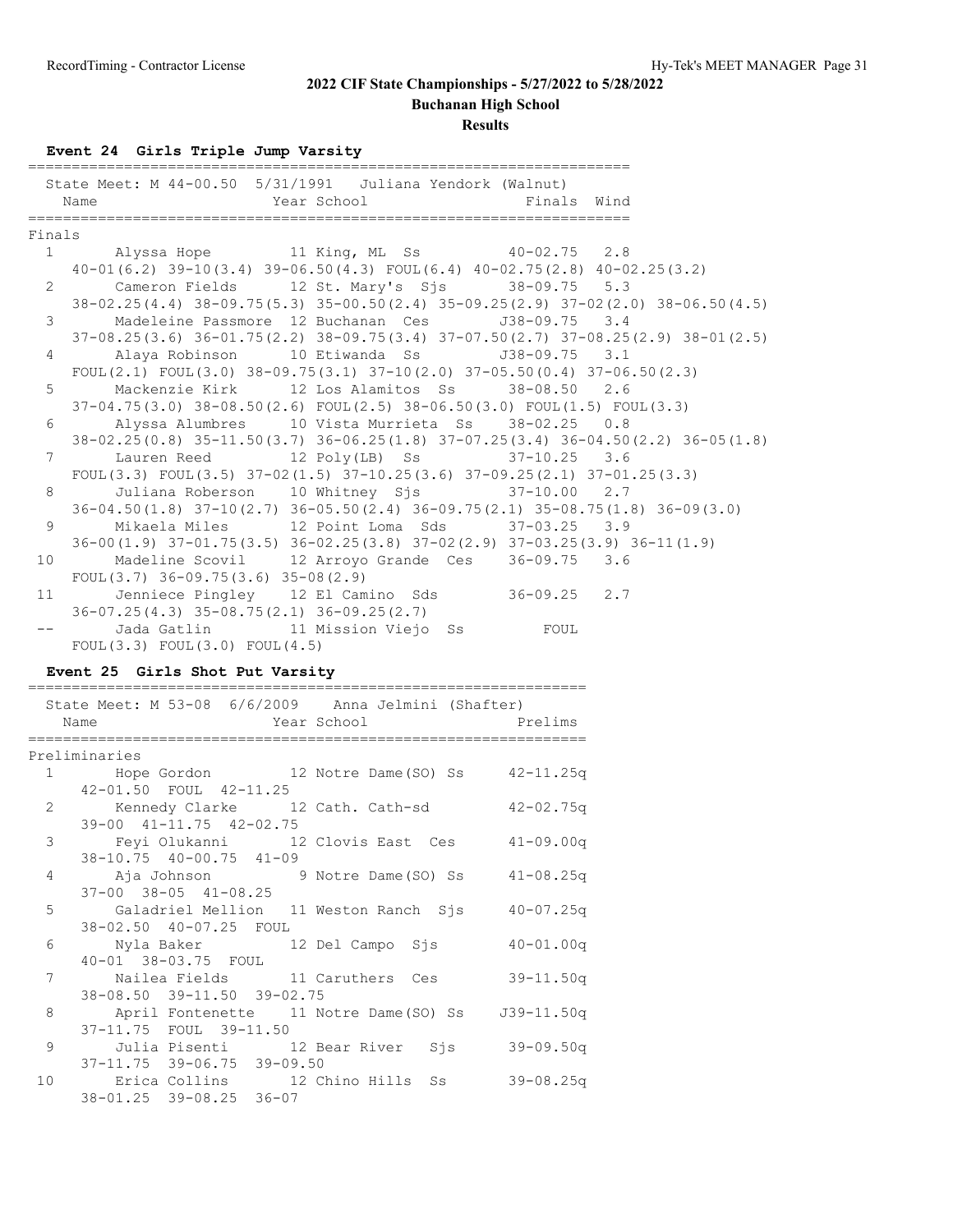**Buchanan High School**

**Results**

|    | Event 25 Girls Shot Put Varsity                                              |               |
|----|------------------------------------------------------------------------------|---------------|
|    | 11 Kais Kimuli 12 Mt. Carmel Sds 39-04.75q                                   |               |
|    | 37-09 39-04.75 FOUL                                                          |               |
|    | 12 Miah Molette 11 Carson Las                                                | $39 - 01.25q$ |
|    | 34-08 35-09.50 39-01.25                                                      |               |
|    | 13 Rebel Tuinuknafe 12 Lutheran (Or) Ss                                      | $38 - 11.75$  |
|    | FOUL 38-11.75 36-05.75                                                       |               |
|    | 14 Nicole Steiner 9 Los Gatos Ccs                                            | $38 - 10.75$  |
|    | $35 - 07$ $38 - 10.75$ $38 - 03$                                             |               |
|    | 15 Lauryn Williams 10 Carson Las                                             | $38 - 10.50$  |
|    | 38-07 37-06.75 38-10.50<br>16 Jocelyn Hoggard 11 Burroughs (Rid) Ss 38-07.00 |               |
|    | 38-07 37-08.25 36-07.25                                                      |               |
|    | 17 Nicole Loy 12 Del Norte Sds                                               | $37 - 09.50$  |
|    | 36-11.75 35-07 37-09.50                                                      |               |
|    | 18 Kimora Mclemore 11 Heritage Ncs                                           | $37 - 03.50$  |
|    | FOUL 37-03.50 36-01                                                          |               |
|    | 19 Daisy Hart 12 Antioch Ncs                                                 | $37 - 02.50$  |
|    | $35-06.25$ $36-10.50$ $37-02.50$                                             |               |
|    | 20 Ellie Roan 12 West County Nc                                              | $37 - 00.00$  |
|    | $37 - 00$ $33 - 05.50$ $36 - 09$                                             |               |
|    | 21 Chinyere Egbuziem 12 Buchanan Ces                                         | $35 - 09.00$  |
|    | $34 - 06$ $32 - 02.50$ $35 - 09$                                             |               |
| 22 | Jocelyn Alexander 11 San Benito Hol Ccs 35-08.75                             |               |
|    | FOUL 32-04.50 35-08.75                                                       |               |
|    | 23 Peri Durbin 12 Notre Dame (Sj) Ccs 35-03.50                               |               |
|    | $34-05.25$ $35-03.50$ $34-11.50$                                             |               |
|    | 24 Angela Schykerynec 11 Orland Ns<br>33-11 34-05 FOUL                       | $34 - 05.00$  |
|    | 25 Stephonie White 12 Panorama Las 33-10.75                                  |               |
|    | 33-07 33-00 33-10.75                                                         |               |
|    |                                                                              |               |

### **Event 25 Girls Shot Put Varsity**

================================================================

|                | State Meet: M 53-08 6/6/2009 Anna Jelmini (Shafter)<br>Year School Finals<br>Name |  |
|----------------|-----------------------------------------------------------------------------------|--|
| Finals         |                                                                                   |  |
|                | 1 Feyi Olukanni 12 Clovis East Ces 44-00.00                                       |  |
|                | $41-07.50$ $41-10$ $44-00$ $39-11.50$ $39-02.75$ $43-03.75$                       |  |
|                | 2 Aja Johnson 9 Notre Dame (SO) Ss 42-05.50                                       |  |
|                | 39-10.25 38-07 39-04.75 39-01.25 42-05.50 FOUL                                    |  |
| $\mathcal{E}$  | April Fontenette 11 Notre Dame(SO) Ss 41-05.25                                    |  |
|                | 39-00.50 41-01.25 40-00.75 41-01.25 41-05.25 39-07.25                             |  |
| $\overline{4}$ | Nyla Baker 12 Del Campo Sjs 41-04.50                                              |  |
|                | 38-00.25 39-02.75 36-01.75 41-04.50 37-10.25 39-03.75                             |  |
| 5              | Kennedy Clarke 12 Cath. Cath-sd 41-02.50                                          |  |
|                | 40-05.50 41-02.50 38-11.25 FOUL 36-03.75 38-00.75                                 |  |
| 6              | Galadriel Mellion 11 Weston Ranch Sjs 41-00.50                                    |  |
|                | 39-10.25 41-00.50 FOUL FOUL FOUL 40-11.75                                         |  |
| 7              | Hope Gordon 12 Notre Dame (SO) Ss 41-00.00                                        |  |
|                | 41-00 39-04 FOUL 36-11.75 39-06 37-04                                             |  |
| 8              |                                                                                   |  |
|                | 38-06.50 39-04 38-01.50 39-09.50 FOUL 37-08.75                                    |  |
| $\mathsf{Q}$   | Erica Collins 12 Chino Hills Ss 39-07.25                                          |  |
|                | 39-03.75 38-11 38-08.50 39-07.25 38-06.50 36-01.75                                |  |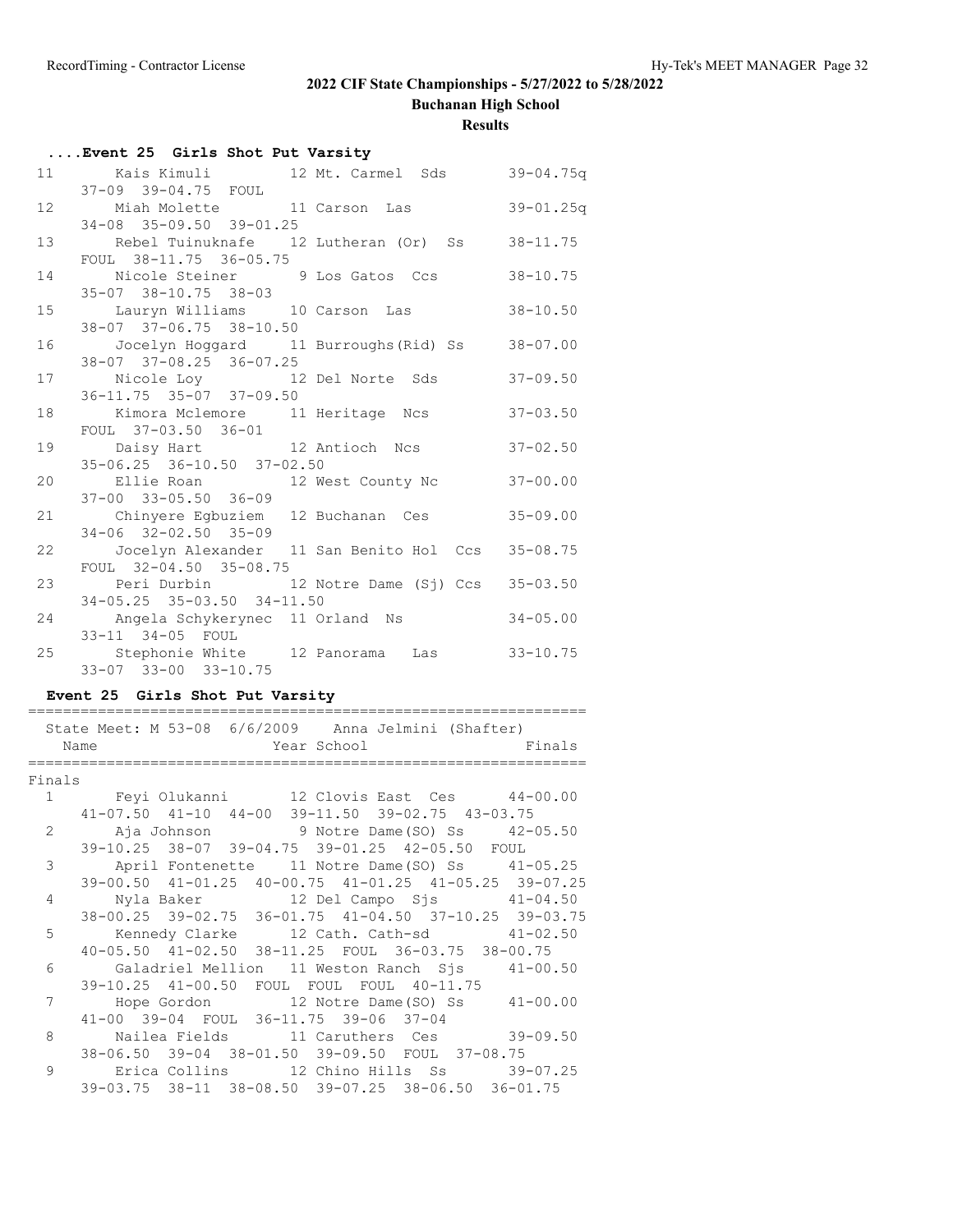**Buchanan High School**

**Results**

## **....Event 25 Girls Shot Put Varsity**

| 10 |                        |                                                | $38 - 11.25$ |
|----|------------------------|------------------------------------------------|--------------|
|    | 36-08.25 38-11.25 FOUL |                                                |              |
|    |                        | 11 Julia Pisenti         12 Bear River     Sjs | $38 - 07.50$ |
|    | FOUL 38-07.50 37-07.25 |                                                |              |
| 12 | Miah Molette           | 11 Carson Las                                  | 34-03.00     |
|    | 34-03 FOUL FOUL        |                                                |              |

### **Event 26 Girls Discus Throw Varsity**

|              | State Meet: M 186-09 6/6/2009 Anna Jelmini (Shafter)<br>Name | Year School                               | Prelims                  |
|--------------|--------------------------------------------------------------|-------------------------------------------|--------------------------|
|              | Preliminaries                                                |                                           |                          |
| $\mathbf{1}$ | April Fontenette<br>157-01 144-05 145-08                     | 11 Notre Dame(SO) Ss                      | $157 - 01q$              |
| 2            | Sariyah Horne<br>FOUL 132-00 147-10                          | 12 El Camino Sjs                          | $147 - 10q$              |
| 3            | Kennedy Clarke<br>114-05 146-02 146-08                       | 12 Cath. Cath-sd                          | $146 - 08q$              |
| 4            | Nailea Fields<br>144-00 130-07 128-04                        | 11 Caruthers Ces                          | $144 - 00q$              |
| 5            | Feyi Olukanni<br>FOUL 143-01 123-05                          | 12 Clovis East Ces                        | $143 - 01q$              |
| 6            | Galadriel Mellion                                            | 11 Weston Ranch Sjs                       | $133 - 06q$              |
| 7            | 119-05 118-01 133-06<br>Ellie Roan<br>102-07 133-00 127-08   | 12 West County Nc                         | $133 - 00q$              |
| 8            | Karyssa Owens<br>FOUL 130-05 128-09                          | 12 Roosevelt E-Ss                         | $130 - 05q$              |
| 9            | Madeleine Seabolt<br>116-00 102-06 128-08                    | 12 Mt. Carmel Sds                         | $128 - 08q$              |
| 10           | Julia Pisenti<br>FOUL FOUL 127-10                            | 12 Bear River Sjs                         | $127 - 10q$              |
| 11           | Jinelle Stiber<br>104-07 118-08 125-11                       | 12 Hesperia Ss                            | $125 - 11q$              |
| 12           | Nicole Loy<br>FOUL 124-10 FOUL                               | 12 Del Norte Sds                          | $124 - 10q$              |
| 13           | Siena Lambert<br>FOUL FOUL 123-09                            | 11 J. Serra Ss                            | $123 - 09$               |
| 14           | Bailey Speakman<br>FOUL FOUL 122-09                          | 12 Esperanza Ss                           | $122 - 09$               |
| 15           | Taylor Hofland<br>FOUL 120-09 119-01                         | 11 Los Alamitos Ss                        | $120 - 09$               |
| 16           | Loie Madsen<br>119-09 FOUL 115-08                            | 11 Clovis North Ces                       | $119 - 09$               |
| 17           | Jocelyn Alexander<br>107-11 98-01 117-07                     | 11 San Benito Hol Ccs                     | $117 - 07$               |
| 18           | Golda Demby<br>FOUL 116-06 109-09                            | 9 Del Mar Ccs                             | $116 - 06$               |
| 19           | Sydney Kane<br>107-02 110-05 105-01                          | 12 S. Ramon V-Nc                          | $110 - 05$               |
| 20           | Hannah Richardson<br>99-08 109-07 FOUL                       | 12 California Ncs                         | $109 - 07$               |
|              | Ningning O'Brien<br>Kylie Walsh                              | 11 Homestead Ccs<br>12 University Prep Ns | <b>DNS</b><br><b>DNS</b> |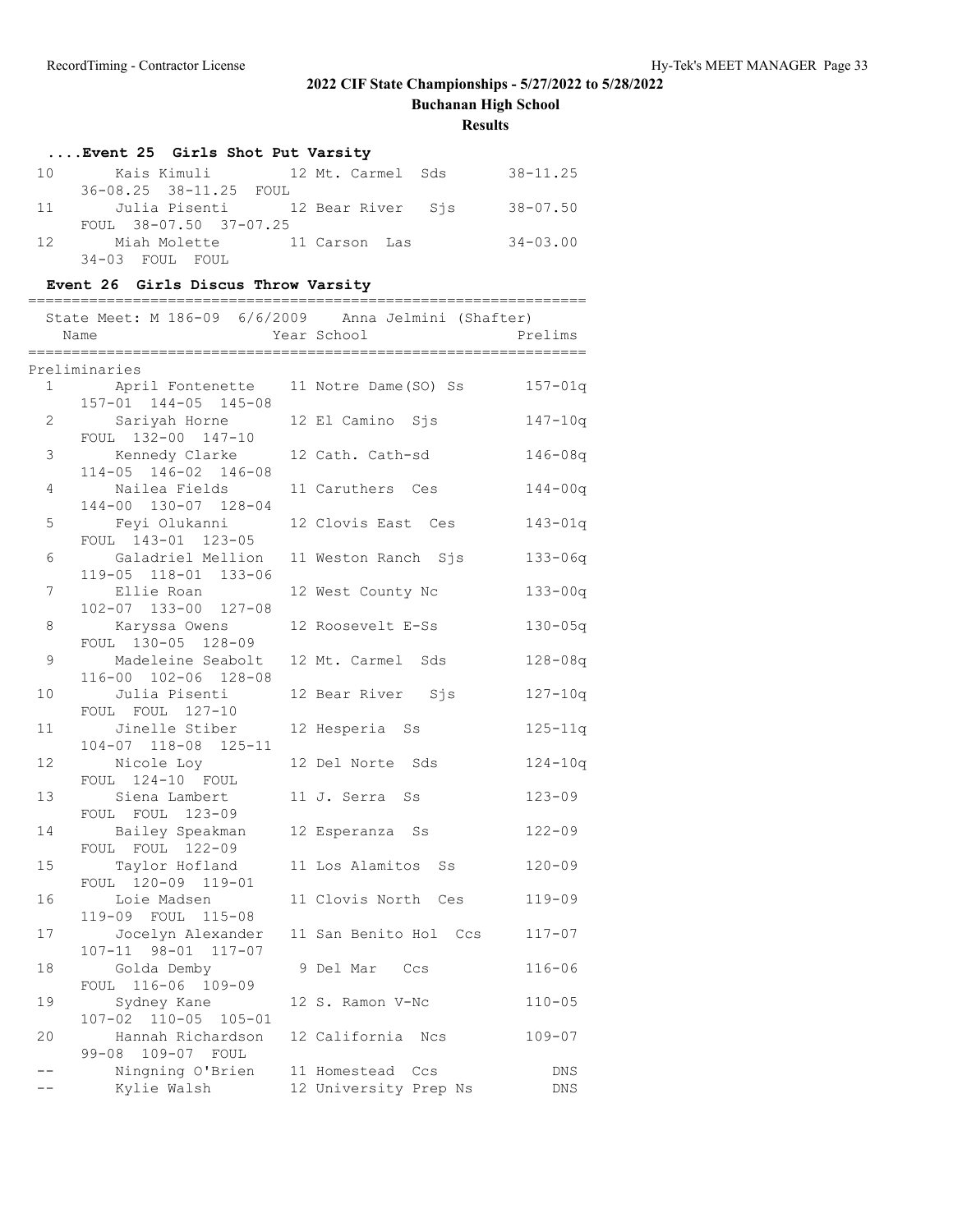**Buchanan High School**

**Results**

## **Event 26 Girls Discus Throw Varsity**

|                 | Name                                                                             | State Meet: M 186-09 6/6/2009 Anna Jelmini (Shafter)<br>Year School                 | Finals       |
|-----------------|----------------------------------------------------------------------------------|-------------------------------------------------------------------------------------|--------------|
|                 | ================                                                                 |                                                                                     |              |
| Finals          |                                                                                  |                                                                                     |              |
| 1               | Nailea Fields 11 Caruthers Ces                                                   | 147-10 132-08 156-03 157-01 155-03 153-06                                           | $157 - 01$   |
| 2               |                                                                                  | April Fontenette 11 Notre Dame (SO) Ss<br>152-11 155-08 150-02 142-04 152-05 154-09 | $155 - 08$   |
| 3               |                                                                                  | Feyi Olukanni 12 Clovis East Ces                                                    | $154 - 02$   |
| 4               | 147-04 141-10 FOUL 154-02 152-02 138-10<br>Sariyah Horne 12 El Camino Sjs        |                                                                                     | $152 - 00$   |
| 5               | 147-08 152-00 FOUL 149-09 138-04 137-02<br>Karyssa Owens 12 Roosevelt E-Ss       |                                                                                     | $146 - 03$   |
| 6               | 143-05 FOUL FOUL 146-03 FOUL 128-10<br>Julia Pisenti (12 Bear River) Sjs         |                                                                                     | $143 - 11$   |
| $7\overline{ }$ | 124-10 128-03 FOUL 127-02 139-01 143-11<br>Galadriel Mellion 11 Weston Ranch Sjs |                                                                                     | $138 - 04$   |
| 8               | 129-04 132-07 138-04 FOUL 135-00 131-09<br>Nicole Loy 12 Del Norte Sds           |                                                                                     | $131 - 06$   |
| 9               |                                                                                  | 131-06 104-09 114-01 119-08 122-01 122-08<br>Madeleine Seabolt 12 Mt. Carmel Sds    | $127 - 03$   |
| 10              | FOUL FOUL 127-03 95-08 FOUL 110-03<br>Jinelle Stiber 12 Hesperia Ss              |                                                                                     | $125 - 11$   |
|                 | 125-11 116-11 93-05                                                              |                                                                                     |              |
| 11              | Kennedy Clarke 12 Cath. Cath-sd<br>121-02 106-07 72-04                           |                                                                                     | $121 - 02$   |
| --              | FOUL FOUL FOUL                                                                   | Ellie Roan and 12 West County Nc                                                    | FOUL         |
|                 | Event 27 Boys High Jump Varsity                                                  |                                                                                     |              |
|                 |                                                                                  | State Meet: M 7-03.25 6/2/1979 Lee Balkin (Glendale)                                |              |
|                 | Name<br>====================                                                     | Year School Prelims                                                                 |              |
|                 |                                                                                  |                                                                                     |              |
|                 | Preliminaries                                                                    | 1 Travis Hightower 11 Justin-Siena Ncs 6-04.00q                                     |              |
|                 | $6 - 04$<br>$\circ$                                                              |                                                                                     |              |
| 1               | $6 - 04$                                                                         | Chukwunonso Udeh 11 De La Salle Ncs 6-04.00q                                        |              |
| 1               | $\bigcap$<br>Seth Johnson                                                        | 12 Cajon Ss                                                                         | $6 - 04.00q$ |
|                 | $6 - 04$<br>$\circ$                                                              |                                                                                     |              |
| 1               | Leon Gillis<br>6-04                                                              | 12 Steele Canyon Sds 6-04.00q                                                       |              |
| 1               | $\circ$<br>Justin Cardoza 12 East Lake<br>$6 - 04$<br>О                          | Sds                                                                                 | $6 - 04.00q$ |

 6 Caleb Jackson 11 Clovis Ces J6-04.00q 6-04

XO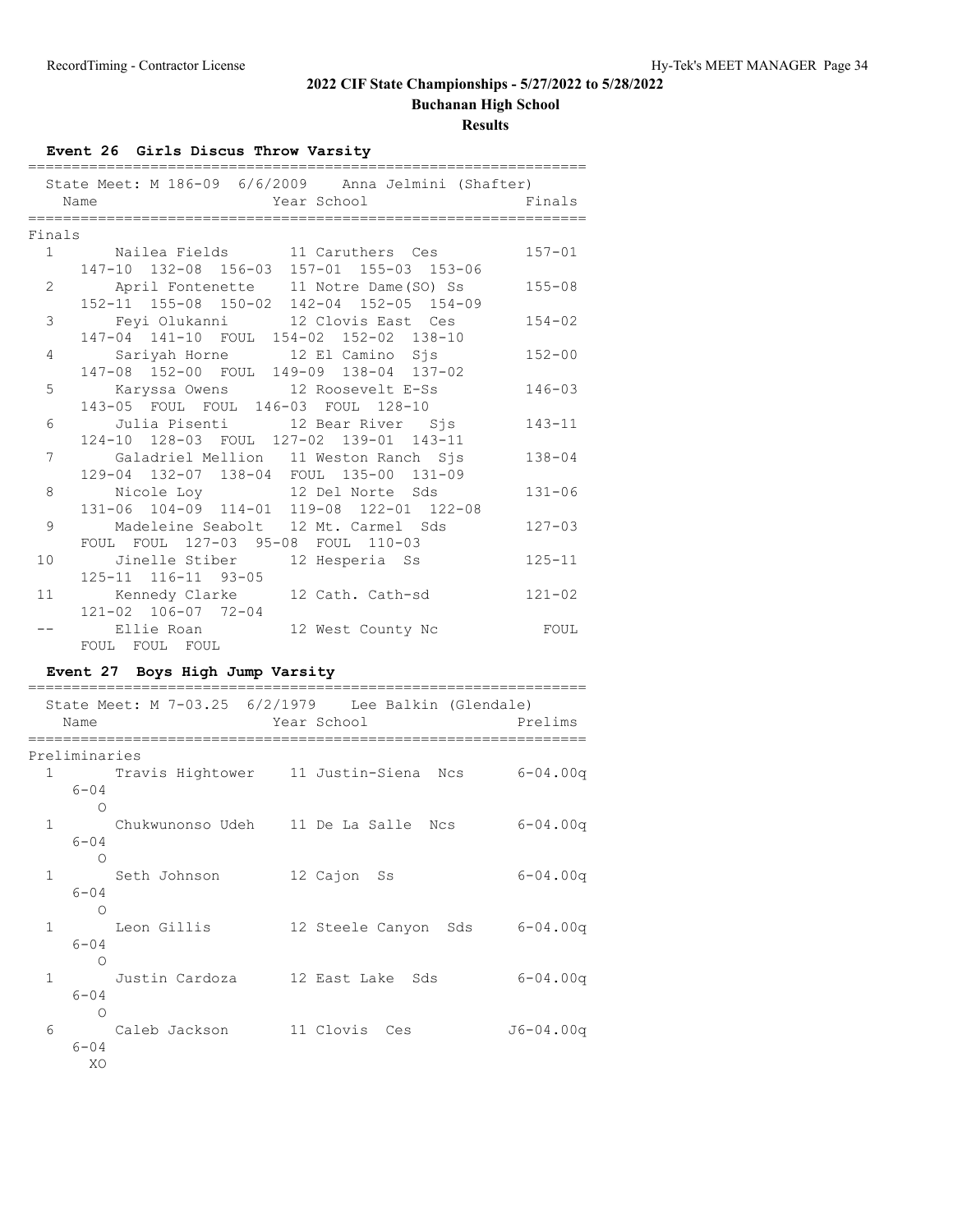**Buchanan High School**

|   |                         | Event 27 Boys High Jump Varsity      |                                             |               |
|---|-------------------------|--------------------------------------|---------------------------------------------|---------------|
|   | 6 — 1<br>$6 - 04$<br>XO |                                      | Noah Wright 12 No. Bksfld-ce J6-04.00q      |               |
| 6 | $6 - 04$                |                                      | Jonh Saracay 12 Vista Murrieta Ss 56-04.00q |               |
|   | XO<br>$6 - 04$          |                                      | 9 Brandon Gorski 9 Mater Dei Ss 56-04.00q   |               |
| 9 | XXO                     |                                      |                                             | J6-04.00q     |
|   | $6 - 04$<br>XXO         |                                      | 9 Cole Hoegl 11 Crossroads Ss 56-04.00q     |               |
|   | $6 - 04$<br>XXO         |                                      |                                             | NH            |
|   | $6 - 04$<br>XXX         |                                      | Uzoma Meremikwu   11 Granada Hls-la         |               |
|   | $6 - 04$<br>XXX         | Drake Miller                         | 11 Tamalpais Ncs                            | NH            |
|   | $6 - 04$                |                                      | Jeremy Gamble         12 Granada Hls-la     | NH            |
|   | XXX<br>$6 - 04$         | Eric Chan                            | 12 Homestead Ccs                            | NH            |
|   | XXX<br>$6 - 04$         |                                      | Luke Buddie 12 Woodside Ccs                 | NH            |
|   | XXX                     |                                      |                                             | NH            |
|   | $6 - 04$<br>XXX         | William Oliver 12 Shasta Ns          |                                             | NH            |
|   | $6 - 04$<br>XXX         |                                      | Brandon Cheeks II 10 Mission Bay Sds        | NH            |
|   | $6 - 04$<br>XXX         |                                      |                                             |               |
|   | $6 - 04$<br>XXX         | Jordan Navarro       12 Moorpark  Ss |                                             | ΝH            |
|   | $6 - 04$                | Aryan Shrivastava 12 Portola         |                                             | NH q won J.O. |
|   | XXX<br>$6 - 04$         | Keith Orona                          | 12 Enochs Sjs                               | NH            |
|   | XXX<br>$6 - 04$         | Legend Moore                         | 10 Venture Academy Sjs                      | NH            |
|   | XXX                     | Tyler Gonos                          | 12 Clovis North Ces                         | ΝH            |
|   | $6 - 04$<br>XXX         |                                      |                                             |               |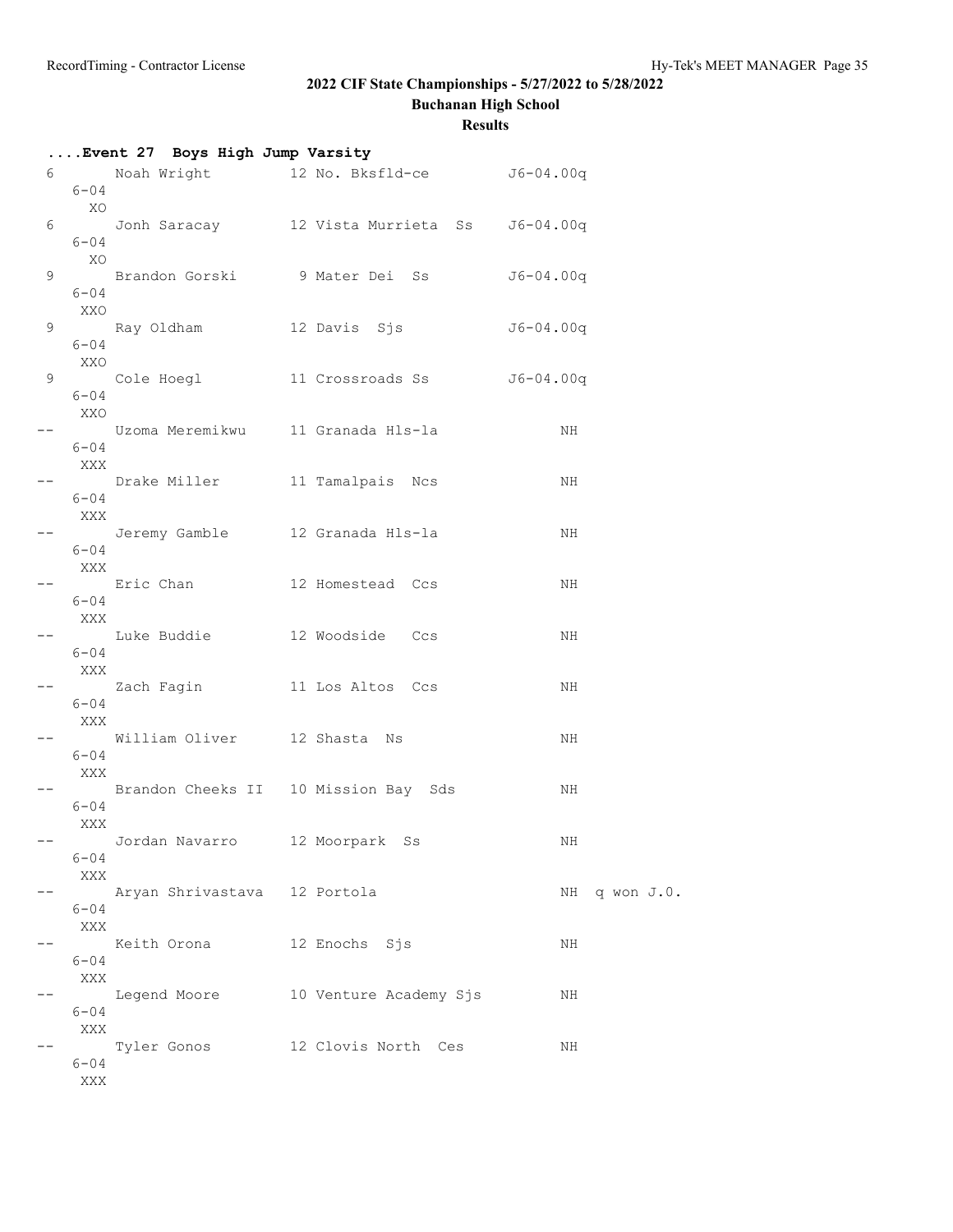**Buchanan High School**

**Results**

## **....Event 27 Boys High Jump Varsity**

|          | Owen Pennington | 12 Poly(Riv) Ss | NΗ  |
|----------|-----------------|-----------------|-----|
| $6 - 04$ |                 |                 |     |
| XXX      |                 |                 |     |
|          | Sean-Paul Jacob | 12 Dorsey Las   | DNS |
| $6 - 04$ |                 |                 |     |
| DNS      |                 |                 |     |

## **Event 27 Boys High Jump Varsity**

|                | Name            | State Meet: $M$ 7-03.25 6/2/1979 Lee Balkin (Glendale)       | Year School | Finals                                        |
|----------------|-----------------|--------------------------------------------------------------|-------------|-----------------------------------------------|
|                | Finals          |                                                              |             |                                               |
|                | 1               | Seth Johnson 12 Cajon Ss<br>$6 - 056 - 076 - 10$<br>O XO XXX |             | $6 - 07.00$                                   |
| $\overline{2}$ |                 | $6 - 056 - 07$                                               |             | Leon Gillis 12 Steele Canyon Sds 6-05.00      |
| $\overline{2}$ |                 | O XXX<br>$6 - 056 - 07$                                      |             | Chukwunonso Udeh 11 De La Salle Ncs 6-05.00   |
| 2              |                 | O XXX<br>$6 - 05 6 - 07$                                     |             | $6 - 05.00$                                   |
| 5              |                 | O XXX<br>$6 - 05 6 - 07$                                     |             | Travis Hightower 11 Justin-Siena Ncs 56-05.00 |
| 5              |                 | XO XXX<br>$6 - 056 - 07$                                     |             | $J6 - 05.00$                                  |
| 5              |                 | XO XXX<br>Justin Cardoza 12 East Lake Sds<br>$6 - 056 - 07$  |             | $J6 - 05.00$                                  |
|                | $6 - 05$        | XO XXX<br>Caleb Jackson 11 Clovis Ces                        |             | NH                                            |
|                | XXX<br>$6 - 05$ | Brandon Gorski 9 Mater Dei Ss                                |             | ΝH                                            |
|                | XXX<br>$6 - 05$ | Aryan Shrivastava 12 Portola                                 |             | ΝH                                            |
|                | XXX             | Noah Wright 12 No. Bksfld-ce                                 |             | ΝH                                            |
|                | $6 - 05$<br>XXX | Jonh Saracay 12 Vista Murrieta Ss                            |             | NH                                            |
|                | $6 - 05$<br>XXX |                                                              |             |                                               |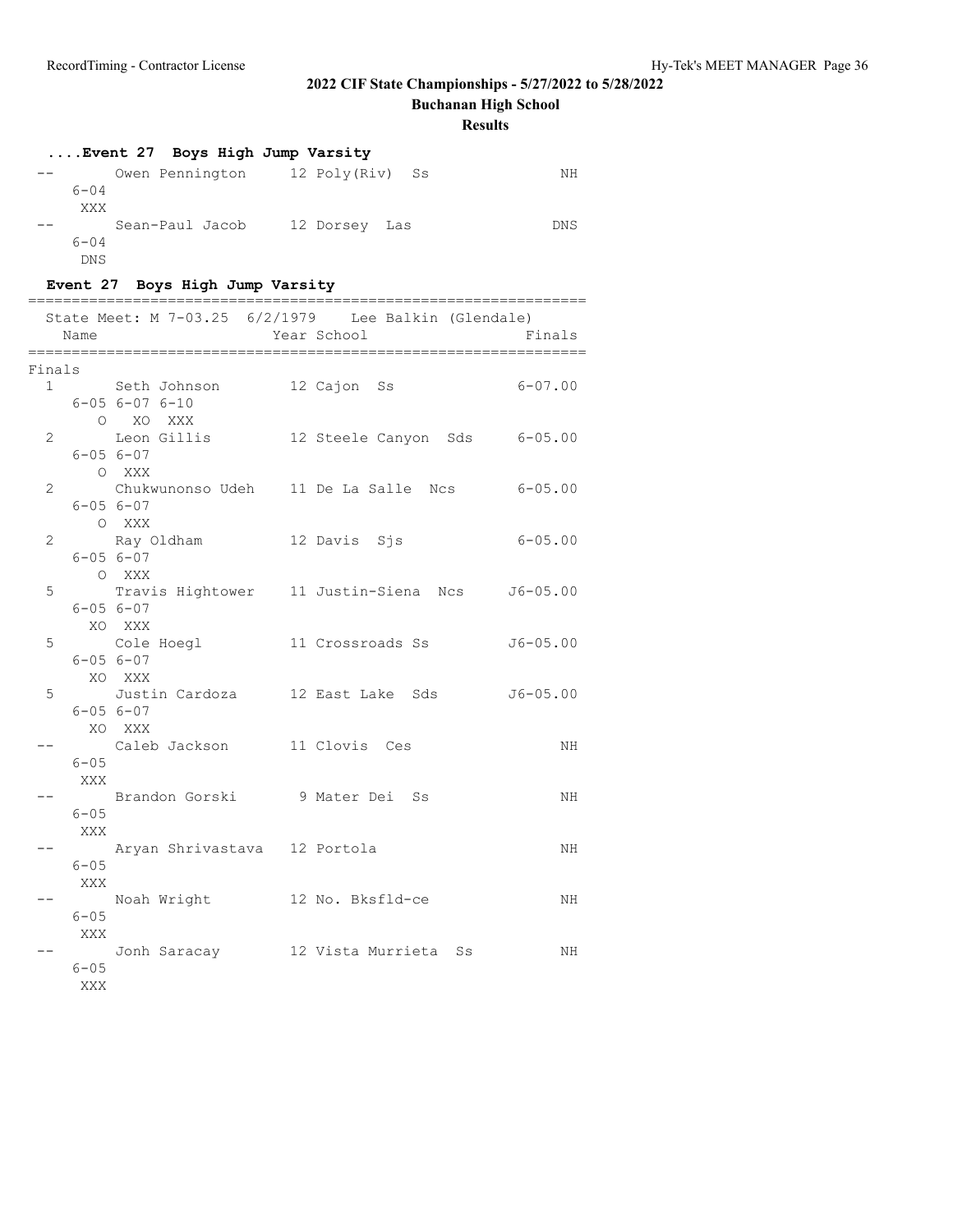**Buchanan High School**

### **Results**

**Event 28 Boys Pole Vault Varsity**

|    | State Meet: M 17-10 5/25/2019 Sondre Guttormsen, Davis -sj<br>Name | Year School |                                 | Prelims       |
|----|--------------------------------------------------------------------|-------------|---------------------------------|---------------|
|    |                                                                    |             |                                 |               |
|    | Preliminaries<br>1 Shane Bagley 12 Lemoore Ces 15-03.00q           |             |                                 |               |
|    | $14-05$ $14-11$ $15-03$                                            |             |                                 |               |
|    | $\begin{matrix} 0 & 0 & 0 \end{matrix}$                            |             |                                 |               |
|    | 2 Leo Davis                                                        |             | 11 Newport Harbor Ss J15-03.00q |               |
|    | 14-05 14-11 15-03                                                  |             |                                 |               |
|    | $--- X--- 0$                                                       |             |                                 |               |
|    | 2 Parker Terrill                                                   |             | 12 Piedmont Ncs J15-03.00q      |               |
|    | 14-05 14-11 15-03<br>XO O O                                        |             |                                 |               |
|    | 4 Ian Strode                                                       |             | 12 Turlock Sjs 515-03.00q       |               |
|    | 14-05 14-11 15-03                                                  |             |                                 |               |
|    | $O$ XXO $O$                                                        |             |                                 |               |
|    | 5 Aidan Hagerty                                                    |             | 12 Foot. Tech -ss J15-03.00q    |               |
|    | 14-05 14-11 15-03                                                  |             |                                 |               |
|    | $O$ $O$ $XO$                                                       |             |                                 |               |
|    | 5 Hilton Green                                                     |             | 11 Buchanan Ces J15-03.00q      |               |
|    | 14-05 14-11 15-03                                                  |             |                                 |               |
|    | $--- 0  X0$<br>7 Khaliq Muhammad 9 Dublin Ncs 515-03.00q           |             |                                 |               |
|    | 14-05 14-11 15-03                                                  |             |                                 |               |
|    | O O XXO                                                            |             |                                 |               |
|    | 8 Hunter O'Brien 12 Roosevelt E-Ss J15-03.00q                      |             |                                 |               |
|    | 14-05 14-11 15-03                                                  |             |                                 |               |
|    |                                                                    |             |                                 |               |
|    | 9 Gavin Hanes                                                      |             | 12 Ramona Ss                    | $14 - 11.00q$ |
|    | 14-05 14-11 15-03                                                  |             |                                 |               |
|    | --- 0 XXX                                                          |             |                                 |               |
| 9  |                                                                    |             |                                 |               |
|    | 14-05 14-11 15-03<br>O O XXX                                       |             |                                 |               |
|    | 11 Mathan Richards 12 Poway Sds 514-11.00q                         |             |                                 |               |
|    | 14-05 14-11 15-03                                                  |             |                                 |               |
|    | XO OXXX                                                            |             |                                 |               |
|    | 12 Jake Reed                                                       |             | 12 Oaks Christian Ss J14-11.00q |               |
|    | 14-05 14-11 15-03                                                  |             |                                 |               |
|    | XO XO XXX                                                          |             |                                 |               |
| 13 | Dylan Curtis                                                       |             | 11 Redondo Ss                   | $J14 - 11.00$ |
|    | $14-05$ $14-11$ $15-03$                                            |             |                                 |               |
|    | O XXO XXX                                                          |             |                                 |               |
| 14 | Axel Verdoorn<br>$14 - 05$ $14 - 11$                               |             | 12 Pleasant Grove Sjs 14-05.00  |               |
|    | O XXX                                                              |             |                                 |               |
| 14 | Max McFarlane                                                      |             | 10 Turlock Sjs                  | $14 - 05.00$  |
|    | $14 - 05$ $14 - 11$                                                |             |                                 |               |
|    | O XXX                                                              |             |                                 |               |
| 16 | Tyler Trinh                                                        |             | 12 Dublin Ncs                   | $J14 - 05.00$ |
|    | $14 - 05$ $14 - 11$                                                |             |                                 |               |
|    | XXO XXX                                                            |             |                                 |               |
| 16 | Jaden McKee                                                        |             | 10 King, ML Ss                  | $J14 - 05.00$ |
|    | $14 - 05$ $14 - 11$<br>XXO XXX                                     |             |                                 |               |
|    |                                                                    |             |                                 |               |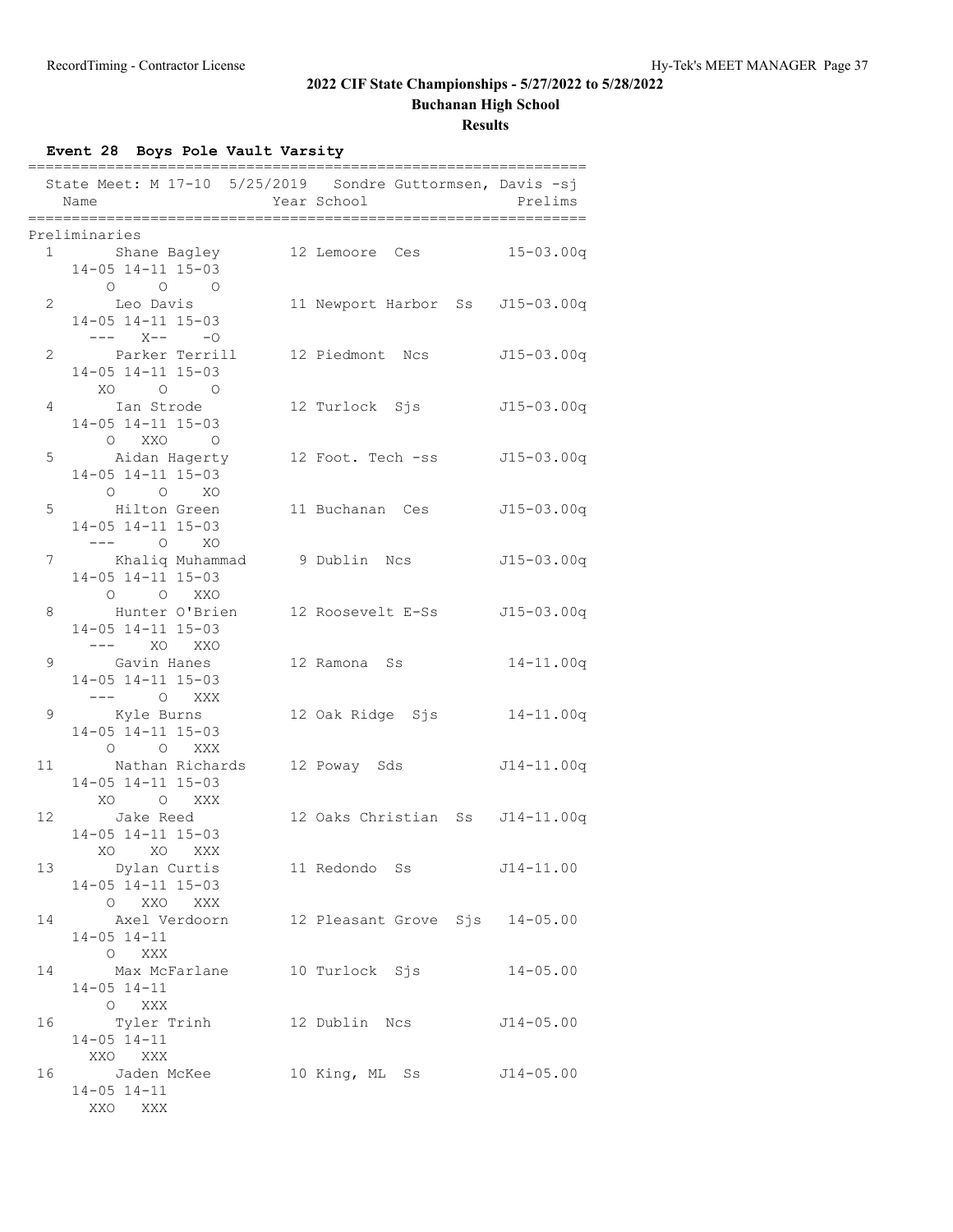**Buchanan High School**

|      | Event 28 Boys Pole Vault Varsity                                                      |  |  |            |  |  |  |
|------|---------------------------------------------------------------------------------------|--|--|------------|--|--|--|
|      | Erik Dodge 11 Aragon Ccs                                                              |  |  | ΝH         |  |  |  |
|      | $14 - 05$                                                                             |  |  |            |  |  |  |
|      | XXX                                                                                   |  |  |            |  |  |  |
|      | Matt Rydbeck 12 R. Bernardo-sd                                                        |  |  | NH         |  |  |  |
|      | $14 - 05$                                                                             |  |  |            |  |  |  |
|      | XXX                                                                                   |  |  |            |  |  |  |
|      | Justin Vigna 12 Bellarmine Ccs                                                        |  |  | NH         |  |  |  |
|      | $14 - 05$                                                                             |  |  |            |  |  |  |
|      | XXX                                                                                   |  |  |            |  |  |  |
|      | Jaeden Correa 12 Poway Sds                                                            |  |  | NH         |  |  |  |
|      | $14 - 05$                                                                             |  |  |            |  |  |  |
|      | XXX                                                                                   |  |  |            |  |  |  |
|      | Logan Meredith 9 Orland Ns                                                            |  |  | NH         |  |  |  |
|      | $14 - 05$<br>XXX                                                                      |  |  |            |  |  |  |
|      | Jackson Paramo 12 Buchanan Ces                                                        |  |  | NH         |  |  |  |
|      | $14 - 05$                                                                             |  |  |            |  |  |  |
|      | XXX                                                                                   |  |  |            |  |  |  |
|      | Tiger Bachmeier 11 Murrieta Valley Ss                                                 |  |  | NH         |  |  |  |
|      | $14 - 05$                                                                             |  |  |            |  |  |  |
|      | XXX                                                                                   |  |  |            |  |  |  |
|      | Logan Lehnert 12 St. Ignatius Ccs                                                     |  |  | ΝH         |  |  |  |
|      | $14 - 05$                                                                             |  |  |            |  |  |  |
|      | XXX                                                                                   |  |  |            |  |  |  |
|      | Miles Chamberlin 12 Lincoln Sfs                                                       |  |  | NH.        |  |  |  |
|      | $14 - 05$                                                                             |  |  |            |  |  |  |
|      | XXX                                                                                   |  |  |            |  |  |  |
|      | Christopher Marque 11 Garfield Las                                                    |  |  | DNS        |  |  |  |
|      | $14 - 05$                                                                             |  |  |            |  |  |  |
|      | DNS                                                                                   |  |  |            |  |  |  |
|      | Marco Romero 11 Garfield Las                                                          |  |  | DNS        |  |  |  |
|      | $14 - 05$                                                                             |  |  |            |  |  |  |
|      | DNS                                                                                   |  |  |            |  |  |  |
|      | Sean-Paul Jacob 12 Dorsey Las                                                         |  |  | <b>DNS</b> |  |  |  |
|      | $14 - 05$                                                                             |  |  |            |  |  |  |
|      | DNS                                                                                   |  |  |            |  |  |  |
|      | Event 28 Boys Pole Vault Varsity                                                      |  |  |            |  |  |  |
| ==== |                                                                                       |  |  |            |  |  |  |
|      | State Meet: M 17-10 5/25/2019 Sondre Guttormsen, Davis -sj<br>Name Vear School Finale |  |  |            |  |  |  |

|        | Name |                                     |            |          | Year School |                                           | SLALE MEEL: M I/-IU 3/23/2019 SONUIE GULLOIMSEN, DAVIS -ST | Finals        |
|--------|------|-------------------------------------|------------|----------|-------------|-------------------------------------------|------------------------------------------------------------|---------------|
| Finals |      |                                     |            |          |             |                                           |                                                            |               |
|        |      |                                     |            |          |             | Hunter O'Brien 12 Roosevelt E-Ss          |                                                            | $16 - 05.00$  |
|        |      |                                     |            |          |             | 14-07 15-01 15-05 15-09 16-01 16-05 16-09 |                                                            |               |
|        |      | ∩                                   | ∩          | $\Omega$ | $\Omega$    | $\bigcirc$                                | XXX                                                        |               |
| 2      |      | Hilton Green                        |            |          |             | 11 Buchanan Ces                           |                                                            | $J16 - 05.00$ |
|        |      |                                     |            |          |             | 14-07 15-01 15-05 15-09 16-01 16-05 16-09 |                                                            |               |
|        |      | $\Omega$                            | XO         | XXO      | $\Omega$    | $\bigcirc$                                | XXX                                                        |               |
| 3      |      |                                     |            |          |             | Shane Bagley 12 Lemoore Ces               |                                                            | $16 - 01.00$  |
|        |      |                                     |            |          |             | 14-07 15-01 15-05 15-09 16-01 16-05 16-09 |                                                            |               |
|        | XO   | ∩                                   | $\bigcirc$ | XO.      | XXO         | $XX -$                                    | $--x$                                                      |               |
| 4      |      |                                     |            |          |             | Parker Terrill 12 Piedmont Ncs            |                                                            | $J16 - 01.00$ |
|        |      | 14-07 15-01 15-05 15-09 16-01 16-05 |            |          |             |                                           |                                                            |               |
|        | XO   | ∩                                   | Ω          | XXO      | XXO         | XXX                                       |                                                            |               |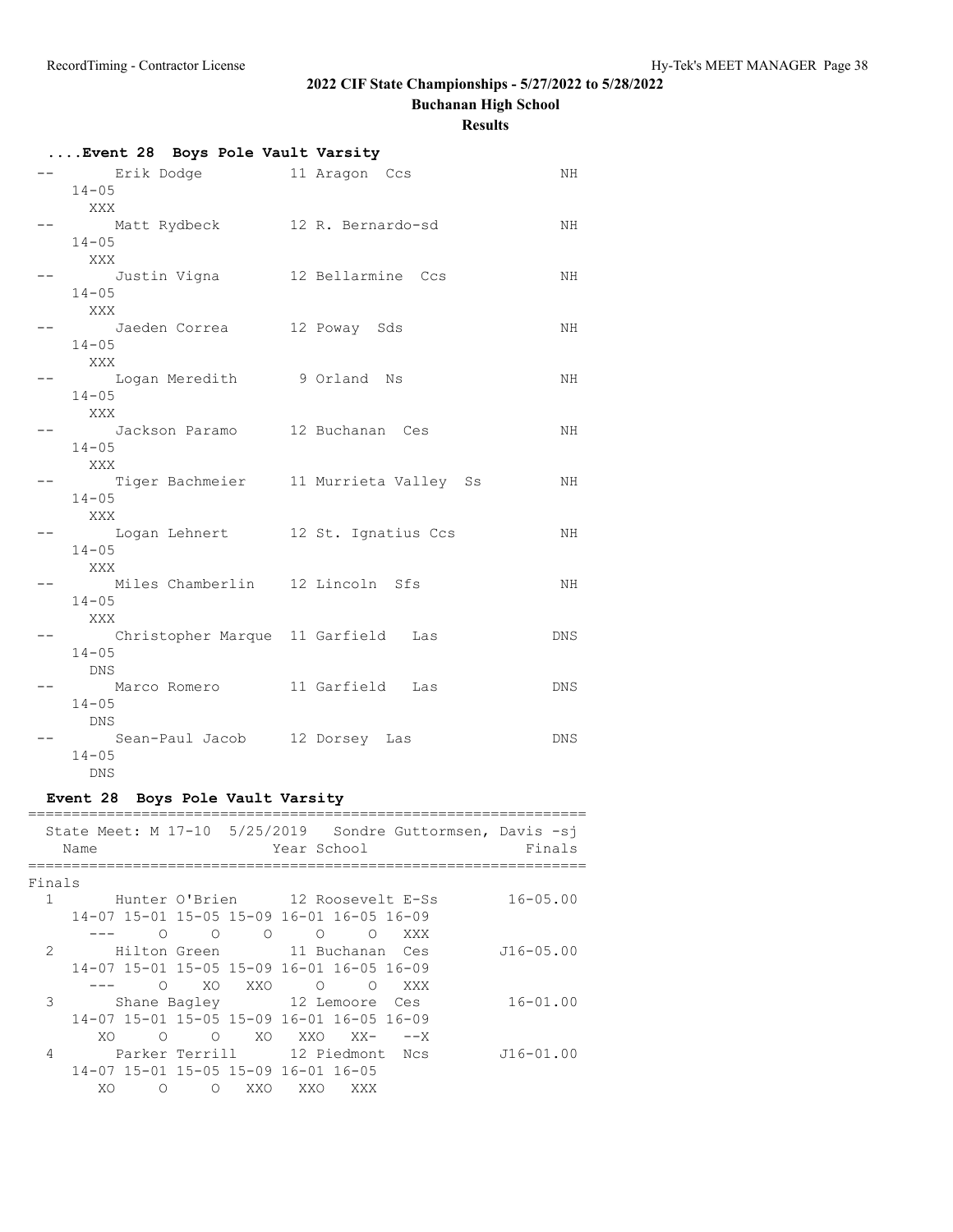**Buchanan High School**

### **Results**

| Event 28 Boys Pole Vault Varsity                                |                               |              |
|-----------------------------------------------------------------|-------------------------------|--------------|
| 5 Ian Strode 12 Turlock Sjs 15-09.00                            |                               |              |
| 14-07 15-01 15-05 15-09 16-01                                   |                               |              |
|                                                                 |                               |              |
| 6 Gavin Hanes 12 Ramona Ss                                      |                               | $15 - 05.00$ |
| 14-07 15-01 15-05 15-09                                         |                               |              |
| $--- 0 0  XXX$                                                  |                               |              |
| 7 Aidan Hagerty 12 Foot. Tech -ss 15-01.00                      |                               |              |
| 14-07 15-01 15-05                                               |                               |              |
| O O XXX                                                         |                               |              |
| 7 Leo Davis                                                     | 11 Newport Harbor Ss 15-01.00 |              |
| 14-07 15-01 15-05                                               |                               |              |
|                                                                 |                               |              |
| 9 Jake Reed 12 Oaks Christian Ss J15-01.00<br>14-07 15-01 15-05 |                               |              |
| O XXO XXX                                                       |                               |              |
| 10 Khaliq Muhammad 9 Dublin Ncs                                 |                               | $14 - 07.00$ |
| $14 - 07$ $15 - 01$                                             |                               |              |
| O XXX                                                           |                               |              |
| 11 Kyle Burns                                                   | 12 Oak Ridge Sjs 514-07.00    |              |
| $14 - 07$ $15 - 01$                                             |                               |              |
| XO XXX                                                          |                               |              |
| 12 Nathan Richards 12 Poway Sds 514-07.00                       |                               |              |
| $14 - 07$ $15 - 01$                                             |                               |              |
| XXO XXX                                                         |                               |              |

## **Event 29 Boys Long Jump Varsity**

| State Meet: M 26-04.75 6/3/1989 James Stallworth (Tulare)<br>Year School <a> Prelims Wind</a> Wind N<br>Name |                    |  |
|--------------------------------------------------------------------------------------------------------------|--------------------|--|
| Preliminaries                                                                                                |                    |  |
| 1 Jc Stevenson 12 Great Oak Ss 24-09.25q 2.3                                                                 |                    |  |
| FOUL $(+0.0)$ FOUL $(1.4)$ 24-09.25 $(2.3)$                                                                  |                    |  |
| 2 Elijha Ellis 12 Golden Valley Ss 24-06.00q 2.3                                                             |                    |  |
| FOUL $(1.8)$ 23-07.50 $(2.1)$ 24-06 $(2.3)$                                                                  |                    |  |
| 3 Jason Plumb 12 Corona del Mar Ss 24-01.25q 3.6                                                             |                    |  |
| $22-10.50(1.7)$ $23-06.75(1.7)$ $24-01.25(3.6)$                                                              |                    |  |
| 4 Nathan Johnson 12 Clovis Ces                                                                               | $23 - 09.75q$ 1.7  |  |
| $23-09.75(1.7)$ $23-06.25(2.0)$ $23-04(1.9)$                                                                 |                    |  |
| 5 Maceo McDowell 11 Lodi Sjs 33-07.00q 1.5                                                                   |                    |  |
| $21-10.50(2.3)$ $23-00(2.0)$ $23-07(1.5)$                                                                    |                    |  |
| 6 Camryn O'Bannon 12 St John Bosco Ss 23-06.75q 1.7                                                          |                    |  |
| $23-06.25(1.9)$ $23-06.75(1.7)$ PASS                                                                         |                    |  |
|                                                                                                              | 23-05.00q 1.0      |  |
| $22-01.25(2.8)$ $23-05(1.0)$ FOUL $(3.5)$                                                                    |                    |  |
| 8 Kyran Bell 12 Rocklin Sjs                                                                                  | $23 - 00.00q$ 2.2  |  |
| $22-07.75(2.2)$ $22-10.75(1.7)$ $23-00(2.2)$                                                                 |                    |  |
| 9 Elijah Yoshinaga 12 Elsinore Ss                                                                            | $22-10.50q$ 1.1    |  |
| $22-10.50(1.1)$ $21-08.75(1.6)$ $18-08.75(2.4)$                                                              |                    |  |
| Jeontay Berry 12 Sierra Sjs 22-08.75q 1.6<br>10                                                              |                    |  |
| $22-08.75(1.6)$ $20-10(-0.3)$ $21-07(1.0)$                                                                   |                    |  |
| 11 Tibyasa Matovu 12 Helix Sds                                                                               | $22 - 05.00$ q 2.5 |  |
| FOUL $(0.8)$ FOUL $(0.7)$ 22-05 $(2.5)$                                                                      |                    |  |
| 12 Brandon Cheeks II 10 Mission Bay Sds 22-01.75q 1.7                                                        |                    |  |
| $21-02.25(1.4)$ $22-01.75(1.7)$ $20-09.50(0.7)$                                                              |                    |  |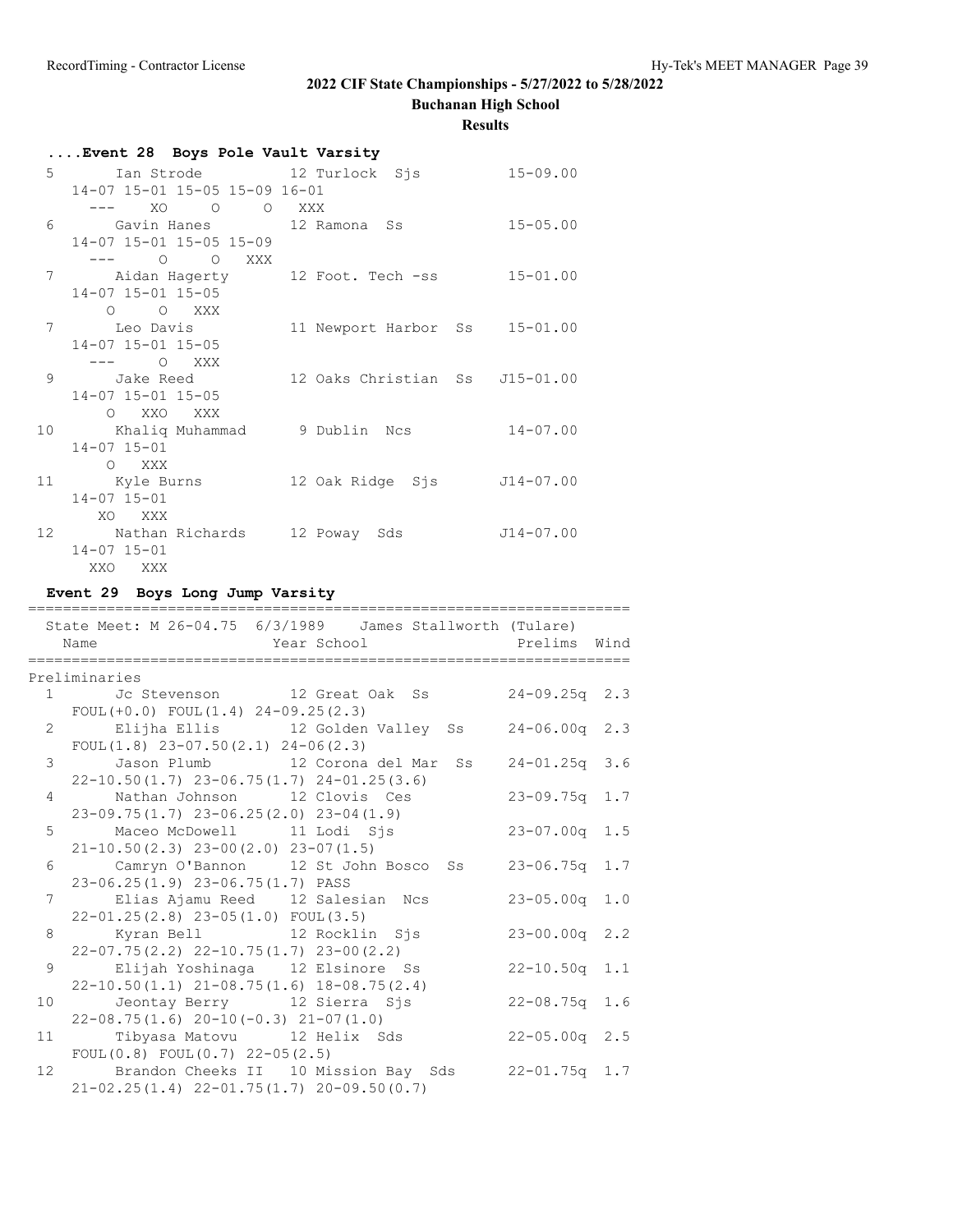**Buchanan High School**

|                                 | Event 29 Boys Long Jump Varsity                                                                                                                                                                                                                                                                      |                                       |                    |  |
|---------------------------------|------------------------------------------------------------------------------------------------------------------------------------------------------------------------------------------------------------------------------------------------------------------------------------------------------|---------------------------------------|--------------------|--|
| 13                              | 11 Harker Ccs 22-00.50 -0.2<br>Andrew Fu<br>$22-00.50(-0.2)$ FOUL $(1.3)$ $22-00.25(1.7)$                                                                                                                                                                                                            |                                       |                    |  |
| 14                              | Bronson Ortlieb 12 Taff Union Ces 21-11.75<br>$21-04(1.5)$ $21-07.50(2.6)$ $21-11.75(1.1)$                                                                                                                                                                                                           |                                       | 1.1                |  |
| 15                              | Jai Banks-Chambers 12 Cathedral Ss J21-11.75<br>FOUL $(0.9)$ FOUL $(1.0)$ 21-11.75 $(1.6)$                                                                                                                                                                                                           |                                       | 1.6                |  |
| 16                              | Taeshaun Lyons 11 Tennyson Ncs 21-06.75<br>$21-06.75(2.9)$ $21-03.50(1.9)$ $20-06.50(2.6)$                                                                                                                                                                                                           |                                       | 2.9                |  |
|                                 | 17<br>Christian Edwards 11 Liberty Bak Ces J21-06.75<br>$21-03(1.7)$ $21-06.75(1.4)$ $21-00(2.0)$                                                                                                                                                                                                    |                                       | 1.4                |  |
| 18                              | Trevor Rogers 10 Acalanes Ncs 21-05.50<br>$20-10.50(1.3)$ $21-05.50(2.0)$ $21-05.50(1.3)$                                                                                                                                                                                                            |                                       | 2.0                |  |
| 19                              | Justin Cardoza 12 East Lake Sds 21-03.00<br>FOUL $(+0.0)$ FOUL $(2.3)$ $21-03(0.5)$                                                                                                                                                                                                                  |                                       | 0.5                |  |
| 20                              | Sherrod Smith 11 Menlo Atherton Ccs 21-01.25<br>$21-01.25(1.7)$ FOUL $(1.6)$ FOUL $(0.6)$                                                                                                                                                                                                            |                                       | 1.7                |  |
| 21                              | Arlis Boardingham 12 Birmingham Las 20-10.75<br>FOUL $(1.1)$ FOUL $(1.3)$ 20-10.75 $(1.0)$                                                                                                                                                                                                           |                                       | 1.0                |  |
| 22                              | Deonte Chappell 10 Birmingham Las 20-06.00<br>FOUL $(1.1)$ 20-00.50 $(0.7)$ 20-06 $(1.6)$                                                                                                                                                                                                            |                                       | 1.6                |  |
|                                 | Tajir Golden 9 McClymonds 0s 20-03.25<br>23<br>FOUL $(+0.0)$ 20-03.25 $(0.1)$ FOUL $(2.7)$                                                                                                                                                                                                           |                                       | 0.1                |  |
|                                 | 24 Zach Fagin 11 Los Altos Ccs 19-11.75<br>$19-11.75(2.4)$ FOUL $(1.6)$ FOUL $(0.6)$                                                                                                                                                                                                                 |                                       | 2.4                |  |
| 25                              | Nicolo Chiera Scia 12 Lowell Sfs 19-02.00<br>$19-02(0.6)$ FOUL $(1.0)$ FOUL $(2.3)$                                                                                                                                                                                                                  |                                       | 0.6                |  |
|                                 |                                                                                                                                                                                                                                                                                                      |                                       | NWI                |  |
| $\frac{1}{2}$ and $\frac{1}{2}$ | Noah Thomas 12 Pleasant Valley Ns DNS                                                                                                                                                                                                                                                                |                                       | NWI                |  |
|                                 | Collin Harris 12 Dorsey Las DNS<br>Event 29 Boys Long Jump Varsity                                                                                                                                                                                                                                   |                                       |                    |  |
|                                 | State Meet: M 26-04.75 6/3/1989 James Stallworth (Tulare)<br>Year School <a> School <a> Finals Wind</a> Wind</a> School <a> Finals Wind</a> Wind School <a> Tinals <a> Wind</a> Tinals <a> Wind</a> Tinals <a> Wind</a> Tinals <a> Wind</a> Tinals <a> Wind</a> Tinals <a> Wind</a> Tin<br/>Name</a> |                                       |                    |  |
|                                 |                                                                                                                                                                                                                                                                                                      |                                       |                    |  |
| Finals                          | 1 Jason Plumb 12 Corona del Mar Ss 24-05.75 3.9                                                                                                                                                                                                                                                      |                                       |                    |  |
|                                 | 22-10.75(0.2) 23-08.75(2.8) 23-04.25(2.6) 24-05.75(3.9) 23-10.25(0.9) 24-00.25(2.1)                                                                                                                                                                                                                  |                                       |                    |  |
|                                 | 2 Elijha Ellis 12 Golden Valley Ss J24-05.75 2.3                                                                                                                                                                                                                                                     |                                       |                    |  |
|                                 | 23-00.75(1.9) 24-05.75(2.3) 22-09.50(3.2) 22-11.25(1.1) 21-08.75(1.9) 22-11.50(2.0)                                                                                                                                                                                                                  |                                       |                    |  |
|                                 | Jc Stevenson 12 Great Oak Ss 24-03.25<br>$3 \sim$                                                                                                                                                                                                                                                    |                                       | 1.8                |  |
| 4                               | $24-03.25(1.8)$ $24-01(2.6)$ $23-10.50(1.3)$ $23-11(1.7)$ $24-00.50(2.0)$<br>FOUL<br>Nathan Johnson                                                                                                                                                                                                  |                                       |                    |  |
|                                 | 22-04.50(1.6) 23-10.25(2.7) 24-02.25(3.4) FOUL 23-02.25(1.7) 21-11.75(3.1)                                                                                                                                                                                                                           | 12 Clovis Ces 24-02.25 3.4            |                    |  |
| 5                               | Elias Ajamu Reed 12 Salesian Ncs                                                                                                                                                                                                                                                                     | $23 - 11.00$                          | 1.8                |  |
|                                 | 22-10(1.4) 23-02.25(2.0) 23-11(1.8) 23-02.25(1.9) 23-04.25(2.6) 20-11.25(2.4)                                                                                                                                                                                                                        |                                       |                    |  |
| 6                               | Maceo McDowell<br>11 Lodi Sjs                                                                                                                                                                                                                                                                        | $23 - 04.75$ 3.8                      |                    |  |
| 7                               | 22-05.75 (2.0) 22-02.25 (2.6) 22-11.50 (1.3) 22-03.50 (1.2) 23-02.25 (2.0) 23-04.75 (3.8)<br>Elijah Yoshinaga<br>12 Elsinore Ss                                                                                                                                                                      | $22 - 09.50$ 1.8                      |                    |  |
|                                 | $21-08.75(0.6)$ $22-02.25(1.1)$ $22-09.50(1.8)$ PASS                                                                                                                                                                                                                                                 |                                       | 21-11.75(2.3) PASS |  |
| 8                               | Tibyasa Matovu<br>12 Helix Sds                                                                                                                                                                                                                                                                       | $22 - 06.75$                          | 2.3                |  |
|                                 | FOUL $(1.8)$ 22-06.75 $(2.3)$ FOUL                                                                                                                                                                                                                                                                   | 22-00.25(5.4) FOUL(2.4) 21-07.75(2.5) |                    |  |
| $\mathsf 9$                     | 12 Rocklin Sjs<br>Kyran Bell                                                                                                                                                                                                                                                                         | $22 - 06.50$ 2.1                      |                    |  |
| 10                              | 22-06.50(2.1) 20-11.50(3.6) 15-06.25(2.5) FOUL<br>FOUL<br>FOUL<br>Camryn O'Bannon 12 St John Bosco Ss                                                                                                                                                                                                | $21 - 11.50$ 1.9                      |                    |  |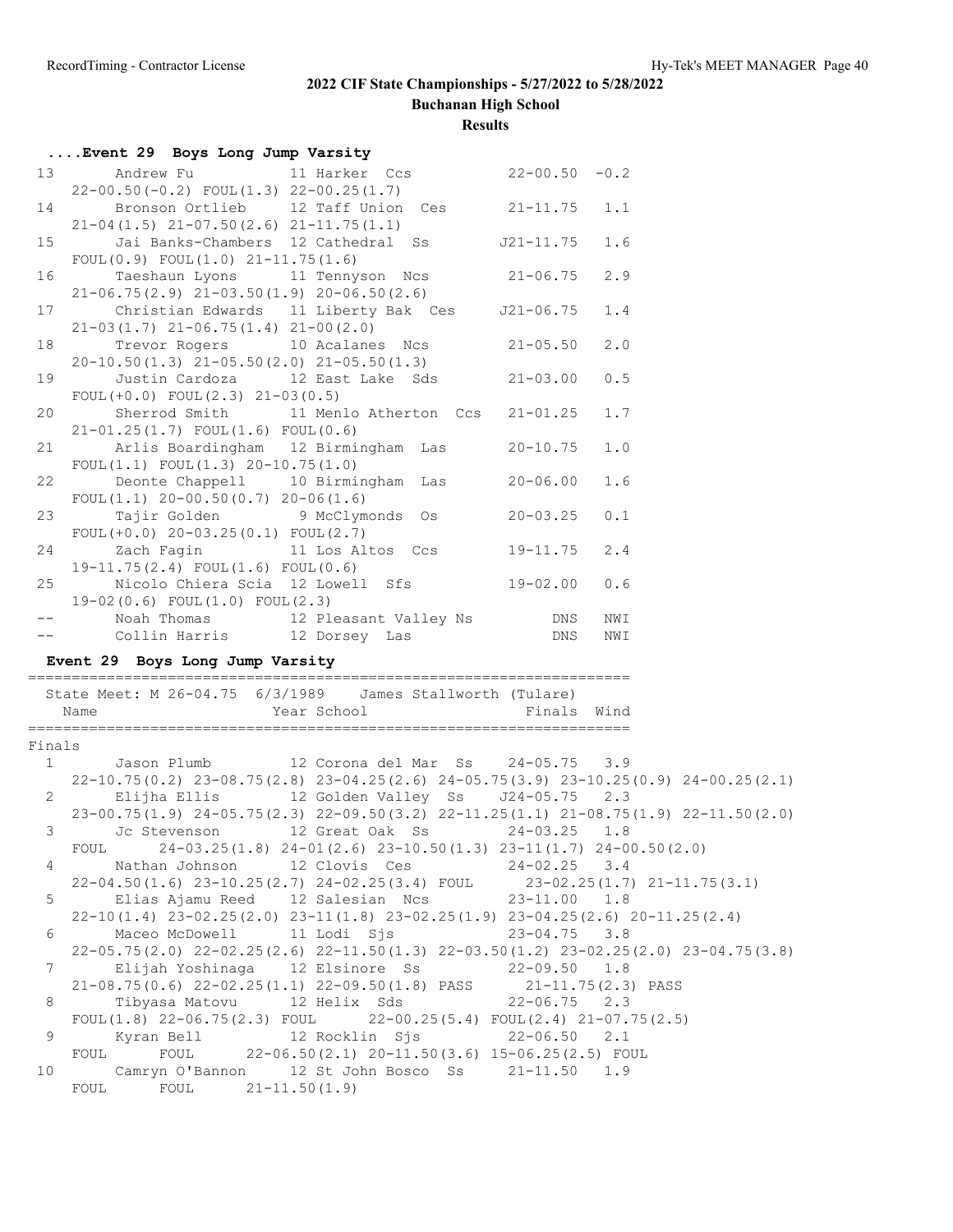**Buchanan High School**

|                | Event 29 Boys Long Jump Varsity                                                    |                    |     |
|----------------|------------------------------------------------------------------------------------|--------------------|-----|
|                | Jeontay Berry 12 Sierra Sjs<br>11 — 1                                              | $21 - 09.50$ 1.1   |     |
|                | $2\overline{1}$ -09.50(1.1) 21-03(3.3)<br>FOUL                                     |                    |     |
| 12             | Brandon Cheeks II 10 Mission Bay Sds 21-07.50 2.4                                  |                    |     |
|                | $20-10(1.3)$ $21-07.50(2.4)$ $21-05.25(1.8)$                                       |                    |     |
|                | Event 30 Boys Triple Jump Varsity                                                  |                    |     |
| $==$           | .___________________                                                               |                    |     |
|                | State Meet: M 52-05.75 6/6/1986 Marcus Hooks (Lakewood)                            |                    |     |
|                | Year School<br>Name                                                                | Prelims Wind       |     |
|                | ----------------------------<br>====================                               | .================= |     |
|                | Preliminaries<br>1 Elijha Ellis 12 Golden Valley Ss 47-10.75q 0.8                  |                    |     |
|                | 45-09.25(+0.0) 47-10.75(0.8) PASS                                                  |                    |     |
| $\mathbf{2}$   |                                                                                    |                    |     |
|                | William Dawes 12 Arroyo Grande Ces 47-07.25q 2.2<br>47-07.25(2.2) PASS PASS        |                    |     |
| 3 <sup>7</sup> | Kyan Thomas 12 Valley View Ss                                                      | $47 - 01.25q$ 2.4  |     |
|                | $43-05.75 (+0.0)$ $45-08(1.9)$ $47-01.25(2.4)$                                     |                    |     |
| 4              | Camryn O'Bannon 12 St John Bosco Ss 46-11.00q +0.0                                 |                    |     |
|                | 45-11.25(2.2) 46-11(+0.0) PASS                                                     |                    |     |
| 5 <sup>5</sup> | Elijah Yoshinaga    12 Elsinore  Ss                                                | $46 - 03.50q$ 1.0  |     |
|                | $46-03.50(1.0)$ $45-10(1.7)$ $45-11.50(1.9)$                                       |                    |     |
| 6              | Jc Stevenson<br>12 Great Oak Ss                                                    | $45 - 10.50q$ 0.2  |     |
|                | $44-04(0.1)$ $45-10.50(0.2)$ FOUL $(1.6)$<br>7 Jonathan Taylor 12 Edison Sjs       | $45 - 10.00q$ 1.7  |     |
|                | $45-10(1.7)$ $44-02(1.1)$ $43-10.75(1.6)$                                          |                    |     |
| 8              | Brandon Buu 12 East Lake Sds                                                       | $45 - 08.50q$      | 2.0 |
|                | FOUL $(1.9)$ 45-08.50 $(2.0)$ PASS                                                 |                    |     |
| 9              | Jack Fairchild 12 Crean Lutheran Ss  45-04.50q 2.2                                 |                    |     |
|                | FOUL $(1.1)$ 43-05.75 $(2.3)$ 45-04.50 $(2.2)$                                     |                    |     |
| 10             | Jacob Watts 12 James Logan                                                         | $44 - 09.75q$      | 1.8 |
|                | $44-09.75(1.8)$ $43-11.50(+0.0)$ $43-11.25(2.1)$                                   |                    |     |
| 11             | Justin Cardoza 12 East Lake Sds                                                    | $44 - 07.50q$      | 1.0 |
| 12             | FOUL (0.9) 44-07.50(1.0) PASS<br>Brandon Cheeks II 10 Mission Bay Sds 44-04.75q    |                    |     |
|                | FOUL $(1.5)$ 44-04.75 $(0.7)$ 43-02 $(0.9)$                                        |                    | 0.7 |
| 13             | Sean Huckleberry 12 University-SF Ncs 44-02.25                                     |                    | 0.5 |
|                | $43-10.75(0.6)$ $44-00(0.7)$ $44-02.25(0.5)$                                       |                    |     |
| 14             | Kingsley Okoronkwo 11 Christopher Ccs                                              | $44 - 02.00$       | 0.8 |
|                | $42-03(0.7)$ $44-02(0.8)$ $43-01.25(0.8)$                                          |                    |     |
| 15             | Shane Carr<br>11 South Bakers-ce                                                   | $44 - 00.00$       | 2.4 |
|                | $44-00(2.4)$ $42-02.75(0.8)$ FOUL $(+0.0)$                                         |                    |     |
| 16             | Robert Breed<br>12 Vanden<br>Sis                                                   | $43 - 08.00$       | 1.2 |
| 17             | FOUL $(1.6)$ FOUL $(0.9)$ 43-08 $(1.2)$<br>11 Lincoln (St) Sjs<br>Ethan Fong       |                    | 1.1 |
|                | $41-06(+0.0)$ $43-01.25(1.1)$ $42-10.50(0.7)$                                      | $43 - 01.25$       |     |
| 18             | 12 Antioch Ncs<br>Jorge Hernandez                                                  | $42 - 05.50$       | 2.5 |
|                | $41-05.75(1.8)$ $42-03(1.1)$ $42-05.50(2.5)$                                       |                    |     |
| 19             | Joshua Kung<br>12 Los Altos Ccs                                                    | $41 - 10.25$       | 2.2 |
|                | FOUL $(1.9)$ $41-10.25(2.2)$ $41-09.25(1.7)$                                       |                    |     |
| 20             | Christian Edwards 11 Liberty Bak Ces                                               | $41 - 09.50$       | 1.2 |
|                | FOUL $(1.0)$ 41-09.50 $(1.2)$ FOUL $(0.6)$                                         |                    |     |
| 21             | Timothy Jackson<br>12 Birmingham<br>Las                                            | $41 - 05.75$       | 1.2 |
| 22             | $40-03(1.0)$ $41-05.25(1.4)$ $41-05.75(1.2)$                                       | $J41 - 05.75$      | 1.5 |
|                | Abraham Metzger<br>11 No. Holly-la<br>$41-05.75(1.5)$ FOUL $(1.4)$ $40-07.75(1.6)$ |                    |     |
|                |                                                                                    |                    |     |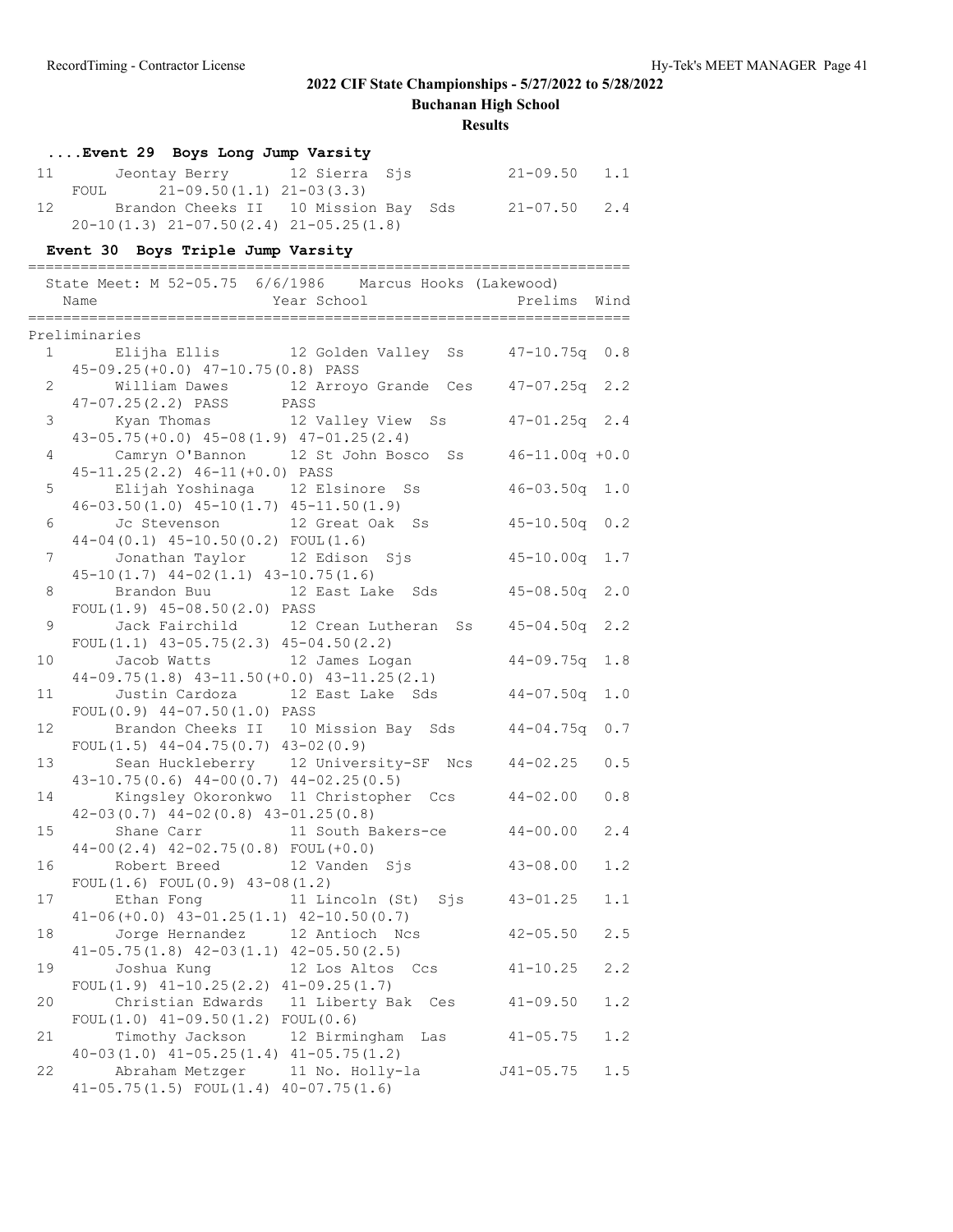**Buchanan High School**

### **Results**

|                | Event 30 Boys Triple Jump Varsity                                                               |                                                   |             |     |  |  |
|----------------|-------------------------------------------------------------------------------------------------|---------------------------------------------------|-------------|-----|--|--|
| 23             | $41-01.75(1.4)$ FOUL $(2.0)$ FOUL $(2.2)$                                                       | Jacob Wagner 11 Enterprise Ns 41-01.75 1.4        |             |     |  |  |
| 24             |                                                                                                 | Emmerson Menjivar- 11 Salinas Ccs 40-07.00        |             | 2.4 |  |  |
|                | $40-05.75(2.2)$ 39-08.50(1.5) 40-07(2.4)                                                        |                                                   |             |     |  |  |
|                |                                                                                                 | Jeremy Gamble 12 Granada Hls-la                   | DNS         | NWI |  |  |
|                | Event 30 Boys Triple Jump Varsity                                                               |                                                   |             |     |  |  |
|                |                                                                                                 |                                                   |             |     |  |  |
|                | State Meet: M 52-05.75 6/6/1986 Marcus Hooks (Lakewood)                                         |                                                   |             |     |  |  |
|                | Name                                                                                            | Year School                                       | Finals Wind |     |  |  |
|                |                                                                                                 |                                                   |             |     |  |  |
| Finals         |                                                                                                 |                                                   |             |     |  |  |
|                | 1 Camryn O'Bannon 12 St John Bosco Ss 47-06.75 1.2                                              |                                                   |             |     |  |  |
|                | 43-06(2.4) 44-05(2.6) 46-03.50(1.9) 45-03.25(3.4) 45-08(2.6) 47-06.75(1.2)                      |                                                   |             |     |  |  |
| $\overline{2}$ | Jc Stevenson 12 Great Oak Ss 47-04.00 1.6                                                       |                                                   |             |     |  |  |
|                | $43-10(2.6)$ $44-00.25(4.4)$ $47-02.50(3.6)$ $47-02.25(3.4)$ $47-04(1.6)$ $45-11.25(2.9)$       |                                                   |             |     |  |  |
| $\mathcal{E}$  |                                                                                                 | William Dawes 12 Arroyo Grande Ces 47-00.25 4.9   |             |     |  |  |
|                | $FOUL(2.8)$ 46-11.75(4.1) 45-06.50(1.7) 47-00.25(4.9) 45-10(2.1) 45-08(1.5)                     |                                                   |             |     |  |  |
|                | $4\degree$                                                                                      | Jacob Watts 12 James Logan 46-05.75 4.3           |             |     |  |  |
|                | $44-08.50(4.0)$ $45-00.25(2.4)$ $46-05.75(4.3)$ $44-08.50(4.2)$ $44-01.25(2.3)$ $45-03.75(0.3)$ |                                                   |             |     |  |  |
| $5 -$          |                                                                                                 | Kyan Thomas 12 Valley View Ss J46-05.75 3.3       |             |     |  |  |
|                | $39-11.50(1.4)$ $44-02(2.6)$ $42-07.50(1.1)$ $44-11(4.7)$ $44-03.50(4.0)$ $46-05.75(3.3)$       |                                                   |             |     |  |  |
| 6              |                                                                                                 | Elijah Yoshinaga 12 Elsinore Ss 46-00.25 1.8      |             |     |  |  |
|                | 46-00.25(1.8) FOUL(3.6) PASS PASS PASS                                                          |                                                   | PASS        |     |  |  |
| 7              |                                                                                                 | Jonathan Taylor 12 Edison Sjs 45-09.25 3.5        |             |     |  |  |
|                | $37-01.25(2.8)$ $44-10.50(3.3)$ $45-09.25(3.5)$ $44-01.25(5.7)$ $43-09.75(2.5)$ $43-09.50(2.4)$ |                                                   |             |     |  |  |
| 8              |                                                                                                 | Jack Fairchild 12 Crean Lutheran Ss 45-03.00 2.9  |             |     |  |  |
|                | 44-02 (3.6) 44-02.75 (2.8) 45-03 (2.9) 43-02 (4.6) 42-06.75 (3.2) 43-07.25 (1.0)                |                                                   |             |     |  |  |
| 9              |                                                                                                 | Justin Cardoza 12 East Lake Sds 43-09.50 3.2      |             |     |  |  |
|                | 42-00.25(0.9) 43-09.50(3.2) PASS PASS PASS PASS PASS                                            |                                                   |             |     |  |  |
| 10             |                                                                                                 | Brandon Cheeks II 10 Mission Bay Sds 43-09.25 2.7 |             |     |  |  |
|                | $43-01(3.0)$ $43-09.25(2.7)$ $42-06.75(2.2)$                                                    |                                                   |             |     |  |  |
| 11             | Brandon Buu 12 East Lake Sds 43-08.75 3.3                                                       |                                                   |             |     |  |  |
|                | 43-08.75(3.3) PASS PASS                                                                         |                                                   |             |     |  |  |
|                | -- Elijha Ellis 12 Golden Valley Ss FOUL                                                        |                                                   |             |     |  |  |
|                | FOUL(2.2) FOUL(2.2) PASS                                                                        |                                                   |             |     |  |  |

### **Event 31 Boys Shot Put Varsity**

|                | State Meet: M 74-04.75 6/2/1990 Brent Noon (Fallbrook)<br>Name | Year School |  | Prelims       |
|----------------|----------------------------------------------------------------|-------------|--|---------------|
|                | Preliminaries                                                  |             |  |               |
| 1              | Aiden Pastorian     12 Great Oak  Ss                           |             |  | $61 - 01.50q$ |
|                | $51 - 10.75$ $61 - 01.50$ $59 - 07$                            |             |  |               |
| $\overline{2}$ | Cade Moran 12 Murrieta Mesa Ss 60-07.50q                       |             |  |               |
|                | 54-02.50 60-07.50 60-03.50                                     |             |  |               |
| 3              | Nikolas Iwankiw     12 South Pasadena  Ss                      |             |  | $59 - 01.50q$ |
|                | $52 - 11.75$ $59 - 01.50$ $57 - 09.75$                         |             |  |               |
| 4              | Nicholas Godbehere 12 Shafter Ces                              |             |  | J59-01.50a    |
|                | $52-06.25$ $53-11.50$ $59-01.50$                               |             |  |               |
| 5              | Guillermo Lopez 12 Southwest (EC) Sds 58-10.75q                |             |  |               |
|                | FOUL 54-02.25 58-10.75                                         |             |  |               |
| 6              | Luis Martinez 12 Vista Sds                                     |             |  | $56 - 00.50q$ |
|                | 56-00.50 FOUL 53-06                                            |             |  |               |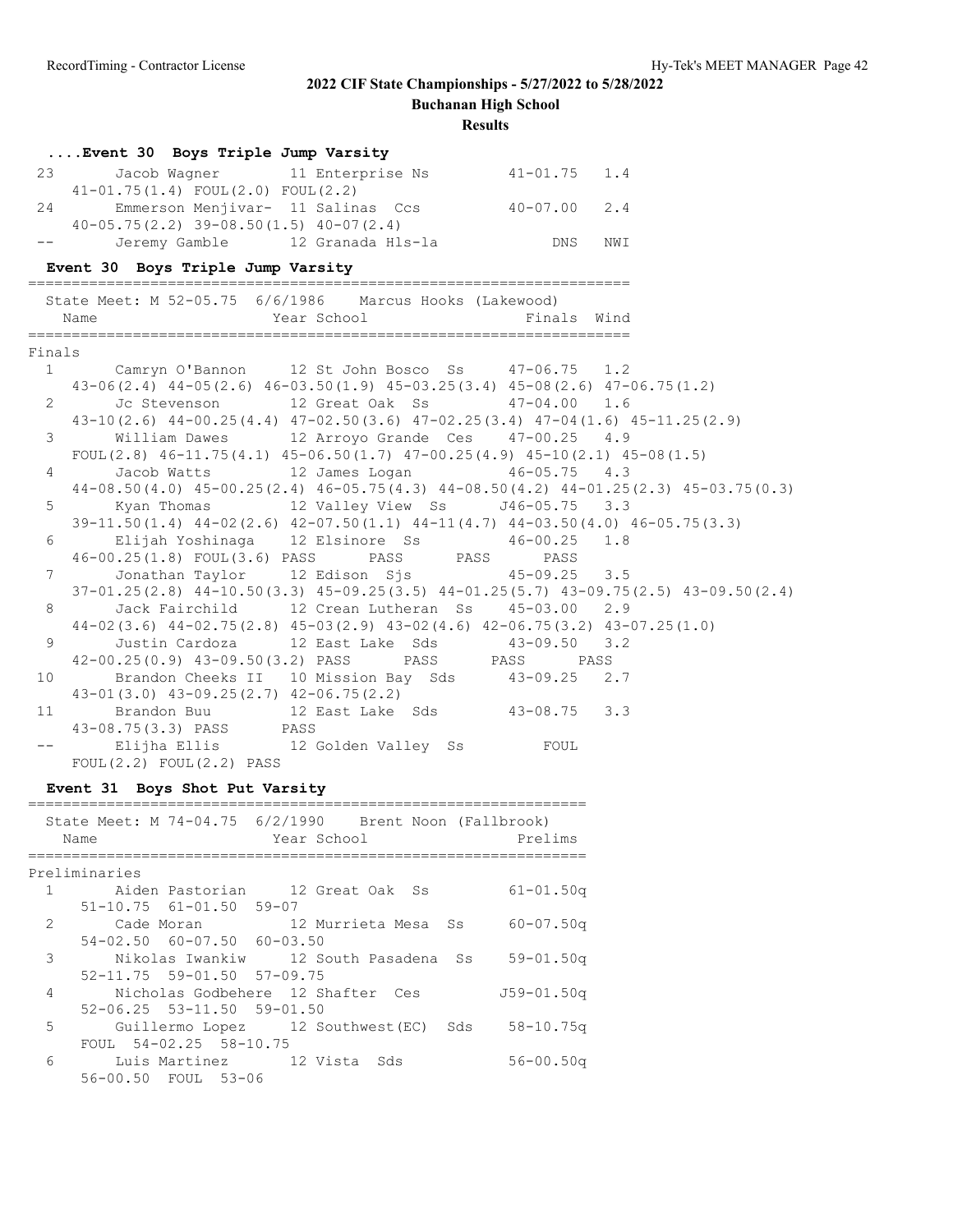**Buchanan High School**

|                 | Event 31 Boys Shot Put Varsity                                                  |               |
|-----------------|---------------------------------------------------------------------------------|---------------|
|                 | 7 Travis Zavala 12 Canyon (Anah) Ss 55-11.50q<br>55-11.50 FOUL 54-11.50         |               |
|                 | 8 McKay Madsen 9 Clovis North Ces 55-08.75q<br>55-08.75 55-06.50 PASS           |               |
|                 |                                                                                 |               |
| 9               | Kai Deines 11 Redondo Ss<br>54-11 PASS PASS                                     | $54 - 11.00q$ |
| 10              | Hawkin Miller 12 El Camino Sds<br>53-03.25 FOUL FOUL                            | $53 - 03.25q$ |
| 11              | Andrew Trottier 12 Liberty Bak Ces                                              | $51 - 06.50q$ |
|                 | 50-00 48-11.75 51-06.50                                                         |               |
| 12 <sup>7</sup> | Abayomi Babalola 12 Enochs Sjs<br>51-02 FOUL FOUL                               | $51 - 02.00q$ |
| 13 <sup>7</sup> | Albert Beerbower 12 Cardinal Newman Ncs 50-03.50                                |               |
|                 | 49-09.50 49-04.75 50-03.50                                                      |               |
| 14              |                                                                                 | $50 - 01.50$  |
|                 | $46 - 10.50$ $49 - 04.50$ $50 - 01.50$                                          |               |
| 15              | Zach Lewis 10 Pacifica (GG) Ss 49-09.50                                         |               |
|                 | 49-09.50 FOUL 49-07.25                                                          |               |
| 16              | Simon Dixon 12 Paradise Ns<br>FOUL 49-04.50 FOUL                                | $49 - 04.50$  |
| 17              | Benjamin Feldstein 12 Vintage Ncs                                               | $48 - 02.00$  |
|                 | 45-10.25 47-07.50 48-02                                                         |               |
| 18              | Khalil Golden 12 San Leandro 47-00.50                                           |               |
|                 | 47-00.50 FOUL 43-10.75                                                          |               |
| 19              | Nick Afato 11 Yuba City Sjs                                                     | $46 - 05.00$  |
|                 | $45 - 01$ $42 - 08.50$ $46 - 05$                                                |               |
| 20              | Caleb Moran-Murphy 12 Palma Ccs                                                 | $46 - 01.50$  |
|                 | $41-09.50$ $42-10.50$ $46-01.50$                                                |               |
| 21              | Eduardo Lopez 12 Birmingham Las 46-00.00<br>FOUL 46-00 FOUL                     |               |
| 22              | Mateo Garcia 11 Santa Clara Ccs 45-09.50                                        |               |
|                 | $45 - 00.50$ $45 - 09.50$ $43 - 06.75$                                          |               |
| 23              | Zaire Peters 11 Palisades Las 44-07.25                                          |               |
|                 | 42-04.25 FOUL 44-07.25                                                          |               |
| 24              | Mar'Agen Fowler 12 Hamilton Las 42-07.00                                        |               |
|                 | FOUL 42-07 FOUL<br>Joseph Harbert 12 Archbsh Riord-cc DNS                       |               |
| $---$           |                                                                                 |               |
|                 | Event 31 Boys Shot Put Varsity                                                  |               |
|                 | State Meet: M 74-04.75 6/2/1990 Brent Noon (Fallbrook)                          |               |
|                 | Year School<br>Name                                                             | Finals        |
|                 |                                                                                 |               |
| Finals          |                                                                                 |               |
| $\mathbf{1}$    | Cade Moran 12 Murrieta Mesa Ss 64-03.25                                         |               |
|                 | 61-06.50 64-00.50 FOUL 62-08.25 64-03.25 FOUL                                   |               |
| 2               | Aiden Pastorian<br>12 Great Oak Ss                                              | $60 - 04.00$  |
|                 | 57-11 58-10 55-07 60-04 FOUL 59-11.25                                           |               |
| 3               | Nikolas Iwankiw 12 South Pasadena Ss                                            | $58 - 10.75$  |
|                 | FOUL 58-03.25 58-10.75 FOUL FOUL FOUL                                           |               |
| 4               | Guillermo Lopez 12 Southwest (EC) Sds<br>56-11 58-05.50 FOUL FOUL 57-02.50 FOUL | $58 - 05.50$  |
| 5               | Kai Deines 11 Redondo Ss                                                        | $58 - 05.25$  |
|                 | FOUL 53-00.50 54-03.50 56-11 FOUL 58-05.25                                      |               |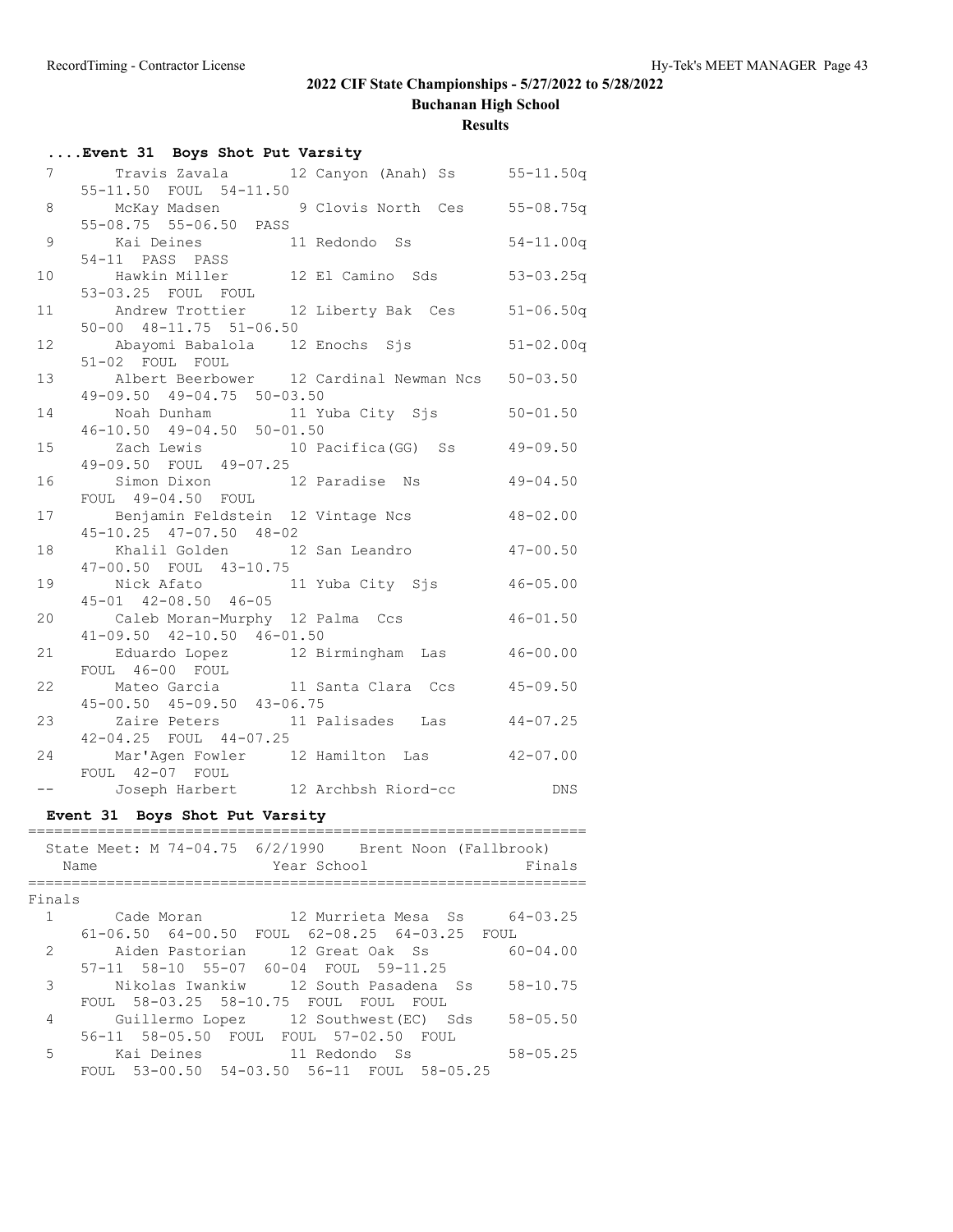**Buchanan High School**

#### **Results**

## **....Event 31 Boys Shot Put Varsity**

|    |                                        | 6 Luis Martinez 12 Vista Sds 58-03.25                          |              |
|----|----------------------------------------|----------------------------------------------------------------|--------------|
|    |                                        | 53-10.75 54-02.75 56-10.75 FOUL 56-05.25 58-03.25              |              |
| 7  |                                        |                                                                |              |
|    |                                        | 53-03.25 57-10.50 FOUL FOUL FOUL FOUL                          |              |
| 8  |                                        | McKay Madsen 57-09.00 9 Clovis North Ces 57-09.00              |              |
|    |                                        | $56-04.50$ $57-09$ $55-06.25$ $56-10.25$ $55-11.25$ $57-08.50$ |              |
| 9  |                                        | Andrew Trottier 12 Liberty Bak Ces 53-03.75                    |              |
|    |                                        | 51-09.25 51-01.75 53-03.75 FOUL 50-01.50 FOUL                  |              |
| 10 |                                        | Travis Zavala (12 Canyon (Anah) Ss (52-09.50                   |              |
|    | $49 - 02.50$ $52 - 09.50$ $51 - 10.50$ |                                                                |              |
| 11 |                                        | Nicholas Godbehere 12 Shafter Ces                              | $51 - 09.75$ |
|    | 50-08.75 FOUL 51-09.75                 |                                                                |              |
|    | 12 Maayomi Babalola 12 Enochs Sjs      |                                                                | $50 - 11.00$ |
|    | 50-11 49-00.25 FOUL                    |                                                                |              |

## **Event 32 Boys Discus Throw Varsity**

| Name | State Meet: M 213-07 6/2/2006 Bo Taylor (Newport Harbor)             | Year School <b>Prelims</b>            |             |
|------|----------------------------------------------------------------------|---------------------------------------|-------------|
|      | Preliminaries                                                        |                                       |             |
|      | 1 Terraine Wiggins J 12 Golden Valley Ss 195-03q<br>195-03 PASS PASS |                                       |             |
|      | 2 Brendon See 11 J. Serra Ss                                         |                                       | $191 - 03q$ |
| 3    | 173-02 191-03 FOUL<br>Elijah Ignacio 12 Elsinore Ss                  |                                       | $187 - 08q$ |
|      | FOUL 180-08 187-08                                                   |                                       |             |
| 4    | Nicholas Godbehere 12 Shafter Ces<br>186-01 PASS PASS                |                                       | $186 - 01q$ |
| 5    | Jordan Franco<br>167-11 179-03 185-10                                | 12 Hesperia Ss                        | $185 - 10q$ |
| 6    | Cade Moran<br>178-01 181-11 176-01                                   | 12 Murrieta Mesa Ss                   | $181 - 11q$ |
| 7    | 167-00 179-10 PASS                                                   | Nikolas Iwankiw 12 South Pasadena Ss  | $179 - 10q$ |
| 8    | McKay Madsen 9 Clovis North Ces<br>174-05 178-10 174-06              |                                       | $178 - 10q$ |
| 9    | Kai Deines<br>175-09 PASS PASS                                       | 11 Redondo Ss                         | $175 - 09q$ |
| 10   | 169-04 175-04 FOUL                                                   | Guillermo Lopez 12 Southwest (EC) Sds | $175 - 04q$ |
| 11   | Adam Laycock<br>167-02 160-10 171-06                                 | 11 Westlake Ss                        | $171 - 06q$ |
| 12   | Steve Mai<br>171-05 FOUL 159-10                                      | 12 Enochs Sjs                         | $171 - 05q$ |
| 13   | Kyler Headley<br>FOUL 146-08 163-07                                  | 10 Silver Creek Ccs                   | $163 - 07$  |
| 14   | Andrew Baum<br>126-08 137-02 160-04                                  | 12 Davis Sjs                          | $160 - 04$  |
| 15   | Christopher Antune 12 Madera South Ces<br>151-09 159-10 FOUL         |                                       | $159 - 10$  |
|      | 16 Mariel Shakur 12 Skyline Os<br>159-01 137-10 146-02               |                                       | $159 - 01$  |
| 17   | Hawkin Miller<br>FOUL FOUL 156-10                                    | 12 El Camino Sds                      | $156 - 10$  |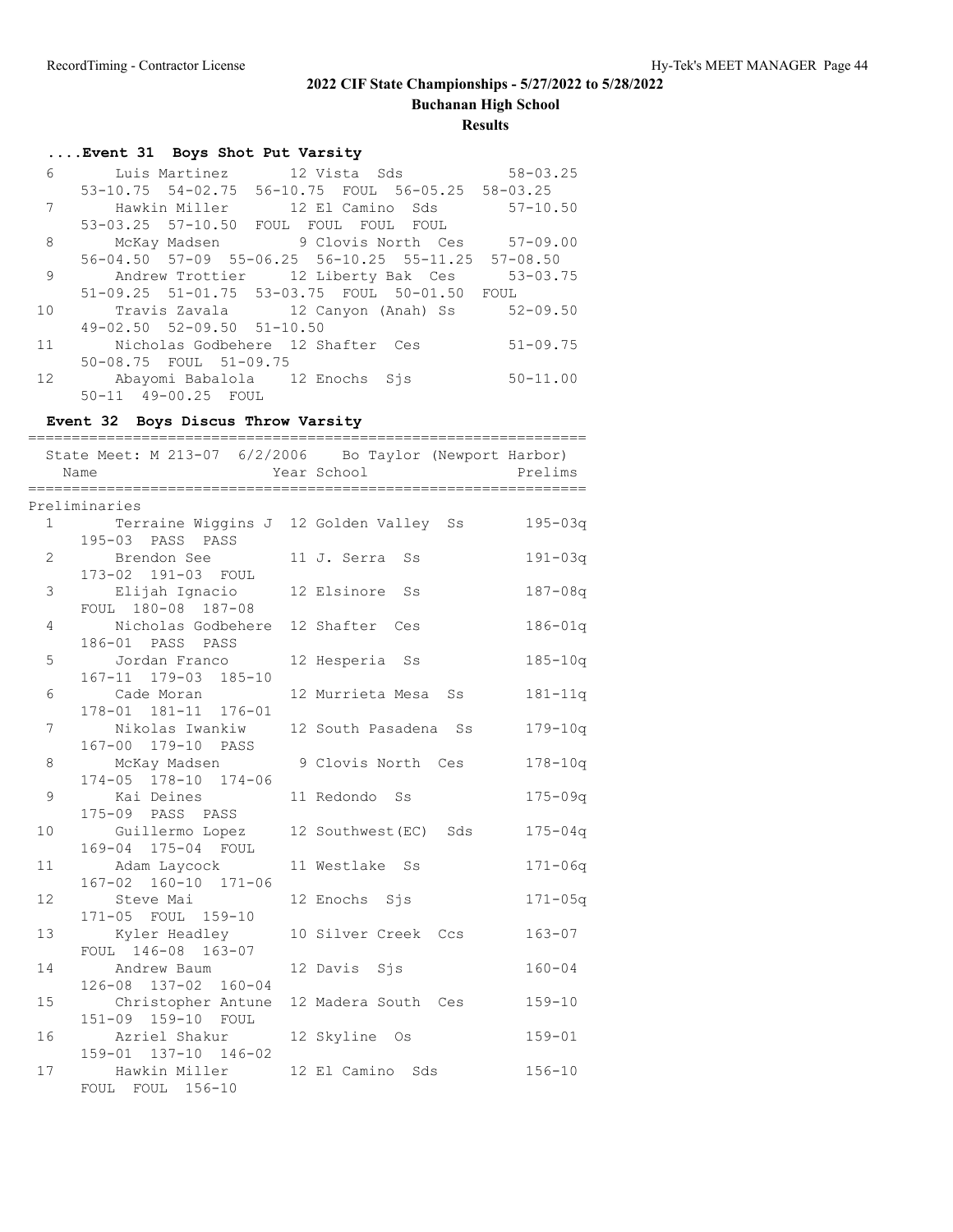**Buchanan High School**

**Results**

|    | Event 32 Boys Discus Throw Varsity |                        |            |
|----|------------------------------------|------------------------|------------|
| 18 | Jacob Watts                        | 12 James Logan         | $156 - 02$ |
|    | FOUL $141 - 11$ $156 - 02$         |                        |            |
| 19 | Simon Dixon                        | 12 Paradise Ns         | $148 - 10$ |
|    | FOUL FOUL 148-10                   |                        |            |
| 20 | Tyler Knowles                      | 11 R. Buena Vis-sd     | $147 - 07$ |
|    | 147-07 FOUL FOUL                   |                        |            |
| 21 | Jordan Zamora                      | 12 Santa Rosa Ncs      | $141 - 08$ |
|    | 141-08 FOUL FOUL                   |                        |            |
| 22 | Khalil Golden                      | 12 San Leandro         | $141 - 06$ |
|    | FOUL FOUL 141-06                   |                        |            |
|    | Juan Lujano                        | 11 San Benito Hol Ccs  | FOUL       |
|    | FOUL FOUL FOUL                     |                        |            |
|    | Abayomi Babalola                   | 12 Enochs Sjs          | FOUL       |
|    | FOUL FOUL FOUL                     |                        |            |
|    | Clayton King                       | 12 Monte Vista Chr Ccs | DNS.       |

# **Event 32 Boys Discus Throw Varsity**

|    | State Meet: M 213-07 6/2/2006 Bo Taylor (Newport Harbor)<br>Year School Finals<br>Name |            |
|----|----------------------------------------------------------------------------------------|------------|
|    | Finals                                                                                 |            |
|    | 1 Brendon See 11 J. Serra Ss                                                           | $203 - 10$ |
|    | 185-04 FOUL 203-10 154-07 181-04 FOUL                                                  |            |
|    | 2 Cade Moran 12 Murrieta Mesa Ss                                                       | $199 - 06$ |
|    | 166-10 191-11 199-06 FOUL 185-08 FOUL                                                  |            |
|    | 3<br>Kai Deines 11 Redondo Ss                                                          | $198 - 11$ |
|    | 175-04 188-02 FOUL 193-11 187-00 198-11                                                |            |
|    | Terraine Wiggins J 12 Golden Valley Ss J198-11<br>$\overline{4}$                       |            |
|    | 189-00 191-11 191-06 FOUL 198-11 FOUL                                                  |            |
|    | Elijah Ignacio 12 Elsinore Ss<br>5                                                     | $196 - 07$ |
|    | 162-00 189-06 FOUL FOUL 196-07 193-03                                                  |            |
|    | Nikolas Iwankiw 12 South Pasadena Ss<br>6                                              | $196 - 00$ |
|    | 176-00 174-09 181-04 196-00 FOUL 184-09                                                |            |
|    | Nicholas Godbehere 12 Shafter Ces<br>7                                                 | $189 - 02$ |
|    | 189-02 FOUL FOUL FOUL 184-10 FOUL                                                      |            |
|    | 8<br>Jordan Franco 12 Hesperia Ss                                                      | $187 - 06$ |
|    | 187-06 161-01 143-05 184-02 176-05 FOUL                                                |            |
|    | 9<br>McKay Madsen           9 Clovis North Ces                                         | $180 - 10$ |
|    | 119-05 180-10 FOUL 177-02 174-09 FOUL                                                  |            |
| 10 | Steve Mai based in the 12 Enochs Sjs                                                   | $175 - 03$ |
|    | 162-11 175-03 FOUL                                                                     |            |
| 11 | Adam Laycock 11 Westlake Ss                                                            | $174 - 03$ |
|    | FOUL 174-03 169-05                                                                     |            |
| 12 | Guillermo Lopez 12 Southwest (EC) Sds 149-04                                           |            |
|    | FOUL FOUL 149-04                                                                       |            |

### **Event 35 Mixed 100 Meter Dash Wheelchair Para**

|      | State Meet: M 20.32 5/24/2019 Shawn Vanaman, Clovis-ce |                   |             |      |
|------|--------------------------------------------------------|-------------------|-------------|------|
| Name |                                                        | Year School       | Finals      | Wind |
|      |                                                        |                   |             |      |
|      | Josiah Ettore                                          | M11 Ramona Sds    | $16.74$ 2.9 |      |
|      | Brandon Louie                                          | M11 Los Altos Ccs | 20.66       | 2.9  |
|      | Audrey Aquilar                                         | W10 Imperial Sds  | 24.34       | 29   |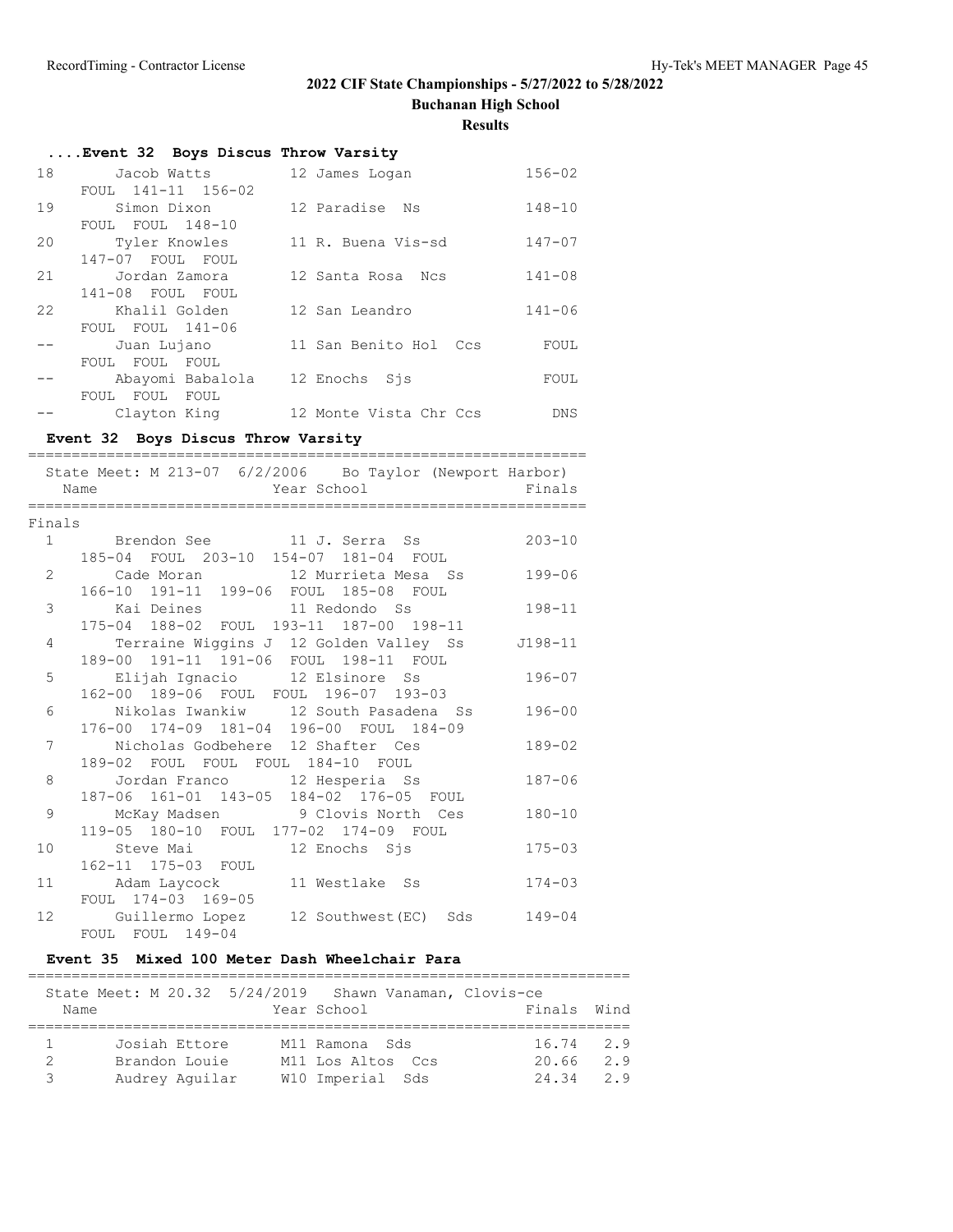**Buchanan High School**

#### **Results**

#### **....Event 35 Mixed 100 Meter Dash Wheelchair Para**

4 Angelina Garcia W11 Yosemite Ces 33.36 2.9

#### **Event 36 Mixed 200 Meter Dash Wheelchair Para**

|      | State Meet: M 40.81 5/24/2019 Danny Smutt, Mission Hills |                   |  |               |  |
|------|----------------------------------------------------------|-------------------|--|---------------|--|
| Name |                                                          | Year School       |  | Finals Wind   |  |
|      |                                                          |                   |  |               |  |
|      | Josiah Ettore                                            | M11 Ramona Sds    |  | $32.14M$ 1.5  |  |
|      | Brandon Louie                                            | M11 Los Altos Ccs |  | 38.66M 1.5    |  |
| 3    | Angelina Garcia                                          | W11 Yosemite Ces  |  | $1:10.44$ 1.5 |  |
|      |                                                          |                   |  |               |  |

#### **Event 37 Mixed 400 Meter Dash Wheelchair Para**

|      | State Meet: M 1:22.14 5/24/2019 Shawn Vanaman, Clovis-ce |             |                   |          |
|------|----------------------------------------------------------|-------------|-------------------|----------|
| Name |                                                          | Year School |                   | Finals   |
|      |                                                          |             |                   |          |
|      | Josiah Ettore                                            |             | M11 Ramona Sds    | 1:05.18M |
|      | Brandon Louie                                            |             | M11 Los Altos Ccs | 1:16.26M |

### **Event 40 Boys 100 Meter Dash Ambulatory Para**

|                | State Meet: M 12.32 5/25/2019 Parker Harvey, San Diego-sd<br>Name | Year School          |  | Finals Wind H# |                  |                |
|----------------|-------------------------------------------------------------------|----------------------|--|----------------|------------------|----------------|
|                | Michael Reyes                                                     | 10 San Fran Intl Sfs |  | 12.63          | $3.5 \quad 1$    |                |
| $\mathfrak{D}$ | Jaime Castellanos                                                 | 11 San Fran Intl Sfs |  | 14.02          | $3.5 \quad 1$    |                |
| 3              | Carson Fox                                                        | 10 Los Alamitos Ss   |  | 14.73          | $3.5 \quad 1$    |                |
| 4              | Gabriel Tyler                                                     | 11 Poly(LB) Ss       |  | 14.85          | $3.5 \quad 1$    |                |
| 5              | Ashton Pluckhan                                                   | 12 Christopher Ccs   |  | 15.13          | $3.5 \quad 1$    |                |
| 6              | Logan Mann                                                        | 9 West Hills Sds     |  | 15.97          | $1.7 \t2$        |                |
| 7              | Alexis Lobato Huer                                                | 12 R. Buena Vis-sd   |  | 16.85          | $1.7 \t2$        |                |
| 8              | Hamza Mosleh                                                      | 10 San Fran Intl Sfs |  | 20.15          | $1 \overline{7}$ | $\overline{2}$ |

#### **Event 41 Boys 200 Meter Dash Ambulatory Para**

|   | State Meet: M 25.48 5/25/2019 Parker Harvey, San Diego-sd<br>Name | Year School          | Finals | Wind |
|---|-------------------------------------------------------------------|----------------------|--------|------|
|   | Michael Reyes                                                     | 10 San Fran Intl Sfs | 25.37  | 3.7  |
| 2 | Jaime Castellanos                                                 | 11 San Fran Intl Sfs | 30.44  | 3.7  |
| 3 | Carson Fox                                                        | 10 Los Alamitos Ss   | 32.58  | 3.7  |
| 4 | Logan Mann                                                        | 9 West Hills Sds     | 33.74  | 3.7  |
| 5 | Ashton Pluckhan                                                   | 12 Christopher Ccs   | 34.21  | 3.7  |
| 6 | Hamza Mosleh                                                      | 10 San Fran Intl Sfs | 45.42  | 3.7  |

=====================================================================

#### **Event 42 Boys 400 Meter Dash Ambulatory Para**

#### ================================================================ State Meet: M 1:02.57 5/24/2019 Ethan Fung, Lowell-sf Name Year School Finals ================================================================ 1 Benjamin Schultz 11 Claremont Ss 1:01.68M 2 Michael Reyes 10 San Fran Intl Sfs 1:08.45<br>3 Jaime Castellanos 11 San Fran Intl Sfs 1:14.37<br>4 Gabriel Tyler 11 Poly(LB) Ss 1:15.94 Michael Reyes<br>Jaime Castellanos 11 San Fran Intl Sfs 1:14.37<br>11 Poly(LB) Ss 1:15.94 4 Gabriel Tyler 11 Poly(LB) Ss 1:15.94 5 Ashton Pluckhan 12 Christopher Ccs 1:20.03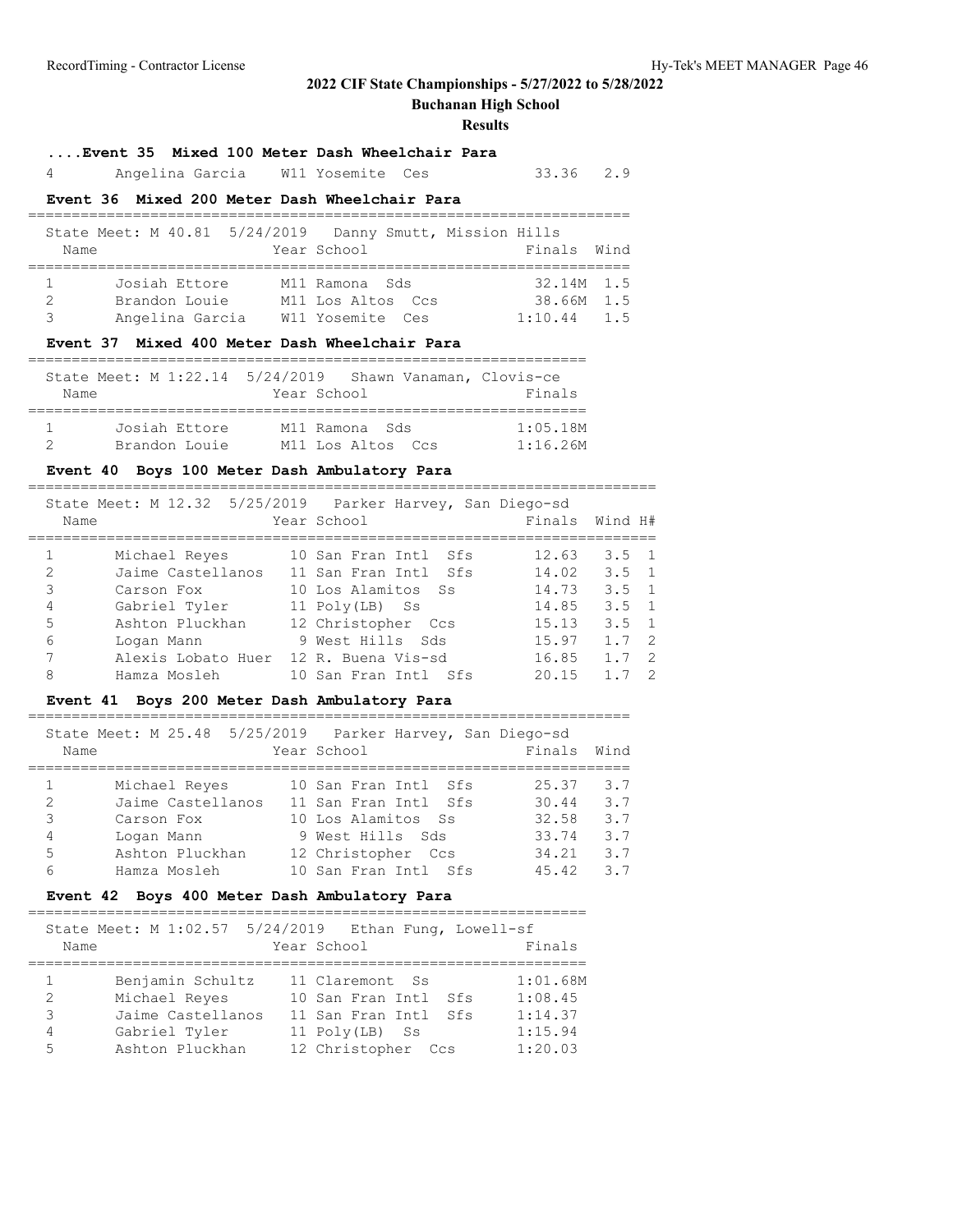**Buchanan High School**

#### **Results**

=====================================================================

### **....Event 42 Boys 400 Meter Dash Ambulatory Para**

6 Hamza Mosleh 10 San Fran Intl Sfs 1:55.10

### **Event 43 Girls 100 Meter Dash Ambulatory Para**

| State Meet: M 13.44 5/24/2019 Amy Watt, Gunn<br>Name                                               |                   | Year School                                                                                                                  |     | Finals                                                       | Wind                                   |
|----------------------------------------------------------------------------------------------------|-------------------|------------------------------------------------------------------------------------------------------------------------------|-----|--------------------------------------------------------------|----------------------------------------|
| Ella Rodriquez<br>2<br>Audrey Sugden<br>3<br>Isabella Browne<br>Sydney Saulo<br>4<br>Kiarrah Dixon | Yizereth Cisneros | 12 Christopher Ccs<br>11 University Ss<br>11 Christopher Ccs<br>12 Christopher Ccs<br>10 Southwest (EC)<br>12 Bear Creek Sis | Sds | 16.05<br>17.47<br>17.49<br>20.04<br><b>DNS</b><br><b>DNS</b> | 1.5<br>1.5<br>1.5<br>1.5<br>1.5<br>1.5 |

### **Event 44 Girls 200 Meter Dash Ambulatory Para**

|               | State Meet: M 31.14 5/25/2019 Sophia O'Shea, Berkeley-nc |                    |        |      |
|---------------|----------------------------------------------------------|--------------------|--------|------|
| Name          |                                                          | Year School        | Finals | Wind |
|               |                                                          |                    |        |      |
|               | Audrey Sugden                                            | 11 University Ss   | 37.50  | 2.4  |
| $\mathcal{P}$ | Isabella Browne                                          | 11 Christopher Ccs | 39.07  | 2.4  |
| 3             | Sydney Saulo                                             | 12 Christopher Ccs | 43.56  | 2.4  |
|               | Kiarrah Dixon                                            | 12 Bear Creek Sis  | DNS.   | 24   |

### **Event 45 Girls 400 Meter Dash Ambulatory Para**

| Name | State Meet: M 1:11.61 5/24/2019 Sophia O'Shea, Berkeley-nc | Year School                                                   | Finals                     |
|------|------------------------------------------------------------|---------------------------------------------------------------|----------------------------|
| 2    | Isabella Browne<br>Sydney Saulo<br>Kiarrah Dixon           | 11 Christopher Ccs<br>12 Christopher Ccs<br>12 Bear Creek Sis | 1:36.64<br>1:43.40<br>DN S |

#### **Event 46 Girls Shot Put Ambulatory Para**

|          | State Meet: M 21-07.25 5/24/2019 Miracle Traylor, Pleasnt V<br>Year School<br>Name | Finals       |
|----------|------------------------------------------------------------------------------------|--------------|
|          | 1 Ella Rodriquez 12 Christopher Ccs 31-00.50M                                      |              |
|          | $29-09.75$ $28-08.75$ $31-00.50$ $24-09.25$ $28-06.75$ $27-03.50$                  |              |
| 2        | Jackie Heath 11 Notre Dame Ac-ss 19-10.50                                          |              |
|          | 19-09.25 19-07 19-10.50 19-05 19-04.25 19-10.25                                    |              |
| $3 \sim$ | Alliyah Yerington 12 Lassen Ns                                                     | $17 - 07.75$ |
|          | $17-06.25$ $17-07.25$ $17-07.75$ $17-06.50$ $17-07$ $17-04.75$                     |              |
|          | Vaiva Poudziunas 12 Notre Dame (SO) Ss                                             | DNS          |
|          | Kiarrah Dixon 12 Bear Creek Sis                                                    | DNS          |
|          |                                                                                    |              |

#### **Event 47 Boys Shot Put Ambulatory Para**

|                                                          |            |  |             |                    |  | State Meet: M 39-00 5/24/2019 Parker Harvey, San Diego-sd |
|----------------------------------------------------------|------------|--|-------------|--------------------|--|-----------------------------------------------------------|
| Name                                                     |            |  | Year School |                    |  | Finals                                                    |
|                                                          |            |  |             |                    |  |                                                           |
|                                                          | Carson Fox |  |             | 10 Los Alamitos Ss |  | $33 - 00.50$                                              |
| $21-05$ $32-01$ $33-00.50$ $31-06$ $30-09.25$ $31-10.25$ |            |  |             |                    |  |                                                           |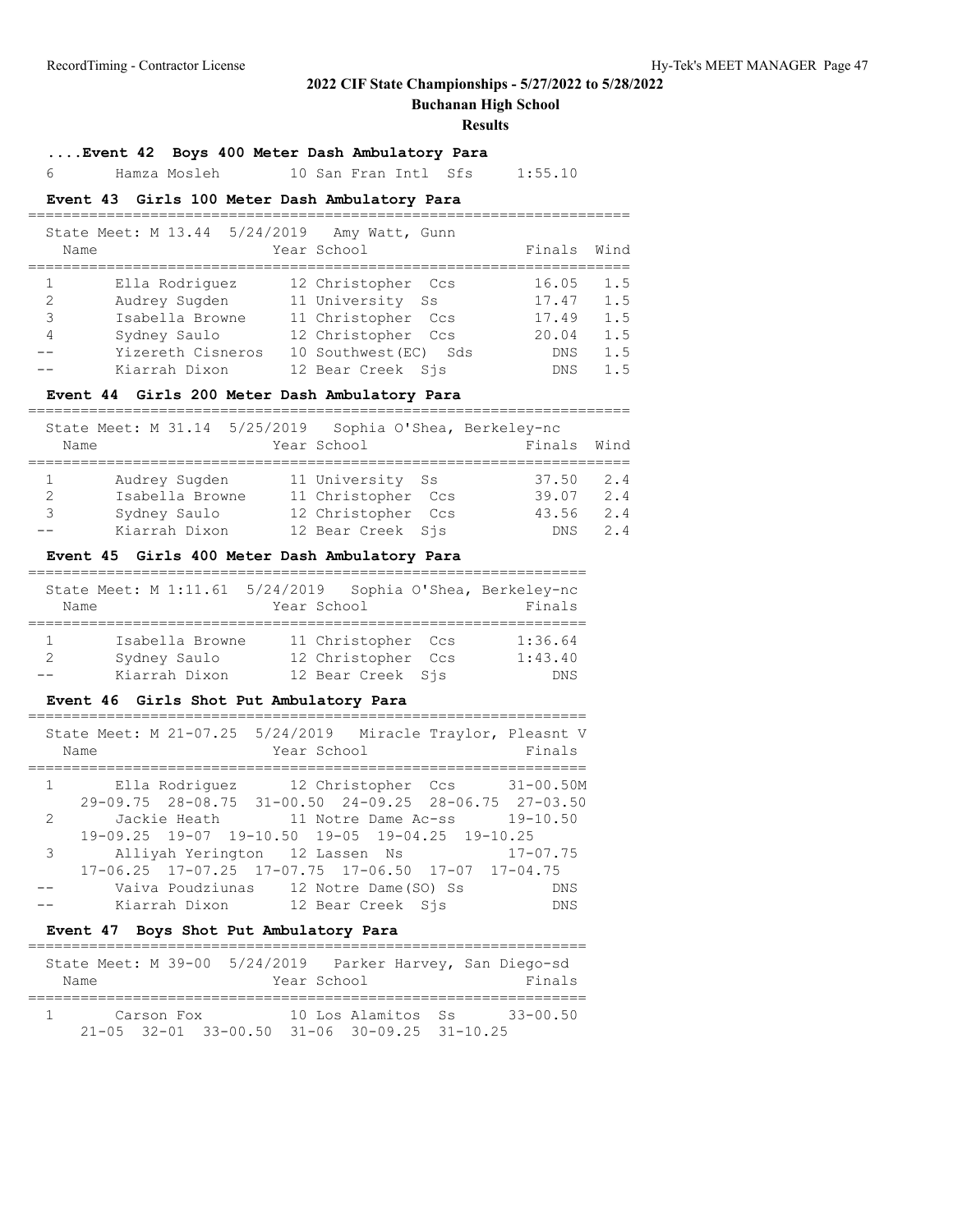**Buchanan High School**

#### **Results**

## **....Event 47 Boys Shot Put Ambulatory Para**

| 2 Jaime Castellanos 11 San Fran Intl Sfs 32-04.50 |
|---------------------------------------------------|
| 29-07.50 31-06 30-06.50 31-02 32-00.25 32-04.50   |
| 3 Michael Reyes 10 San Fran Intl Sfs 30-03.25     |
| 28-09.50 29-09.75 30-01 29-02 30-03.25 28-08      |
| 4 Hamza Mosleh 10 San Fran Intl Sfs 18-03.25      |
| 15-10.50 16-00 15-11 15-11.50 18-03.25 17-04.25   |
| 5 Ashton Pluckhan 12 Christopher Ccs 17-11.75     |
| 16-08 16-09.50 17-11.75 17-03.75 16-05.50 16-10   |
| -- Carter Jones 12 Excelsior Ss<br>DNS            |

#### **Event 49 Girls Shot Put Wheelchair Para**

|      |  |                                                             |             | State Meet: M 12-06.25 5/24/2019 Kendall Stier, Sad. Val. C |
|------|--|-------------------------------------------------------------|-------------|-------------------------------------------------------------|
| Name |  |                                                             | Year School | Finals                                                      |
|      |  |                                                             |             |                                                             |
|      |  | Audrey Aquilar 10 Imperial Sds                              |             | $17 - 05.00M$                                               |
|      |  | $15-11$ $15-08.25$ $16-03.25$ $17-00.75$ $16-10.75$ $17-05$ |             |                                                             |

### **Event 50 Boys Shot Put Wheelchair Para**

|   | Year School<br>Name                                                       | Finals       |
|---|---------------------------------------------------------------------------|--------------|
|   | $1 \qquad \qquad$<br>Ismael Estrada 11 Univ City-sd                       | $21 - 10.50$ |
|   | $21-07.75$ $21-07$ $21-10.50$ $21-05.75$ $21-05.75$ $20-10$               |              |
|   | Zachary Grover 12 Univ City-sd 19-07.25<br>$2 \left( \frac{1}{2} \right)$ |              |
|   | $19-06.25$ $17-11.75$ $18-04.75$ $19-03.75$ $19-05$                       | $19 - 07.25$ |
| 3 | Carter Jones 12 Excelsior Ss                                              | $19 - 01.50$ |
|   | $17-10$ $16-10.25$ $17-06.50$ $18-05.50$ $18-05.50$ $19-01.50$            |              |
| 4 | Brandon Louie 11 Los Altos Ccs                                            | $17 - 01.50$ |
|   | $16-10$ $16-02.75$ $16-04.50$ $16-08$ $17-01.50$ $16-08.25$               |              |

#### **Event 53 Girls Shot Put Unified**

|              | Year School<br>Name                                                         | Finals       |
|--------------|-----------------------------------------------------------------------------|--------------|
| $\mathbf{1}$ | 12 Clovis East Ces<br>Liyah Davis<br>29-00 27-04.75 26-09.50                | $29 - 00.00$ |
| 2            | Rylyn Shields 10 Trabuco Hills Ss<br>$26 - 09.25$ $25 - 08.25$ $24 - 03.25$ | $26 - 09.25$ |
| 3            | Karina Barrios 10 Trabuco Hills Ss<br>$16 - 00.50$ $14 - 00$ $14 - 00.75$   | $16 - 00.50$ |
| 4            | Sydney Flynn 12 Clovis East Ces<br>$14 - 09$ $12 - 03.50$ $13 - 05$         | $14 - 09.00$ |
|              | Alliyah Yerington 12 Lassen Ns                                              | SCR          |

#### **Event 54 Boys Shot Put Unified**

|   | Name                                                   | Year School                 | Finals       |
|---|--------------------------------------------------------|-----------------------------|--------------|
|   | FOUL $43-02.75$ $44-10.50$                             | Isiah Butler 10 King, ML Ss | $44 - 10.50$ |
| 2 | Cy Cortez<br>$35 - 04.75$ $39 - 06$ $34 - 04.25$       | 12 Clovis East Ces          | $39 - 06.00$ |
| 3 | Zarayah Crew<br>$31 - 07.50$ $30 - 06.50$ $32 - 03.25$ | 9 Sweetwater Sds            | $32 - 03.25$ |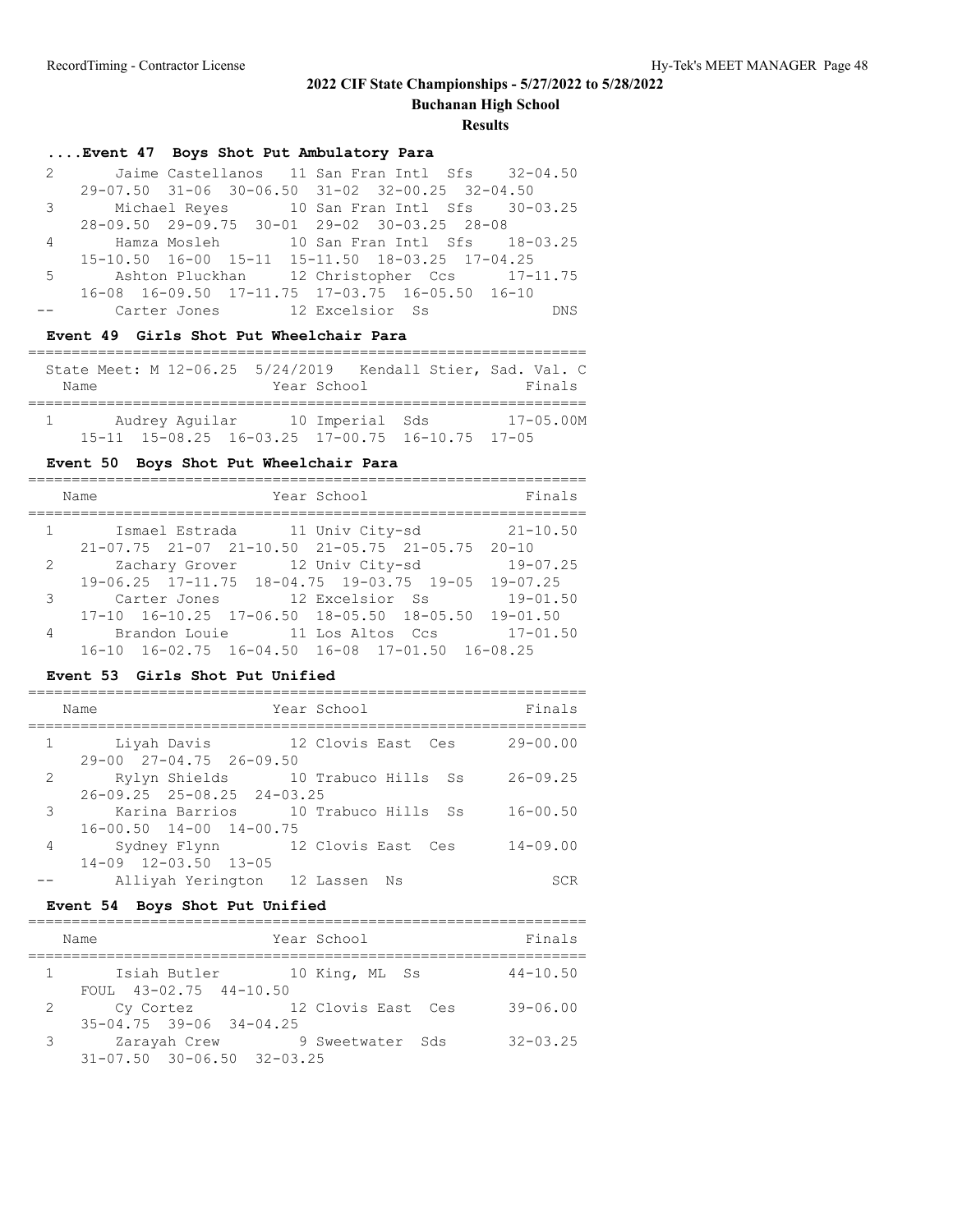**Buchanan High School**

#### **Results**

## **....Event 54 Boys Shot Put Unified**

| $\sim$ 4 | Matt Vanhorn 12 Clovis East Ces     |  | 25-00.50     |
|----------|-------------------------------------|--|--------------|
|          | $23 - 02$ $24 - 04.75$ $25 - 00.50$ |  |              |
|          | 5 Michael Serrano 12 Sweetwater Sds |  | $20 - 07.50$ |
|          | $20 - 07.50$ $17 - 00.75$ $19 - 11$ |  |              |
|          |                                     |  | $20 - 02.50$ |
|          | $17-09$ $17-11$ $20-02.50$          |  |              |

### **Event 55 Mixed 4x100 Meter Relay Unified**

| School             | Finals  |
|--------------------|---------|
| 1 Oak Hills Ss     | 45.49   |
| 2 Laquna Creek Sjs | 50.59   |
| 3 Clovis East, Ces | 51.20   |
| 4 Sweetwater Sds   | 59.29   |
| 5 Trabuco Hills Ss | 1:02.75 |

### **Event 56 Boys 100 Meter Dash Unified**

|                | Name            | Year School             | Finals     | Wind H#               |
|----------------|-----------------|-------------------------|------------|-----------------------|
|                | Tristan Oliver  | 12 Dublin Ncs           | 11.24      | 1.1<br>$\overline{1}$ |
| $\overline{2}$ | Halim Tholley   | 10 Laquna Creek Sjs     | 11.36      | 1.1<br>- 1            |
| 3              | Dominic McComas | 12 Trabuco Hills<br>Ss. | 11.55      | 1.1<br>$\overline{1}$ |
| 4              | Tyler Harvey    | 12 Trabuco Hills Ss     | 11.56      | $\overline{1}$<br>1.1 |
| 5              | Adam Moore      | 12 Dublin Nes           | 11.96      | 1.1<br>$\overline{1}$ |
| 6              | Zarayah Crew    | 9 Sweetwater Sds        | 12.63      | $2.9$ 2               |
| 7              | Ansony Granados | 12 McFarland Ces        | 12.67      | $\overline{2}$<br>2.9 |
| 8              | Alex Rosales    | 11 Laquna Creek Sis     | 13.53      | 1.1<br>$\overline{1}$ |
| 9              | Luis Nunez      | 12 McFarland Ces        | 13.68      | $2.9$ 2               |
| 1 <sub>0</sub> | Michael Serrano | 12 Sweetwater Sds       | 17.15      | 2.9<br>- 2            |
|                | Ishaun Singh    | 12 Tesoro<br>- Ss       | <b>DNS</b> | 2<br>2.9              |

#### **Event 57 Girls 100 Meter Dash Unified**

|                                                        | Wind |
|--------------------------------------------------------|------|
| Finals<br>Year School<br>Name                          |      |
| 1<br>Rachel Okwudiafor<br>11 Dublin Ncs<br>13.45       | 2.1  |
| 2<br>12 Los Alamitos<br>Kaylie Nguyen<br>13.46<br>- Ss | 2.1  |
| 3<br>Nyla Williams<br>10 Dublin Ncs<br>13.53           | 2.1  |
| 12 Clovis East Ces<br>13.77<br>Reigan Rose<br>4        | 2.1  |
| 12 Clovis East Ces<br>5<br>16.07<br>Sydney Flynn       | 2.1  |
| Kelsey Little<br>12 Los Alamitos Ss<br>16.41<br>6      | 2.1  |

### **Event 58 Girls High Jump Jump Off JO Varsity**

|               | Name                   |                  | Year School           | Finals         |
|---------------|------------------------|------------------|-----------------------|----------------|
|               | $5 - 06$               | Zharia Taylor    | 12 Poly(LB) Ss        | $5 - 06.00$    |
| $\mathcal{L}$ | $5 - 06$ $5 - 05$<br>X | Melanie Castelli | 11 Notre Dame (B) Ccs | $5 - 0.5$ , 00 |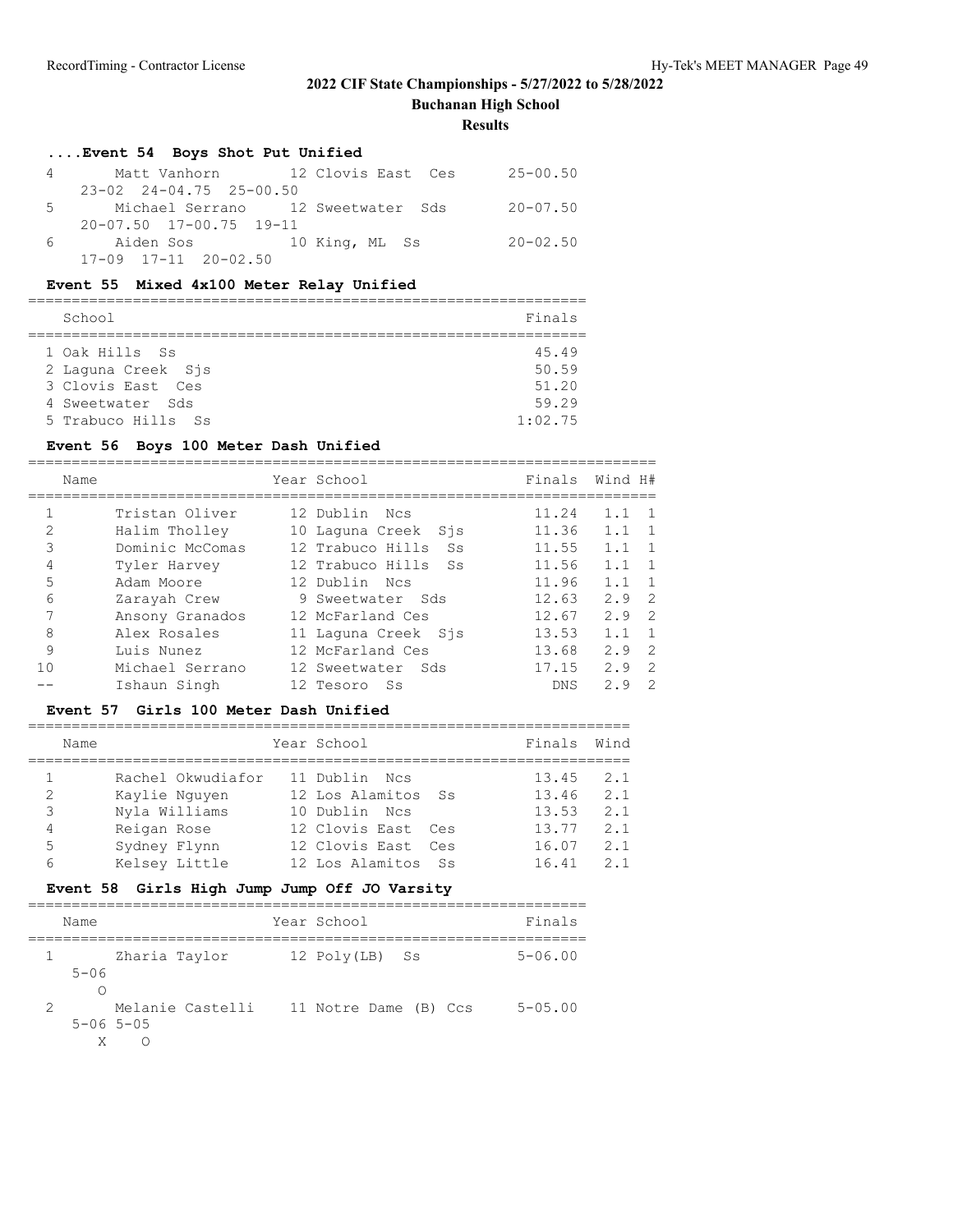**Buchanan High School**

**Results**

## **....Event 58 Girls High Jump Jump Off JO Varsity**

| $- -$ | Ashanti Elie      | 11 Whitney Sjs | NΗ |
|-------|-------------------|----------------|----|
|       | $5 - 06$ $5 - 05$ |                |    |

X X

#### **Event 59 Girls 100 Meter Hurdles RO Varsity**

| Name |                | Year School          | Finals Wind |
|------|----------------|----------------------|-------------|
|      |                |                      |             |
|      | Daniela Ruelas | 12 Arroyo Grande Ces | 14.51 1.5   |

=========================================================================================

| Women - Varsity - Team Rankings - 16 Events Scored |  |  |  |  |
|----------------------------------------------------|--|--|--|--|

|                                                | =========================                                                                                                                    |                                       |  |                                                                         |                |  |  |  |
|------------------------------------------------|----------------------------------------------------------------------------------------------------------------------------------------------|---------------------------------------|--|-------------------------------------------------------------------------|----------------|--|--|--|
|                                                | 1) Serra Ss                                                                                                                                  |                                       |  | 2) Clovis North Ces                                                     | 32             |  |  |  |
|                                                | 3) Wilson(LB) Ss                                                                                                                             | $\frac{37}{28}$                       |  | 4) Golden Valley Ss                                                     | 24             |  |  |  |
|                                                | 4) Notre Dame(SO) Ss                                                                                                                         |                                       |  | 6) Cathedral Catholic Sds                                               | 20             |  |  |  |
|                                                | 7) Ventura Ss                                                                                                                                | 18                                    |  | 7) King, ML Ss                                                          | 18             |  |  |  |
|                                                |                                                                                                                                              |                                       |  |                                                                         | 16             |  |  |  |
|                                                | 9) St. Mary's Sjs (17 10) Clovis East Ces<br>0) Poway Sds (16 12) Scripps Ranch Sds<br>3) Carson Las (15 14) Culver City Ss<br>10) Poway Sds |                                       |  |                                                                         | 15.50          |  |  |  |
|                                                | 13) Carson Las                                                                                                                               |                                       |  |                                                                         | 14             |  |  |  |
|                                                | 15) Buchanan Ces 13.50 16) Redondo Ss                                                                                                        |                                       |  |                                                                         | 13             |  |  |  |
|                                                | 17) Newbury Park Ss 12                                                                                                                       |                                       |  | 17) Arroyo Grande Ces                                                   | 12             |  |  |  |
|                                                | 17) Lincoln (ST) Sjs 12                                                                                                                      |                                       |  | 20) Del Norte Sds                                                       | 11             |  |  |  |
|                                                |                                                                                                                                              |                                       |  | 20) Chino Ss                                                            | 11             |  |  |  |
|                                                | 17) Lincoln<br>20) Caruthers Ces<br>23) Poly(LB) Ss                                                                                          | $\frac{11}{10.33}$                    |  | 24) North, JS Ss                                                        | 10             |  |  |  |
|                                                | 10<br>24) Dublin Ncs                                                                                                                         |                                       |  | 24) Los Gatos Ccs                                                       | 10             |  |  |  |
|                                                | 24) Dublem Nobel<br>24) Montgomery Nos<br>24) San Diego Sds 10                                                                               |                                       |  | 24) Clovis Ces                                                          | 10             |  |  |  |
|                                                |                                                                                                                                              |                                       |  | 30) Mira Costa Ss                                                       | $\overline{9}$ |  |  |  |
|                                                | 31) Calabasas Ss                                                                                                                             |                                       |  | 8.50 32) Torrey Pines Sds                                               | 8              |  |  |  |
|                                                | 32) Albany Ncs<br>8 <sup>8</sup>                                                                                                             |                                       |  | 34) Vista Murrieta Ss                                                   | 7              |  |  |  |
|                                                | 34) California Ncs                                                                                                                           |                                       |  | 36) Oak Ridge Sjs                                                       | 6              |  |  |  |
|                                                | 36) Glendora Ss                                                                                                                              | $\begin{array}{c} 7 \\ 6 \end{array}$ |  | 36) Upland Ss                                                           | 6              |  |  |  |
|                                                | 39) Rocklin Sjs                                                                                                                              | $\frac{3}{5}$                         |  | 39) Los Altos Ccs                                                       | 5              |  |  |  |
|                                                | 39) Etiwanda Ss                                                                                                                              | 5 <sub>1</sub>                        |  | 39) Weston Ranch Sjs                                                    | 5              |  |  |  |
|                                                | 39) Katella Ss                                                                                                                               | 5 <sup>1</sup>                        |  | 39) El Camino Sjs                                                       | $\mathsf S$    |  |  |  |
|                                                | 39) San Clemente Ss                                                                                                                          | 5 <sup>5</sup>                        |  | 39) Del Campo Sjs                                                       | $\mathsf S$    |  |  |  |
|                                                | 47) Roosevelt, Eleanor Ss 4 47) Los Alamitos Ss                                                                                              |                                       |  |                                                                         | $\overline{4}$ |  |  |  |
|                                                | 47) La Costa Canyon Sds                                                                                                                      | $4\overline{ }$                       |  | 47) Oaks Christian Ss                                                   | 4              |  |  |  |
|                                                | 47) Orange Vista                                                                                                                             |                                       |  |                                                                         | 3.50           |  |  |  |
|                                                | 52) Notre Dame (B) Ccs                                                                                                                       |                                       |  | 4 52) Aptos Ccs<br>3.50 54) Christian Brth. Sjs<br>3 54) Bear River Sjs | 3              |  |  |  |
|                                                | 54) Central                                                                                                                                  |                                       |  |                                                                         | 3              |  |  |  |
|                                                | 57) Murrieta Valley Ss 2.50 58) Harvard Westland Ss                                                                                          |                                       |  |                                                                         | 2              |  |  |  |
|                                                | 58) Menlo Atherton Ccs 2 58) Whitney Sjs                                                                                                     |                                       |  |                                                                         | $\overline{c}$ |  |  |  |
|                                                |                                                                                                                                              | $\overline{\phantom{a}}$              |  | 58) Chino Hills Ss                                                      | $\overline{c}$ |  |  |  |
|                                                | 58) Silver Creek Ccs<br>58) Del Oro Sjs                                                                                                      | $\overline{2}$                        |  | 58) Mission Viejo Ss<br>58) Mission Viejo Ss                            | 2              |  |  |  |
|                                                | 65) Campolindo Ncs 1 65) Tamalpais Ncs                                                                                                       |                                       |  |                                                                         | $\mathbf{1}$   |  |  |  |
|                                                | 65) Westview Sds                                                                                                                             |                                       |  |                                                                         | 1              |  |  |  |
|                                                |                                                                                                                                              |                                       |  |                                                                         | 0.33           |  |  |  |
|                                                | 65) Fairfield Sjs<br>70) East Lake Sds                                                                                                       | 0.33                                  |  |                                                                         |                |  |  |  |
| Women - Para - Team Rankings - 5 Events Scored |                                                                                                                                              |                                       |  |                                                                         |                |  |  |  |
|                                                | -----<br>1) Christopher Ccs 11<br>3) Imperial Sds 2                                                                                          |                                       |  | 2) University Ss                                                        | 3              |  |  |  |
|                                                |                                                                                                                                              |                                       |  | 4) Lassen Ns                                                            | $\mathbf{1}$   |  |  |  |
|                                                | 4) Notre Dame Academy Ss                                                                                                                     | $\mathbf{1}$                          |  |                                                                         |                |  |  |  |
|                                                |                                                                                                                                              |                                       |  |                                                                         |                |  |  |  |